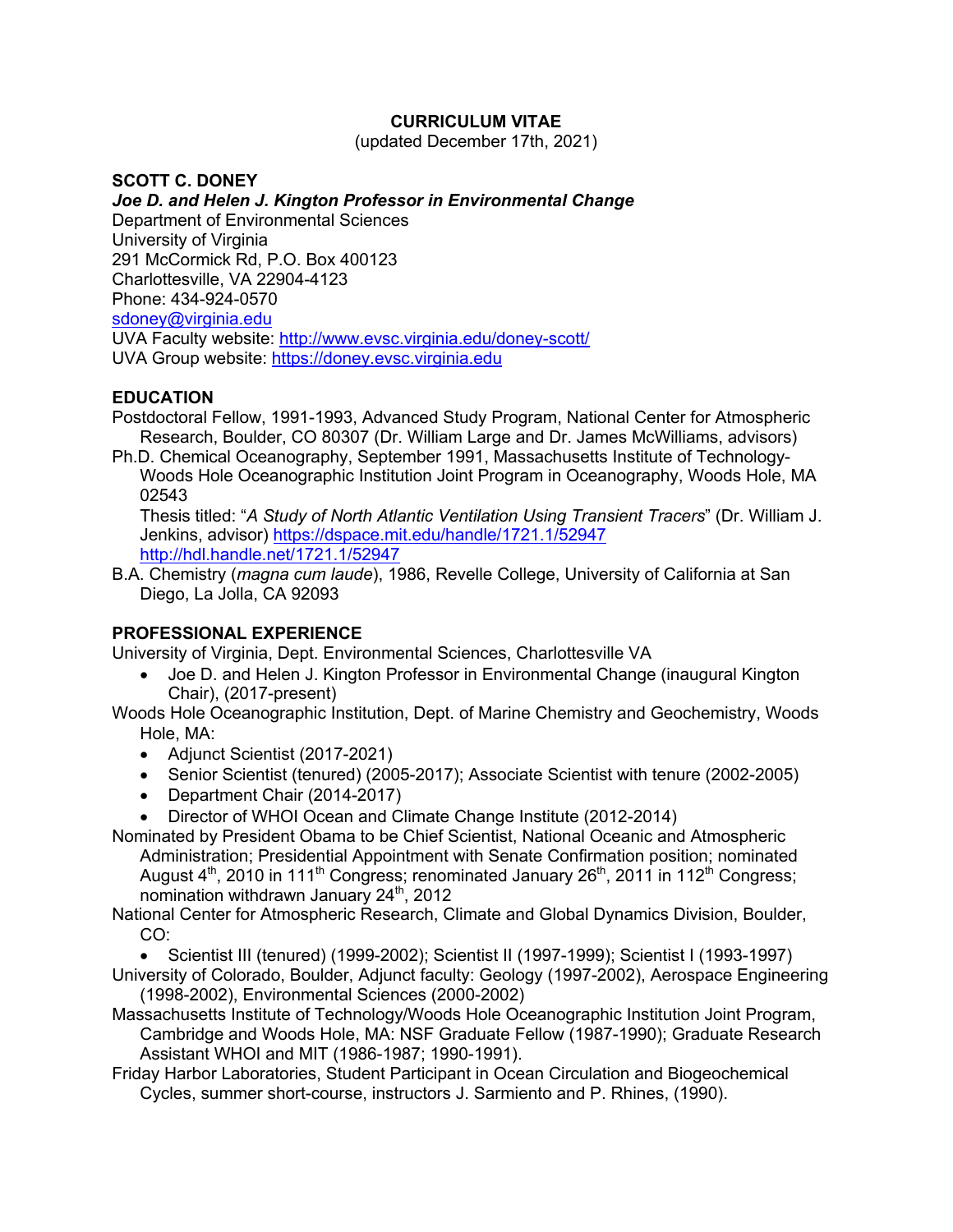University of California at San Diego, Chemistry Department, La Jolla, CA: Grader (1984-1985); Teaching Assistant, Organic Chemistry (1985-1986).

Goddard Institute for Space Studies, NASA, New York, NY: Summer Intern (1985). Sea Education Association, Woods Hole, MA: Student Class W-76 (1984).

## **PROFESSIONAL AFFILIATIONS**

- American Geophysical Union (AGU)
- The Oceanography Society (TOS)
- American Meteorological Society (AMS)
- Association for the Sciences of Limnology and Oceanography (ASLO)
- American Association for the Advancement of Science (AAAS)

## **RESEARCH INTERESTS**

- Marine biogeochemistry and ecosystem dynamics
- Ocean acidification
- Global carbon cycle
- Climate change
- Ocean data analysis and numerical modeling

## **ACADEMIC HONORS**

Maury-Tice Prize for Research Excellence, Dept. of Environmental Sciences, University of Virginia, 2019

National Oceanographic Partnership Program 2016 Excellence in Partnering award for "*National Marine Sanctuaries as Sentinel Sites for a Demonstration Marine Biodiversity Observation Network (MBON)*" http://www.nopp.org/2017/sanctuaries-mbon-receives-2016-excellencein-partnering-award/

A.G. Huntsman Award for Excellence in Marine Science, Royal Society of Canada and Hunstman Foundation at the Bedford Institute of Oceanography, Canada, 2013

Fellow, American Association for the Advancement of Science (AAAS), 2010

W. Van Alan Clark Sr. Chair, Woods Hole Oceanographic Institution, 2007

American Geophysical Union, Editor's Citation for Excellence in Refereeing, *Global Biogeochemical Cycles*, 2005

Fellow, Aldo Leopold Leadership Program, 2004

Ocean and Climate Change Institute (OCCI) Fellow, Woods Hole Oceanographic Institution 2003-2006

James B. Macelwane Medal, American Geophysical Union, "*for significant contributions to the geophysical sciences by an outstanding young scientist*", 2000

Fellow, American Geophysical Union, 2000

Outstanding Student Poster Award, American Geophysical Union, 1990

National Science Foundation Graduate Fellowship, 1987-1990

Urey Award, Dept. of Chemistry, University of California at San Diego, 1986

Phi Beta Kappa, 1986

University of California at San Diego Alumni Scholarship, 1983-1984

*Recognition for Research Paper Citations and Bibliometrics*

Google Scholar Classic Papers (total of 2)

Atmospheric Sciences 2006 (2)

Web of Science Group, Clarivate Analytics

Highly Cited Researcher (multiple papers in top 1% of citations) https://recognition.webofscience.com/awards/highly-cited/2021/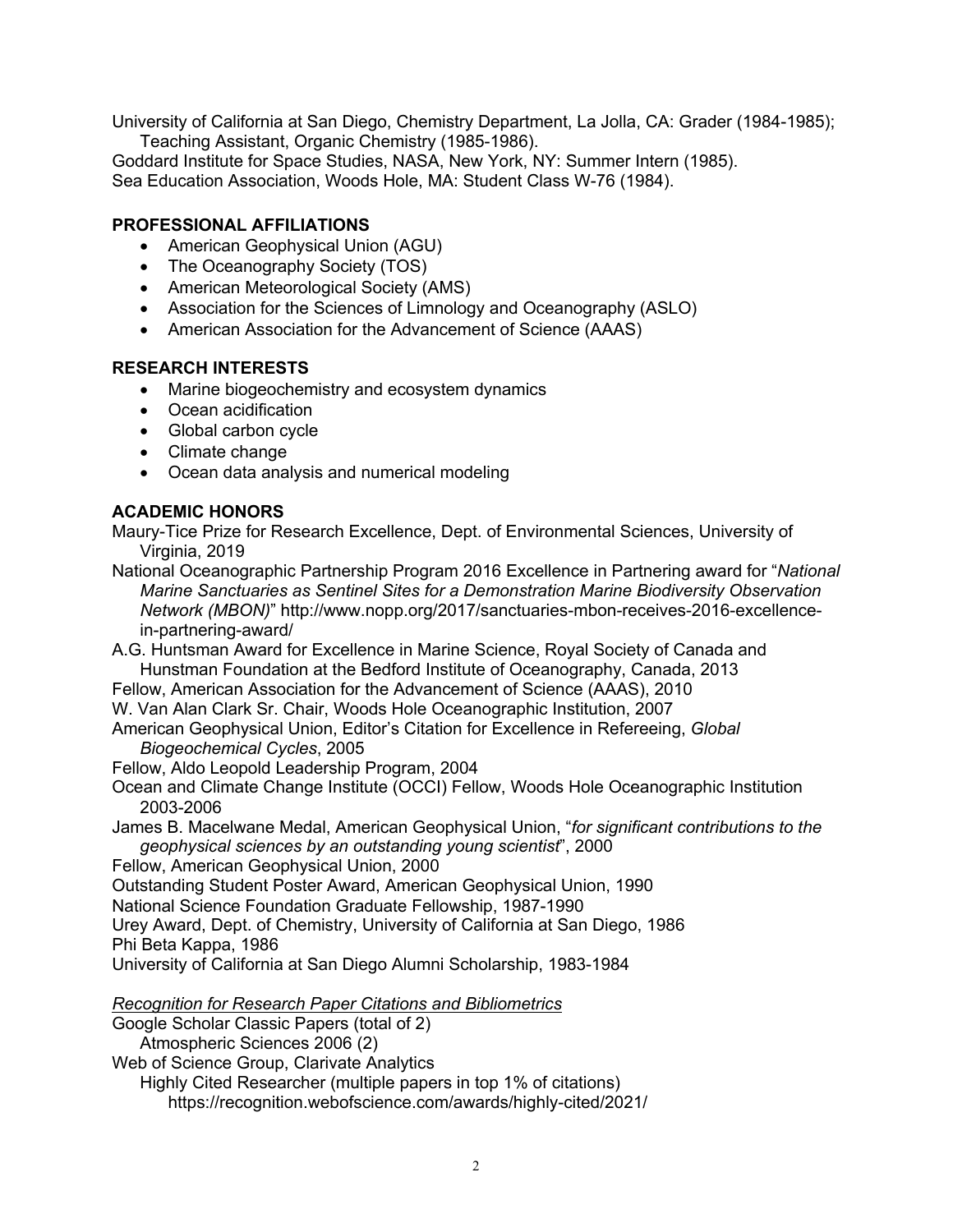2014-2020, cited each year in two separate disciplines: Geosciences and Environment/Ecology

- 2021, cited in Cross-Field
- Hot Paper in Geosciences (2)
- Highly Cited Papers (total of 32): Plant & Animal Science (2), Geosciences (19), Environment/Ecology (11)

## **EXTERNAL PROFESSIONAL ACTIVITIES**

*National and International Science Program Leadership*

- Center for Chemical Currencies of a Microbial Planet (C-CoMP), NSF Science & Technology Center, co-PI and Executive Committee member, 2021-present
- RCN Steering Committee Member, SWISLR Saltwater Intrusion and Sea Level Rise in rural landscapes: Assessing Risk and Identifying Mitigation and Adaptation Options for Rural Coastal Plain Communities (NSF Award 2108286), 2021-present
- American Association for the Advancement of Science (AAAS), Secretary of Atmospheric and Hydrospheric Sciences (Section W), https://www.aaas.org/Section-W, 2018-2022
- Ocean Carbon and Biogeochemistry (OCB) Program (NSF, NASA & NOAA):
	- Scientific Steering Committee: Chair (inaugural) 2006-2011; SSC member 2006-present PI OCB Project Office, 2006-2017
- Long Term Ecological Research (LTER) program
	- Palmer, Antarctica team (PAL-LTER), 2008-present
	- Virginia Coastal Reserve team (VCR-LTER), 2018-present
- U.S. GO-SHIP (Global Ocean Ship-based Hydrographic Investigations Program) Executive Council, previously the CLIVAR/CO<sub>2</sub> Repeat Hydrography Scientific Steering Committee, (NOAA & NSF) 2002-present
- US Biogeochemical Argo Subcommittee (OCB, NSF, NASA & NOAA), 2017-present
- NASA North Atlantic Aerosols and Marine Ecosystems Study (NAAMES), Team Member & Ocean Modeling Group Lead, 2015-2020
- North American Carbon Program Science Implementation Plan, Processes and Attribution author team, 2018-2020
- Community Climate/Earth System Model (CCSM/CESM) (NSF & DOE):

Co-Chair Biogeochemistry Working Group, 1998-2007

- CCSM Scientific Steering Committee, 2002-2010
- Community Earth System Model Advisory Board (CAB), 2012-2020
- National Climate Assessment (USGCRP), Convening Lead Author for Oceans and Marine Resources Chapter, 2011-2014
- C-MORE, Center for Microbial Oceanography, Research, and Education (NSF Science and Technology Center):

Science Team Member, 2006-2016; Theme IV (Modeling) Team Leader, 2006-2016 Executive Committee, 2006-2010

- Climate Decision Making Center (CDMC), Carnegie Mellon University (NSF Decision Making Under Uncertainty, DMUU), 2010-2015
- US CLIVAR OCB Working Group on *Oceanic Carbon Uptake in the CMIP5 Models*, 2012- 2014
- National Center for Ecological Analysis and Synthesis (NCEAS) Working Group, A framework to assess ecosystem health in support of ecosystem-based management of coastal-marine systems, leads K. McLeod, L. Crowder, A. Rosenberg, and M. Fogarty, 2010-2012
- U.S. Carbon Cycle Science Program (USGCRP & Interagency Working Group): Scientific Steering Group, 2002-2011 Chair of Ocean Carbon and Climate Change (OCCC) Scientific Steering Group, 2005-2011 Chair of Ocean Implementation Group, 2002-2004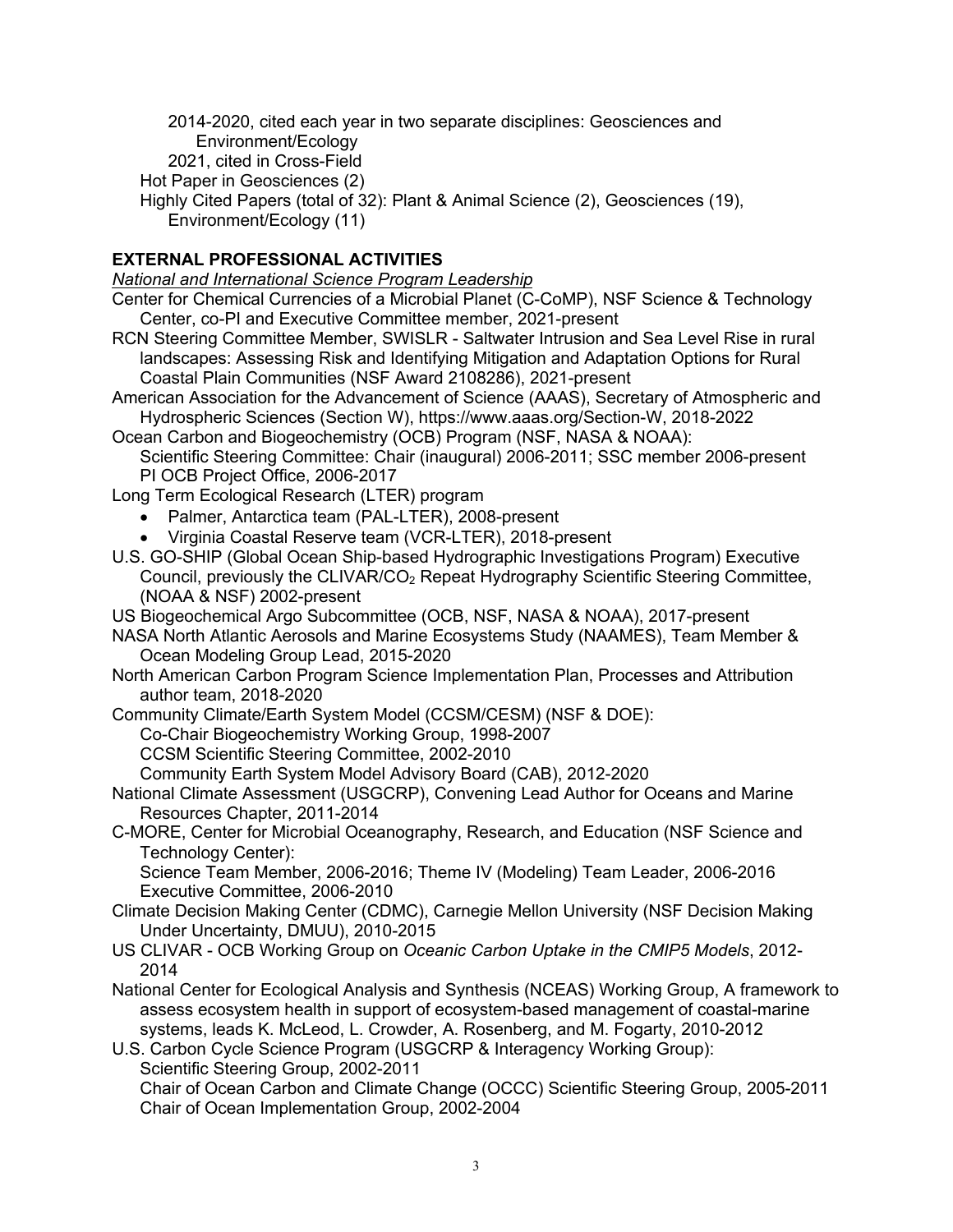Ocean Acidification Task Force (OATF) formed by the Ocean Research and Resources Advisory Panel (ORRAP) (a United State Federal Advisory Committee), taskforce member, 2010-2011

World Ocean Circulation Experiment (WOCE) (NSF & NOAA), U.S. Scientific Steering Committee, 1997-2002

Joint Global Ocean Flux Study (JGOFS) (NSF, NOAA & NASA):

- U.S. Synthesis and Modeling Project, Co-coordinator, 1997-2005
- U.S. Scientific Steering Committee, 1993-2003
- U.S. and International North Atlantic Planning Groups, 1994-1996
- U.S. Time-Series Oversight Committee, 1996

#### *Editorial Service*

EGU *Ocean Science*, Editorial Advisory Board, 2009-2019

American Institute of Physics *Physics Today*, Advisory Committee Member, 2009-2012 Faculty of 1000, Member Ecology Section, www.facultyof1000.com, 2004-2012 AAAS *Science* magazine, Board of Reviewing Editors, 2007-2011 Journal Editor:

*Journal of Geophysical Research-Biogeosciences*, Associate Editor, 2004-2011 *Global Biogeochemical Cycles*, Associate Editor, 2002-2004 *Reviews of Geophysics*, Associate Editor, 1997-2001

Guest Editor for Special Issues:

The Future of Ocean Biogeochemistry in a High CO2 World, *Oceanography*, **22**(4), 2009 Surface Ocean CO2 Variability and Vulnerabilities, *Deep-Sea Res. II*, **56**(8-10), 2009 U.S. JGOFS Synthesis and Modeling III, *Deep-Sea Res. II*, **53**(5-7), 2006

U.S. JGOFS Synthesis and Modeling II, *Deep-Sea Res. II*, **50**(22-26*)*, 2003

U.S. JGOFS Synthesis and Modeling, *Deep-Sea Res. II*, **49**(1-3), 2002

*National Climate Assessment (NCA), U.S. Global Change Research Program* Convening lead author, Oceans and Marine Resources chapter, NCA3, 2014 Contributing author, Our Changing Climate chapter, NCA3, 2014

### *National Science Foundation*

Advisory Committee for Environmental Research and Education (AC-ERE), 2014-2017 Advisory Committee for Geosciences (AC-GEO), 2012-2016; Chair AC-GEO Facilities Subcommittee, 2013-2014

Geosciences Directorate, GEO Vision working group, 2006-2008

Geosciences Directorate Assistant Director Search Committee, 2007 & 2016

Ocean Information Technology Initiative working group, 2003-2004

Ocean Carbon Cycle Research (OCCR) planning group, 2001-2003

Ocean Carbon Transport, Exchanges and Transformations planning group, 1999-2000

### *National Oceanic and Atmospheric Administration*

Global Ocean Monitoring and Observing (GOMO) Council, Ocean Observing and Monitoring Division, NOAA Climate Program Office, 2018-2021

External Panel Review of Underway and Moored pCO2 Projects, NOAA Climate Program Office, Ocean Observing and Monitoring Divisions, 2017

NOAA Climate Working Group, NOAA Science Advisory Board, 2012-2015

Climate Process Team, *Southern Ocean Water Mass Transformation and the Carbon Cycle*, 2007-2012

Pacific Marine Environmental Laboratory (PMEL), external reviewer 2008

Office of Global Programs, Global Carbon Cycle program advisory panel, 1999-2002 & 2006- 2008

Carbon Observations Planning Group, 1999-2001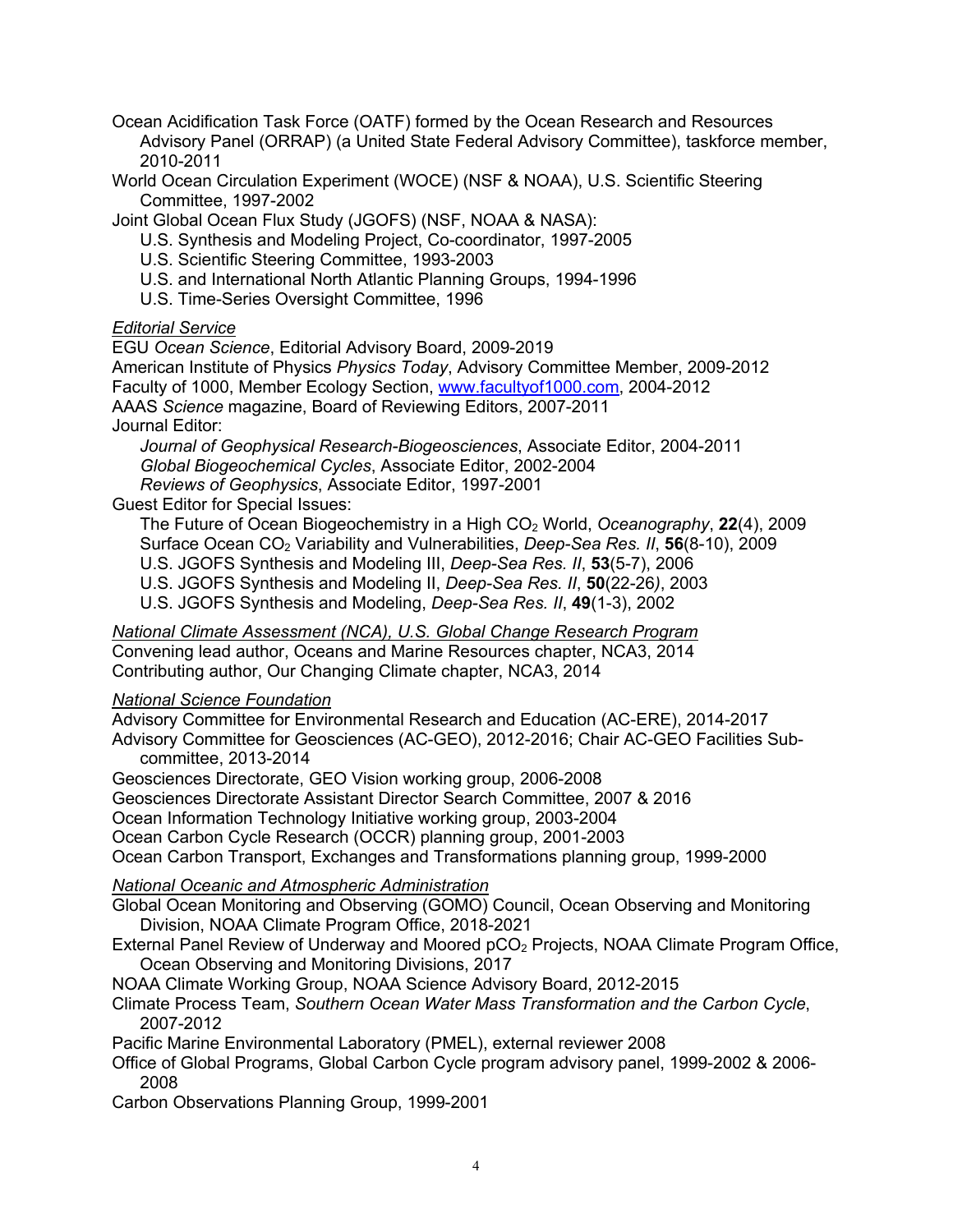CIMAS Visiting Scholar, University of Miami and NOAA/AOML, 1996

*National Aeronautics and Space Administration (NASA)*

SeaWiFS Science Team (1997-2012) and Ocean Color Research Team, 1997-present Moderate Resolution Imaging Spectroradiometer (MODIS) Science Team, 2014-2019 Orbiting Carbon Observatory (OCO) Mission Science Team, 2002-2009; 2015-present &

Atmospheric  $CO<sub>2</sub>$  from Space (ACOS) team, 2009-2015

- NASA EXport Processes in the Ocean from Remote Sensing (EXPORTS) Science Definition Team (SDT), 2015-2016.
- COOPEX-Controls on Open Ocean Productivity & EXport, member of writing team for a community science and implementation plan for a major field campaign, 2012-2015 Aerosol-Cloud-Ocean Mission Concept Study Science Working Group, 2007

### *National Academies and National Research Council*

- Committee Chair, "*A Research Strategy for Ocean Carbon Dioxide Removal and Sequestration*", 2020-2022
- Planning Committee Member, "*Workshop on Earth System Predictability Research and Development*", 2020
- Steering Committee Member, "*Decadal Survey for Earth Science and Applications from Space*", National Academies Space Studies Board, 2015-2018
- Committee Member, "*Geoengineering Climate: Technical Evaluation and Discussion of Impacts*", National Research Council Board on Environmental Change and Society, Ocean Studies Board, and Board on Atmospheric Sciences & Climate, 2013-2015
- Committee Member, "*Development of an Integrated Science Strategy for Ocean Acidification Monitoring, Research, and Impacts Assessment*", National Research Council Ocean Studies Board, 2009-2010
- Committee Member, "*Stabilization Targets for Atmospheric Greenhouse Gas Concentrations*" National Research Council Board of Atmospheric Sciences & Climate, 2009-2010
- Reviewer, "*Review of the Federal Ocean Acidification Research and Monitoring Plan*", National Research Council, 2013.
- Reviewer, "*Verifying Greenhouse Gas Emissions: Methods to Support International Climate Agreements*", National Research Council, 2010.

Reviewer, "*Exploration of the Seas: Interim Report*", National Research Council, 2003.

## *Congressional Testimony*

- U.S. Senate Testimony, Committee on Environment and Public Works, hearing on "*Climate Change: It's Happening Now*" (July 18<sup>th</sup>, 2013)
- U.S. Senate Testimony, Committee on Commerce, Science and Transportation, *Nomination Hearing*, Scott Doney to be Chief Scientist, National Oceanic and Atmospheric Administration, U.S. Department of Commerce (Nov. 30th, 2010)
- U.S. House of Representatives Testimony, Committee on Science and Technology, Subcommittee on Energy and Environment, hearing on "*The Federal Ocean Acidification Research and Monitoring Act: H.R. 4174*" (June, 2008)
- U.S. Senate Testimony, Committee on Commerce, Science and Transportation, Subcommittee on Oceans, Atmosphere, Fisheries and Coast Guard, hearing on "*Effects of Climate Change and Ocean Acidification on Living Marine Resources*" (May, 2007)

# *Intergovernmental Panel on Climate Change*

Contributing author for IPCC Working Group I, Fifth Assessment Report chapter:

Ciais, P., C. Sabine, G. Bala, L. Bopp, V. Brovkin, J. Canadell, A. Chhabra, R. DeFries, J. Galloway, M. Heimann, C. Jones, C. Le Quéré, R.B. Myneni, S. Piao and P. Thornton, 2013: Carbon and Other Biogeochemical Cycles. In: *Climate Change 2013: The Physical Science Basis. Contribution of Working Group I to the Fifth Assessment Report of the*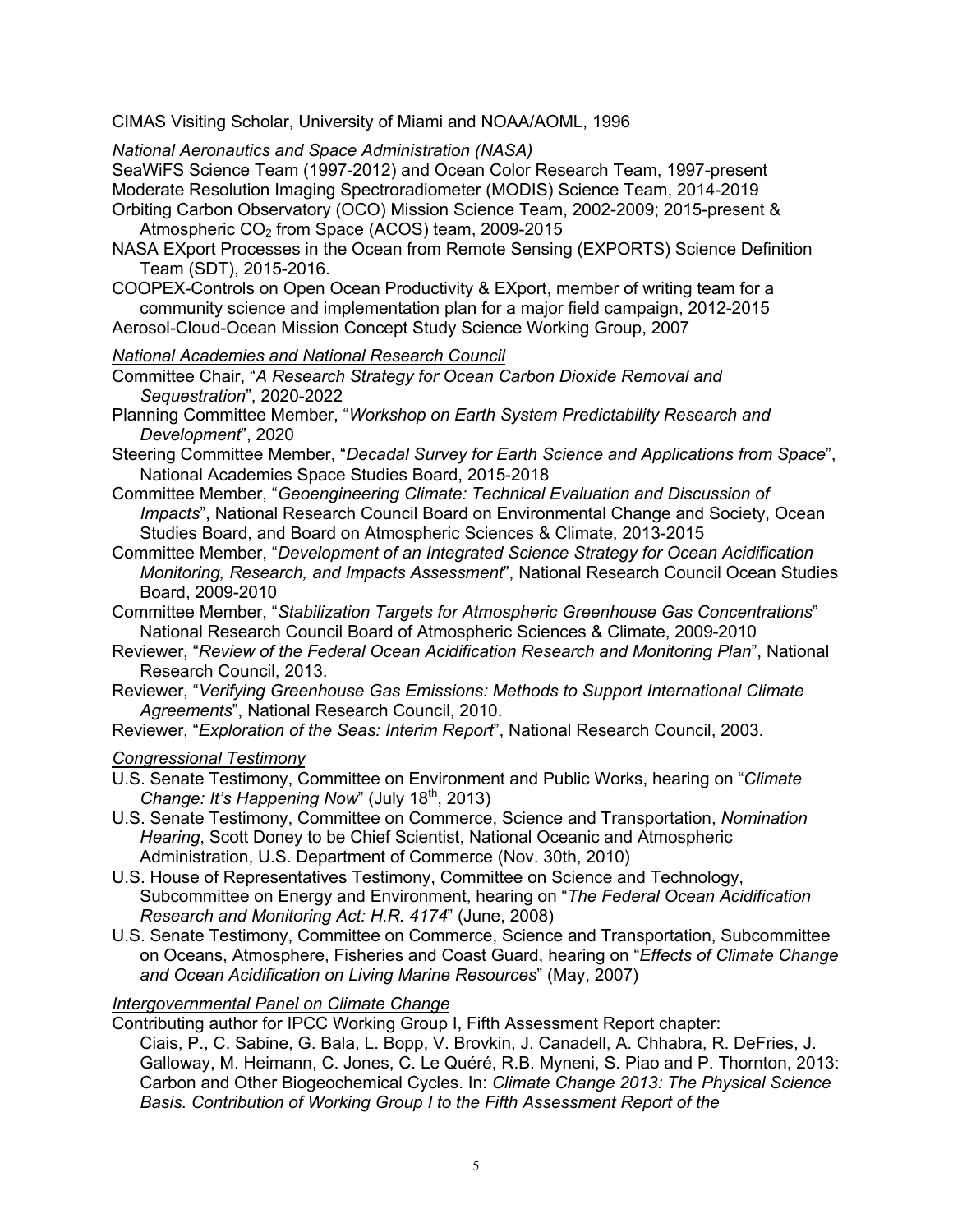*Intergovernmental Panel on Climate Change* [Stocker, T.F., D. Qin, G.-K. Plattner, M. Tignor, S.K. Allen, J. Boschung, A. Nauels, Y. Xia, V. Bex and P.M. Midgley (eds.)]. Cambridge University Press, Cambridge, United Kingdom and New York, NY, USA.

*Association for the Sciences of Limnology and Oceanography (ASLO)* A.C. Redfield Lifetime Achievement Award Subcommittee, 2019-2022

#### *American Geophysical Union*

Search Committee, Editor for *Global Biogeochemical Cycles*, 2004 and 2013 Panel updating AGU Ocean Research Position Statement, 2012 Search Committee, James B. Macelwane Medal, 2007 and 2008

#### *The Oceanography Society*

Council Member (at-large representative), 2009-2012

#### *Consortium for Ocean Leadership*

Council Member, Oceans and National Security Initiative, 2015-2016

#### *Non-profit Organizations*

Sea Education Association (SEA), Corporation overseer, 2006-2018; Trustee, 2009-2015; chair of Education Committee, 2012-2015

National Network for Oceans and Climate Change Interpretation (NNOCCI) (phase 1 joint effort among WHOI, New England Aquarium and the Frameworks Institute)

- NNOCCI Science Advisor, 2012-2017
- NNOCCI Science Partnership Committee, 2018

New England Aquarium, Science Advisor for *Changemakers: Advancing Community Science Literacy (CASL)* Project, 2017-2019

Sailors for the Sea, Science Advisor, 2012-2016

Association of Climate Change Officers (ACCO), Curriculum Committee for Training Bootcamp *Climate-103: The Basics of Sea Level Rise and Impacts on Coastal Assets & Infrastructure*, http://www.accoonline.org/bootcamps/climate-103.html , presented initially at ACCO Climate Strategies Forum, Washington, DC, June, 2015

COMPASS (http://www.compassonline.org/):

Science Advisor, 2009-2012 COMPASS Climate Initiative, Co-chair, 2009-2013 Ocean Acidification Science Communication Workshop, Sept. 2012 Mentor for Ocean Acidification Advanced Policy Training, 2014

#### *Other*

H. Burr Steinbach Visiting Scholar, Woods Hole Oceanographic Institution, 2000

NCAR Biogeosciences Initiative, Project Lead, 2001-2002

Ecosytems Center, External Review Committee Member, the Marine Biological Laboratory, Woods Hole, 2009

### **INSTITUTIONAL SERVICE**

#### *University of Virginia*

Dept. of Environmental Sciences (EVSC) Graduate student admissions committee, Chair, 2021-2022 Faculty Search Committee (environmental justice), 2021-2022 3rd year review committee for Prof. Ajay Limaye, 2022 Graduate Academic Review Committee (GARC), 2021 H. Grant Goodell Endowment Committee, 2020-2021 Chair of 3rd year review committee for Prof. Lauren Simkins, 2021 Dept. Peer Review Committee, 2018-2020 (committee chair, 2019 & 2020)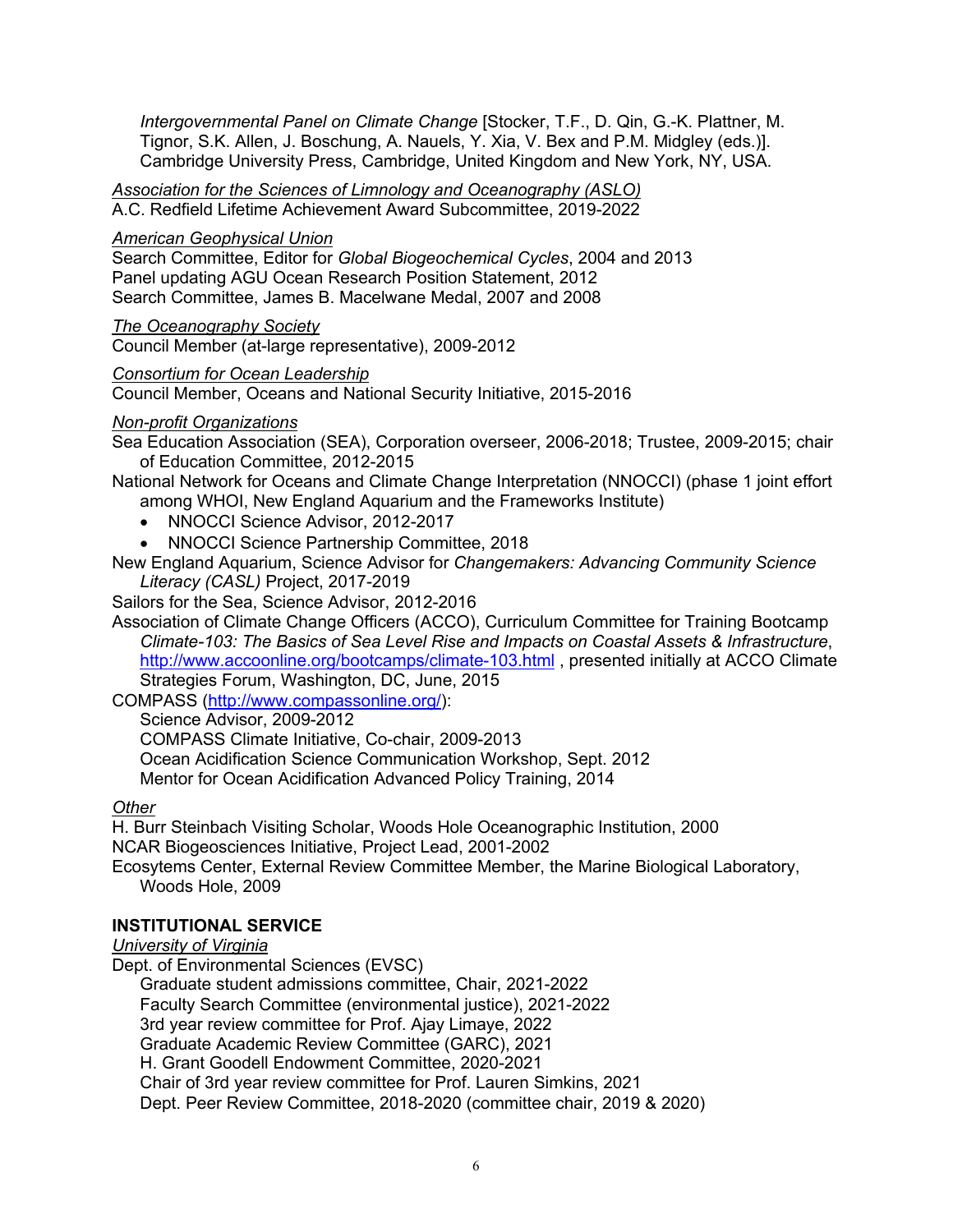Dept. Chair Search Committee (committee chair), 2019 Faculty Search Committee (two geoscience positions), 2017-2018 Environmental Resilience Institute (ERI) Steering Committee, 2017-present

### *Woods Hole Oceanographic Institution*

Marine Chemistry and Geochemistry Department Chair, 2014-2017 Director of WHOI Ocean and Climate Change Institute, 2012-2014 Chief Development Officer (CDO) Search Committee, 2014 Unrestricted Budget Stabilization Task Force, 2014 Director and President Search Committee, 2006-2007 MIT/WHOI Joint Program Climate Group MIT/WHOI Joint Committee on Chemical Oceanography (JCCO), 2003-2007 Ocean and Climate Change Institute (OCCI), Institute Advisory Committee, 2003-2006 Information Technology Advisory Committee (ITAC), 2002-2006 Marine Chemistry and Geochemistry Dept. Faculty Hiring Committees: Chair, 2003; Member Carbon-cycle Search, 2009-2010 Marine Chemistry and Geochemistry Dept., Faculty Mentorship Committees: Mak Saito, chair; Dierdre Toole; Karen Casciotti; Rachel Stanley; Aleck Wang, chair *National Center for Atmospheric Research* Community Climate System Model (CCSM)

Co-Chair Biogeochemistry Working Group, 1998-2007 Climate System Model Principal Investigator Group, 1993-1998 (see also additional entries post-NCAR above in *External Professional Activities*) NCAR Biogeosciences Initiative, Chair, 2001-2002 Terrestrial Carbon Scientist Search Committee, 2001 Acting Section Head Ecosystem Dynamics and the Atmosphere Section (EDAS), 2000 UCAR/NCAR Outstanding Performance Awards Jury, 2000 UCAR Institutional Equity Committee, 1993-1996

NCAR Planetary Boundary Layer Working Group, 1993-1995

Search Committee for Human Recourses Staff Development Position, 1994

## **FIELD EXPERIENCE**

Participant, Palmer LTER ocean research expedition, ARSV *Laurence M. Gould*, western Antarctic Peninsula LMG17-12, Chief Oscar Schofield, Dec. 2017

Participant (<sup>234</sup>Th-based export and <sup>15</sup>N-based new production), Palmer LTER Cruise, ARSV *Laurence M. Gould*, western Antarctic Peninsula, Chief Scientist Oscar Schofield, Dec. 2013-Feb. 2014

Awarded Antarctic Service Medal from National Science Foundation (March, 2014)

- Participant, Palmer LTER Cruise, ARSV *Laurence M. Gould*, western Antarctic Peninsula, Chief Scientist Hugh Ducklow, Dec. 2011
- Chief Scientist, A16S, CLIVAR/CO2 Repeat Hydrography Program, R/V *Ronald H Brown*, South Atlantic, (joint Chief Scientist w/ Rik Wanninkhof), Jan. and Feb. 2005
- Collection of *Trichodesmium* samples for physiological and genomic analysis, NSF N<sub>2</sub> Fixation Biocomplexity Cruise (MANTRA), North Pacific, R/V *Revelle*, Chief Scientist Doug Capone, August, 2003
- Co-chief Scientist, World Ocean Circulation Experiment leg I7N in western Indian Ocean, R/V *Knorr*, Chief Scientist Don Olson; July and August, 1995
- Co-chief Scientist, NOAA 1993 North Atlantic CO2 Cruise, R/V *Malcolm Baldridge*, Chief Scientist Rik Wanninkhof; July, 1993.
- Collection of tritium and <sup>3</sup>He samples for Leg 6 of South Atlantic Ventilation Experiment, R/V *Melville*, Chief Scientist Lynne Talley; March and April, 1989.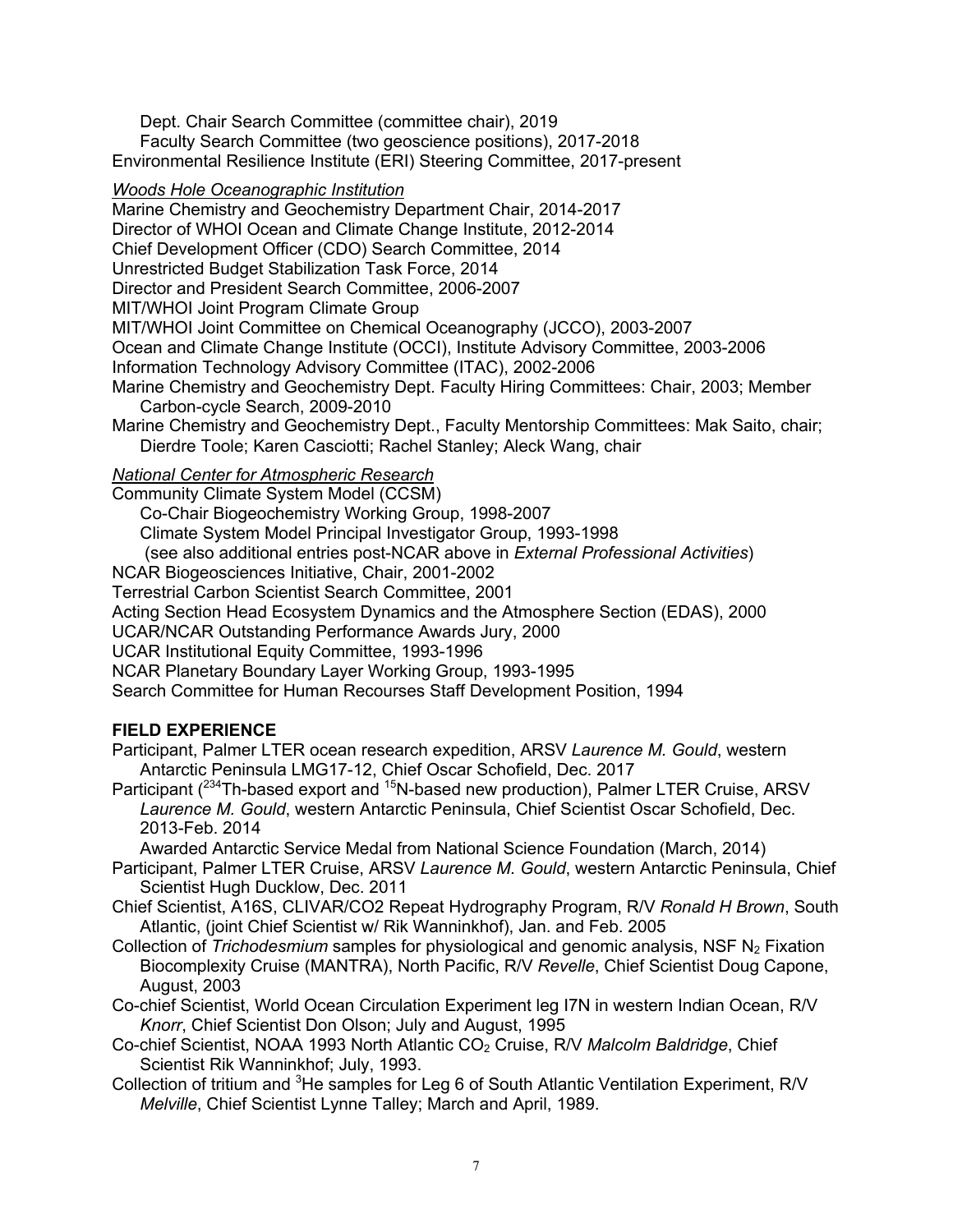- Collection and analysis of chlorofluorocarbon, tritium, and <sup>3</sup>He samples on Oceanus Cruise 202, a hydrographic section from Iceland to equator along 20°W, R/V *Oceanus*, Chief Scientist Mike McCartney; July and August, 1988.
- Deployment and retrieval of *in-situ* particle pumping system and sediment trap array from R/V *Weatherbird*, Bermuda, Chief Scientist Robert Sherrell; Sept. 1987
- At sea analysis of perfluorodecaline and  $SF_6$  on Santa Monica Basin Purposeful Tracer Release Experiment, R/V *New Horizon* and R/V *Robert Gordon Sproul*, Chief Scientist Jim Ledwell; Sept. 1985.
- Undergraduate student on Sea Education Association research cruise on SSV *Westward* (W-76), Sargasso Sea and western North Atlantic, Chief Scientist Mary Farmer; May and June, 1984.

### **SUPERVISION (Technical and Research Staff)**

- University of Virginia: Kayla Mitchell (Lab Specialist, 2021-present), Olivia Cronin-Golomb (Lab Specialist, 2021-present)
- WHOI: Jeff Dusenberry (Information Systems Associate III, 2003-2006), Ivan Lima (Research Specialist, 2003-2017), Heather Benway (Research Specialist, 2007-2017), Mary Zawosky (Administrative Associate II, 2007-2013), David Baker (Visiting Investigator, 2007-2008), Sarah Cooley (Research Associate III, 2011-2013), Jennie Rheuban (Research Associate III, 2013-2017), Shanna Williamson (Research Assistant II, 2014-2015), Michaela Fendrock (Research Assistant II, 2015-2017), Kelly Luis (Research Assistant II, 2015-2016), Will Oestreich (Research Assistant II, 2015-2017), Maria Kavanaugh (Research Associate III, 2016-2017)
- NCAR: Keith Lindsay (Associate Scientist II, 1998-2002), Steve Yeager (Associate Scientist II, 1999), Rob DeConto (Associate Scientist II, 1998-1999), Joan Kleypas (Associate Scientist II, 1999-2002)

## **TEACHING AND MENTORING**

Undergraduate Research Advising

- *University of Virginia:* Madelyn Sita (2018), Kira Baugh (2018-2019), Jacob Bushey (2019), Sarah Lang (2019-2021, DMP), Kendall Hanks (2019-2021), Samuel Mogen (2019- 2020, DMP), Malvika Kuncham (2019-2020), Savannah Quick (2020), Jennifer Farfel (2021), Renee Hebert (2021)
- *Virginia-North Carolina Alliance for Minority Participation*: Brianna Jameson (2021) *WHOI Summer Student Fellows*: Allis Wallis (2004), Nora Xu (2009), Grant Jiang (2011 &
	- 2012), Catherine Phillips-Smith (2012), Victoria Luu (2013), Maria Ordovas-Montanes (Tufts, 2014), Laura Crews (Stanford, 2015), Gabriela Negrete (U. Wisconsin, Madison, 2016)
- *Woods Hole Partnership Educational Program (PEP):* Shanna Williamson (Skidmore, 2014), Kelly Luis (Columbia, 2015), Kanieka Neal (University of Maryland, Eastern Shore, 2016)
- *Other:* Nicole Benoit (Co-op student, U. Pittsburgh, 3 semesters, 2007-2008), Hannah Lee (NOAA Hollings Scholar, 2008), Felipe Abdala (U. Rio Grande-FURG, Brazil, 2013), Dylan Chaves (Mass. Maritime Academy, 2015), Oliver Newman (Swarthmore, 2015), Jens Terhaar (LSCE, France, 2015)

*UCAR-SOARS program*: Kiesha Stevens (1996) and Sharon Perez (1998)

#### Graduate Student Advising

*University of Virginia, Environmental Sciences Dept.*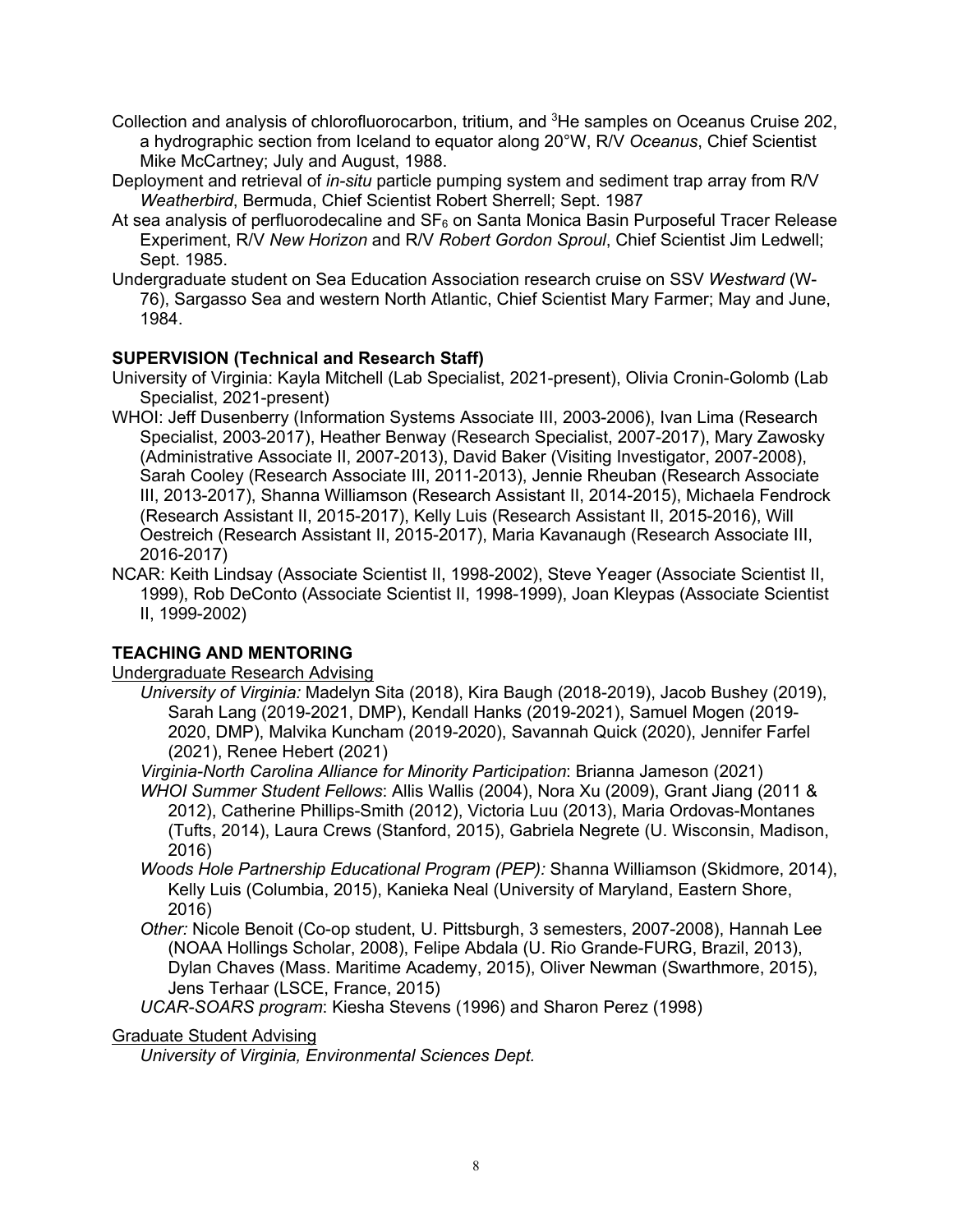*Thesis advisor:* Kayla Mitchell (2018-2020; M.S. 2020), Carly LaRoche (2019-present), Cesar Garcia (2019-2021), Emma Brahmey (2021-present), Mary Stack (2021 present)

*MIT/WHOI Joint Program in Oceanography:* 

- *Pre-generals advisor:* Andrew McDonnell (Chemistry, 2005-2007), Holly Moeller (Biology, 2008-2009), Kevin Archibald (Biology, 2015-2017), Sheron Luk (Chemistry, 2016-2017)
- *Thesis advisor*: Annette Hynes (Biology, Ph.D., 2009), Naomi Levine (Chemistry, Ph.D., 2009), Tyler Rohr (Chemistry, Ph.D., 2019), Cristina Schultz (Chemistry, Ph.D., 2019)
- *Thesis Committee Member* (other than as advisor/co-advisor):
	- *University of* Virginia: Jay Fuhrman (ESE, Ph.D., 2021), Marion McKenzie (EVSC), Kayleigh Granville (EVSC)
	- *MIT/WHOI Joint Program*: Rachel Stanley (Ph.D., 2007), Nathalie Goodkin (Ph.D., 2007), Louie Wurch (Ph.D., 2011), Harriet Alexander (Ph.D., 2015), Sophie Chu (Ph.D., 2016)
	- *Other*: Nan Rosenbloom (Ph.D., U Colorado, Boulder, 1997), Sarah Zedler (M.S., UC Santa Barbara, 1999), Fei Da (Ph.D., William & Mary, VIMS, current)

*Visiting Graduate Student Advisor*:

- *University of Virginia:* Wu Xi (Ocean University of China, Qingdao, China, 2017-2019), Ashley Dinauer (U. Bern, Switzerland, 2019)
- *WHOI*: David Nicholson (U. Washington, 2009), Priya Sharma and Sri Nandini (U. South Pacific, Fiji, 2011), Sinikka Lennartz (U. Braunschweig, Germany, 2012)
- *NCAR*: Camilla Geels (U. Copenhagen, Denmark, 2000-2001)

### *Other Advisory Roles*:

- Overseas External Examiner, Carolyn Walker (Ph.D., 2009), U. Otago, Dunedin, New **Zealand**
- External Thesis Supervisor, Claudine Hauri (Ph.D., 2012), Swiss Federal Institute of Technology (ETH), Zurich, Switzerland
- External Advisor for Megan Stephenson (2012-2013), Masters Program in Conservation Medicine, Tufts University Cummings School of Veterinary Medicine
- MIT/WHOI Joint Program Thesis Defense Chair: Phoebe Dreux Chappell (Ph.D., 2009)

### Postdoctoral Advisor/co-advisor (26)

- *University of Virginia:* Hyewon Heather Kim (2017-2019), Rachel Eveleth (2017-2018), Bo Yang (2018-2020), Cristina Schultz (2019-2020), Darren McKee (2019-present), Joy Ferenbaugh (2021-present)
- *WHOI:* Dierdre Toole (2003-2005), Irina Marinov (2007-2008), Nathalie Goodkin (2007- 2008), Sarah Cooley (2007-2010), Annette Hynes (2009-2010), Paulo Calil (2009-2010), David Nicholson (2009-2011), Ya-Wei (Wayne) Luo (2009-2013), Sevrine Sailley (2009- 2013), Maria Kavanaugh (2012-2016), Lin Zhang (2012-2013), Naomi Levine (2013), Annie Bourbonnais (2016-2018), Hillary Palevsky (2016-2018), Hyewon Heather Kim (postdoc guest investigator, 2017)
- *NCAR:* Julia Lee (1996-1997), Montse Fuentes (1998), J. Keith Moore (1999-2002), Ivan Lima (1999-2002), Roger Dargaville (2000-2002), David Baker (2000-2002)

### Undergraduate Teaching

*University of Virginia,* Dept. Environmental Sciences, Charlottesville VA: Changing Global Carbon Cycle (EVSC 4066/7066), Spring 2018, Fall 2019, Fall 2021 Climate Resilience (EVSC 4559), Fall 2019 Coastal Oceanography (EVSC 5060), Spring 2019, Spring 2021 Coastal Resilience (EVSC 4559), Fall 2018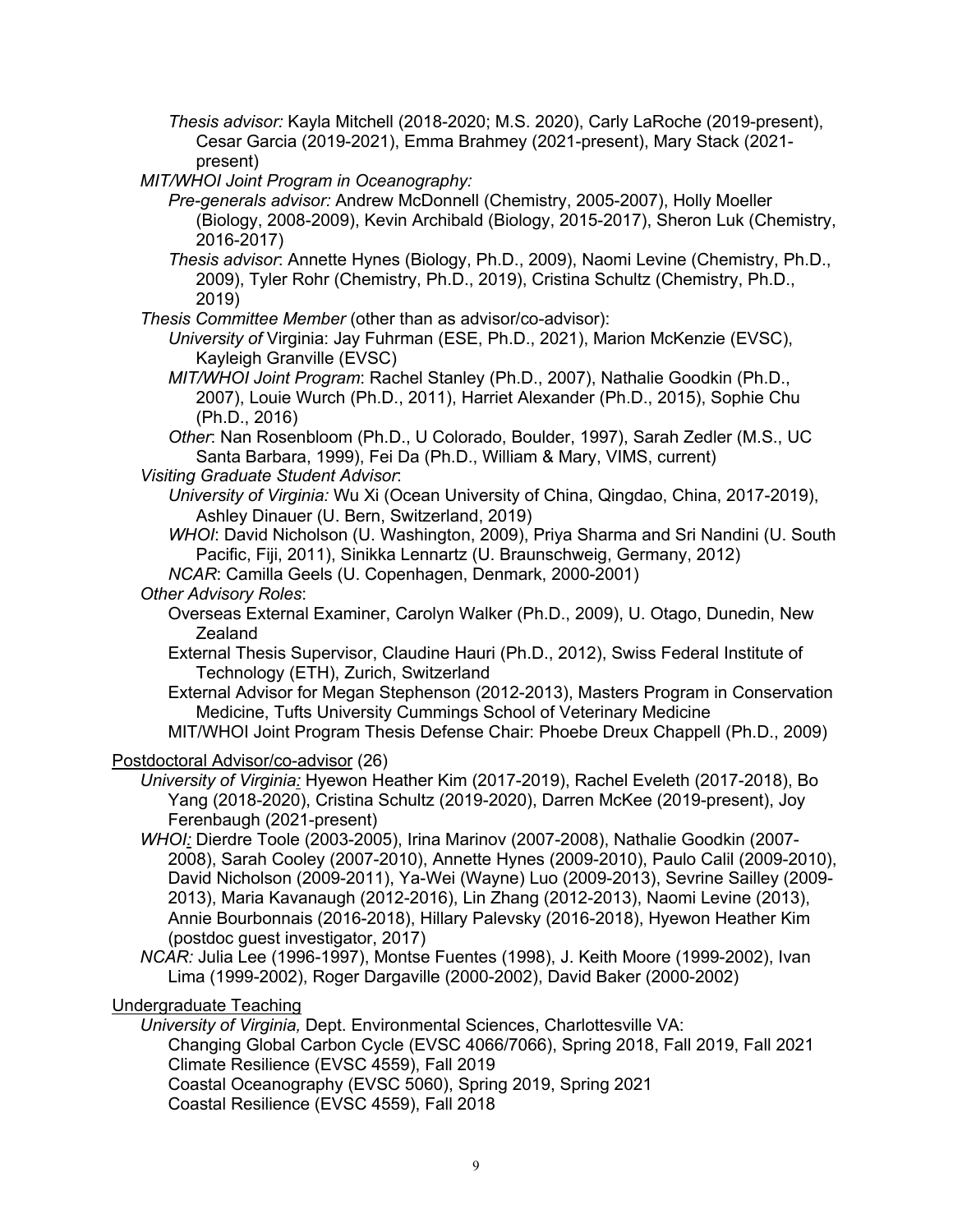Marine Biogeochemistry (EVSC 4559), Fall 2018

Polar Environments (EVSC 2559 then EVSC 2850), Spring 2019-2021

*Sea Education Association (SEA),* Woods Hole MA:

Distinguished Lecturer, week-long program, SEA *Oceans and Climate Program*: annually, Fall 2006-2012

Guest Lecturer on:

-Carbon cycle, ocean modeling and ocean acidification, Fall 2006, Fall 2007, Spring 2008, Fall 2008, Spring 2009, Summer 2009, Fall 2009, Spring 2014

-Conservation of Phoenix Island Protected Area, Summer 2015, Summer 2016

-Climate change & marine policy, Summer 2015, Jan. 2017

-Ocean Health Index, Summer 2014, Summer 2015, Fall 2015, Spring 2016, Summer 2016

*Woods Hole Partnership Educational Program (PEP)*, summer undergraduate student diversity program talks on Ocean Climate Change, June 2009, June 2011, June 2014

*MBL Semester in Environmental Science (SES)*, Distinguished Scientist visitor for Sept. 2011, Woods Hole MA

## Graduate Teaching

*University of Virginia,* Dept. Environmental Sciences, Charlottesville VA:

Changing Global Carbon Cycle (EVSC 7066), Spring 2018, Fall 2019, Fall 2021

Climate Resilience (EVSC 7559), Fall 2019

Coastal Oceanography (EVSC 5060), Spring 2019, 2020

Coastal Resilience (EVSC 7559), Fall 2018

Marine Biogeochemistry (EVSC 7559), Fall 2018

*MIT/WHOI Joint Program:* 

12.747 Modeling, Data Analysis, and Numerical Techniques for Geochemistry, biennially Fall 2002-2016, http://www.whoi.edu/12.747/

12.742 Marine Chemistry: annually Fall 2004-2010, Fall 2012-2016 published Open Course Ware notes for Marine Chemistry: http://ocw2.mit.edu/OcwWeb/Earth--Atmospheric--and-Planetary-Sciences/12- 742Fall-2006/CourseHome/index.htm

12.759 Special Topics in Marine Chemistry Seminar: Spring 2004

7.430 Topics in Quantitative Marine Science: Ocean Biological-Physical Interaction, Spring 2006

*MSRI-NCAR Summer Workshop on Carbon Data Assimilation*, Organizer with I. Fung and D. Schimel, Berkeley CA, July 2006.

*U. Colorado, Boulder*:

ATOC 5225 Thermodynamics of Atmospheres and Oceans, Fall, 1998 GEOL/EPOB 5700-2 Carbon, Climate and Society: Spring, 2001; Fall, 2001; Spring, 2002

# **SCIENTIFIC AND TECHNICAL BOOKS**

Glover, D.M., W.J. Jenkins, and **S.C. Doney**, 2011: *Modeling Methods for Marine Science*, Cambridge University Press, Cambridge, UK, 592 pp., www.cambridge.org/glover ISBN-13: 9780521867832, online ISBN: 9780511975721, https://doi.org/10.1017/CBO9780511975721

Published reviews by:

- V. Rayband, 2011: *Limnol. Oceanogr. Bull*., **20**(3) September, 64-66.
- A. Burd, 2012: *Physics Today*, **65**(5), May, 56-57.
- P. Gent, 2012: *Bull. Amer. Meteor. Soc*., **93**(7), July, 1070-1072.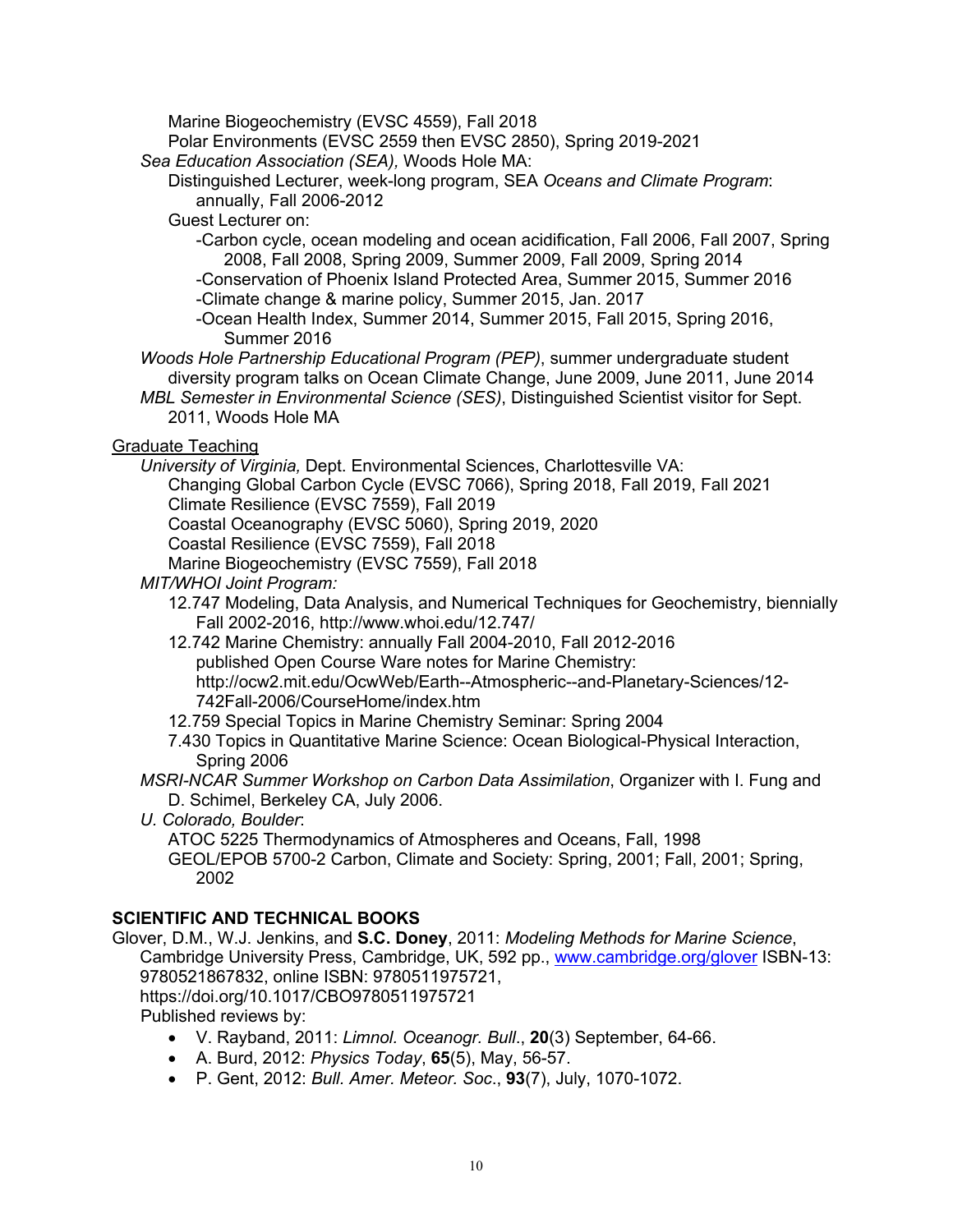### **PUBLICATIONS FOR GENERAL PUBLIC (Total of 16)**

#### **(papers denoted by \* first authored by supervised graduate student or postdoctoral researcher)**

- **Doney, S.C.**, 2020: Q&A: Environmental scientist Scott Doney on what societies can do to help the planet, *UVA Today*, Jan. 29th, 2020, https://news.virginia.edu/content/qa-environmentalscientist-scott-doney-what-societies-can-do-help-planet
- **Doney, S.C.,** 2019: Coastal ocean water quality, U. Virginia *Lifetime Learning* website, April 15th, 2019, https://alumni.virginia.edu/learn/2019/04/15/coastal-ocean-water-quality/
- **Doney, S.C.,** 2017: Climate change on the Antarctic Peninsula, U. Virginia *Lifetime Learning* website, August 1st, 2017, https://alumni.virginia.edu/learn/2017/08/01/climate-changeantarctic-peninsula/
- **Doney, S.C.**, 2014: Oceans of acid: How fossil fuels could destroy marine ecosystems, PBS WGBH *NOVA Next* website (posted Wed. Feb. 12<sup>th</sup>, 2014), http://www.pbs.org/wgbh/nova/next/earth/ocean-acidification/
- **Doney, S.C**., and H. Ducklow, 2013: Rapid climate change along the West Antarctic Peninsula: impacts from sea-ice to penguins, *Flotsam & Jetsam*, Massachusetts Marine Educators, (Winter 2013), **42**(3), Pages 1 & 15-18. http://www.massmarineeducators.org

Avery, S., A. Magnan, B. Garnaud, and **S.C. Doney**, 2011: Changing climate, changing ocean, changing planet, in "*Oceans: the New Frontier*", part of *Planet for Life* (2011) series, ed. P. Jacquet, L. Tubiana, and R. Pachauri and assoc. ed. J. Rochette, R. Jozan, and S. Sundar, TERI Press, New Dehli, 225-237 pp., ISBN: 9788179934029

French version: Avery, S., A. Magnan, B. Garnaud, and **S.C. Doney**, 2011: Climat: l'enjeu pour les océans, in "*Oc*é*ans: la fronti*é*re*", part of *Regards sur la Terre* (2011) series, ed. P. Jacquet, R. Pachauri, and L. Tubiana, Armand Colin publisher, pp 337-349, ISBN: 978-2- 200-27150-3

Ducklow, H. and **S. Doney**, 2011: What's for dinner? *MBL Catalyst*, **6**(1), Spring 2011, p. 16.

- **Doney, S.C.**, 2010: Solutions to environmental threats: ocean acidification. *Scientific American*, **302**(4), April 2010, 60.
- **Doney, S.C.**, 2009: Ocean acidification, *Flotsam & Jetsam*, Massachusetts Marine Educators, **38**, Issue 1 (Summer 2009), 1-15, www.massmarineeducators.org

Buesseler, K., **S. Doney**, and H. Kite-Powell, 2008: To fertilize, or not to fertilize, *Oceanus*, **46**(1), Jan. 2008, 3.

(http://www.whoi.edu/oceanus/viewPrintedIssue.do?archives=true&sortBy=printed&o=read& id=181)

- Buesseler, K., **S. Doney**, and H. Kite-Powell (ed.), 2008: Should we fertilize the ocean to reduce greenhouse gases? *Oceanus*, **46**(1), Jan. 2008, 27pp.
- Pidgeon, E. and **S.C. Doney**, 2008: The role of the oceans, Chapter 8 (pp 246-276), in *A Climate for Life, Meeting the Global Challenge*, R.A. Mittermeier et al., CEMEX Conservation Book Series, with Conservation International and the International League of Conservation Photographers, ISBN 978-0-9818321.
- **Doney, S.C**., 2008: Ocean acidification, essay in *Ocean: An Illustrated Atlas (National Geographic Atlas)* by S.A. Earle and L.K. Glover, National Geographic, Washington D.C., p. 39, ISBN 978-1426203190.
- Goodkin, N. and **S. Doney**, 2007: Global calcification after ocean acidification, *Meridian*, Bermuda Institute of Ocean Sciences, **2**(2), 12-13.
- **Doney, S.C.**, 2006: The dangers of ocean acidification. *Scientific American*, **294**(3), March 2006, 58-65. (republished in German as "Das Meer wird sauer" in *Spektrum der Wissenschaft*, June 2006).
- **Doney, S.C.** and N.M. Levine, 2006: How long can the ocean slow global warming? *Oceanus*, Woods Hole Oceanographic Institution, (http://www.whoi.edu/oceanus/index.do).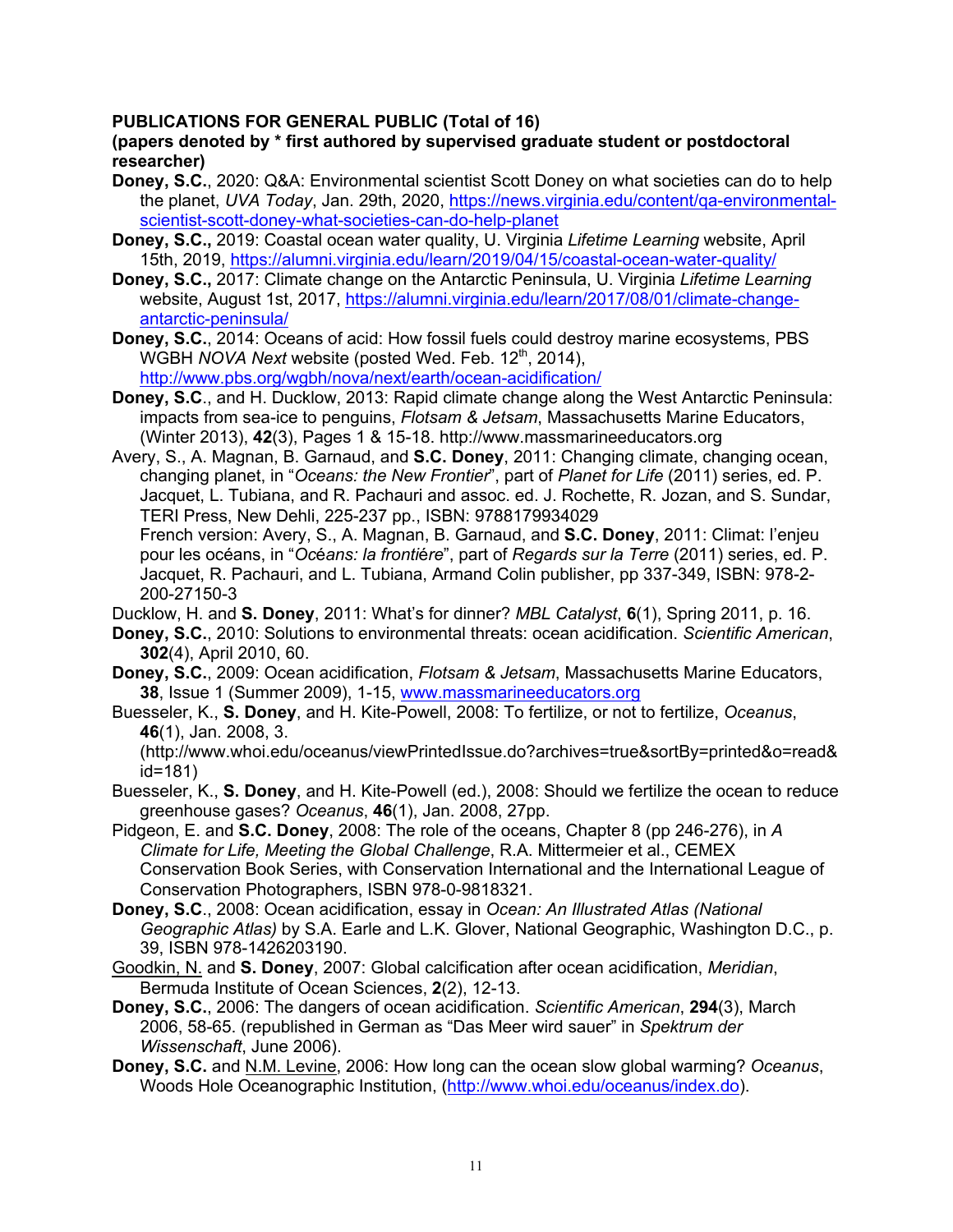## **REFEREED ELECTRONIC LECTURE (Total of 1)**

Feely, R.A., and S.C. Doney, 2011, Ocean acidification: the other CO<sub>2</sub> problem, *Limnol. Oceanogr. e-Lectures,* (or *ASLO Web Lectures*, **3**(1), 1–59) doi:10:4319/lol.2011.rfeely\_sdoney.5 http://aslo.org/lectures/11\_005/11\_005\_rfeely\_sdoney.html http://onlinelibrary.wiley.com/doi/10.4319/lol.2011.rfeely\_sdoney.5/abstract

## **NON-REFEREED WORKING PAPERS (Total of 1)**

Fuhrman, J., A.F. Clarens, H. McJeon, P. Patel, **S.C. Doney**, W.M. Shobe, S. Pradhan, 2020: China's 2060 carbon neutrality goal will require up to 2.5 GtCO2/year of negative emissions technology deployment, non-peer reviewed *arXiv* preprint in General Economics (econ.GN), https://arxiv.org/abs/2010.06723

## **PUBLICATIONS IN REFEREED JOURNALS, BOOKS & REPORTS (Total of 354 published)**

ORCID: https://orcid.org/0000-0002-3683-2437 ISI ResearcherID: F-9247-2010; http://www.researcherid.com/rid/F-9247-2010 Publons: https://publons.com/researcher/2825096/scott-c-doney/ SCOPUS Author Identifier 35498837200 ISI Web of Science total citations 45,889; h-index 100 Google Scholar total citations 72,165; h-index 118; i10-index 332 Google Scholar https://scholar.google.com/citations?user=PZq3DmAAAAAJ&hl=en (both accessed December 17th, 2021) (underlined authors denote supervised student, postdoctoral researcher, or technician)

#### **Manuscripts submitted:**

- Lang, S.E., K.M.A. Luis, **S.C. Doney**, M.C.N. Castorani, Modeling coastal water clarity using Landsat-8 and Sentinel-2, *J. Geophys. Res. Oceans, submitted*.
- Pradhan, S., W.M. Shobe, **S.C. Doney**, H.C. McJeon, and A.F. Clarens, Climate mitigation policies with temperature overshoot: CO2 versus temperature policy, *J. Assoc. Environ. Resour. Econ., submitted*.
- Dinauer, A. C. Laufkötter, **S.C. Doney**, and F. Joos, What controls the large-scale efficiency of carbon transfer through the ocean's mesopelagic zone? Insights from a new, mechanistic model (MSPACMAM), *Global Biogeochem. Cycles*, *submitted*.
- Boyd, P.W., **S.C. Doney**, S. Eggins, M.J. Ellwood, M. Fourquez, B.L. Nunn, R. Strzepek, and E. Timmins-Schiffman, Transitioning global change experiments on Southern Ocean phytoplankton from lab to field settings: insights and challenges, *Global Change Biology*, *submitted*.
- Saenz, B.T., D.C. McKee, **S.C. Doney**, D.G. Martinson, and S.E. Stammerjohn, Influence of winds and subsurface ocean heat on the winter evolution of sea ice thickness on a 'warm' Antarctic continental shelf, *J. Geophys. Res. Oceans, submitted*, MS-2020JC016758

### **Manuscripts in press:**

- Kim, H.H., J.S. Bowman, Y.-W. Luo, H.W. Ducklow, O.M. Schofield, D.K. Steinberg, **S.C. Doney**, Microbial diversity-informed modelling of the polar marine ecosystem functions, *Biogeosciences, in press*, MS No.: bg-2020-302
- National Academies of Sciences, Engineering, and Medicine, 2021 (*pre-publication version*): A Research Strategy for Ocean-based Carbon Dioxide Removal and Sequestration, Washington, DC, The National Academies Press, **S.C. Doney** Committee Chair, https://doi.org/10.17226/26278

### **Published:**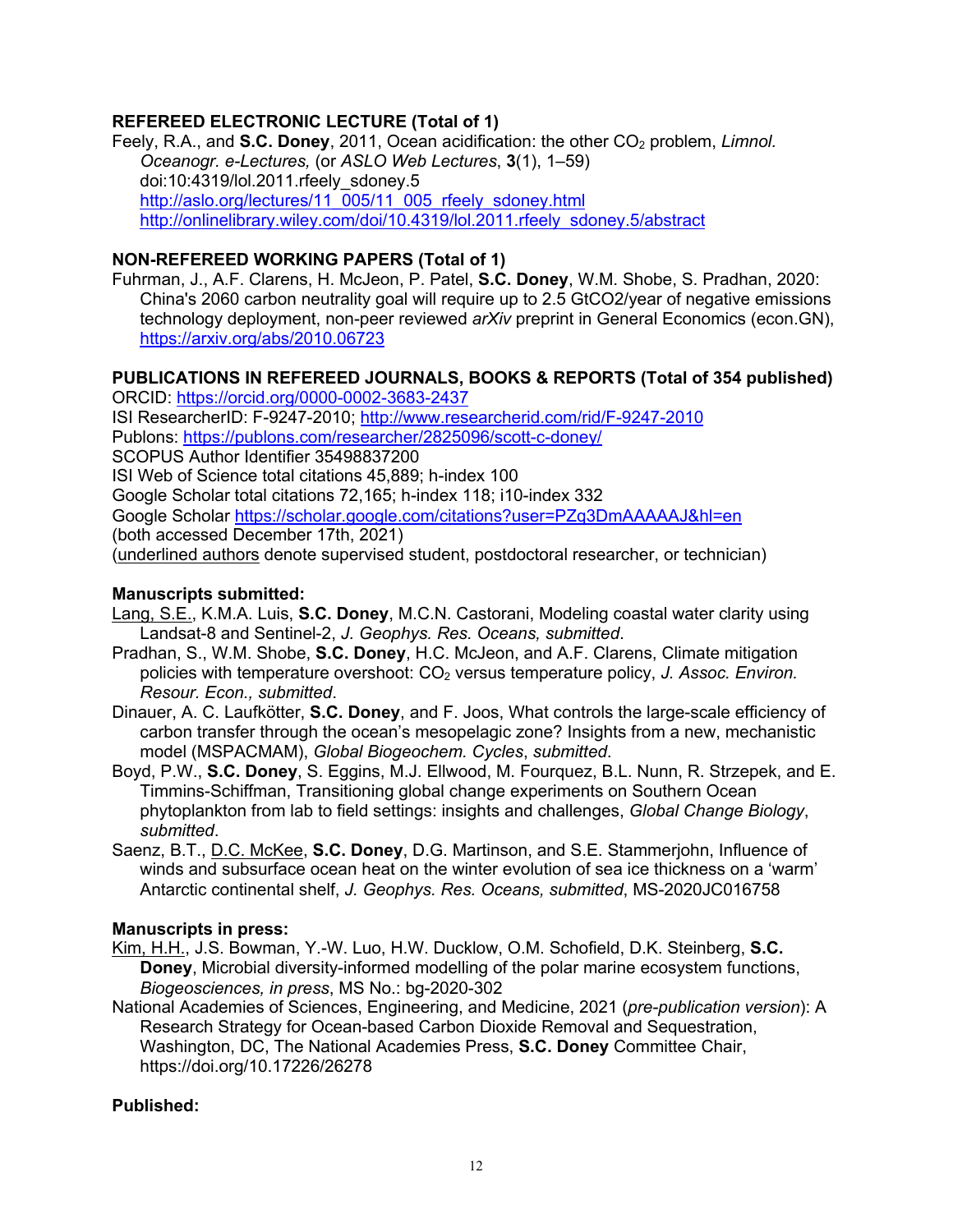- Long, M.C., J. Keith Moore, K. Lindsay, M. Levy, **S.C. Doney,** J.Y. Luo, K.M. Krumhardt, R.T. Letscher, M. Grover, and Z.T. Sylvester, 2021: Simulations with the Marine Biogeochemistry Library (MARBL), *J. Advances Modeling Earth Systems (JAMES)*, **13**, e2021MS002647, https://doi.org/10.1029/2021MS002647
- Kavanaugh, M.T., T. Bell, D. Catlett, M.A. Cimino, **S.C. Doney**, W. Klajbor, M. Messié, E. Montes, F.E. Muller-Karger, D. Otis, J.A. Santora, I.D. Schroeder, J. Triñanes, and D.A. Siegel, 2021: Satellite remote sensing and the Marine Biodiversity Observation Network: Current science and future steps, *Oceanography*, **34**(2), 62–79, https://doi.org/10.5670/oceanog.2021.215
- Jenkins, W., L. Rosa, J. Schmidt, L. Band, A. Beltran-Peña, A. Clarens, **S. Doney**, R.E. Emanuel, A. Glassie, J. Quinn, M.C. Rulli, W. Shobe, L. Szeptycki, and P. D'Odorico, 2021: Values-based scenarios of water security: rights to water, rights of water, and commercial water rights, *BioScience,* **71**(11), 1157–1170, https://doi.org/10.1093/biosci/biab088
- Fuhrman, J., A. Clarens, K. Calvin, **S.C. Doney**, J.A. Edmonds, P. O'Rourke, P. Patel, S. Pradhan, W. Shobe, and H. McJeon, 2021: The role of direct air capture and negative emissions technologies in the shared socioeconomic pathways towards +1.5 ˚C and +2 ˚C futures, *Environ. Res. Lett.,* **16**, 114012, https://doi.org/10.1088/1748-9326/ac2db0
- Siegel, D.A., T. DeVries, **S.C. Doney**, and T. Bell, 2021: Assessing the sequestration time scales of some ocean-based carbon dioxide reduction strategies, *Environ. Res. Lett.*, **16**, 104003, https://doi.org/10.1088/1748-9326/ac0be0
- Hauri, C. R. Pagès, A.M.P. McDonnell, M.F. Stuecker, S.L. Danielson, K. Hedstrom, B. Irving, C. Schultz, and **S.C. Doney**, 2021: Modulation of ocean acidification by decadal climate variability in the Gulf of Alaska, *Communications Earth and Environment,* **2**, 191, https://doi.org/10.1038/s43247-021-00254-z
- Zaiss, J., P.W. Boyd, **S.C. Doney**, J.N. Havenhand, and N.M. Levine, 2021: Impact of Lagrangian sea surface temperature variability on Southern Ocean phytoplankton community growth rates, *Global Biogeochem. Cycles*, **35**, e2020GB006880, https://doi.org/10.1029/2020GB006880
- Morgan, E.J., M. Manizza, R.F. Keeling, L. Resplandy, S.E. Mikaloff-Fletcher, C.D. Nevison, Y. Jin, J.D. Bent, O. Aumont, **S.C. Doney**, J.P. Dunne, J. John, I.D. Lima, M.C. Long, and K.B. Rodgers, 2021: An atmospheric constraint on the seasonal air–sea exchange of oxygen and heat in the extratropics, *J. Geophys. Res Oceans,* **126**, e2021JC017510, https://doi.org/10.1029/2021JC017510
- Kim, H.H., Y.-W. Luo, H.W. Ducklow, O.M. Schofield, D.K. Steinberg, and **S.C. Doney**, 2021: WAP-1D-VAR v1.0: Development and evaluation of a one-dimensional variational data assimilation model for the marine ecosystem along the west Antarctic Peninsula, *Geosci. Model Dev.,* **14**, 4939–4975, https://doi.org/10.5194/gmd-14-4939-2021
- Pradhan, S., W.M. Shobe, J. Fuhrman, H. McJeon, M. Binstead, **S.C. Doney**, and A.F. Clarens, 2021: Effects of direct air capture technology availability on stranded assets and committed emissions in the power sector, *Frontiers in Climate,* **3**, 660787, doi: 10.3389/fclim.2021.660787
- Fuhrman, J., A.F. Clarens, H. McJeon, P. Patel, Y. Ou, **S.C. Doney**, W.M. Shobe, and S. Pradhan, 2021: The role of negative emissions in meeting China's 2060 carbon neutrality goal, *Oxford Open Climate Change*, **1**(1), kgab004, https://doi.org/10.1093/oxfclm/kgab004
- Schultz, C., **S.C. Doney**, J. Hauck, M.T. Kavanaugh, and O. Schofield, 2021: Modeling phytoplankton blooms and inorganic carbon responses to sea-ice variability in the West Antarctic Peninsula (WAP), *J. Geophys. Res. Biogeosci.,* **126**, e2020JG006227, https://doi.org/10.1029/2020JG006227
- Eveleth, R., D.M. Glover, M.C. Long, I.D. Lima, A.P. Chase, and **S.C. Doney**, 2021: Assessing the skill of a high-resolution marine biophysical model using geostatistical analysis of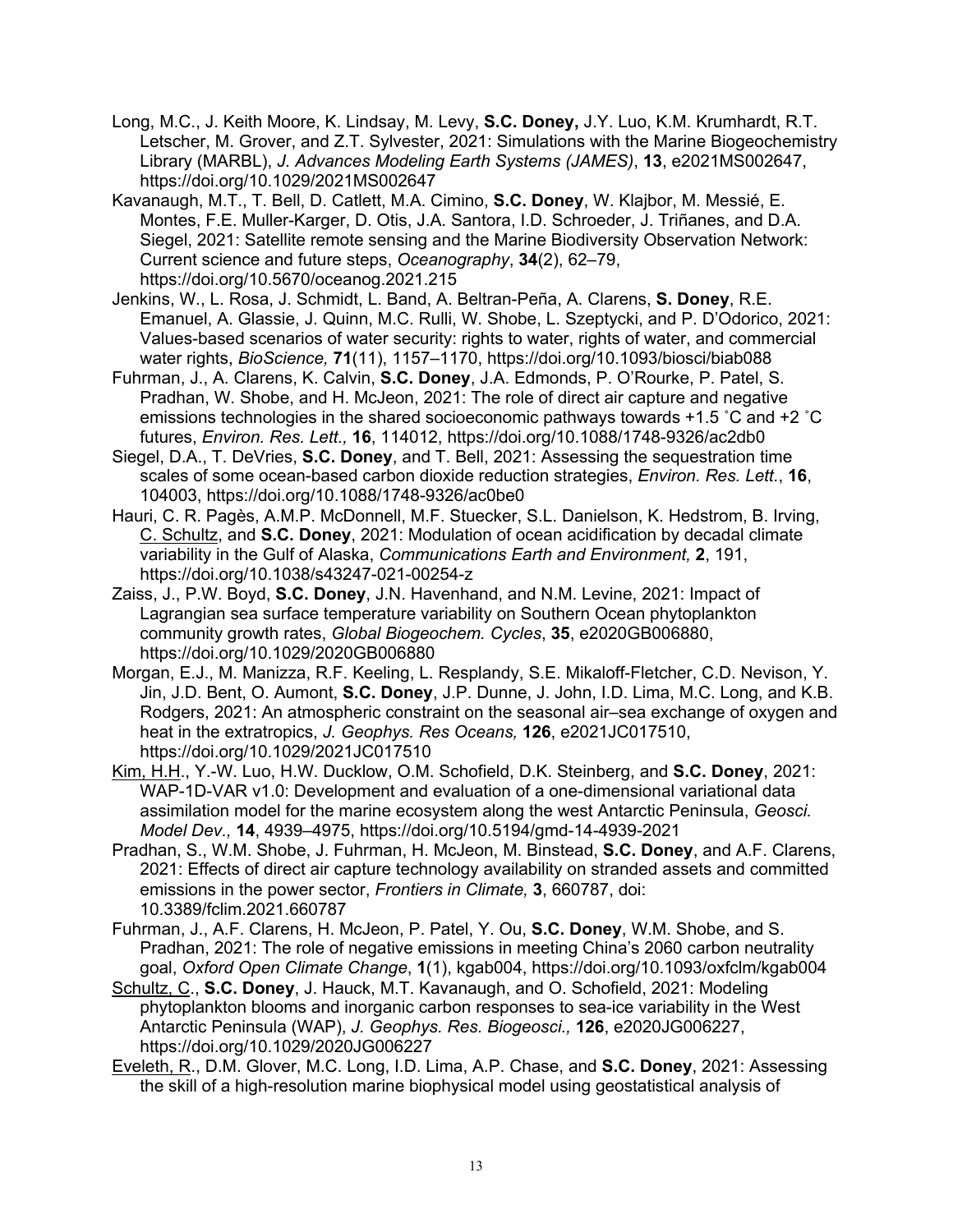mesoscale ocean chlorophyll variability from field observations and satellite remote sensing, *Front. Mar. Sci.*, **8**, 612764*,* doi: 10.3389/fmars.2021.612764

- Yang, B., E.H. Shadwick, C. Schultz, and **S.C. Doney**, 2021: Annual mixed layer carbon budget for the West Antarctic Peninsula continental shelf: Insights from year-round mooring measurements, *J. Geophys. Res. Oceans,* **126**, e2020JC016920, https://doi.org/10.1029/2020JC016920
- Yang, B., J. Fox, M.J. Behrenfeld, E.S. Boss, N. Haëntjens, K.H. Halsey, S.R. Emerson, and **S. Doney**, 2021: In situ estimates of net primary production in the western North Atlantic Ocean with Argo profiling floats, *J. Geophys. Res. Biogeosciences,* **126**, e2020JG006116, https://doi.org/10.1029/2020JG006116
- Palevsky, H.I. and **S.C. Doney**, 2021: Sensitivity of 21<sup>st</sup> century ocean carbon export flux projections to the choice of export depth horizon, *Global Biogeochem. Cycles,* **35**, e2020GB006790, https://doi.org/10.1029/2020GB006790
- **Doney, S.C.**, D.S. Busch, S.R. Cooley, and K.J. Kroeker, 2020: The impacts of ocean acidification on marine ecosystems and reliant human communities, *Ann. Rev. Environ. Resources,* **45**, 83–112, https://doi.org/10.1146/annurev-environ-012320-083019 https://www.annualreviews.org/page/top-physical-2020 *Annual Reviews* highly downloaded articles in 2020 ISI Essential Science Indicators Highly Cited Paper in Environment/Ecology
- Fuhrman, J., H. McJeon, P. Patel, **S.C. Doney**, W.M. Shobe, and A.F. Clarens, 2020: Food– energy–water implications of negative emission technologies in a +1.5°C future, *Nature Climate Change*, **10**, 920–927, https://doi.org/10.1038/s41558-020-0876-z
- Schultz, C., **S.C. Doney**, W.G. Zhang, H. Regan, P. Holland, M.P. Meredith, and S. Stammerjohn, 2020: Modeling of the influence of sea ice cycle and Langmuir circulation on the upper ocean mixed layer depth and freshwater distribution at the West Antarctic Peninsula, *J. Geophys. Res. Oceans*, **125**, e2020JC016109, https://doi.org/10.1029/2020JC016109
- Hauri, C., C. Schultz, K. Hedstrom, S. Danielson, B. Irving, **S.C. Doney**, R. Dussin, E.N. Curchitser, D.F. Hill, and C.A. Stock, 2020: A regional hindcast model simulating ecosystem dynamics, inorganic carbon chemistry and ocean acidification in the Gulf of Alaska, *Biogeosciences,* **17**, 3837–3857, https://doi.org/10.5194/bg-17-3837-2020
- Rohr, T., C. Harrison, M.C. Long, P. Gaube, and **S.C. Doney**, 2020: Eddy-modified iron, light, and phytoplankton cell division rates in the simulated Southern Ocean, *Global Biogeochemical Cycles*, **34**, e2019GB006380, https://doi.org/10.1029/2019GB006380
- Rohr, T., C. Harrison, M.C. Long, P. Gaube, and **S.C. Doney**, 2020: The simulated biological response to Southern Ocean eddies via biological rate modification and physical transport. *Global Biogeochemical Cycles*, **34**, e2019GB006385, https://doi.org/10.1029/2019GB006385
- Yang, B., E.S. Boss, N. Haëntjens, M.C. Long, M.J. Behrenfeld, R. Eveleth, and **S.C. Doney**, 2020: Phytoplankton phenology in the North Atlantic: insights from profiling float measurements, *Front. Mar. Sci.*, **7**, 139, doi: 10.3389/fmars.2020.00139
- Rheuban, J.E., **S.C. Doney**, D.C. McCorkle, and R.W. Jakuba, 2019: Quantifying the effects of nutrient enrichment and freshwater mixing on coastal ocean acidification, *J. Geophys. Res. Oceans*, **124**, 9085–9100, doi: 10.1029/2019JC015556
- Behrenfeld, M.J., P. Gaube, A. Della Penna, R.T. O'Malley, W.J. Burt, Y. Hu, P.S. Bontempi, D.K. Steinberg, E.S. Boss, D.A. Siegel, C.A. Hostetler, P.D. Tortell, and **S.C. Doney**, 2019: Global satellite-observed daily vertical migrations of ocean animals, *Nature,* **576**, 257–261, doi: 10.1038/s41586-019-1796-9
- Licker, R., B. Ekwurzel, **S.C. Doney**, S.R. Cooley, I.D. Lima, R. Heede, and P.C. Frumhoff, 2019: Attributing ocean acidification to major carbon producers, *Environ. Res. Lett.*, **14**, 124060, doi: 10.1088/1748-9326/ab5abc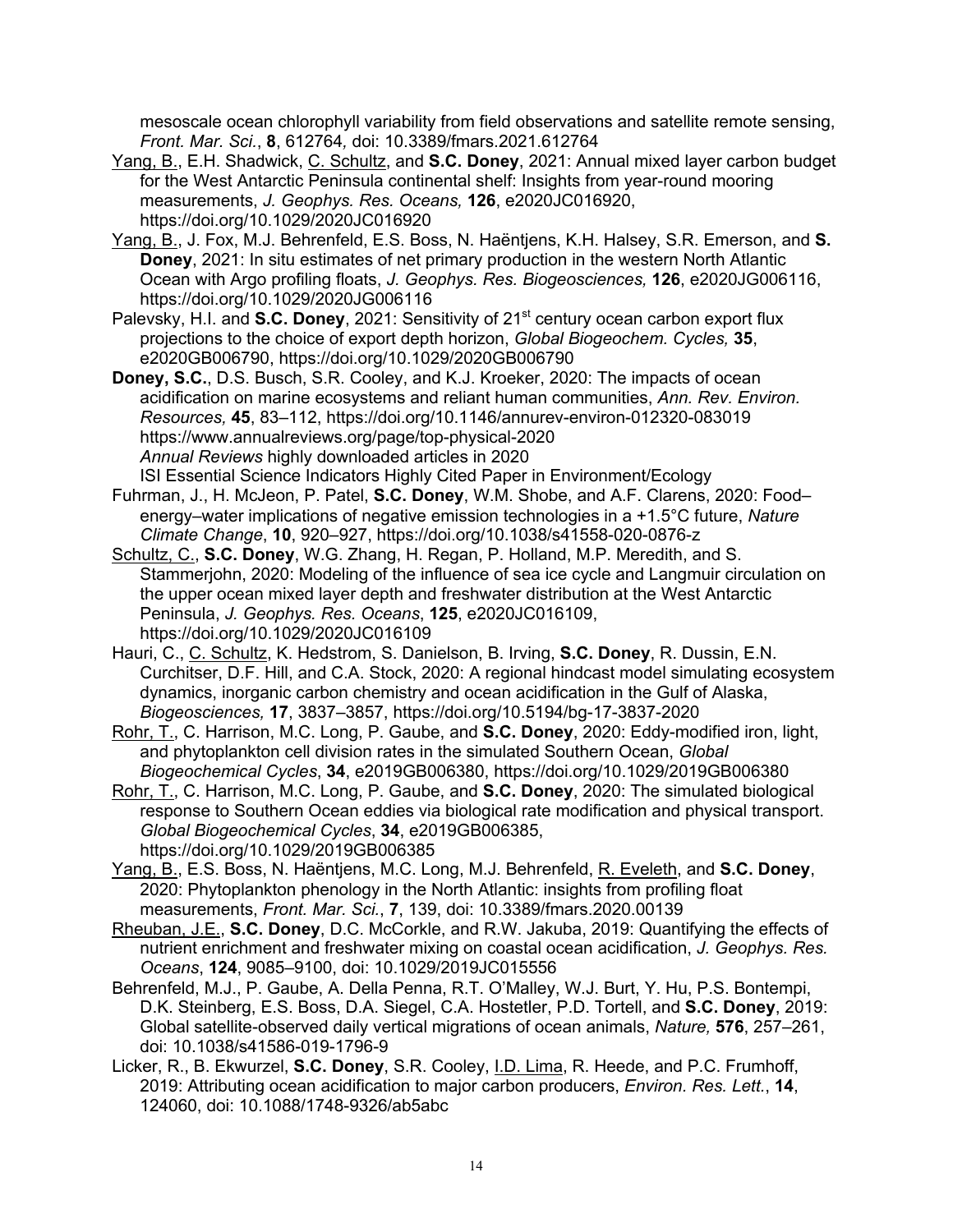- Fuhrman, J., H. McJeon, **S.C. Doney**, W. Shobe, A.F. Clarens, 2019: From zero to hero?: Why integrated assessment modeling of negative emissions technologies is hard and how we can do better, *Frontiers in Climate,* **1**, 11, https://doi.org/10.3389/fclim.2019.00011
- Berg, P., M.L. Delgard, P. Polsenaere, K.J. McGlathery, **S.C. Doney**, and A.C. Berger, 2019: Dynamics of benthic metabolism, O<sub>2</sub>, and pCO<sub>2</sub> in a temperate seagrass meadow, *Limnol. Oceanogr.,* 64, 2586–2604, doi: 10.1002/lno.11236
- Torres, A.D., G. Keppel-Aleks, **S.C. Doney**, M. Fendrock, K. Luis, M. De Mazière, F. Hase, C. Petri, D.F. Pollard, C.M. Roehl, R. Sussmann, V.A. Velazco, T. Warneke, and D. Wunch, 2019: A geostatistical framework for quantifying the imprint of mesoscale atmospheric transport on satellite trace gas retrievals, *J. Geophys. Res. Atmospheres*, **124**, 9773-9795, https://doi.org/10.1029/2018JD029933
- Capotondi, A., M. Jacox, C. Bowler, M. Kavanaugh, P. Lehodey, D. Barrie, S. Brodie, S. Chaffron, W. Cheng, D.F. Dias, D. Eveillard, L. Guidi, D. Iudicone, N.S. Lovenduski, J.A. Nye, I. Ortiz, D. Pirhalla, M. Pozo Buil, V. Saba, S. Sheridan, S. Siedlecki, A. Subramanian, C. de Vargas, E. Di Lorenzo, **S.C. Doney**, A.J. Hermann, T. Joyce, M. Merrifield, A.J. Miller, F. Not, and S. Pesant, 2019: Observational needs supporting marine ecosystems modeling and forecasting: from the global ocean to regional and coastal systems, *Frontiers Marine Science,* **6**, 623, doi: 10.3389/fmars.2019.00623
- Nagelkerken, I., **S.C. Doney**, and P.L. Munday, 2019: Consequences of anthropogenic changes in the sensory landscape of marine animals, *Oceanography and Marine Biology: An Annual Review*, **57**, 229–264, doi: 10.1201/9780429026379-5*.*
- Luis, K.A.M., J.E. Rheuban, M.T. Kavanaugh, D.M. Glover, J. Wei, Z. Lee, and **S.C. Doney**, 2019: Capturing coastal water clarity variability with Landsat 8, *Marine Pollution Bull.,* **145**, 96-104, doi: 10.1016/j.marpolbul.2019.04.078
- Jenkins, W.J., **S.C. Doney**, M. Fendrock, R. Fine, T. Gamo, P. Jean-Baptiste, R. Key, B. Klein, J.E. Lupton, R. Newton, M. Rhein, W. Roether, Y. Sano, R. Schlitzer, P. Schlosser, and J. Swift, 2019: A comprehensive global oceanic dataset of helium isotope and tritium measurements, *Earth System Science Data,* 11, 441-454, doi: 10.5194/essd-11-441-2019
- **Doney, S.C.** and D.M. Glover, 2019: Modeling of ocean carbon system, in *Encyclopedia of Ocean Sciences* (third edition), ed. J.K. Cochran, Elseiver, **1**, 547–560, https://doi.org/10.1016/B978-0-12-409548-9.11431-9 (expanded and updated version of Doney and Glover, 2001 & 2009)
- Gruber, N. and **S.C. Doney**, 2019: Modeling of ocean biogeochemistry and ecology, in *Encyclopedia of Ocean Sciences* (third edition), ed. J.K. Cochran, Elseiver, **5**, 291–302, https://doi.org/10.1016/B978-0-12-409548-9.11409-5 (expanded and updated version of Gruber and Doney, 2009)
- Behrenfeld, M.J., R.H. Moore, C.A. Hostetler, J. Graff, P. Gaube, L.M. Russell, G. Chen, **S.C. Doney**, S. Giovannoni, H. Liu, C. Proctor, L. Bolaños, N. Baetge, C. Davie-Martin, T.K. Westberry, T.S. Bates, T.G. Bell, K.D. Bidle, E.S. Boss, S.D. Brooks, B. Cairns, C. Carlson, K. Halsey, E.L. Harvey, C. Hu, L. Karp-Boss, M. Kleb, S. Menden-Deuer, F. Morison, P.K. Quinn, A.J. Scarino, B. Anderson, J. Chowdhary, E. Crosbie, R. Ferrare, J.W. Hair, Y. Hu, S. Janz, J. Redemann, E. Saltzman, M. Shook, D.A. Siegel, A. Wisthaler, M.Y. Martin, and L. Ziemba, 2019: The North Atlantic Aerosol and Marine Ecosystem Study (NAAMES): Science motive and mission overview, *Front. Mar. Sci.,* **6**, 122, doi: 10.3389/fmars.2019.00122

ISI *Essential Science Indicators* Highly Cited Paper in Plant & Animal Science Archibald, K., D.A. Siegel, **S.C. Doney**, 2019: Modeling the impact of zooplankton diel vertical

migration on the carbon export flux of the biological pump, *Global Biogeochem. Cycles*, **33**, 181–199, https://doi.org/10.1029/2018GB005983

ISI *Essential Science Indicators* Highly Cited Paper in Geosciences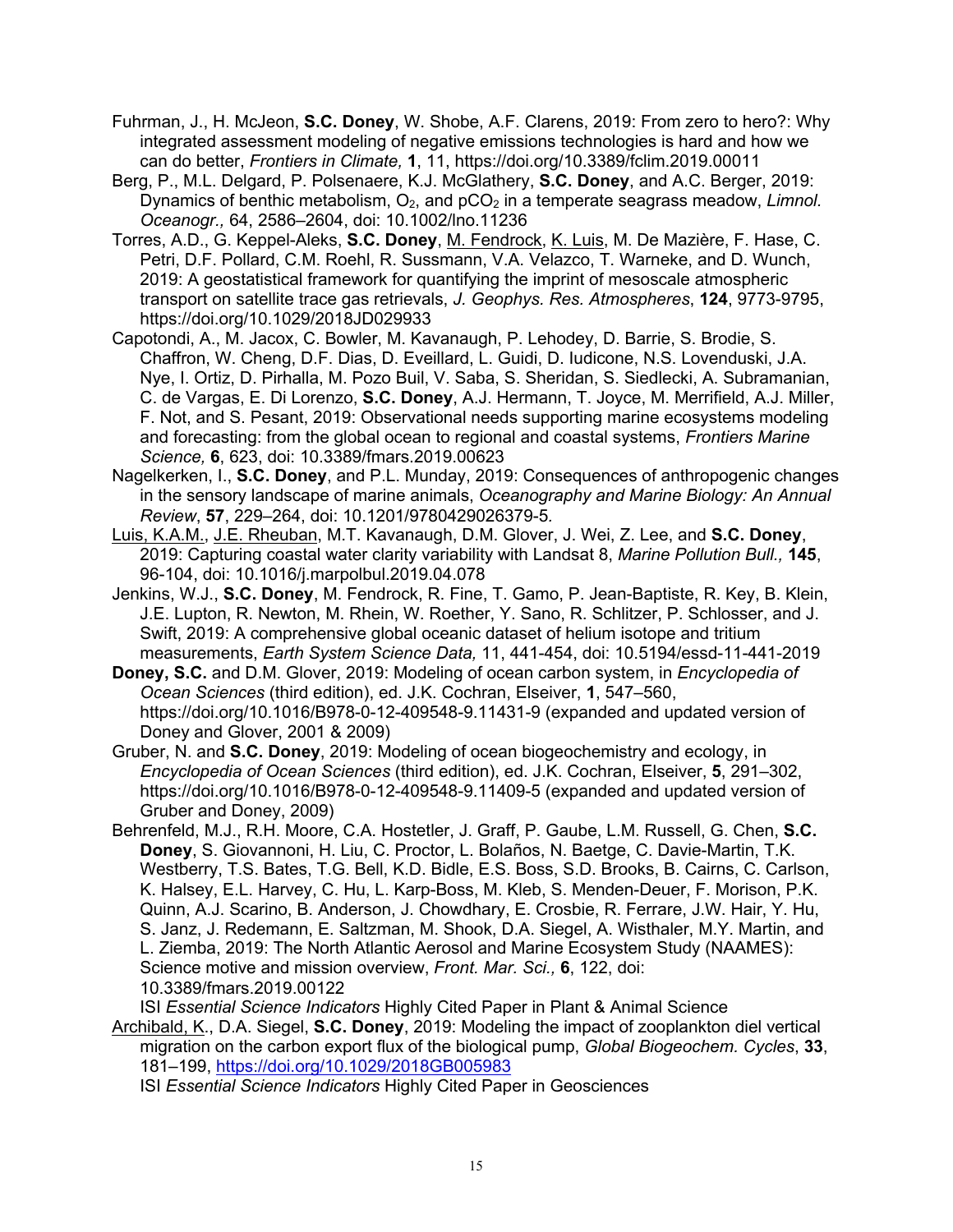- Duffy, P.B., C.B. Field, N.S. Diffenbaugh, **S.C. Doney**, Z. Dutton, S. Goodman, L. Heinzerling, S. Hsiang, D.B. Lobell, L.J. Mickley, S. Myers, S.M. Natali, C. Parmesan, S. Tierney, and A.P. Williams, 2019: Strengthened scientific support for the Endangerment Finding for atmospheric greenhouse gases, *Science*, **363**(6427), eaat5982, doi: 10.1126/science.aat5982
- Luk, S., J.E. Rheuban, P. Hoagland, J.E. Costa, and **S.C. Doney**, 2019: Modeling the effect of water quality on the recreational shellfishing cultural ecosystem service of Buzzards Bay, Massachusetts, *Marine Pollution Bulletin,* **140**, 364-373, doi: 10.1016/j.marpolbul.2018.12.047
- Le Quéré, C., R.M. Andrew, P. Friedlingstein, S. Sitch, J. Hauck, J. Pongratz, P.A. Pickers, J.I. Korsbakken, G.P. Peters, J.G. Canadell, A. Arneth, V.K. Arora, L. Barbero, A. Bastos, L. Bopp, F. Chevallier, L.P. Chini, P. Ciais, **S.C. Doney**, T. Gkritzalis, D.S. Goll, I. Harris, V. Haverd, F.M. Hoffman, M. Hoppema, R.A. Houghton, G. Hurtt, T. Ilyina, A.K. Jain, T. Johannesen, C.D. Jones, E. Kato, R.F. Keeling, K.K. Goldewijk, P. Landschützer, N. Lefèvre, S. Lienert, Z. Liu, D. Lombardozzi, N. Metzl, D.R. Munro, J.E.M.S. Nabel, S.-I. Nakaoka, C. Neill, A. Olsen, T. Ono, P. Patra, A. Peregon, W. Peters, P. Peylin, B. Pfeil, D. Pierrot, B. Poulter, G. Rehder, L. Resplandy, E. Robertson, M. Rocher, C. Rödenbeck, U. Schuster, J. Schwinger, R. Séférian, I. Skjelvan, T. Steinhoff, A. Sutton, P.P. Tans, H. Tian, B. Tilbrook, F.N. Tubiello, I.T. van der Laan-Luijkx, G.R. van der Werf, N. Viovy, A.P. Walker, A.J. Wiltshire, R. Wright, S. Zaehle, and B. Zheng, 2018: Global Carbon Budget 2018, *Earth System Science Data,* **10**, 2141–2194, doi: 10.5194/essd-10-2141-2018 ISI *Essential Science Indicators* Highly Cited Paper in Geosciences & ISI Hot Paper
- Rheuban, J.E., **S.C. Doney**, S.R. Cooley, and D.R. Hart, 2018: Projected impacts of future climate change, ocean acidification, and management on the US Atlantic sea scallop (*Placopecten magellanicus*) fishery, *PLoS ONE,* **13**(9): e0203536, doi: 10.1371/journal.pone.0203536
- Nicholson, D.P., R.H.R. Stanley, and **S.C. Doney**, 2018: A phytoplankton model for the allocation of gross photosynthetic energy including the trade-offs of diazotrophy, *J. Geophys. Res. Biogeosciences*, **123**, 1796-1816, doi: 10.1029/2017JG004263
- Collins, J.R., P.D. Fucile, G. McDonald, J.E. Ossolinski, R.G. Keil, J.R. Valdes, **S.C. Doney**, and B.A.S. Van Mooy, 2018: An autonomous, in situ light-dark bottle device for determining community respiration and net community production, *Limnol. Oceanogr. Methods*, **16**, 323- 338, doi: 10.1002/lom3.10247
- Bowman, J., M. Kavanaugh, **S. Doney**, and H. Ducklow, 2018: Recurrent seascape units identify key ecological processes along the western Antarctic Peninsula, *Global Change Biology,* **24**, 3065–3078*,* doi: 10.1111/gcb.14161
- Palevsky, H.I., and **S.C. Doney**, 2018: How choice of depth horizon influences the estimated spatial patterns and global magnitude of ocean carbon export flux*, Geophys. Res. Lett.*, **45**, 4171–4179, doi: 10.1029/2017GL076498
- Ducklow, H.W., M.R. Stukel, R. Eveleth, **S.C. Doney**, T. Jickells, O. Schofield, A.R. Baker, J. Brindle, R. Chance, and N. Cassar, 2018: Spring-summer net community production, new production, particle export and water column biogeochemical processes in the marginal sea ice zone of the Western Antarctic Peninsula 2012-2014, *Phil. Trans. R. Soc. A*, **376**, 20170177, doi:10.1098/rsta.2017.0177
- Kavanaugh, M.T., M.J. Church, C.O. Davis, D.M. Karl, R.M. Letelier, and **S.C. Doney**, 2018: ALOHA from the edge: reconciling three decades of in situ Eulerian observations and geographic variability in the North Pacific Subtropical Gyre, *Frontiers Mar. Sci.*, **5**:130, doi: 10.3389/fmars.2018.00130
- Moore, J.K., W. Fu, F. Primeau, G.L. Britten, K. Lindsay, M. Long, **S.C. Doney**, N. Mahowald, F. Hoffman, and J.T. Randerson, 2018: Sustained climate warming drives declining marine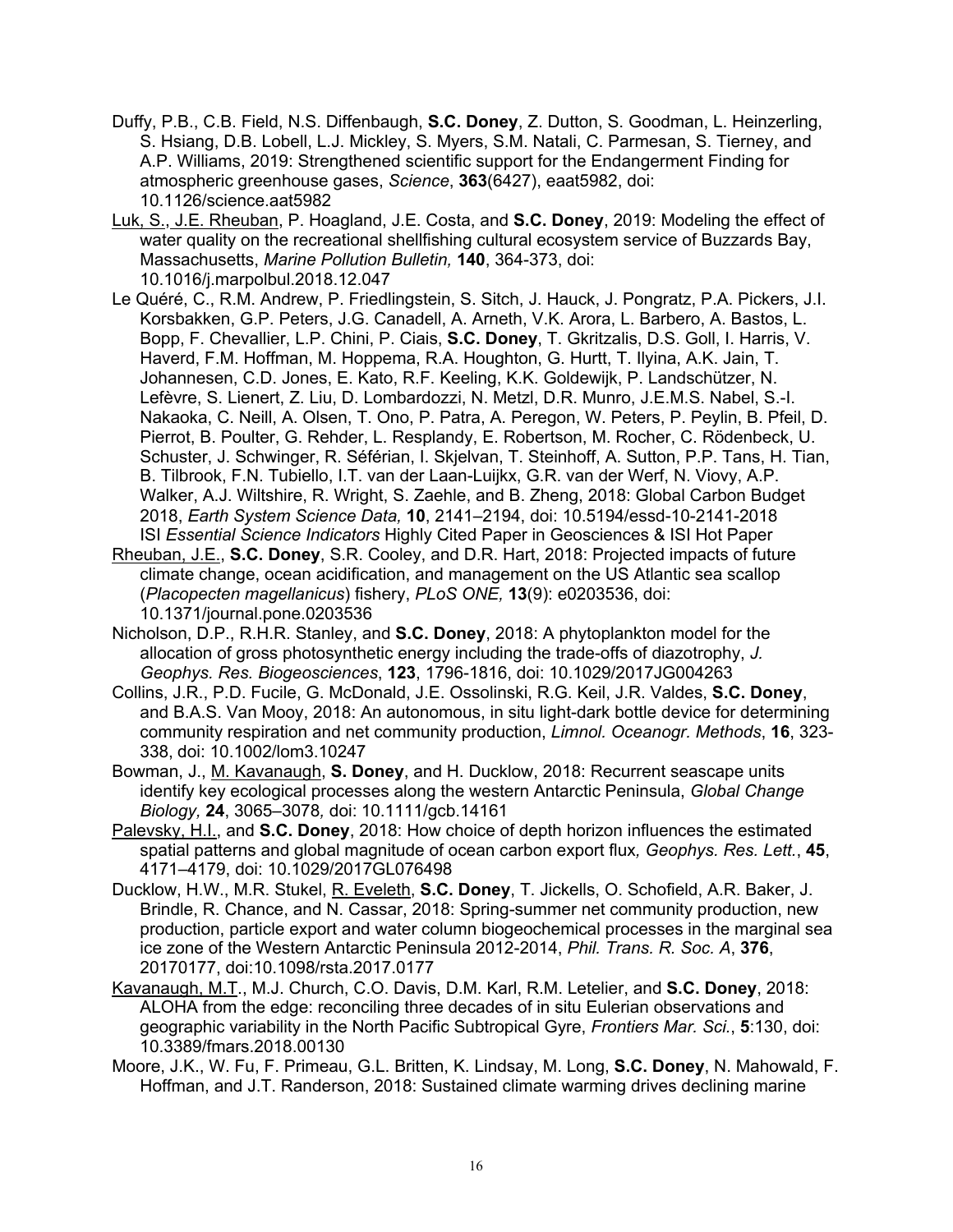biological productivity, *Science,* **359**(6380), 1139–1143, doi:10.1126/science.aao6379 ISI *Essential Science Indicators* Highly Cited Paper in Geosciences

Bonan, G.B., and **S.C. Doney**, 2018: Climate, ecosystems, and planetary futures: The challenge to predict life in Earth system models, *Science,* **359**(6375), eaam8328, doi: 10.1126/science.aam8328

ISI *Essential Science Indicators* Highly Cited Paper in Geosciences

- Crowell, S.M.R., S. Randolph Kawa, E.V. Browell, D.M. Hammerling, B. Moore, K. Schaefer, and **S.C. Doney**, 2018: On the ability of space-based passive and active remote sensing observations of CO2 to detect flux perturbations to the carbon cycle, *J. Geophys. Res.: Atmospheres*, **123**(2), 1460–1477, doi: 10.1002/2017JD027836
- Balaguru, K., **S.C. Doney**, L. Bianucci, P.J. Rasch, L.R. Leung, J.-H. Yoon J-H, and I.D. Lima, 2018: Linking deep convection and phytoplankton blooms in the northern Labrador Sea in a changing climate, *PLoS ONE*, **13**(1), e0191509, doi: 10.1371/journal.pone.0191509
- Glover, D.M., **S.C. Doney**, W.K. Oestreich, and A.W. Tullo, 2018: Geostatistical analysis of mesoscale spatial variability and error in SeaWiFS and MODIS/Aqua global ocean color data, *J. Geophys. Res. Oceans,* **123**(1), 22–39, doi:10.1002/2017JC013023
- National Academies of Sciences, Engineering, and Medicine, 2018: Thriving on Our Changing Planet: A Decadal Strategy for Earth Observation from Space, The National Academies Press, Washington, DC, 716 pages, doi:10.17226/24938, ISBN 978-0-309-46757-5
- Kavanaugh, M.T., J.E. Rheuban, K.M.A. Luis, and **S.C. Doney**, 2017: Thirty-three years of ocean benthic warming along the U.S. Northeast continental shelf and slope: patterns, drivers, and ecological consequences, 9399–9414, *J. Geophys. Res. Oceans*, **122**(12), doi:10.1002/2017JC012953
- Rheuban, J.E., M.T. Kavanaugh, and **S.C. Doney**, 2017: Implications of future Northwest Atlantic bottom temperatures on the American Lobster (*Homarus americanus*) fishery, *J. Geophys. Res. Oceans,* **122**(12), 9387–9398, doi:10.1002/2017JC012949
- Mahowald, N.M., D.S. Ward, **S.C. Doney**, P.G. Hess, and J.T. Randerson, 2017: Are the impacts of land use on warming underestimated in climate policy? *Environ. Res. Lett.,* **12**, 094016, doi: 10.1088/1748-9326/aa836d
- Rohr, T., M.C. Long, M.T. Kavanaugh, K. Lindsay, and **S.C. Doney**, 2017: Variability in the mechanisms controlling Southern Ocean phytoplankton bloom phenology in an ocean model and satellite observations, *Global Biogeochem. Cycles,* **31**(5), 922–940, doi:10.1002/2016GB005615.
- Orr, J.C., R.G. Najjar, O. Aumount, L. Bopp, J.L. Bullister, G. Danabasoglu, **S.C. Doney**, J.P. Dunne, J.-C. Dutay, H. Graven, S.M. Griffies, J.G. John, F. Joos, I. Levin, K. Lindsay, R.J. Matear, G.A. McKinley, A. Mouchet, A. Oschlies, A. Romanou, R. Schlitzer, A. Tagliabue, T. Tanhua, and A. Yool, 2017: Biogeochemical protocols and diagnostics for the CMIP6 Ocean Model Intercomparison Project (OMIP), *Geoscientific Model Development,* **10**, 2169-2199, doi:10.5194/gmd-10-2169-2017
- Eveleth, R., N. Cassar, **S.C. Doney**, D.R. Munro, and C. Sweeney, 2017: Biological and physical controls on O<sub>2</sub>/Ar, Ar and pCO<sub>2</sub> variability at the Western Antarctic Peninsula and in the Drake Passage, *Deep-Sea Res. II,* **139**, 77–88, doi:10.1016/j.dsr2.2016.05.002
- Welle, P.D., M.J. Small, **S.C. Doney**, and I.L. Azevedo, 2017: Estimating the effect of multiple environmental stressors on coral bleaching and mortality, *PLoS ONE,* **12**(5): e0175018. doi:10.1371/journal.pone.0175018
- Mahowald, N.M., J.T. Randerson, K. Lindsay, E. Munoz, **S.C. Doney**, P. Lawrence, S. Schlunegger, D.S. Ward, D. Lawrence, and F.M. Hoffman, 2017: Interactions between land use change and carbon cycle feedbacks, *Global Biogeochem. Cycles,* **31**, 96–113, doi:10.1002/2016GB005374
- Longo, C.S., M. Frazier, **S.C. Doney**, J.E. Rheuban, J.M. Humberstone, and B.S. Halpern, 2017: Using the Ocean Health Index to identify opportunities and challenges to improving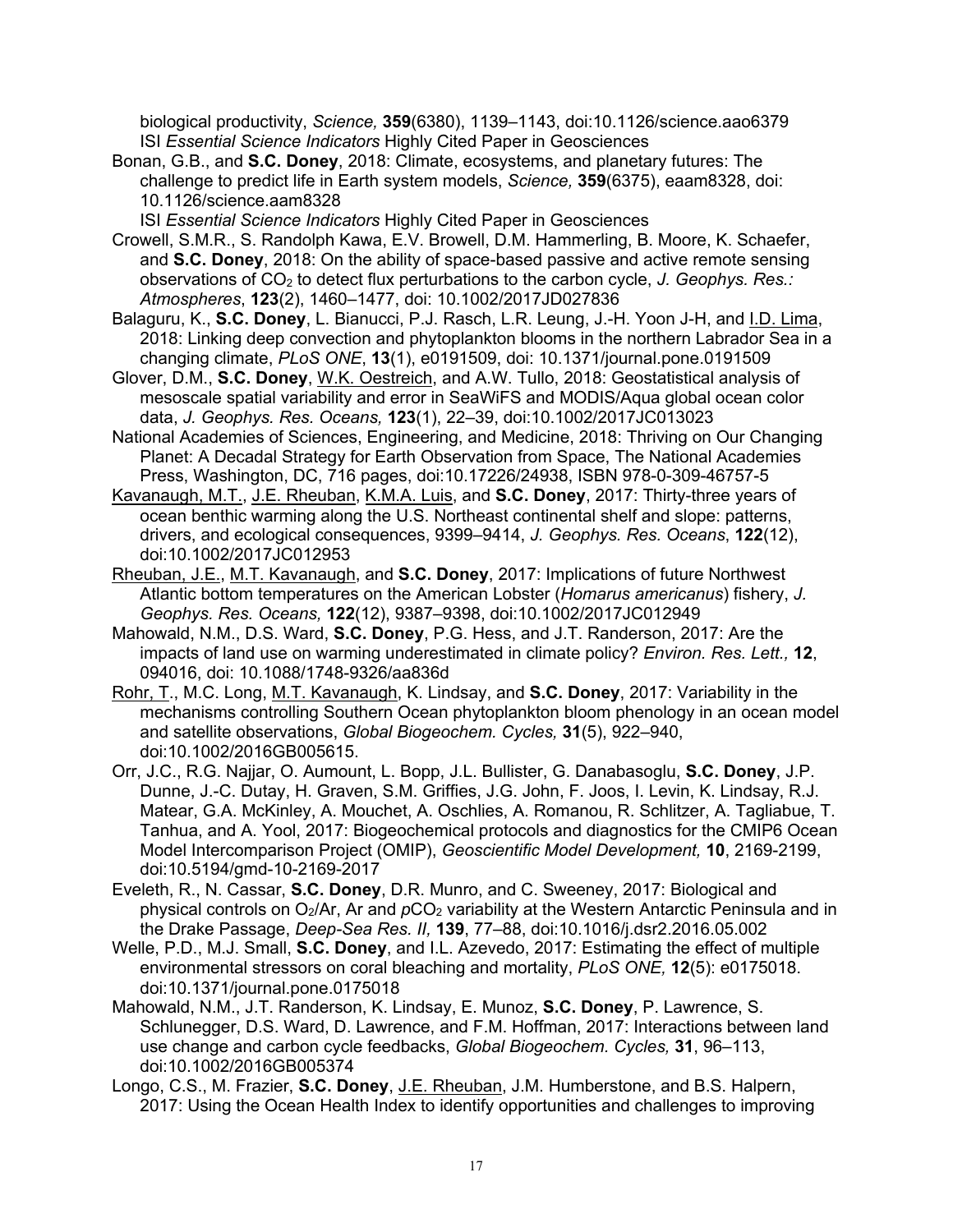Southern Ocean ecosystem health, *Front. Mar. Sci.,* **4**, paper 20, doi:10.3389/fmars.2017.00020

Williamson, S.C., J.E. Rheuban, J.E. Costa, D.M. Glover, and **S.C. Doney**, 2017: Assessing the impact of local and regional influences on nitrogen loads to Buzzards Bay, MA, *Front. Mar. Sci.,* **3**, article 279*,* doi: 10.3389/fmars.2016.00279

- Le Quéré, C., R.M. Andrew, J.G. Canadell, S. Sitch, J.I. Korsbakken, G.P. Peters, A.C. Manning, T.A. Boden, P.P. Tans, R.A. Houghton, R.F. Keeling, S. Alin, O.D. Andrews, P. Anthoni, L. Barbero, L. Bopp, F. Chevallier, L.P. Chini, P. Ciais, K. Currie, C. Delire, **S.C. Doney**, P. Friedlingstein, T. Gkritzalis, I. Harris, J. Hauck, V. Haverd, M. Hoppema, K.K. Goldewijk, A.K. Jain, E. Kato, A. Körtzinger, P. Landschützer, N. Lefèvre, A. Lenton, S. Lienert, D. Lombardozzi, J.R. Melton, N. Metzl, F. Millero, P.M.S. Monteiro, D.R. Munro, J.E.M.S. Nabel, S.-I. Nakaoka, K. O'Brien, A. Olsen, A.M. Omar, T. Ono, D. Pierrot, B. Poulter, C. Rödenbeck, J. Salisbury, U. Schuster, J. Schwinger, R. Séférian, I. Skjelvan, B.D. Stocker, A.J. Sutton, T. Takahashi, H. Tian, B. Tilbrook, I.T. van der Laan-Luijkx, G.R. van der Werf, N. Viovy, A.P. Walker, A.J. Wiltshire, and S. Zaehle, 2016: Global Carbon Budget 2016, *Earth System Science Data*, **8**, 605-649, doi:10.5194/essd-8-1-2016 ISI *Essential Science Indicators* Hot paper and Highly Cited Paper in Geosciences
- Kim, H., **S.C. Doney**, R.A. Iannuzzi, M.P. Meredith, D.G. Martinson, and H.W. Ducklow, 2016: Climate forcing for dynamics of dissolved inorganic nutrients at Palmer Station, Antarctica: An interdecadal (1993-2013) analysis, *J. Geophys. Res. Biogeosci.,* **121**, 2369–2389, doi:10.1002/2015JG003311
- Chu, S.N., Z.A. Wang, **S.C. Doney**, G.L. Lawson, and K.A. Hoering, 2016: Changes in anthropogenic carbon storage in the Northeast Pacific in the last decade, *J. Geophys. Res. Oceans*, **121**, 4618-4632, doi:10.1002/2016JC011775
- Kavanaugh, M.T., M.J. Oliver, F.P. Chavez, R.M. Letelier, F.E. Muller-Karger, and **S.C. Doney**, 2016: Quo Vadimus: Seascapes as a new vernacular for pelagic ocean monitoring, management and conservation, *ICES J. Mar. Sci.,* **73**(7), 1839-1850, doi:10.1093/icesjms/fsw086
- Laufkötter, C., M. Vogt, N. Gruber, O. Aumont, L. Bopp, **S.C. Doney**, J.P. Dunne, J. Hauck, J.G. John, I.D. Lima, R. Seferian, and C. Völker, 2016: Projected decreases in future marine export production: the role of the carbon flux through the upper ocean ecosystem, *Biogeosciences,* **13**, 4023-4047, doi:10.5194/bg-13-4023-2016
- Boyd, P.W., C.E. Cornwall, A. Davison, **S.C. Doney**, M. Fourquez, C.L. Hurd, I.D. Lima, and A. McMinn, 2016: Biological responses to environmental heterogeneity under future ocean conditions, *Global Change Biology,* **22**(8), 2633-2650, doi:10.1111/gcb.13287
- Séférian, R., M. Gehlen, L. Bopp, L. Resplandy, J.C. Orr, O. Marti, J.P. Dunne, J.R. Christian, **S.C. Doney**, T. Ilyina, K. Lindsay, P.R. Halloran, C. Heinze, J. Segschneider, J. Tjiputra, O. Aumont, and A. Romanou, 2016: Inconsistent strategies to spin up models in CMIP5: implications for ocean biogeochemical model performance assessment, *Geosci. Model Dev*., **9**, 1827-1851, doi:10.5194/gmd-9-1827-2016
- Levine, N.M., D.A. Toole, A. Neeley, N.R. Bates, **S.C. Doney**, J.W.H. Dacey, 2016: Revising upper-ocean sulfur dynamics near Bermuda: new lessons from 3 years of concentration and rate measurements, *Environmental Chemistry*, **3**, 302-313, doi: 10.1071/EN15045
- Siegel, D.A., K.O. Buesseler, M.J. Behrenfeld, C.R. Benitez-Nelson, E. Boss, M.A. Brzezinski, A. Burd, C.A. Carlson, E.A. D'Asaro, **S.C. Doney**, M.J. Perry, R.H.R. Stanley, and D.K. Steinberg, 2016: Prediction of the export and fate of global ocean net primary production: the EXPORTS science plan, *Front. Mar. Sci*., **3**, Article 22, 10pp., doi: 10.3389/fmars.2016.00022
- Talley, L.D., R.A. Feely, B.M. Sloyan, R. Wanninkhof, M.O. Baringer, J.L. Bullister, C.A. Carlson, **S.C. Doney**, R.A. Fine, E. Firing, N. Gruber, D.A. Hansell, M. Ishii, G.C. Johnson, K. Katsumata, R.M. Key, M. Kramp, C. Langdon, A.M. Macdonald, J.T. Mathis, E.L.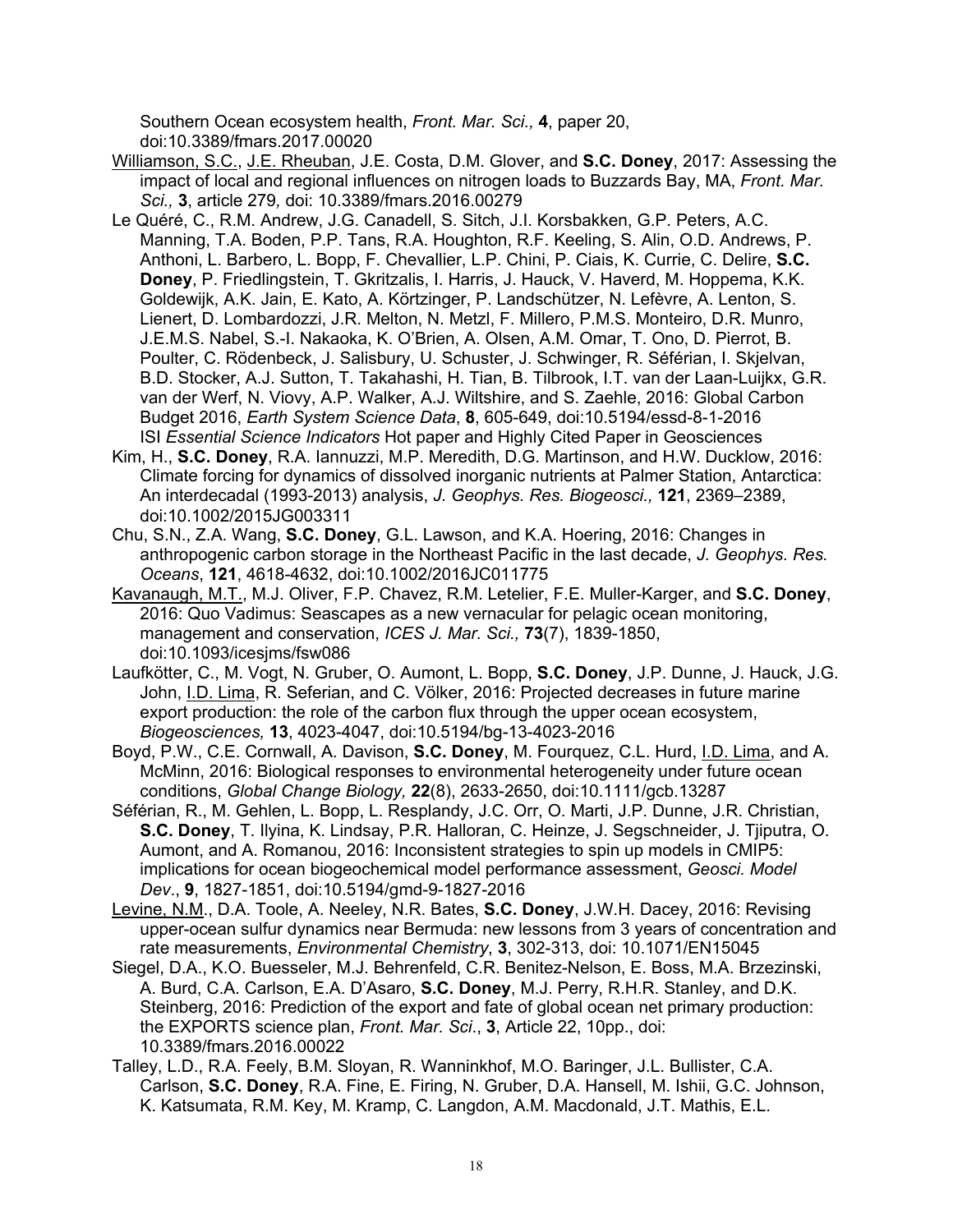McDonagh, S. Mecking, F.J. Millero, C.W. Mordy, T. Nakano, C.L. Sabine, W.M. Smethie, J. H. Swift, T. Tanhua, A. M. Thurnherr, M.J. Warner, J.-Z. Zhang, 2016: Changes in ocean heat, carbon content, and ventilation: a review of the first decade of GO-SHIP global repeat hydrography, *Annu. Rev. Mar. Sci.*, **8**, 185–215, doi:10.1146/annurev-marine-052915- 100829

ISI Highly Cited Paper, Geosciences, *Essential Science Indicators*

- Rheuban, J.E., S.C. Williamson, J.E. Costa, D.M. Glover, R.W. Jakuba, D.C. McCorkle, C. Neill, T. Williams, and **S.C. Doney**, 2016: Spatial and temporal trends in summertime climate and water quality indicators in the coastal embayments of Buzzards Bay, Massachusetts, *Biogeosciences*, **13**, 253–265, doi:10.5194/bg-13-253-2016
- Laufkötter, C., M. Vogt, N. Gruber, M. Aita-Noguchi, O. Aumont, L. Bopp, E. Buitenhuis, **S.C. Doney**, J.P. Dunne, T. Hashioka, J. Hauck, T. Hirata, J.G. John, C. Le Quéré, I.D. Lima, H. Nakano, R. Seferian, I. Totterdell, M. Vichi, and C. Völker, 2015: Drivers and uncertainties of future global marine primary production in marine ecosystem models, *Biogeosciences,* **12**, 6955–6984, doi:10.5194/bg-12-6955-2015

ISI Highly Cited Paper, Environment/Ecology, *Essential Science Indicators*

- Hauri, C., **S.C. Doney**, T. Takahashi, M. Erickson, G. Jiang, and H.W. Ducklow: 2015: Two decades of inorganic carbon dynamics along the West Antarctic Peninsula, *Biogeosciences,*  **12**, 6761-6779, doi:10.5194/bg-12-6761-2015
- Hauck, J., C. Völker, D.A. Wolf-Gladrow, C. Laufkötter, M. Vogt, O. Aumont, L. Bopp, E.T. Buitenhuis, **S.C. Doney**, J. Dunne, N. Gruber, T. Hashioka, J. John, C. Le Quéré, I.D. Lima, H. Nakano, R. Séférian, and I. Totterdell, 2015: On the Southern Ocean  $CO<sub>2</sub>$  uptake and the role of the biological carbon pump in the 21st century, *Global Biogeochem. Cycles,* **29**, 1451–1470, doi: 10.1002/2015GB005140
- Collins, J.R., B.R. Edwards, K. Thamatrakoln, J.E. Ossolinski, G.R. DiTullio, K.D. Bidle, **S.C. Doney**, and B.A.S. Van Mooy, 2015: The multiple fates of sinking particles in the North Atlantic Ocean, *Global Biogeochem. Cycles,* **29**, 1471–1494, doi: 10.1002/2014GB005037
- Arruda, R., P.H.R. Calil, A.A. Bianchi, **S.C. Doney**, N. Gruber, I. Lima, and G. Turi, 2015: Airsea  $CO<sub>2</sub>$  fluxes and the controls on ocean surface  $pCO<sub>2</sub>$  seasonal variability in the coastal and open-ocean southwestern Atlantic Ocean: a modeling study, *Biogeosciences,* **12**, 5793–5809, doi:10.5194/bg-12-5793-2015
- Paulot, F., D.J. Jacob, M.T. Johnson, T.G. Bell, A.R. Baker, W.C. Keene, I.D. Lima, **S.C. Doney**, and C.A. Stock, 2015: Global oceanic emission of ammonia: constraints from seawater and atmospheric observations, *Global Biogeochem. Cycles,* **29**(8)*,* 1165-1178, doi: 10.1002/2015GB005106
- Stanley, R.H.R., W. J. Jenkins, S.C. Doney, and D.E. Lott, III, 2015: The <sup>3</sup>He flux gauge in the Sargasso Sea: a determination of physical nutrient fluxes to the euphotic zone at the Bermuda Atlantic Time-series Site, *Biogeosciences*, **12**, 5199–5210, doi:10.5194/bg-12- 5199-2015
- Ducklow, H.W., **S.C. Doney**, and S.F. Sailley, 2015: Ecological controls on biogeochemical fluxes in the western Antarctic Peninsula studied with an inverse food-web model, *Advances in Polar Science,* **26**, 122–139, doi: 10.13679/j.advps.2015.2.00122
- Goodkin, N.F., B.-S. Wang, C.-F. You, K.A. Hughen, N. Grumet-Prouty, N.R. Bates, and **S.C. Doney**, 2015: Ocean circulation and biogeochemistry moderate inter-annual and decadal surface water pH changes in the Sargasso Sea, *Geophys. Res. Lett.,* **42**, 4931–4939, doi:10.1002/2015GL064431
- Nicholson, D.P., S.T. Wilson, **S.C. Doney**, and D.M. Karl, 2015: Quantifying subtropical North Pacific gyre mixed layer primary productivity from Seaglider observations of diel oxygen cycles, *Geophys. Res. Lett.,* **42**, 4032–4039, doi:10.1002/2015GL063065
- Randerson, J.T., K. Lindsay, E. Munoz, W. Fu, J.K. Moore, F.M. Hoffman, N.M. Mahowald, and **S.C. Doney**, 2015: Multicentury changes in ocean and land contributions to the climate-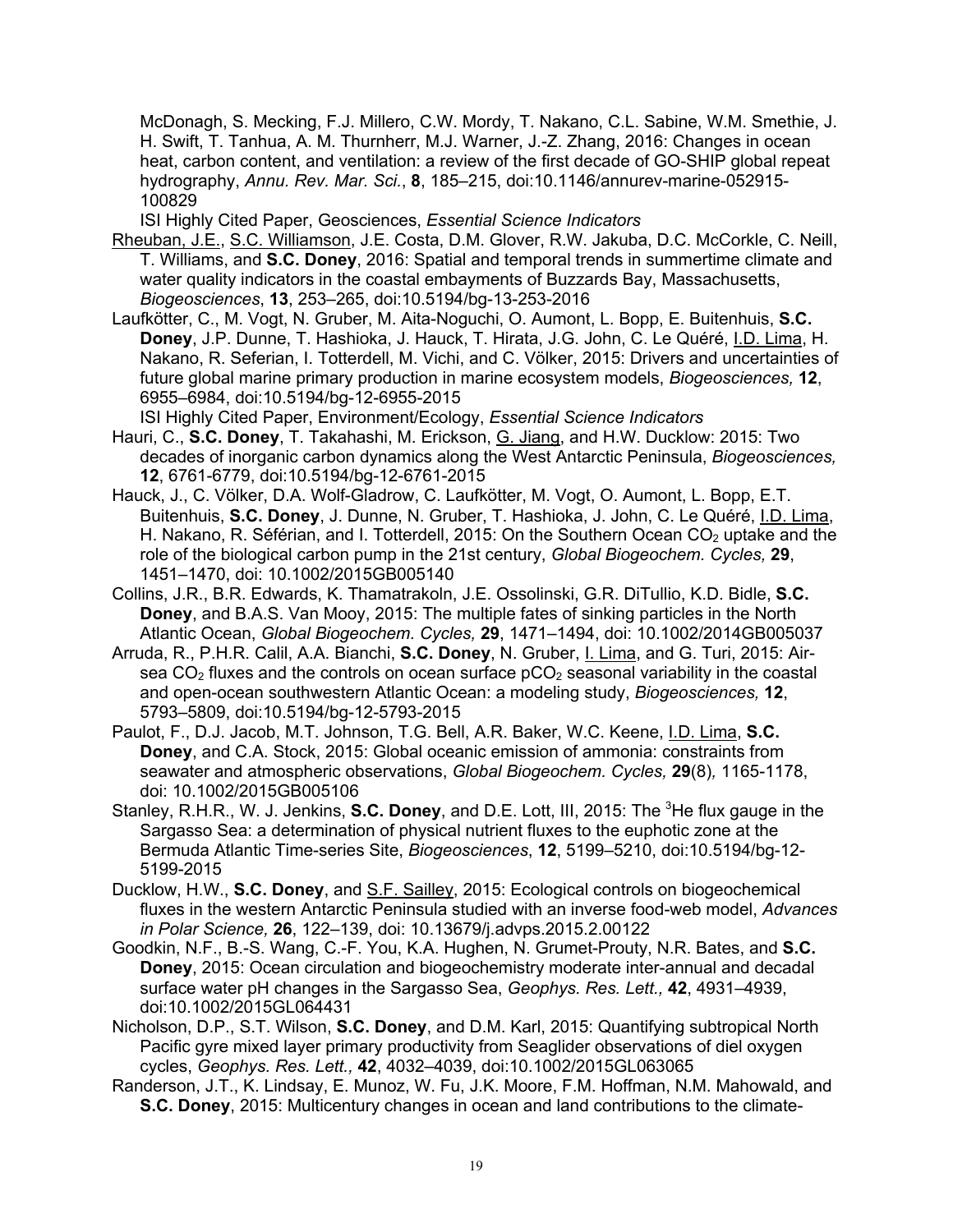carbon feedback, *Global Biogeochem. Cycles,* **29**, 744–759, doi:10.1002/2014GB005079 (paper subject of *News & Views*, Joos, F., 2015, *Nature*, **522**, 295–296, doi:10.1038/522295a)

- Mathis, J.T., J.N. Cross, W. Evans, and **S.C. Doney**, 2015: Ocean acidification in the surface waters of the Pacific-Arctic boundary regions, *Oceanography,* **28**(2), 122–135, http://dx.doi.org/10.5670/oceanog.2015.36
- von Dassow, P., U. John, H. Ogata, I. Probert, E.M. Bendif, J.U. Kegel, S. Audic, P. Wincker, C. Da Silva, J.-M. Claverie, **S. Doney**, D.M. Glover, D.M. Flores, Y. Herrera, M. Lescot, M.-J. Garet-Delmas, and C. de Vargas, 2015: Life-cycle modification in open oceans accounts for genome variability in a cosmopolitan phytoplankton, *ISME Journal,* **9**, 1365-1377, doi:10.1038/ismej.2014.221
- Cooley, S.R., J.E. Rheuban, D.R. Hart, V. Luu, D.M. Glover, J.A. Hare, and **S.C. Doney**, 2015: An integrated assessment model for helping the United States sea scallop (*Placopecten magellanicus*) fishery plan ahead for ocean acidification and warming, *PLoS ONE,* **10**(5), e0124145, doi:10.1371/journal.pone.0124145
- Hammerling, D.M., S.R. Kawa, K. Schaeffer, **S. Doney**, and A.M. Michalak, 2015: Detectability of CO2 flux signals by a space-based lidar mission, *J. Geophys. Res. Atmosp.,* **120**, 1794– 1807, doi: 10.1002/2014JD022483
- Kavanaugh, M.T., F.N. Abdala, H. Ducklow, D. Glover, W. Fraser, D. Martinson, S. Stammerjohn, O. Schofield, and **S.C. Doney**, 2015: Effect of continental shelf canyons on phytoplankton biomass and community composition along the western Antarctic Peninsula, *Mar. Ecol. Prog. Series,* **524**, 11-26*.* doi:10.3354/meps11189
- Jonsson, B.F., **S. Doney**, J. Dunne, and M.L. Bender, 2015: Evaluating Southern Ocean biological production in two ocean biogeochemical models on daily to seasonal time-scales using satellite chlorophyll and O<sub>2</sub>/Ar observations, *Biogeosciences*, **12**, 681-695, doi:10.5194/bg-12-681-2015
- Sitch, S., P. Friedlingstein, N. Gruber, S.D. Jones, G. Murray-Tortarolo, A. Ahlström, **S.C. Doney**, H. Graven, C. Heinze, C. Huntingford, S. Levis, P.E. Levy, M. Lomas, B. Poulter, N. Viovy, S. Zaehle, N. Zeng, A. Arneth, G. Bonan, L. Bopp, J.G. Canadell, F. Chevallier, P. Ciais, R. Ellis, M. Gloor, P. Peylin, S.L. Piao, C. Le Quéré, B. Smith, Z. Zhu, and R. Myneni, 2015: Recent trends and drivers of regional sources and sinks of carbon dioxide, *Biogeosciences,* **12**, 653-679, doi:10.5194/bg-12-653-2015 ISI Highly Cited Paper, Environment/Ecology, *Essential Science Indicators*
- Boyd, P.W., S.T. Lennartz, D.M. Glover, and **S.C. Doney**, 2015: Biological ramifications of climate-change-mediated oceanic multi-stressors, *Nature Climate Change*, **5**, 71-79. doi: 10.1038/nclimate2441

(paper subject of News & Views by Dunne, J., 2015: A roadmap on ecosystem change, *Nature Climate Change*, **5**, 20-21. doi: 10.1038/nclimate2480)

ISI Highly Cited Paper, Environment/Ecology, *Essential Science Indicators*

- Busch, D.S., M.J. O'Donnell, C. Hauri, K.J. Mach, M. Poach, **S.C. Doney**, and S.R. Signorini, 2015: Understanding, characterizing, and communicating responses to ocean acidification: challenges and uncertainties, *Oceanography,* **28**(2), 30–39, http://dx.doi.org/10.5670/oceanog.2015.29
- Breitburg, D.L., J. Salisbury, J.M. Bernhard, W.-J. Cai, S. Dupont, **S.C. Doney**, K.J. Kroeker, L.A. Levin, W.C. Long, L.M. Milke, S.H. Miller, B. Phelan, U. Passow, B.A. Seibel, A.E. Todgham, and A.M. Tarrant, 2015: And on top of all that… Coping with ocean acidification in the midst of many stressors, *Oceanography,* **28**(2), 48–61, doi: 10.5670/oceanog.2015.31 ISI Highly Cited Paper, Geosciences, *Essential Science Indicators*
- Gledhill, D.K., M.M. White, J. Salisbury, H. Thomas, I. Mlsna, M. Liebman, B. Mook, J. Grear, A.C. Candelmo, R.C. Chambers, C.J. Gobler, C.W. Hunt, A.L. King, N.N. Price, S.R. Signorini, E. Stancioff, C. Stymiest, R.A. Wahle, J.D. Waller, N.D. Rebuck, Z.A. Wang, T.L.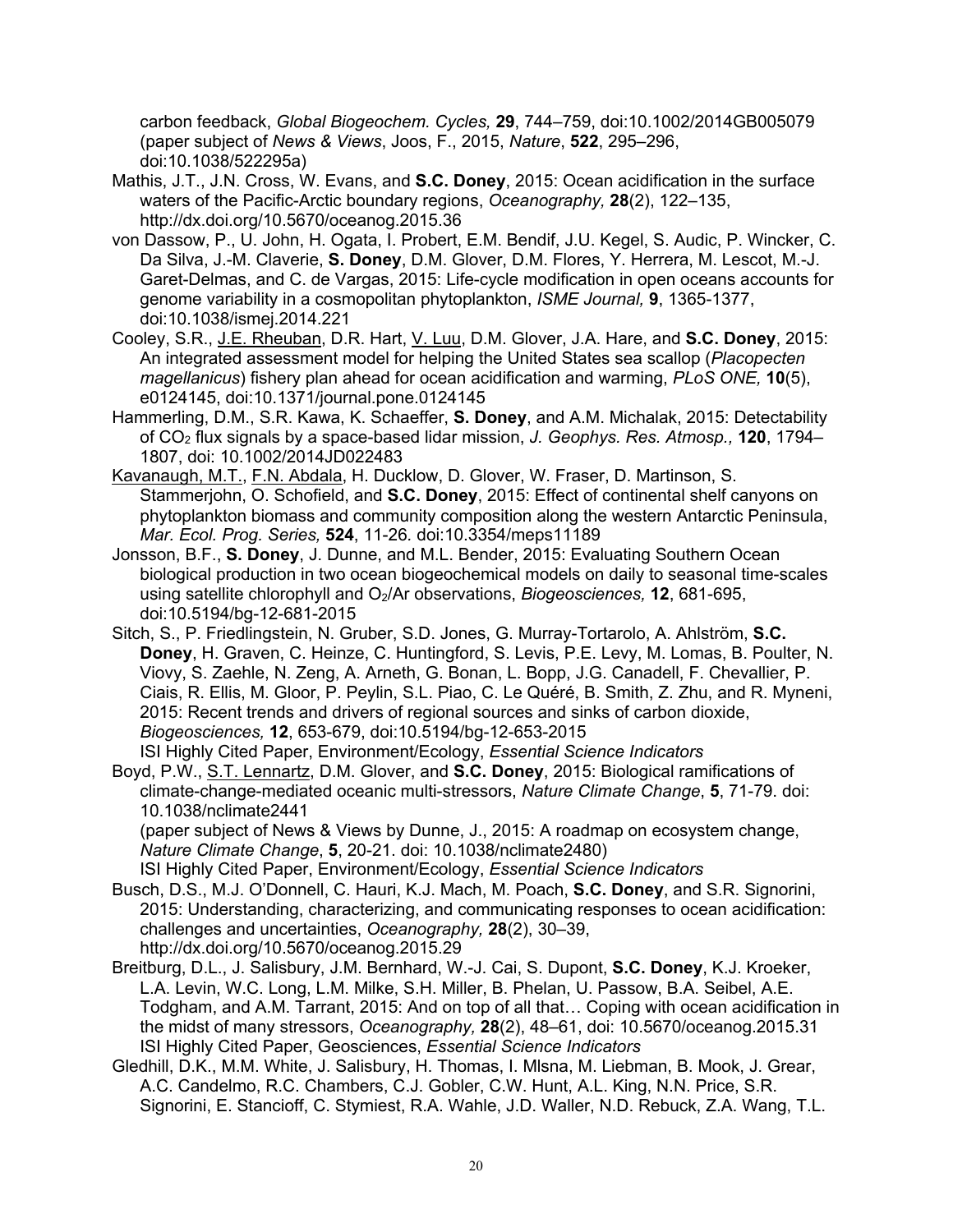Capson, J.R. Morrison, S.R. Cooley, and **S.C. Doney**, 2015: Ocean and coastal acidification off New England and Nova Scotia, *Oceanography,* **28**(2), 182–197, http://dx.doi.org/10.5670/oceanog.2015.41

- National Research Council, 2015: *Climate Intervention: Carbon Dioxide Removal and Reliable Sequestration,* National Academies Press, Washington DC, 978-0-309-30529-7, 140pp., doi: https://doi.org/10.17226/18805
- National Research Council, 2015: *Climate Intervention: Reflecting Sunlight to Cool Earth,*  National Academies Press, Washington DC, ISBN 978-0-309-31482-4, 234pp., doi: https://doi.org/10.17226/18988
- **Doney, S.C.**, and D. Schimel, 2015: Climate change and biogeochemical impacts, in *eLS*, John Wiley & Sons, Ltd: Chichester. doi: 10.1002/9780470015902.a0003242.pub3 http://www.els.net/WileyCDA/ElsArticle/refId-a0003242.html (updated and revised version of Doney and Schimel, *eLS*, 2001 and 2007).
- **Doney, S.C.**, and K.B. Karnauskas, 2014: Oceanography: Oxygen and climate dynamics, *Nature Climate Change*, **4**, 862–863, doi:10.1038/nclimate2386
- Muller-Karger, F.E., M.T. Kavanaugh, E. Montes, W.M. Balch, M. Breitbart, F.P. Chavez, **S.C. Doney**, E.M. Johns, R.M. Letelier, M.W. Lomas, H.M. Sosik, and A.E. White, 2014: A framework for a marine biodiversity observing network within changing continental shelf seascapes, *Oceanography,* **27**(2), 18–23, http://dx.doi.org/10.5670/oceanog.2014.56.
- Benway, H.M., and **S.C. Doney**, 2014: Scientific outcomes and future challenges of the Ocean Carbon and Biogeochemistry Program, *Oceanography*, **27**(1), 106–107, doi:10.5670/oceanog.2014.13
- **Doney, S.C**., L. Bopp, and M.C. Long, 2014: Historical and future trends in ocean climate and biogeochemistry, *Oceanography,* **27**(1), 108–119, doi:10.5670/oceanog.2014.14
- **Doney, S**., A.A. Rosenberg, M. Alexander, F. Chavez, C.D. Harvell, G. Hofmann, M. Orbach, and M. Ruckelshaus, 2014: Ch. 24: Oceans and Marine Resources, in *Climate Change Impacts in the United States: The Third National Climate Assessment*, J.M. Melillo, Terese (T.C.) Richmond, and G.W. Yohe, Eds., U.S. Global Change Research Program, 557-578, doi:10.7930/J0RF5RZW, http://nca2014.globalchange.gov/report/regions/oceans
- Walsh, J., D. Wuebbles, K. Hayhoe, J. Kossin, K. Kunkel, G. Stephens, P. Thorne, R. Vose, M. Wehner, J. Willis, D. Anderson, **S. Doney**, R. Feely, P. Hennon, V. Kharin, T. Knutson, F. Landerer, T. Lenton, J. Kennedy, and R. Somerville, 2014: Ch. 2: Our Changing Climate, in *Climate Change Impacts in the United States: The Third National Climate Assessment*, J.M. Melillo, Terese (T.C.) Richmond, and G.W. Yohe, Eds., U.S. Global Change Research Program, 19-67. doi:10.7930/J0KW5CXT, http://nca2014.globalchange.gov/report/ourchanging-climate/introduction
- Keppel-Aleks, G., A.S. Wolf, M. Mu, **S.C. Doney**, D.C. Morton, P.S. Kasibhatla, J.B. Miller, E.J. Dlugokencky, and J.T. Randerson, 2014: Separating the influence of temperature, drought, and fire on interannual variability in atmospheric CO<sub>2</sub>, *Global Biogeochem. Cycles*, **28**, 1295–1310, doi:10.1002/2014GB004890.
- Lindsay, K., G.B. Bonan, **S.C Doney**, F.M. Hoffmann, D.M. Lawrence, M.C. Long, N.M. Mahowald, J.K. Moore, J.T. Randerson, and P.E. Thornton, 2014: Preindustrial-control and twentieth-century carbon cycle experiments with the earth system model CESM1(BGC), *J. Climate*, **27**, 8981–9005, doi: http://dx.doi.org/10.1175/JCLI-D-12-00565.1.
- Gehlen, M., R. Séférian, D.O.B. Jones, T. Roy, R. Roth, J. Barry, L. Bopp, **S.C. Doney**, J.P. Dunne, C. Heinze, F. Joos, J.C. Orr, L. Resplandy, J. Segschneider, and J. Tjiputra, 2014: Projected pH reductions by 2100 might put deep North Atlantic biodiversity at risk, *Biogeosciences,* **11**, 6955-6967, doi:10.5194/bg-11-6955-2014
- Saba, G.K., W.R. Fraser, V.S. Saba, R.A. Iannuzzi, K.E. Coleman, **S.C. Doney**, H.W. Ducklow, D.G. Martinson, T.N. Miles, D.L. Patterson-Fraser, S.E. Stammerjohn, D.K. Steinberg, and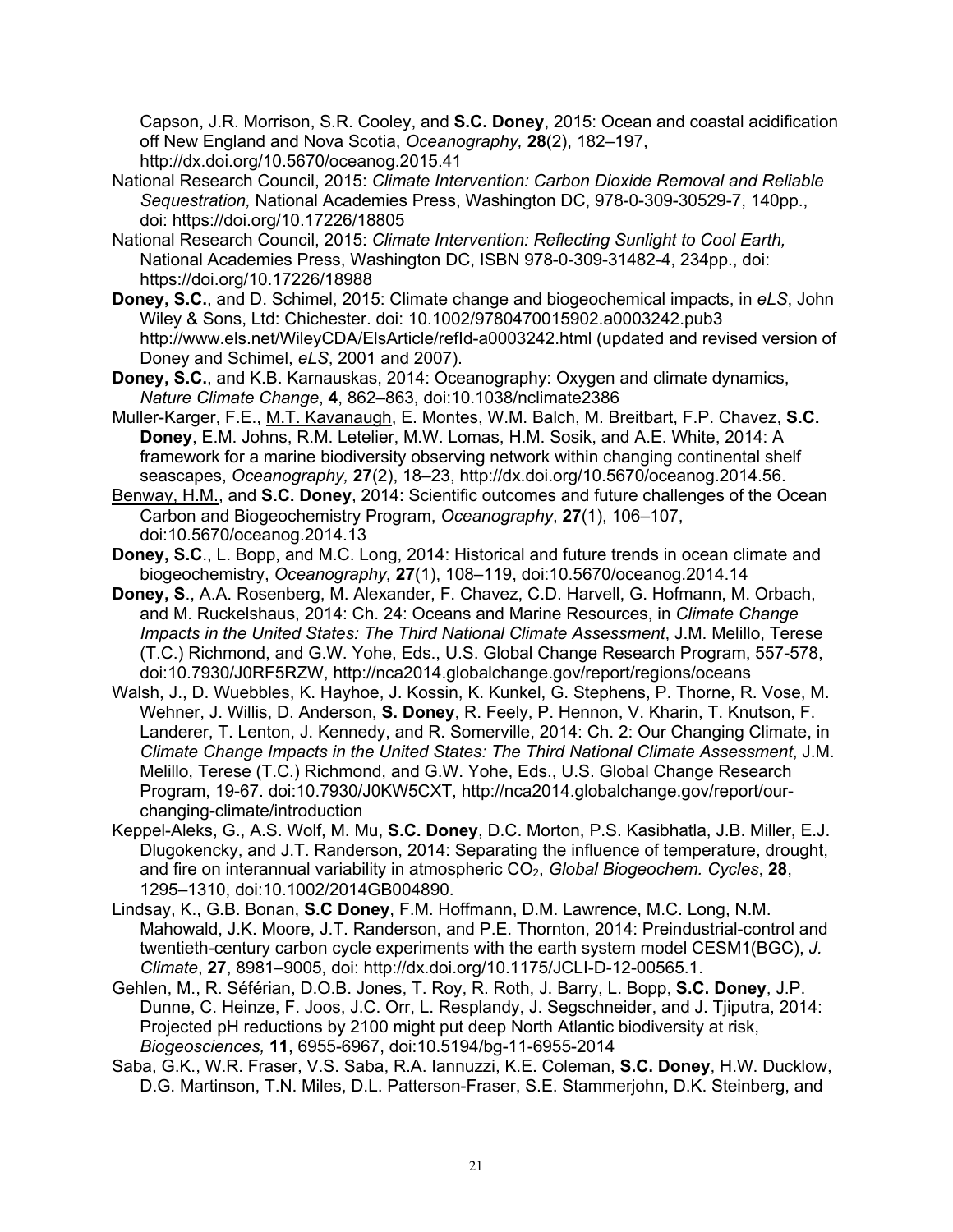O.M. Schofield, 2014: Winter and spring controls on the summer food web of the coastal West Antarctic Peninsula, *Nature Communications,* **5**, 4318, doi: 10.1038/ncomms5318

- Nicholson, D., R.H.R. Stanley, and **S.C. Doney**, 2014: The triple oxygen isotope tracer of primary productivity in a dynamic ocean model, *Global Biogeochem. Cycles,* **28**, 538–552, doi:10.1002/2013GB004704.
- Le Quéré, C., G.P. Peters, R.J. Andres, R.M. Andrew, T.A. Boden, P. Ciais, P. Friedlingstein, R.A. Houghton, G. Marland, R. Moriarty, S. Sitch, P. Tans, A. Arneth, A. Arvanitis, D.C.E. Bakker, L. Bopp, J.G. Canadell, L.P. Chini, **S.C. Doney**, A. Harper, I. Harris, J.I. House, A.K. Jain, S.D. Jones, E. Kato, R.F. Keeling, K. Klein Goldewijk, A. Körtzinger, C. Koven, N. Lefèvre, F. Maignan, A. Omar, T. Ono, G.-H. Park, B. Pfeil, B. Poulter, M.R. Raupach, P. Regnier, C. Rödenbeck, S. Saito, J. Schwinger, J. Segschneider, B.D. Stocker, T. Takahashi, B. Tilbrook, S. van Heuven, N. Viovy, R. Wanninkhof, A. Wiltshire, and S. Zaehle, 2014: Global Carbon Budget 2013, *Earth System Science Data,* **6**, 235–263, www.earth-syst-sci-data.net/6/235/2014/, doi:10.5194/essd-6-235-2014 ISI Highly Cited Paper, Geosciences, *Essential Science Indicators*
- Halpern, B., C. Longo, C. Scarborough, D. Hardy, B.D. Best, **S.C. Doney**, S.K. Katona, K.L. McLeod, A.A. Rosenberg, and J.F. Samhouri, 2014: Assessing the health of the U.S. West Coast with a regional-scale application of the Ocean Health Index, *PLoS One,* **9**(6), e98995. doi:10.1371/journal.pone.0098995
- Misumi, K., K. Lindsay, J.K. Moore, **S.C. Doney**, F.O. Bryan, D. Tsumune, and Y. Yoshida, 2014: The iron budget in ocean surface waters in the 20th and 21st centuries: projections by the Community Earth System Model version 1, *Biogeosciences*, **11**, 33-55, doi:10.5194/bg-11-33-2014
- Luo, Y.W., I.D. Lima, D.M. Karl, C.A. Deutsch, and **S.C. Doney**, 2014: Data-based assessment of environmental controls on global marine nitrogen fixation, *Biogeosciences,* **11**, 691-708, doi:10.5194/bg-11-691-2014
- Ishii, M., R.A. Feely, K.B. Rodgers, G.–H. Park, R. Wanninkhof, D. Sasano, H. Sugimoto, C.E. Cosca, S. Nakaoka, M. Telszewski, Y. Nojiri, S.E. Mikaloff Fletcher, Y. Niwa, P.K. Patra, V. Valsala, H. Nakano, I. Lima, **S.C. Doney**, E.T. Buitenhuis, O. Aumont, J.P. Dunne, A. Lenton, and T. Takahashi, 2014: Air-sea  $CO<sub>2</sub>$  flux in the Pacific Ocean for the period 1990-2009, *Biogeosciences,* **11**, 709-734, doi:10.5194/bg-11-709-2014
- Lima, I.D., P.J. Lam, and **S.C. Doney**, 2014: Dynamics of particulate organic carbon flux in a global ocean model, *Biogeosciences,* **11**, 1177-1198, doi:10.5194/bg-11-1177-2014
- Siegel, D.A., K.O. Buesseler, **S.C. Doney**, S.F. Sailley, M.J. Behrenfeld, and P.W. Boyd, 2014: Global assessment of ocean carbon export by combining satellite observations and foodweb models, *Global Biogeochem. Cycles,* **28**, 181–196, doi:10.1002/2013GB004743 ISI Highly Cited Paper, Geosciences, *Essential Science Indicators*
- Hauri, C., N. Gruber, M. Vogt, **S.C. Doney**, R.A. Feely, Z. Lachkar, A. Leinweber, A.M.P. McDonnell, M. Munnich, and G.-K. Plattner, 2013: Spatiotemporal variability and long-term trends of ocean acidification in the California Current System, *Biogeosciences,* **10**, 193-216, doi:10.5194/bg-10-193-2013
- Vogt, M., T. Hashioka, M.R. Payne, E.T. Buitenhuis, C. Le Quéré, S. Alvain, M.N. Aita, L. Bopp, **S.C. Doney**, T. Hirata, I. Lima, S. Sailley, and Y. Yamanaka, 2013: The distribution, dominance patterns and ecological niches of plankton functional types in Dynamic Green Ocean Models and satellite estimates, *Biogeosciences Discussion,* **10**, 17193-17247, doi:10.5194/bgd-10-17193-2013
- Westberry, T.K., M.J. Behrenfeld, A.J. Milligan, and **S.C. Doney**, 2013: Retrospective satellite ocean color analysis of purposeful and natural ocean iron fertilization, *Deep-Sea Res. I,* **73**, 1-16.
- Schuster, U., G.A. McKinley, N. Bates, F. Chevallier, **S.C. Doney**, A.R. Fay, M. González-Dávila, N. Gruber, S. Jones, J. Krijnen, P. Landschützer, N. Lefèvre, M. Manizza, J. Mathis,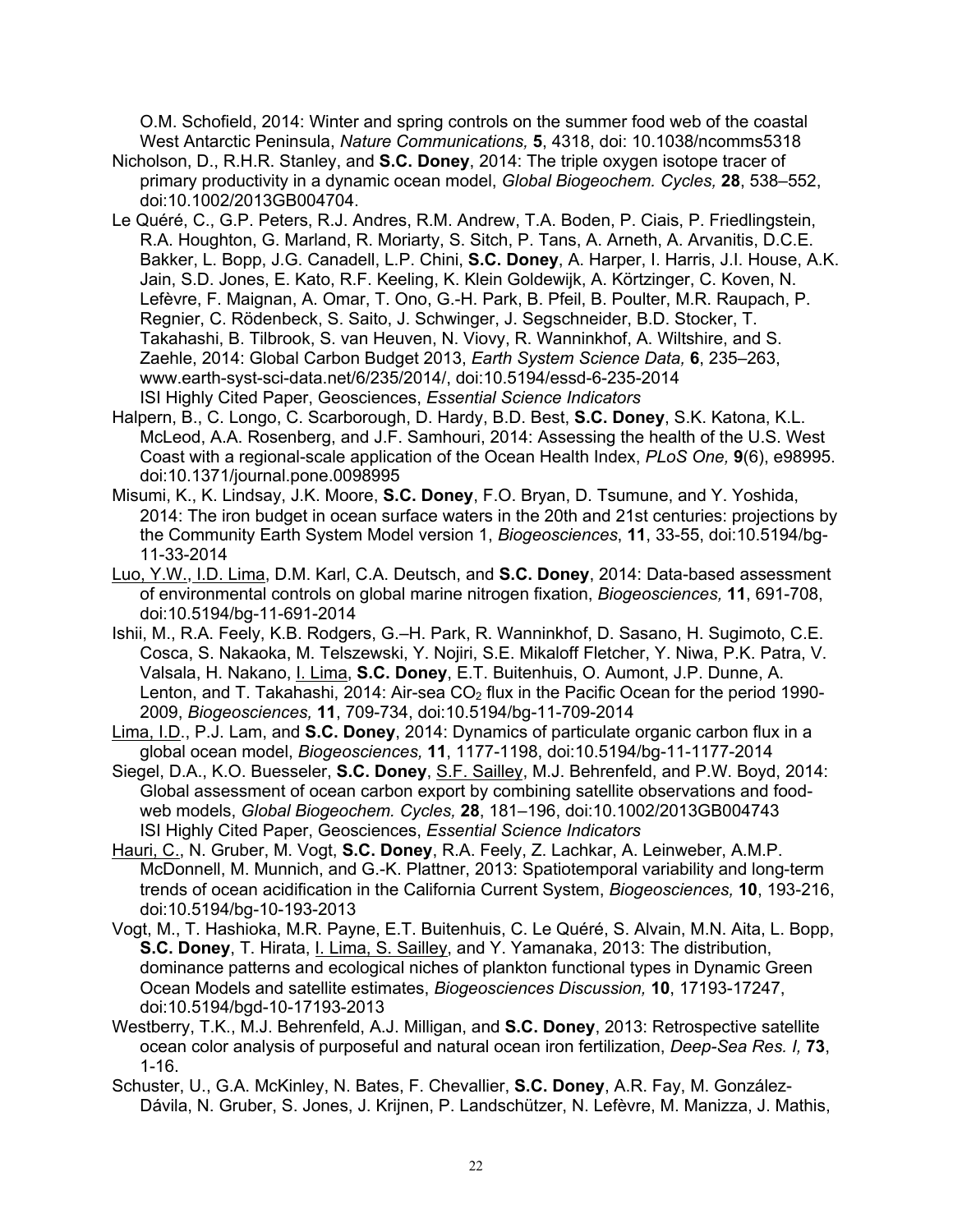N. Metzl, A. Olsen, A.F. Rios, C. Rödenbeck, J.M. Santana-Casiano, T. Takahashi, R. Wanninkhof, and A.J. Watson, 2013: An assessment of Atlantic and Arctic sea-air CO<sub>2</sub> fluxes, 1990-2009, *Biogeosciences,* **10**, 607-627, doi:10.5194/bg-10-607-2013

Wanninkhof, R., G.-H. Park, T. Takahashi, R.A. Feely, J.L. Bullister, and **S.C. Doney**, 2013: Changes in deep-water  $CO<sub>2</sub>$  concentrations over the last several decades determined from discrete pCO2 measurements, *Deep-Sea Res. I,* **74**, 48-63, doi:10.1016/j.dsr.2012.12.005

Wanninkhof, R., G.-H. Park, T. Takahashi, C. Sweeney, R. Feely, Y. Nojiri, N. Gruber, **S.C. Doney**, G.A. McKinley, A. Lenton, C. Le Quéré, C. Heinze, J. Schwinger, H. Graven, S. Khatiwala, 2013: Global ocean carbon uptake: magnitude, variability and trends, *Biogeosciences,* **10**, 1983-2000, doi:10.5194/bg-10-1983-2013 (one of *Biogeosciences* most cited articles in 2014, http://www.biogeosciences.net/mostcited-articles-2014.html )

ISI Highly Cited Paper, Environment/Ecology, *Essential Science Indicators*

- Khatiwala, S., T. Tanhua, S. Mikaloff Fletcher, M. Gerber, **S.C. Doney**, H.D. Graven, N. Gruber, G.A. McKinley, A. Murata, A.F. Rios, and C.L. Sabine, 2013: Global ocean storage of anthropogenic carbon, *Biogeosciences,* **10**, 2169-2191, doi:10.5194/bg-10-2169-2013 ISI Highly Cited Paper, Environment/Ecology, *Essential Science Indicators*
- Jonsson, B.F., **S.C. Doney**, J. Dunne, and M. Bender, 2013: Evaluation of the Southern Ocean O2/Ar-based NCP estimates in a model framework, *J. Geophys. Res. Biogeosci.,* **118***,* 385- 399, doi:10.1002/jgrg.20032
- Siegel, D.A., M.J. Behrenfeld, S. Maritorena, C.R. McClain, D. Antoine, S.W. Bailey, P.S. Bontempi, E.S. Boss, H.M. Dierssen, **S.C. Doney**, R.E. Eplee Jr., R.H. Evans, G.C. Feldman, E. Fields, B.A. Franz, N.A. Kuring, C. Mengelt, N.B. Nelson, F.S. Patt, W.D. Robinson, J.L. Sarmiento, C.M. Swan, P.J. Werdell, T.K. Westberry, J.G. Wilding, and J.A. Yoder, 2013: Regional to global assessments of phytoplankton dynamics from the SeaWiFS mission, *Remote Sensing Environ.,* **135**, 77-91, doi:10.1016/j.rse.2013.03.025 ISI Highly Cited Paper, Geosciences, *Essential Science Indicators*
- Beaulieu, C., S.A. Henson, J.L. Sarmiento, J.P. Dunne, **S.C. Doney**, R.R. Rykaczewski, and L. Bopp, 2013: Factors challenging our ability to detect long-term trends in ocean chlorophyll, *Biogeosciences,* **10**, 2711-2724, doi:10.5194/bg-10-2711-2013
- Le Quéré, C., R. J. Andres, T. Boden, T. Conway, R. A. Houghton, J. I. House, G. Marland, G. P. Peters, G.R. van der Werf, A. Ahlström, R.M. Andrew, L. Bopp, J.G. Canadell, P. Ciais, **S.C. Doney**, C. Enright, P. Friedlingstein, C. Huntingford, A.K. Jain, J. Jourdain, E. Kato, R.F. Keeling, K. Klein Goldewijk, S. Levis, P. Levy, M. Lomas, B. Poulter, M.R. Raupach, J. Schwinger, S. Sitch, B.D. Stocker, N. Viovy, S. Zaehle, and N. Zeng, 2013: The global carbon budget 1959-2011, *Earth System Science Data,* **5**, 165-185, doi:10.5194/essd-5- 165-2013

ISI Highly Cited Paper, Geosciences, *Essential Science Indicators*

- Sailley, S., M. Vogt, **S.C. Doney**, M.N. Aita, L. Bopp, E.T. Buitenhuis, T. Hashioka, I. Lima, C. Le Quéré, and Y. Yamanaka, 2013: Comparing food web structures and dynamics across a suite of global marine ecosystem models, *Ecological Modeling,* **261-262**, 43-57, doi:10.1016/j.ecolmodel.2013.04.006
- Andersson, A.J., L.A. Krug, N.R. Bates, and **S.C. Doney**, 2013: Sea-air CO2 flux in the North Atlantic subtropical gyre: Role and influence of Sub-Tropical Mode Water formation, *Deep-Sea Res. II*, **91**, 57-70, doi: 10.1016/j.dsr2.2013.02.022
- Lenton, A., B. Tilbrook, R.M. Law, D. Bakker, **S.C. Doney**, N. Gruber, M. Ishii, M. Hoppema, N.S. Lovenduski, R.J. Matear, B.I. McNeil, N. Metzl, S.E. Mikaloff Fletcher, P.M.S. Monteiro, C. Rödenbeck, C. Sweeney, and T. Takahashi, 2013: Sea-air CO<sub>2</sub> fluxes in the Southern Ocean for the period 1990-2009, *Biogeosciences,* **10**, 4037-4054, doi:10.5194/bg-10-4037- 2013

ISI Highly Cited Paper, Environment/Ecology, *Essential Science Indicators*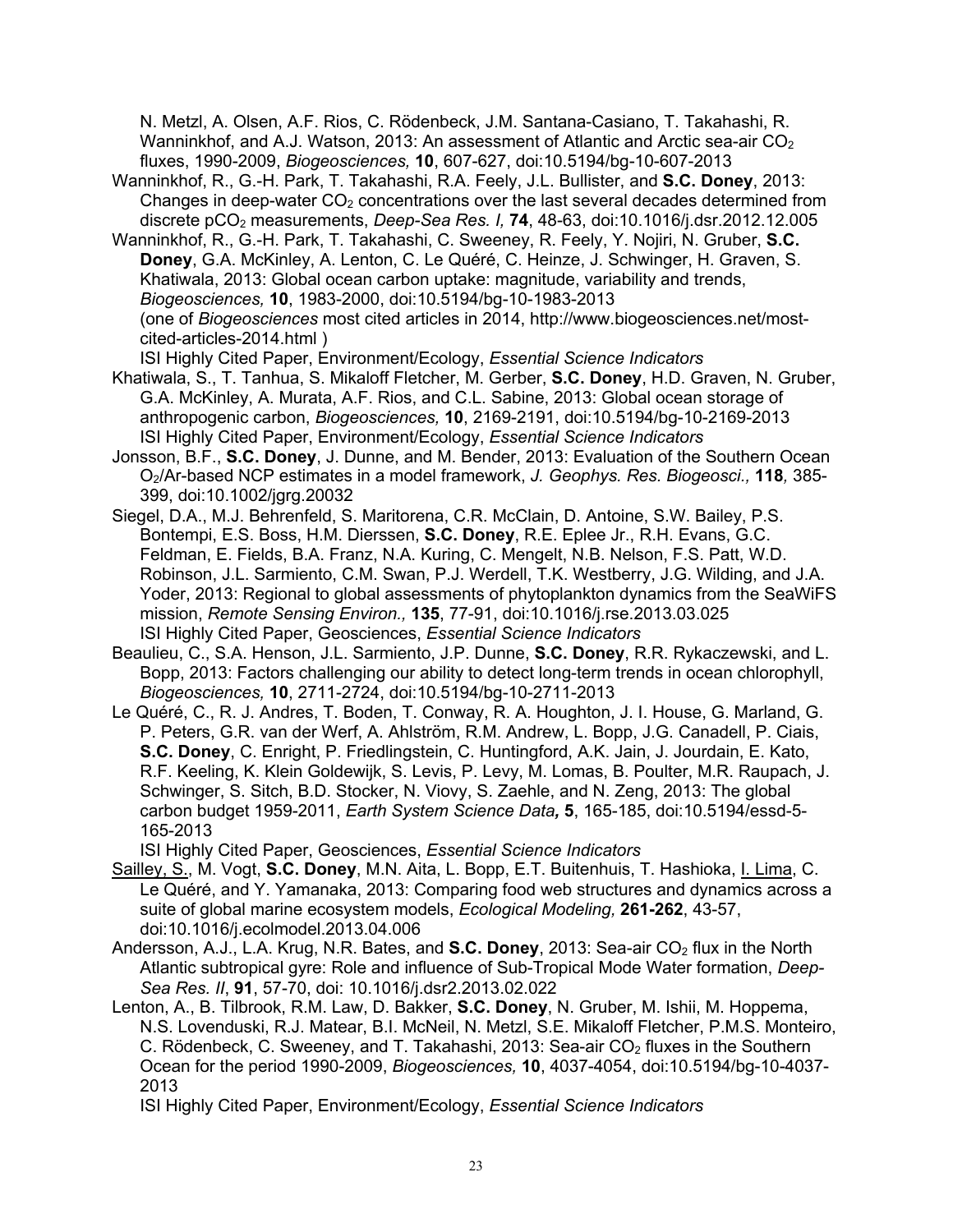- Buitenhuis, E.T., M. Vogt, R. Moriarty, N. Bednaršek, **S.C. Doney**, K. Leblanc, C. Le Quéré, Y.- W. Luo, C. O'Brien, T. O'Brien, J. Peloquin, R. Schiebel, and C. Swan, 2013: MAREDAT: Towards a world ocean atlas of MARine Ecosystem DATa*, Earth System Science Data,* **5**, 227-239, doi:10.5194/essd-5-227-2013
- Keppel-Aleks, G., J.T. Randerson, K. Lindsay, B.B. Stephens, J.K. Moore, **S.C. Doney**, P.E. Thornton, N.M. Mahowald, F.M. Hoffman, C. Sweeney, P.P. Tans, P.O. Wennberg, and S.C. Wofsy, 2013: Atmospheric carbon dioxide variability in the Community Earth System Model: evaluation and transient dynamics during the twentieth and twenty-first centuries, *J. Climate*, 26, 4447-4475.
- Misumi, K., K. Lindsay, J.K. Moore, **S.C. Doney**, D. Tsumune, and Y. Yoshida, 2013: Humic substances may control dissolved iron distributions in the global ocean: Implications from numerical simulations, *Global Biogeochem. Cycles*, **27**, 450–462, doi:10.1002/gbc.20039
- Behrenfeld, M.J., **S.C. Doney**, I. Lima, E.S. Boss, and D.A. Siegel, 2013: Annual cycles of ecological disturbance and recovery underlying the subarctic Atlantic spring plankton bloom, *Global Biogeochem. Cycles*, **27**, 526–540, doi:10.1002/gbc.20050
- Behrenfeld, M.J., **S.C. Doney**, I. Lima, E.S. Boss, and D.A. Siegel, 2013: Reply to a comment by Stephen M. Chiswell on: "Annual cycles of ecological disturbance and recovery underlying the subarctic Atlantic spring plankton bloom" by M. J. Behrenfeld et al. (2013), *Global Biogeochem. Cycles*, **27**, 1294–1296, doi:10.1002/2013GB004720.
- Ducklow, H.W., W.R. Fraser, M.P. Meredith, S.E. Stammerjohn, **S.C. Doney**, D.G. Martinson, S.F. Sailley, O.M. Schofield, D.K. Steinberg, H.J. Venables, and C.D. Amsler, 2013: West Antarctic Peninsula: An ice-dependent coastal marine ecosystem in transition, *Oceanography,* **26**(3), 190–203, http://dx.doi.org/10.5670/oceanog.2013.62
- Schofield, O., H. Ducklow, K. Bernard, **S. Doney**, D. Patterson-Fraser, K. Gorman, D. Martinson, M. Meredith, G. Saba, S. Stammerjohn, D. Steinberg, and W. Fraser, 2013: Penguin biogeography along the West Antarctic Peninsula: Testing the canyon hypothesis with Palmer LTER observations, *Oceanography,* **26**(3), 204–206, http://dx.doi.org/ 10.5670/oceanog.2013.63
- Long, M.C., K. Lindsay, S. Peacock, J.K. Moore, and **S.C. Doney**, 2013: Twentieth-century oceanic carbon uptake and storage in CESM1(BGC), *J. Climate*, **26**(18), 6775-6800, doi: 10.1175/JCLI-D-12-00184.1
- Bopp, L., L. Resplandy, J.C. Orr, **S.C. Doney**, J.P. Dunne, M. Gehlen, P. Halloran, C. Heinze, T. Ilyina, R. Séférian, J. Tjiputra, and M. Vichi, 2013: Multiple stressors of ocean ecosystems in the 21st century: projections with CMIP5 models, *Biogeosciences*, **10**, 6225-6245, doi:10.5194/bg-10-6225-2013

(one of *Biogeosciences* most cited articles in 2014, http://www.biogeosciences.net/mostcited-articles-2014.html )

ISI Highly Cited Paper, Environment/Ecology, *Essential Science Indicators*

- Sailley, S.F., H.W. Ducklow, H.V. Moeller, W.R. Fraser, O.M. Schofield, D.K. Steinberg, L.M. Garzio, and **S.C. Doney**, 2013: Carbon fluxes and pelagic ecosystem dynamic near two western Antarctic Peninsula Adélie penguin colonies: an inverse model approach, *Marine Ecology Progress Series*, **492**, 253-272, doi: 10.3354/meps10534
- Hashioka, T., M. Vogt, Y. Yamanaka, C. Le Quéré, E.T. Buitenhuis, M.N. Aita, S. Alvain, L. Bopp, T. Hirata, I. Lima, S. Sailley, and **S.C. Doney**, 2013: Phytoplankton competition during the spring bloom in four plankton functional type models, *Biogeosciences,* **10**, 6833– 6850, doi:10.5194/bg-10-6833-2013
- Sarma, V.V.S.S., A. Lenton, R.M. Law, N. Metzl, P.K. Patra, **S. Doney**, I.D. Lima, E. Dlugokencky, M. Ramonet, and V. Valsala, 2013: Sea-air CO<sub>2</sub> fluxes in the Indian Ocean between 1990 and 2009, *Biogeosciences,* **10**, 7035-7052, doi:10.5194/bg-10-7035-2013.
- Moore, J.K., K. Lindsay, **S.C. Doney**, M.C. Long, and K. Misumi, 2013: Marine ecosystem dynamics and biogeochemical cycling in the Community Earth System Model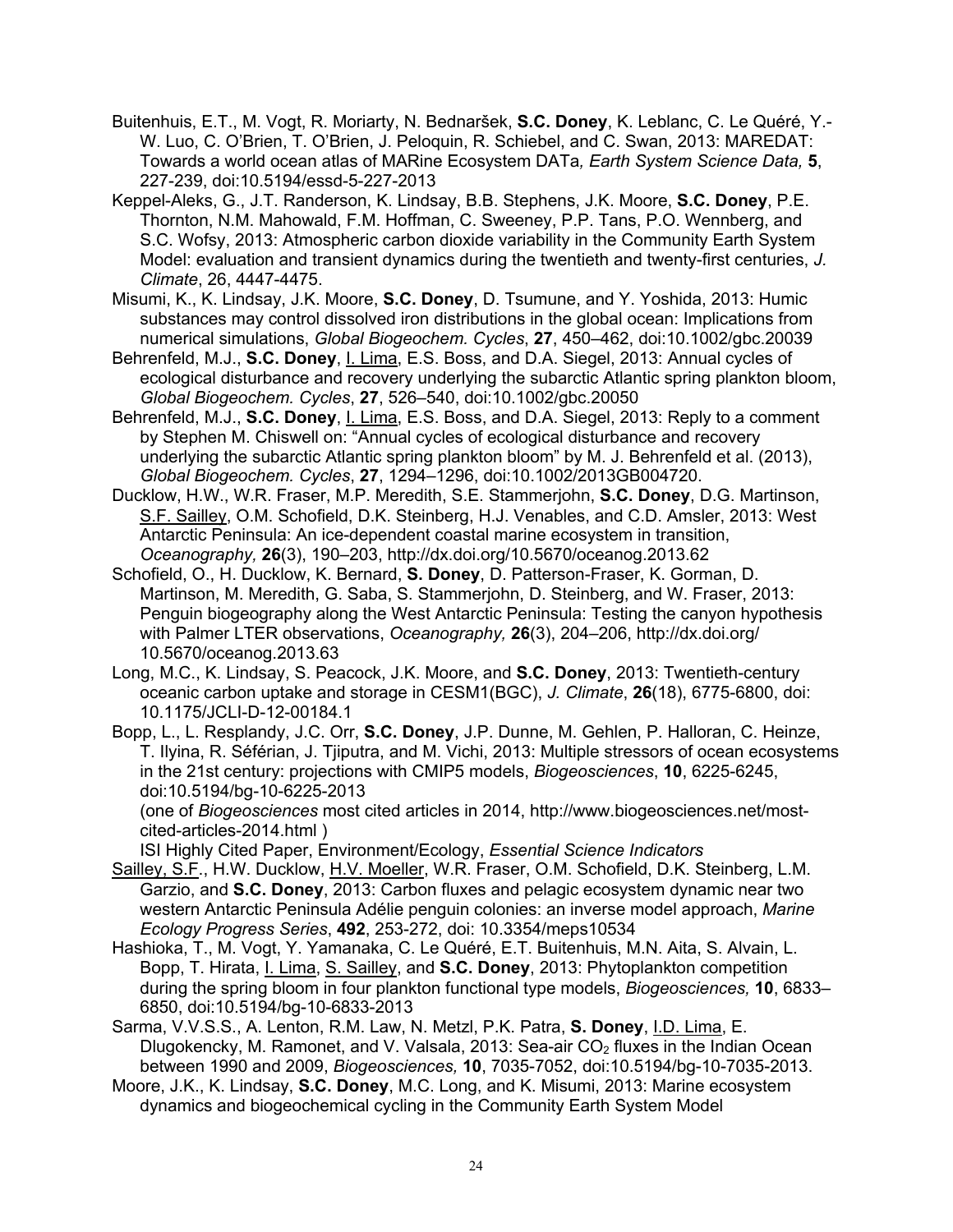CESM1(BGC), *J. Climate,* **26**(23), 9291-9321, doi: 10.1175/JCLI-D-12-00566.1 ISI Highly Cited Paper, Geosciences, *Essential Science Indicators*

- Marinov, I., **S.C. Doney**, I.D. Lima, K. Lindsay, J.K. Moore, and N. Mahowald, 2013: Northsouth asymmetry in the modeled phytoplankton response to climate change over the 21 $^{\rm st}$ century, *Global Biogeochem. Cycles,* **27**, 1274–1290, doi:10.1002/2013GB004599
- Ducklow, H.W., and **S.C. Doney**, 2013: What is the metabolic state of the oligotrophic ocean? A debate, *Annu. Rev. Mar. Sci.,* **5***,* 525-533, doi:10.1146/annurev-marine-121211-172331
- **Doney, S.C.** and S.F. Sailley, 2013: When an ecological regime shift is really just stochastic noise, *Proc. Nat. Acad. Sci. USA*, **110**(7), 2438-2439, doi:10.1073/pnas.1222736110
- Ruckelshaus, M., **S.C. Doney**, H.M. Galindo, J.P. Barry, F. Chan, J.E. Duffy, C.A. English, S.D. Gaines, J.M. Grebmeier, A.B. Hollowed, N. Knowlton, J. Polovina, N.N. Rabalais, W.J. Sydeman, and L.D. Talley, 2013: Securing ocean benefits for society in the face of climate change, *Marine Policy*, **40**, 154-159.
- **Doney, S.C.,** and D.K. Steinberg, 2013: Marine biogeochemistry: The ups and downs of ocean oxygen, *Nature Geosci*., **6**, 515-516, doi:10.1038/ngeo1872
- **Doney, S.C.,** 2013: Marine ecosystems, biogeochemistry, and climate. Chapter 31 in *Ocean Circulation and Climate*, *2nd Ed. A 21st century perspective*, Eds. G. Siedler, S.M. Griffies, J. Gould, and J.A. Church, Academic Press, *International Geophysics Series*, Vol. **103**, pp. 817-842, ISBN: 978-0-12-391851-2, ISSN: 0074-6142
- Mouw, C.B., J.A. Yoder, and **S.C. Doney**, 2012: Impact of phytoplankton community size on a linked global ocean optical and ecosystem model, *J. Mar. Systems,* **89**(1), 61-75*,*  10.1016/j.jmarsys.2011.08.002.
- Hynes, A.M., E.A. Webb, **S.C. Doney**, and J.B. Waterbury, 2012: Comparison of cultured *Trichodesmium* (Cyanophyceae) with species characterized from the field, *J. Phycology,* **48**, 196-210, doi:10.1111/j.1529-8817.2011.01096.x
- Ducklow, H.W., A. Clarke, R. Dickhut, **S.C. Doney**, H. Geisz, K. Huang, D.G. Martinson, M.P. Meredith, H.V. Moeller, M. Montes-Hugo, O. Schofield, S.E. Stammerjohn, D. Steinberg, and W. Fraser, 2012: The marine ecosystem of the West Antarctic Peninsula, in *Antarctica Ecosystems: An Extreme Environment in a Changing World*, 121-159pp, ed. A.D. Rogers, N.M. Johnston, E.J. Murphy, and A. Clarke, Wiley-Blackwell, ISBN: 978-1-4051-9840-0.
- Cooley, S.R., N. Lucey, H. Kite-Powell, and **S.C. Doney**, 2012: Nutrition and income from molluscs today imply vulnerability to ocean acidification tomorrow, *Fish and Fisheries*, **13**(2), 182-215, doi: 10.1111/j.1467-2979.2011.00424.x
- Levine, N.M., V.A. Varaljay, D.A. Toole, J.W.H. Dacey, **S.C. Doney**, and M.A. Moran, 2012: Environmental, biochemical and genetic drivers of DMSP degradation and DMS production in the Sargasso Sea, *Environ. Microbio,* **14**(5), 1210-1223, doi: 10.1111/j.1462- 2920.2012.02700.x
- Goodkin, N.F., E.R.M. Druffel, K.A. Hughen, and **S.C. Doney**, 2012: Two centuries of limited variability in subtropical North Atlantic thermocline ventilation, *Nat. Commun*., **3**, 803, doi: 10.1038/ncomms1811
- Nicholson, D.P., R.H.R. Stanley, E. Barkan, D.M. Karl, B. Luz, P.D. Quay, and **S.C. Doney**, 2012: Evaluating triple oxygen isotope estimates of gross primary production at the Hawaii Ocean Time-series and Bermuda Atlantic Time-series Study sites, *J. Geophys. Res. Oceans,* **117**, C05012, doi:10.1029/2010JC006856
- Stanley, R.H.R., **S.C. Doney**, W.J. Jenkins, and D.E. Lott, III, 2012: Apparent oxygen utilization rates calculated from tritium and helium-3 profiles at the Bermuda Atlantic Time-series Study site, *Biogeosciences,* **9**, 1968-1983, doi:10.5194/bg-9-1969-2012
- Guidi, L., P.H.R. Calil, S. Duhamel, K.M. Björkman, **S.C. Doney**, G.A. Jackson, B. Li, M.J. Church, S. Tozzi, Z.S. Kolber, K.J. Richards, A.A. Fong, R.M. Letelier, G. Gorsky, L. Stemmann, and D.M. Karl, 2012: Does eddy-eddy interaction control surface phytoplankton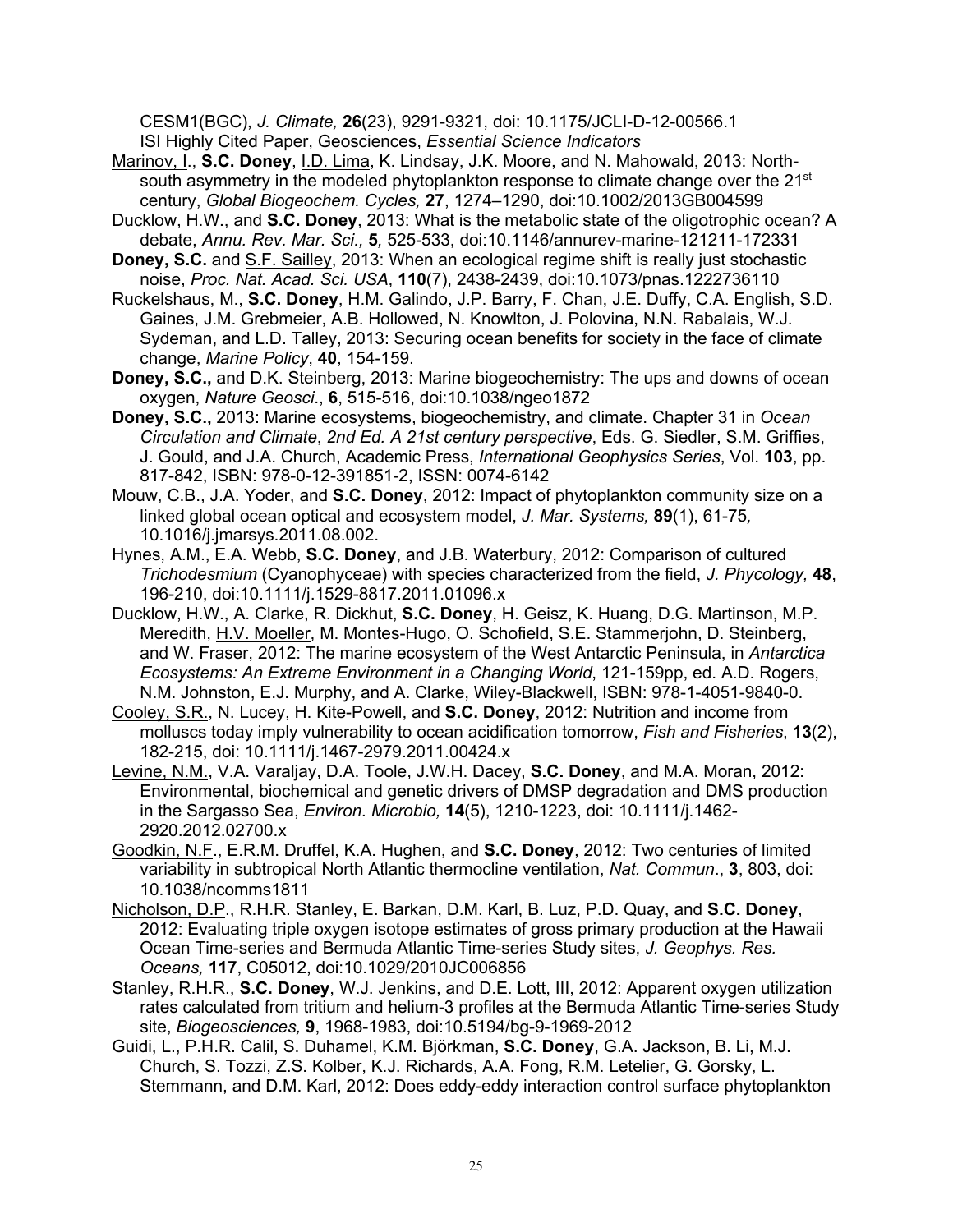distribution and carbon export in the North Pacific Subtropical Gyre?, *J. Geophys. Res. Biogeosci.*, **117**, G02024, doi:10.1029/2012JG001984. (co-first authors)

- Murphy, E.J, R.D. Cavanagh, E.E. Hofmann, S.L. Hill, A.J. Constable, D.P. Costa, M.H. Pinkerton, N.M. Johnston, P.N. Trathan, J.M. Klinck, D.A. Wolf-Gladrow, K.L. Daly, O. Maury, and **S.C. Doney**, 2012: Developing integrated models of Southern Ocean food webs: including ecological complexity, accounting for uncertainty and the importance of scale, *Prog. Oceanogr*., **102**, 74-92, doi: 10.1016/j.pocean.2012.03.006
- Halpern, B.S., C. Longo, D. Hardy, K.L. McLeod, J.F. Samhouri, S.K. Katona, K. Kleisner, S.E. Lester, J. O'Leary, M. Ranelletti, A.A. Rosenberg, C. Scarborough, E.R. Selig, B.D. Best, D.R. Brumbaugh, F.S. Chapin, L.B. Crowder, K.L. Daly, **S.C. Doney**, C. Elfes, M.J. Fogarty, S.D. Gaines, K.I. Jacobsen, L.B. Karrer, H.M. Leslie, E. Neeley, D. Pauly, S. Polasky, B. Ris, K. St. Martin, G.S. Stone, U.R. Sumaila, and D. Zeller, 2012: An index to assess the health and benefits of the global ocean, *Nature*, **488**, 615-620, doi: 10.1038/nature11397 (highlighted in *Nature* News & Views, D.P. Tittensor, 2012: Scorecard for the seas, *Nature*, **488**, 594-595; and *Science* magazine news article, **337**, 784) ISI Highly Cited Paper, Environment/Ecology, *Essential Science Indicators*
- Luo, Y.-W., H.W. Ducklow, M.A.M. Friedrichs, M.J. Church, D.M. Karl, and **S.C. Doney**, 2012: Interannual variability of primary production and dissolved organic nitrogen storage in the North Pacific Subtropical Gyre, *J. Geophys. Res. Biogeosci.*, **117**, G03019, doi:10.1029/2011JG001830.
- Luo, Y.-W., **S.C. Doney**, L.A. Anderson, M. Benavides, I. Berman-Frank, A. Bode, S. Bonnet, K.H. Boström, D. Böttjer, D.G. Capone, E.J. Carpenter, Y.L. Chen, M.J. Church, J.E. Dore, L.I. Falcón, A. Fernández, R.A. Foster, K. Furuya, F. Gómez, K. Gundersen, A.M. Hynes, D.M. Karl, S. Kitajima, R.J. Langlois, J. LaRoche, R.M. Letelier, E. Marañón, D.J. McGillicuddy Jr., P.H. Moisander, C.M. Moore, B. Mouriño-Carballido, M.R. Mulholland, J.A. Needoba, K.M. Orcutt, A.J. Poulton, E. Rahav, P. Raimbault, A.P. Rees, L. Riemann, T. Shiozaki, A. Subramaniam, T. Tyrrell, K.A. Turk-Kubo, M. Varela, T.A. Villareal, E.A. Webb, A.E. White, J. Wu, and J.P. Zehr, 2012: Database for diazotrophs in global ocean: abundances, biomass and nitrogen fixation rates, *Earth Syst. Sci. Data,* **4**, 47-73, doi:10.5194/essd-4-47-2012
- Rothenberg, D., N. Mahowald, K. Lindsay, **S.C. Doney**, J.K. Moore, and P. Thornton, 2012: Volcano impacts on climate and biogeochemistry in a coupled carbon-climate model, *Earth Syst. Dynam.,* **3**, 121-136, doi:10.5194/esd-3-121-2012
- Cooley, S., and **S. Doney**, 2012: Ocean acidification, in *Encyclopedia of Environmetrics Second Edition*, A.-H. El-Shaarawi and W. Piegorsch (eds)., John Wiley & Sons Ltd, Chichester, UK, pp. 1828-1834, doi:10.1002/9780470057339.vnn124.
- **Doney, S.C**., M. Ruckelshaus, J.E. Duffy, J.P. Barry, F. Chan, C.A. English, H.M. Galindo, J.M. Grebmeier, A.B. Hollowed, N. Knowlton, J. Polovina, N.N. Rabalais, W.J. Sydeman, and L.D. Talley, 2012: Climate change impacts on marine ecosystems, *Annu. Rev. Mar. Sci.,* **4***,*  11-37. doi: 10.1146/annurev-marine-041911-111611 ISI Highly Cited Paper, Geosciences, *Essential Science Indicators*
- National Research Council, 2011: *Climate Stabilization Targets: Emissions, Concentrations and Impacts over Decades to Millennia,* National Academies Press, Washington DC, ISBN 0- 309-15176-7, 298pp.
- Finzi, A.C., J.J. Cole, **S.C. Doney**, E.A. Holland, and R.B. Jackson, 2011: Research frontiers in the analysis of coupled biogeochemical cycles, *Frontiers Ecology Environ.,* **9**(1), 74-80, doi:10.1890/100137.
- Boyd, P.W., C.S. Law, and **S.C. Doney**, 2011: Commentary: A climate change atlas for the ocean, *Oceanography,* 24(2), 13-16, doi:10.5670/oceanog.2011.42.
- Joint, I., **S.C. Doney**, and D.M. Karl, 2011: Will ocean acidification affect marine microbes? *Int. Soc. Microbial Ecology J.,* **5**, 1-7.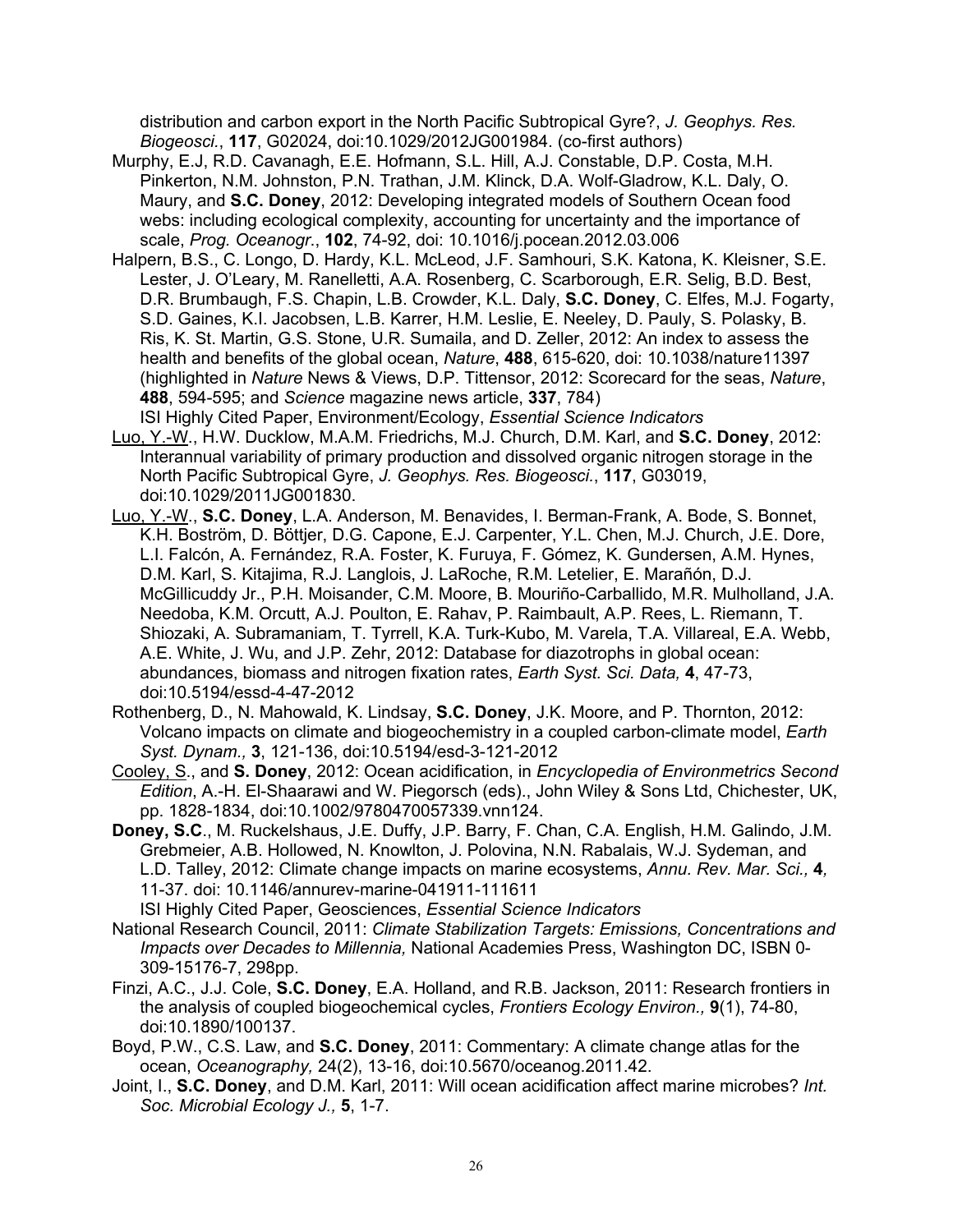- Howarth, R., F. Chan, D.J. Conley, J. Garnier, **S.C. Doney**, R. Marino, and G. Billen, 2011: Coupled biogeochemical cycles: eutrophication and hypoxia in temperate estuaries and coastal marine ecosystems, *Frontiers Ecology Environ.,* **9**(1), 18-26, doi:10.1890/100008 ISI Highly Cited Paper, Environment/Ecology, *Essential Science Indicators*
- Aufdenkampe, A.K., E. Mayorga, P.A. Raymond, J.M. Melack, **S.C. Doney**, S.R. Alin, R.E. Aalto, and K. Yoo, 2011, Riverine coupling of biogeochemical cycles between land, oceans and atmosphere, *Frontiers Ecology Environ.,* **9**(1), 53-60, doi:10.1890/100014 ISI Highly Cited Paper, Environment/Ecology, *Essential Science Indicators*
- Mahowald, N., K. Lindsay, D. Rothenberg, **S.C. Doney**, J.K. Moore, P. Thornton, J.T. Randerson, and Chris D. Jones, 2011: Desert dust and anthropogenic aerosol interactions in the Community Climate System Model coupled-carbon-climate model, *Biogeosciences,* **8**, 387-414, doi:10.5194/bg-8-387-2011, www.biogeosciences.net/8/387/2011/
- Parazoo, N.C., A.S. Denning, J.A. Berry, A. Wolf, D.A. Randall, S.R. Kawa, O. Pauluis, and **S.C. Doney**, 2011: Moist synoptic transport of CO<sub>2</sub> along the mid-latitude storm track, *Geophys. Res. Lett.,* **38**, L09804, doi:10.1029/2011GL047238
- Calil, P.H.R., **S.C. Doney**, K. Yumimoto, K. Eguchi, and T. Takemura, 2011: Episodic upwelling and dust deposition as bloom triggers in low nutrient low chlorophyll (LNLC) regions, *J. Geophys. Res. Oceans,* **116**, C06030, doi:10.1029/2010JC006704.
- Lam, P.J., **S.C. Doney**, and J.K.B. Bishop, 2011: The dynamic ocean biological pump: Insights from a global compilation of particulate organic carbon,  $CaCO<sub>3</sub>$ , and opal concentration profiles from the mesopelagic, *Global Biogeochem. Cycles*, **25**, GB3009, doi:10.1029/2010GB003868.
- Misumi, K., D. Tsumune, Y. Yoshida, K. Uchimoto, T. Nakamura, J. Nishioka, H. Mitsudera, F.O. Bryan, K. Lindsay, J. Keith Moore, and **S.C. Doney**, 2011: Mechanisms controlling dissolved iron distribution in the North Pacific: A model study, *J. Geophys. Res. Biogeosci.*, **116**, G03005, doi:10.1029/2010JG001541.
- Goodkin, N.F., N.M. Levine, S.C. Doney, and R. Wanninkhof, 2011: Impacts of temporal CO<sub>2</sub> and climate trends on the detection of ocean anthropogenic CO<sub>2</sub> accumulation, *Global Biogeochem. Cycles,* **25**, GB3023, doi:10.1029/2010GB004009.
- Levine, N.M., **S.C. Doney**, I. Lima, R. Wanninkhof, N.R. Bates, and R.A. Feely, 2011: The impact of the North Atlantic Oscillation on the uptake and accumulation of anthropogenic CO2 by North Atlantic Ocean mode waters, *Global Biogeochem. Cycles,* **25**, GB3022, doi:10.1029/2010GB003892.
- Anderson, L.A., D.J. McGillicuddy Jr., M.E. Maltrud, I.D. Lima, **S.C. Doney**, 2011: Impact of eddy-wind interaction on eddy demographics and phytoplankton community structure in a model of the North Atlantic, *Dynamics Atmosp. Oceans*, **52**, 80-94, doi:10.1016/j.dynatmoce.2011.01.003
- Swann, A.L., I.Y. Fung, S. Levis, G.B. Bonan, and **S.C. Doney**, 2010: Changes in Arctic vegetation amplify high-latitude warming through the greenhouse effect, *Proc. Nat. Acad. Sci. USA,* **107**, 1295-1300, doi:10.1073/pnas.0913846107.
- Henson, S.A., J.L. Sarmiento, J.P. Dunne, L. Bopp, I. Lima, **S.C. Doney**, J. John, and C. Beaulieu, 2010: Detection of anthropogenic climate change in satellite records of ocean chlorophyll and productivity, *Biogeosciences,* **7**, 621-640, doi:10.5194/bg-7-621-2010
- Steinacher, M., F. Joos, T.L. Frölicher, L. Bopp, P. Cadule, V. Cocco, **S.C. Doney**, M. Gehlen, K. Lindsay, J.K. Moore, B. Schneider, and J. Segschneider, 2010; Projected 21<sup>st</sup> century decrease in marine productivity: a multi-model analysis, *Biogeosciences*, **7**, 979-1005, www.biogeosciences.net/7/979/2010/

(chosen for Nature Research Highlights

http://www.nature.com/nature/journal/v464/n7288/full/464469a.html )

ISI Highly Cited Paper, Environment/Ecology, *Essential Science Indicators*

Montes-Hugo, M., C. Sweeney, **S.C. Doney**, H. Ducklow, R. Frouin, D.G. Martinson, S.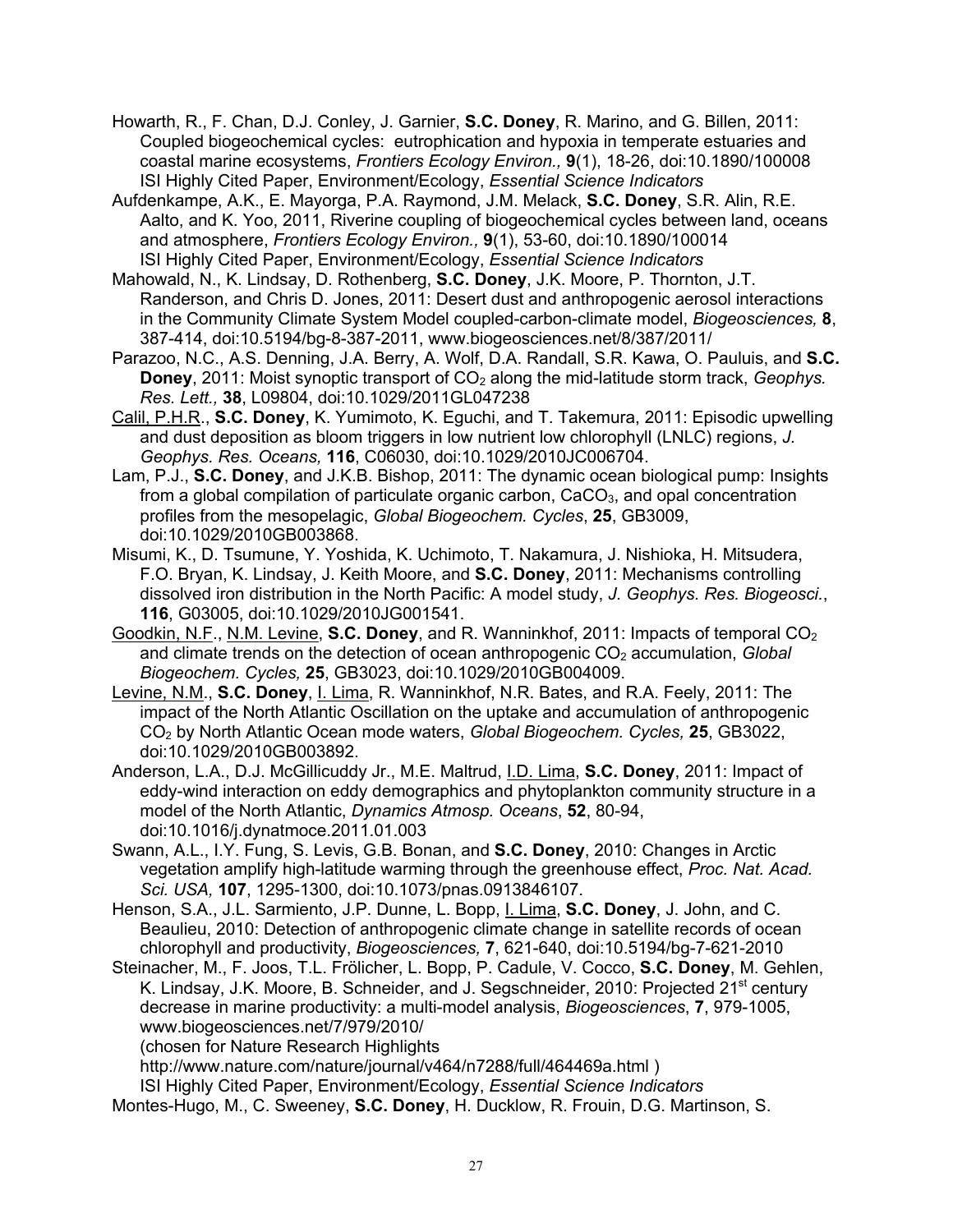Stammerjohn, and O. Schofield, 2010: Seasonal forcing of summer dissolved inorganic carbon and chlorophyll *a* on the western shelf of the Antarctic Peninsula, *J. Geophys. Res. Oceans,* **115**, C03024, doi:10.1029/2009JC005267.

- Baker, D.F., H. Bösch, **S.C. Doney**, D. O'Brien, and D.S. Schimel, 2010: Carbon source/sink information provided by column  $CO<sub>2</sub>$  measurements from the Orbiting Carbon Observatory, *Atmosp. Chem. Physics*, **10**, 4145-4165, doi:10.5194/acp-10-4145-2010.
- Yoder, J.A., M.A. Kennelly, **S.C. Doney**, I.D. Lima, 2010: Are trends in SeaWiFS chlorophyll time-series unusual relative to historic variability? *Acta Oceanologica Sinica,* **29**(2), 1-4.
- Luo, Y., H.W. Ducklow, M.A.M. Friedrichs, **S.C. Doney**, and M.J. Church, 2010: Oceanic heterotrophic bacterial nutrition by semilabile DOM as revealed by data assimilative modeling, *Aquatic Microbial Ecology,* **60**, 273-287.

Udovydchenkov, I.A., T.F. Duda, **S.C. Doney**, and I.D. Lima, 2010: Modeling deep ocean shipping noise in varying acidity conditions, *J. Acoustical Soc. America,* **128**(3), EL130- EL136, doi:10.1121/1.3402284

- Saba, V.S., M.A.M. Friedrichs, M.-E. Carr, D. Antoine, R.A. Armstrong, I. Asanuma, O. Aumont, N.R. Bates, M.J. Behrenfeld, V. Bennington, L. Bopp, J. Bruggeman, E.T. Buitenhuis, M.J. Church, A.M. Ciotti, **S.C. Doney**, M. Dowell, J. Dunne, S. Dutkiewicz, W. Gregg, N. Hoepffner, K.J.W. Hyde, J. Ishizaka, T. Kameda, D.M. Karl, I. Lima, M.W. Lomas, J. Marra, G.A. McKinley, F. Mélin, J.K. Moore, A. Morel, J. O'Reilly, B. Salihoglu, M. Scardi, T.J. Smyth, S. Tang, J. Tjiputra, J. Uitz, M. Vichi, K. Waters, T.K. Westberry, and A. Yool, 2010: Challenges of modeling depth-integrated marine primary productivity over multiple decades: A case study at BATS and HOT, *Global Biogeochem. Cycles,* **24**, GB3020, doi:10.1029/2009GB003655
- Park, G.-H., R. Wanninkhof, **S.C. Doney**, T. Takahashi, K. Lee, R.A. Feely, C.L. Sabine, J. Triñanes, and I.D. Lima, 2010: Variability of global net air-sea  $CO<sub>2</sub>$  fluxes over the last three decades using empirical relationships, *Tellus,* **62B**, 352-368, doi:10.1111/j.1600- 0889.2010.00498.x.
- Mahowald, N.M., S. Kloster, S. Engelstaedter, J.K. Moore, S. Mukhopadhyay, J.R. McConnell, S. Albani, **S.C. Doney**, A. Bhattacharya, M.A. J. Curran, M.G. Flanner, F.M. Hoffman, D.M. Lawrence, K. Lindsay, P.A. Mayewski, J. Neff, D. Rothenberg, E. Thomas, P.E. Thornton, and C.S. Zender, 2010: Observed 20th century desert dust variability: impact on climate and biogeochemistry, *Atmosp. Chem. Physics,* **10**, 10875-10893, doi:10.5194/acp-10-10875- 2010.
- Wanninkhof, R., **S.C. Doney**, J.L. Bullister, N.M. Levine, M. Warner, and N. Gruber, 2010: Detecting anthropogenic  $CO<sub>2</sub>$  changes in the interior Atlantic Ocean between 1989 and 2005, *J. Geophys. Res. Oceans*, **115**, C11028, doi:10.1029/2010JC006251.
- Marinov, I., **S.C. Doney** and I.D. Lima, 2010: Response of ocean phytoplankton community structure to climate change over the 21<sup>st</sup> century: partitioning the effects of nutrients, temperature and light, *Biogeosciences,* **7**, 3941-3959, doi:10.5194/bg-7-3941-2010
- National Research Council, 2010: *Ocean Acidification: A National Strategy to Meet the Challenges of a Changing Ocean,* National Academies Press, Washington DC, ISBN 0-309- 153659-X, 188pp.
- Oschlies, A., J. Blackford, **S.C. Doney**, and M. Gehlen, 2010: Modelling Considerations, Chapter 14, *Guide to Best Practices for Ocean Acidification Research and Data Reporting*, ed. U. Riebesell, V.J. Fabry, L. Hansson, and J.-P. Gattuso, Publications Office of the European Union, Luxembourg, 233-242. (http://www.epocaproject.eu/index.php/Home/Guide-to-OA-Research/)
- **Doney, S.C.,** 2010: The growing human footprint on coastal and open-ocean biogeochemistry, *Science*, **328**, 1512-1516 (highlighted in physics update in *Physics Today*, August, 2010) ISI Highly Cited Paper, Geosciences, *Essential Science Indicators*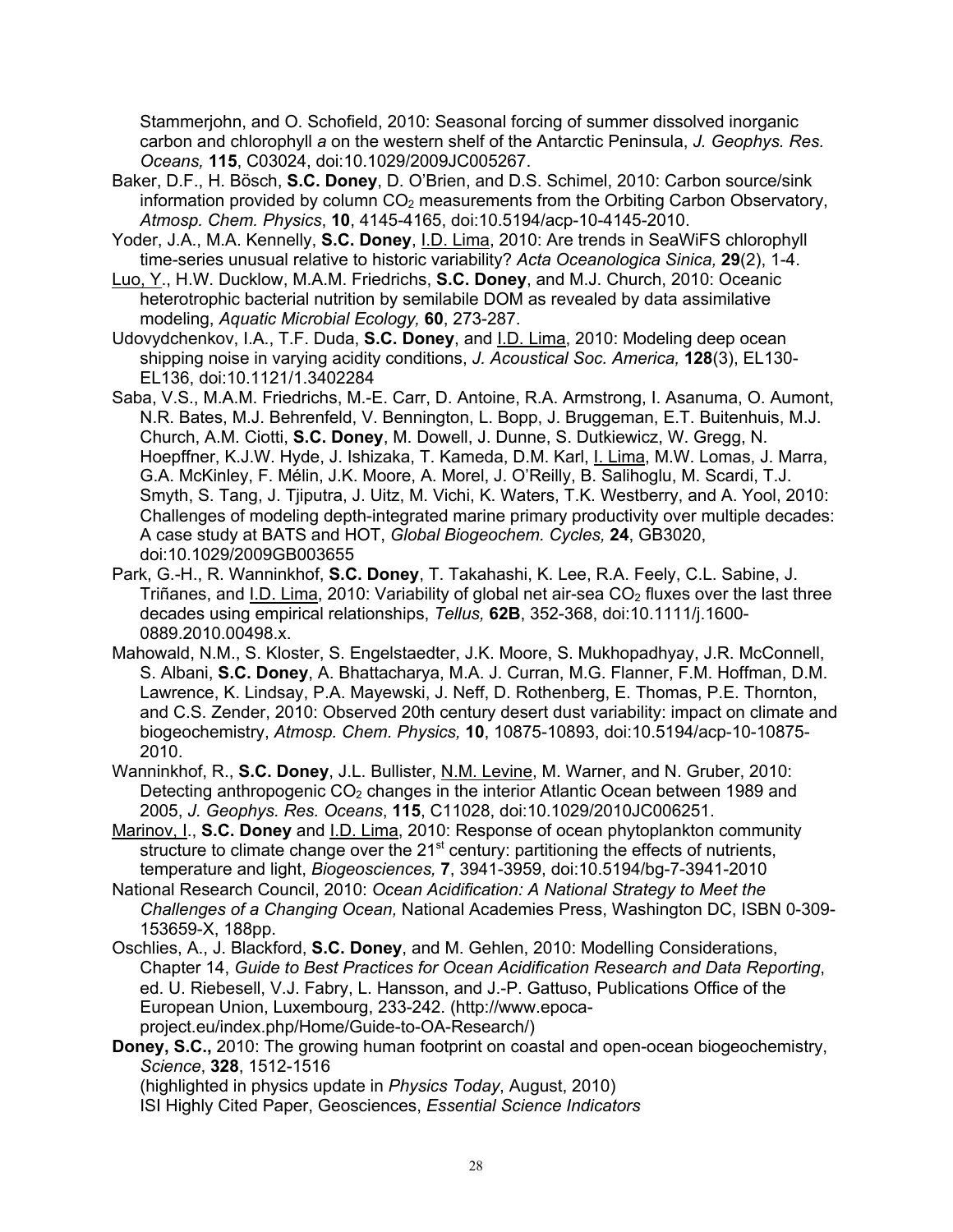- McGillicuddy, D.J. Jr., B. deYoung, **S.C. Doney**, P.M. Glibert, D. Stammer, and F.E. Werner, 2010: Models: tools for synthesis in international oceanographic research programs, *Oceanography,* **23**, 126-139.
- Feely, R.A., V.J. Fabry, A.G. Dickson, J.-P. Gattuso, J. Bijma, U. Riebesell, **S. Doney**, C. Turley, T. Saino, K. Lee, K. Anthony, and J. Kleypas, 2010: An international observational network for ocean acidification, In *Proceedings of OceanObs'09: Sustained Ocean Observations and Information for Society (Vol. 2)*, Venice, Italy, 21–25 September 2009, ed. J. Hall, D.E. Harrison, and D. Stammer, ESA Publication WPP-306*,* doi:10.5270/OceanObs09.cwp.29, http://www.oceanobs09.net/
- Gruber, N., A. Körtzinger, A. Borges, H. Claustre, **S.C. Doney**, R.A. Feely, M. Hood, M. Ishii, A. Kozyr, P. Monteiro, Y. Nojiri, C.L. Sabine, U. Schuster, D.W.R. Wallace, and R. Wanninkhof, 2010: Toward an integrated observing system for ocean carbon and biogeochemistry at a time of change. In *Proceedings of OceanObs'09: Sustained Ocean Observations and Information for Society (Vol. 1)*, Venice, Italy, 21–25 September 2009, ed. J. Hall, D.E. Harrison, and D. Stammer, ESA Publication WPP-306*,* doi:10.5270/OceanObs09.pp.18, http://www.oceanobs09.net/
- Gruber, N., **S.C. Doney**, S.R. Emerson, D. Gilbert, T. Kobayashi, A. Körtzinger, G.C. Johnson, K.S. Johnson, S.C. Riser, and O. Ulloa, 2010: Adding oxygen to Argo: Developing a global in-situ observatory for ocean deoxygenation and biogeochemistry, In *Proceedings of the OceanObs'09: Sustained Ocean Observations and Information for Society (Vol. 2)*, Venice, Italy, 21–25 September 2009, ed. J. Hall, D.E. Harrison, and D. Stammer, ESA Publication WPP-306*,* doi:10.5270/OceanObs09.cwp.39, http://www.oceanobs09.net/
- Iglesias-Rodriguez, M.D., V.J. Fabry, A. Dickson, J.-P. Gattuso, J. Bijma, U. Riebesell, **S. Doney**, C. Turley, T. Saino, K. Lee, K. Anthony, and J. Kleypas, 2010: Developing a global ocean acidification observation network, In *Proceedings of the OceanObs'09: Sustained Ocean Observations and Information for Society (Vol. 1)*, Venice, Italy, 21–25 September 2009, ed. J. Hall, D.E. Harrison, and D. Stammer, ESA Publication WPP-306*,* doi:10.5270/OceanObs09.pp.24, http://www.oceanobs09.net/
- Yoder, J.A., **S.C. Doney**, D.A. Siegel, and C. Wilson, 2010: Study of marine ecosystems and biogeochemistry now and in the future: examples of the unique contributions from space, *Oceanography,* **23**(4), 104-117.
- **Doney, S.C.** and D.M. Glover, 2009: Ocean carbon system, modeling of, in *Encyclopedia of Ocean Sciences* (second edition), ed. J. Steele, K.K. Turekian, and S.A. Thorpe, Elseiver, 4121-4130, doi:10.1016/B978-012374473-9.00631-7, (expanded and updated version of Doney and Glover, 2001).
- Gruber, N. and **S.C. Doney**, 2009: Ocean biogeochemistry and ecology, modeling of, in *Encyclopedia of Ocean Sciences* (second edition), ed. J. Steele, K.K. Turekian, and S.A. Thorpe, Elseiver, 4105-4120, doi:10.1016/B978-012374473-9.00741-4
- **Doney, S.C., V.J. Fabry, R.A. Feely, J.A. Kleypas, 2009: Ocean acidification: the other CO<sub>2</sub>** problem, *Annu. Rev. Mar. Sci.,* **1**, 169-192, 10.1146/annurev.marine.010908.163834 (chosen by *Essential Science Indicators* as a *New Hot Paper,* May 2010 http://sciencewatch.com/dr/nhp/2010/10maynhp/10maynhoDone/ ) ISI Highly Cited Paper, Geosciences, *Essential Science Indicators*
- Cooley, S.R. and **S.C. Doney**, 2009: Ocean acidification's impact on fisheries and societies: a U.S. perspective, *Current-the Journal of Marine Education*, **25**(1), 15-19, National Marine Educators Association.
- **Doney, S**., 2009: The consequences of human-driven ocean acidification for marine life, *F1000 Biology Reports* 2009, **1**:36, 4pp., doi: 10.3410/B1-36, http://www.F1000.com/Reports/Biology/content/1/36
- **Doney, S.C.**, B. Tilbrook, S. Roy, N. Metzl, C. Le Quéré, M. Hood, R.A. Feely, and D. Bakker, 2009: Surface ocean CO2 variability and vulnerability, *Deep-Sea Res. II,* **56**, 504-511.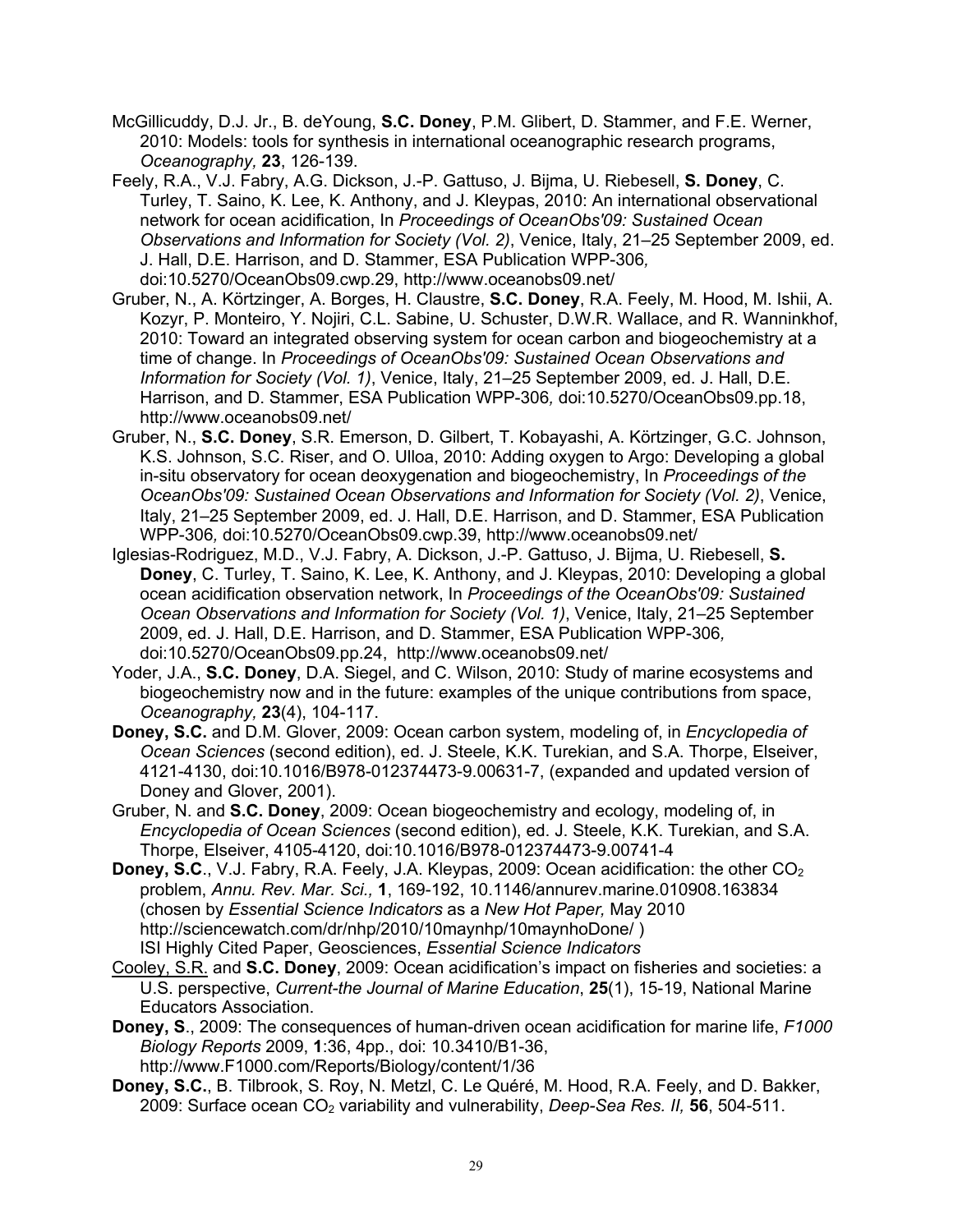- Birdsey, R., N. Bates, M. Behrenfeld, K. Davis, **S.C. Doney**, R. Feely, D. Hansell, L. Heath, E. Kasischke, H. Kheshgi, B. Law, C. Lee, A.D. McGuire, P. Raymond, and C.J. Tucker, 2009: Carbon cycle observations: gaps threaten climate mitigation policies, *EOS, Trans. American Geophys. Union*, **90**(34), 292-293.
- **Doney, S.C.** and R.A. Feely, 2009: Ocean acidification, *Education in Chemistry (Royal Society of Chemistry),* **46**(6), 182-187.
- **Doney, S.C**., W.M. Balch, V.J. Fabry, and R.A. Feely, 2009: Ocean acidification: a critical emerging problem for the ocean sciences, *Oceanography,* **22**(4), 16-25.
- Ducklow, H., **S.C. Doney**, and D.K. Steinberg, 2009: Contributions of long-term research and time-series observations to marine ecology and biogeochemistry, *Annu. Rev. Mar. Sci.,* **1**, 279-302, 10.1146/annurev.marine.010908.163801.
- Stow, C.A., J. Jolliff, D.J. McGillicuddy Jr., **S.C. Doney**, J.I. Allen, M.A.M. Friedrichs, K.A. Rose, and P. Wallhead, 2009: Skill assessment for coupled biological/physical models of marine systems, *J. Mar. Systems,* **76**, 4-15, doi:10.1016/j.jmarsys.2008.03.011 ISI Highly Cited Paper, Plant & Animal Science, *Essential Science Indicators*
- Gregg, W.W., M.A.M. Friedrichs, A.R. Robinson, K.A. Rose, R. Schlitzer, K.R. Thompson, and **S.C. Doney**, 2009: Skill assessment in ocean biological data assimilation, *J. Mar. Systems,*  **76**, 16-33, doi:10.1016/j.jmarsys.2008.05.006.
- **Doney, S.C**., I. Lima, J.K. Moore, K. Lindsay, M.J. Behrenfeld, T.K. Westberry, N. Mahowald, D.M. Glover, and T. Takahashi, 2009: Skill metrics for confronting global upper ocean ecosystem-biogeochemistry models against field and remote sensing data, *J. Mar. Systems,*  **76**, 95-112*,* doi:10.1016/j.jmarsys.2008.05.015
	- ISI Highly Cited Paper, Plant & Animal Science, *Essential Science Indicators*
- Friedrichs, M.A.M., M.-E. Carr, R.T. Barber, M. Scardi, D. Antoine, R.A. Armstrong, I. Asanuma, M.J. Behrenfeld, E.T. Buitenhuis, F. Chai, J.R. Christian, A.M. Ciotti, **S.C. Doney**, M. Dowell, J. Dunne, B. Gentili, W. Gregg, N. Hoepffner, J. Ishizaka, T. Kameda, I. Lima, J. Marra, F. Mélin, J.K. Moore, A. Morel, R.T. O'Malley, J. O'Reilly, V.S. Saba, M. Schmeltz, T.J. Smyth, J. Tjiputra, K. Waters, T.K. Westberry, A. Winguth, 2009: Assessing the uncertainties of model estimates of primary productivity in the tropical Pacific Ocean, *J. Mar. Systems,* **76**, 113-133, doi:10.1016/j.jmarsys.2008.05.010.
- Frölicher, T.L., F. Joos, G.-K. Plattner, M. Steinacher, and **S.C. Doney**, 2009: Natural variability and anthropogenic trends in oceanic oxygen in a coupled carbon cycle-climate model ensemble, *Global Biogeochem. Cycles,* **23**, GB1003, doi:10.1029/2008GB003316.
- Gruber, N., M. Gloor, S.E. Mikaloff Fletcher, **S.C. Doney**, S. Dutkiewicz, M.J. Follows, M. Gerber, A.R. Jacobson, F. Joos, K. Lindsay, D. Menemenlis, A. Mouchet, S.A. Müller, J.L. Sarmiento, and T. Takahashi, 2009: Oceanic sources, sinks, and transport of atmospheric CO2, *Global Biogeochem. Cycles,* **23**, GB1005, doi:10.1029/2008GB003349 ISI Highly Cited Paper, Geosciences, *Essential Science Indicators*
- Levine, N.M., M.L. Bender, and **S.C. Doney**, 2009: The  $\delta^{18}$ O of dissolved O<sub>2</sub> as a tracer of mixing and respiration in the mesopelagic ocean, *Global Biogeochem. Cycles,* **23**, GB1006, doi:10.1029/2007GB003162.
- Paytan, A., K.R.M. Mackey, Y. Chen, I.D. Lima, **S.C. Doney**, N. Mahowald, R. Labiosa, and A.F. Post, 2009: Toxicity of atmospheric aerosols on marine phytoplankton, *Proc. Nat. Acad. Sci. USA,* **106**, 4601-4605, 10.1073/pnas.0811486106
- Montes-Hugo, M., **S.C. Doney**, H.W. Ducklow, W. Fraser, D. Martinson, S.E. Stammerjohn, and O. Schofield, 2009: Recent changes in phytoplankton communities associated with rapid regional climate change along the western Antarctic Peninsula, *Science,* **323**, 1470-1473. ISI Highly Cited Paper, Geosciences, *Essential Science Indicators*
- Steinacher, M., F. Joos, T.L. Frölicher, G.-K. Plattner, and **S.C. Doney**, 2009: Imminent ocean acidification in the Arctic projected with the NCAR global coupled carbon cycle-climate model, *Biogeosciences,* **6**, 515-533.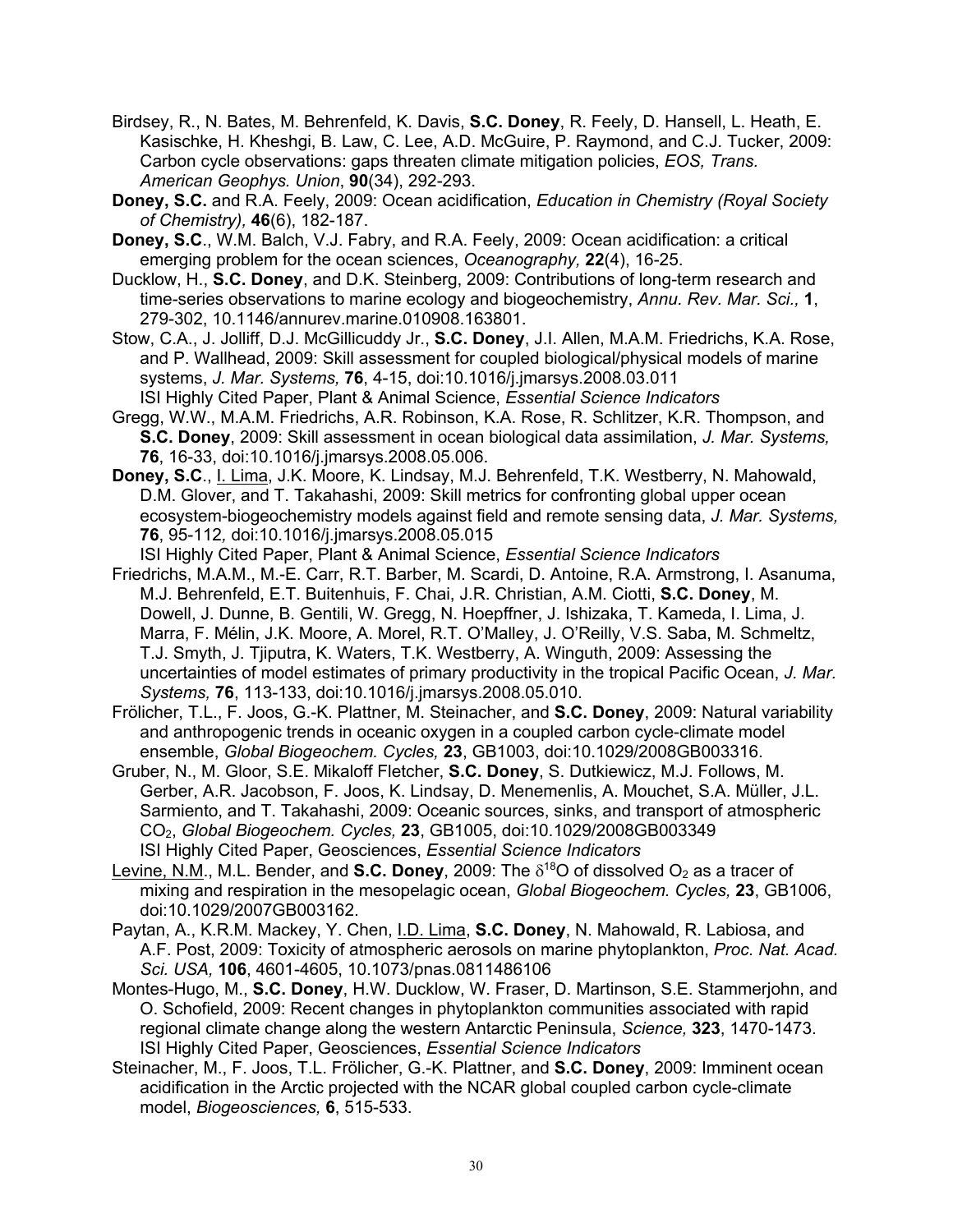ISI Highly Cited Paper, Environment/Ecology, *Essential Science Indicators*

- Behrenfeld, M.J., T.K. Westberry, E.S. Boss, R.T. O'Malley, D.A. Siegel, J.D. Wiggert, B.A. Franz, C.R. McClain, G.C. Feldman, **S.C. Doney**, J.K. Moore, G. Dall'Olmo, A.J. Milligan, I. Lima, and N. Mahowald, 2009: Satellite-detected fluorescence reveals global physiology of ocean phytoplankton, *Biogeosciences,* **6**, 779-794 www.biogeosciences.net/6/779/2009
- Cooley, S.R. and **S.C. Doney**, 2009: Anticipating ocean acidification's economic consequences for commercial fisheries, *Environ. Res. Lett.,* **4**, 024007, doi:10.1088/1748-9326/4/2/024007. (chosen for *ERL Highlights of 2009* and *ERL's Best Articles Collection (2011)*, a compilation of ERL's highest rated articles selected to celebrate journal's 5th anniversary)
- Hynes, A.M., P.D. Chappell, S.T. Dyhrman, **S.C. Doney**, and E.A. Webb, 2009: Cross-basin comparison of phosphorus stress and nitrogen fixation in *Trichodesmium, Limnol. Oceanogr.,* **54**, 1438-1448.
- **Doney, S.C**., I. Lima, R.A. Feely, D.M. Glover, K. Lindsay, N. Mahowald, J.K. Moore, and R. Wanninkhof, 2009: Mechanisms governing interannual variability in upper-ocean inorganic carbon system and air-sea CO2 fluxes: physical climate and atmospheric dust, *Deep-Sea Res. II,* **56**, 640-655.
- Krishnamurthy, A., J.K. Moore, N. Mahowald, C. Luo, **S.C. Doney**, K. Lindsay, C.S. Zender, 2009: Impacts of increasing anthropogenic soluble iron and nitrogen deposition on ocean biogeochemistry, *Global Biogeochem. Cycles,* **23**, GB3016, doi:10.1029/2008GB003440.
- Randerson, J.T., F.M. Hoffman, P.E. Thornton, N.M. Mahowald, K. Lindsay, Y.-H. Lee, C.D. Nevison, **S.C. Doney**, G. Bonan, R. Stöckli, C. Covey, S.W. Running, and I.Y. Fung, 2009: Systematic assessment of terrestrial biogeochemistry in coupled climate-carbon models, *Global Change Biology*, **15**, 2462-2484, doi: 10.1111/j.1365-2486.2009.01912.x ISI Highly Cited Paper, Environment/Ecology, *Essential Science Indicators*
- Rodgers, K.B., R.M. Key, A. Gnanadesikan, J.L. Sarmiento, O. Aumont, L. Bopp, **S.C. Doney**, J.P. Dunne, D.M. Glover, A. Ishida, M. Ishii, A.R. Jacobson, C. Lo Monaco, E. Maier-Reimer, H. Mercier, N. Metzl, F.F. Pérez, A.F. Rios, R. Wanninkhof, P. Wetzel, C.D. Winn, and Y. Yamanaka, 2009: Using altimetry to help explain patchy changes in hydrographic carbon measurements, *J. Geophys. Res. Oceans*, 114, C09013, doi:10.1029/2008JC005183.
- Thornton, P.E., **S.C. Doney**, K. Lindsay, J.K. Moore, N. Mahowald, J.T. Randerson, I. Fung, J.- F. Lamarque, J.J. Feddema, and Y.-H. Lee, 2009: Carbon-nitrogen interactions regulate climate-carbon cycle feedbacks: results from an atmosphere-ocean general circulation model, *Biogeosciences*, **6**, 2099-2120.

ISI Highly Cited Paper, Environment/Ecology, *Essential Science Indicators*

- Marshall, J., A. Andersson, N. Bates, W. Dewar, **S. Doney**, J. Edson, R. Ferrari, G. Forget, D. Fratantoni, M. Gregg, T. Joyce, K. Kelly, S. Lozier, R. Lumpkin, G. Maze, J. Palter, R. Samelson, K. Silverthorne, E. Skyllingstad, F. Straneo, L. Talley, L. Thomas, J. Toole, and R. Weller, 2009: The CLIMODE field campaign: observing the cycle of convection and restratification over the Gulf Stream, *Bull. Amer. Meteor. Soc.,* **90**, 1337-1350.
- Stanley, R.H.R., W.J. Jenkins, D.E. Lott III, and **S.C. Doney**, 2009: Noble gas constraints on airsea gas exchange and bubble fluxes, *J. Geophys. Res. Ocean,* **114**, C11020, doi:10.1029/2009JC005396.
- Feely, R.A., **S.C. Doney** and S.R. Cooley, 2009: Ocean acidification: present conditions and future changes in a high-CO2 world, *Oceanography,* **22**(4), 36-47, doi:10.5670/oceanog.2009.95

ISI Highly Cited Paper, Geosciences, *Essential Science Indicators*

- Cooley, S., H.L. Kite-Powell, **S.C. Doney**, 2009: Ocean acidification's potential to alter global marine ecosystem services, *Oceanography,* **22**(4), 172-180.
- Le Quéré, C., M.R. Raupach, J.G. Canadell, G. Marland, L. Bopp, P. Ciais, T.J. Conway, **S.C. Doney**, R.A. Feely, P. Foster, P. Friedlingstein, K. Gurney, R.A. Houghton, J.I. House, C.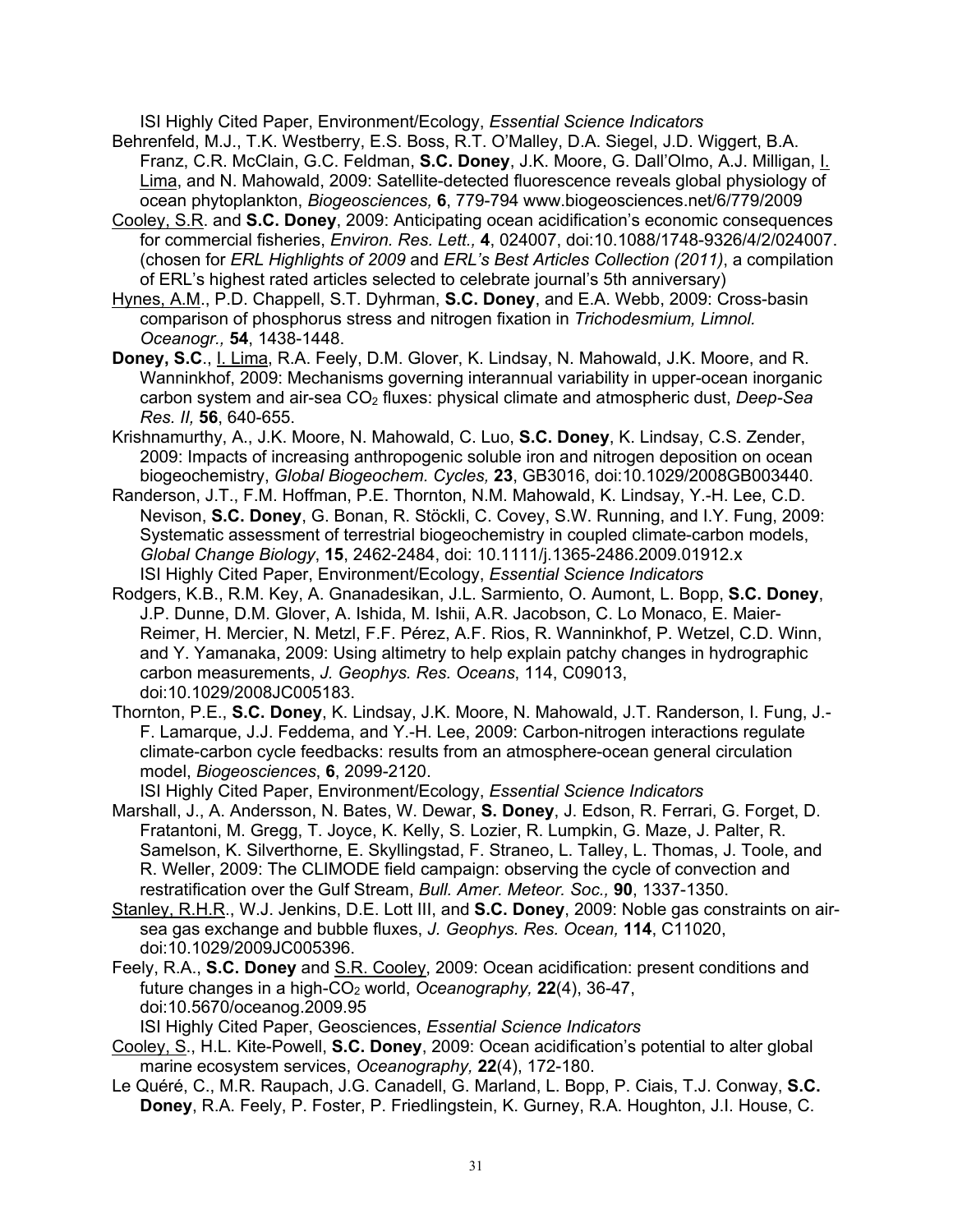Huntingford, P.E. Levy, M.R. Lomas, J. Majkut, N. Metzl, J.P. Ometto, G.P. Peters, I.C. Prentice, J.T. Randerson, S.W. Running, J.L. Sarmiento, U. Schuster, S. Sitch, T. Takahashi, N. Viovy, G.R. van der Werf, and F.I. Woodward, 2009: Trends in the sources and sinks carbon dioxide, *Nat. Geosc*i., **2***,* 831-836, doi:10.1038/ngeo689 ISI Highly Cited Paper, Geosciences, *Essential Science Indicators*

- Nevison, C.D., N.M. Mahowald, **S.C. Doney**, I.D. Lima, G.R. van der Werf, J.T. Randerson, D.F. Baker, P. Kasibhatla, and G.A. McKinley, 2008: Contribution of ocean, fossil fuel, land biosphere and biomass burning carbon fluxes to seasonal and interannual variability in atmospheric CO2, *J. Geophys. Res. Biogeosci.,* **113**, G01010, doi:10.1029/2007JG000408.
- Krishnamurthy, A., J.K. Moore, and **S.C. Doney**, 2008: The effects of dilution and mixed layer depth on deliberate ocean iron fertilization: 1-D simulations of the southern ocean iron experiment (SOFeX), *J. Mar. Systems*, **71**, 112-130.
- Jin, X., N. Gruber, H. Frenzel, **S.C. Doney**, and J.C. McWilliams, 2008: The impact on atmospheric  $CO<sub>2</sub>$  of iron fertilization induced changes in the ocean's biological pump. *Biogeosciences,* **5**, 385-406*.*
- Levine, N.M., **S.C. Doney**, R. Wanninkhof, K. Lindsay, and I. Fung, 2008: Impact of ocean carbon system variability on the detection of temporal increases in anthropogenic CO<sub>2</sub>, J. *Geophys. Res. Oceans,* 113, C03019, doi:10.1029/2007JC004153.
- Toole, D.A., D.A. Siegel, and **S.C. Doney**, 2008: An ultraviolet light-driven 1-D DMS biogeochemcial cycling model for the Sargasso Sea, *J. Geophys. Res. Biogeosci.,* **113**, G02009, doi:10.1029/2007JG000426.
- Schneider, B., L. Bopp, M. Gehlen, J. Segschneider, T.L. Frölicher, P. Cadule, P. Friedlingstein, **S.C. Doney**, M.J. Behrenfeld, and F. Joos, 2008: Climate-induced interannual variability of marine primary and export production in three global coupled climate carbon cycle models, *Biogeosciences*, **5**, 597-614.
- Boyd, P.W., **S.C. Doney**, R. Strzepek, J. Dusenberry, K. Lindsay, and I. Fung, 2008: Climatemediated changes to mixed-layer properties in the Southern Ocean: assessing the phytoplankton response, *Biogeosciences,* **5**, 847-864.
- Nevison, C.D., N.M. Mahowald, **S.C. Doney**, I.D. Lima, and N. Cassar, 2008: Impact of variable air-sea  $O_2$  and  $CO_2$  fluxes on atmospheric potential oxygen (APO) and land-ocean carbon sink partitioning, *Biogeosciences*, **5**, 875-889.
- Goodkin, N.F., K.A. Hughen, W.B. Curry, **S.C. Doney**, and D.R. Ostermann, 2008: Sea surface temperature and salinity variability at Bermuda during the end of the Little Ice Age, *Paleoceanography,* **23**, PA3203, doi:10.1029/2007PA001532.
- Lovenduski, N.S., N. Gruber, and **S.C. Doney**, 2008: Toward a mechanistic understanding of the decadal trends in the Southern Ocean carbon sink, *Global Biogeochem. Cycles,* **22**, GB3016, doi:10.1029/2007GB003139.
- Goodkin, N.F., K.A. Hughen, **S.C. Doney**, and W.B. Curry, 2008: Increased multidecadal variability of the North Atlantic Oscillation since 1781, *Nature Geosciences,* **1**, 844-848.
- Thomas, H., A.E. Friederike Prowe, I.D. Lima, **S.C. Doney**, R. Wanninkhof, R.J. Greatbatch, U. Schuster, and A. Corbière, 2008: Changes in the North Atlantic Oscillation influence  $CO<sub>2</sub>$ uptake in the North Atlantic over the past 2 decades, *Global Biogeochem. Cycles,* **22**, GB4027, doi:10.1029/2007GB003167

(highlighted in *Nature Reports Climate Change*, doi:10.1038/climate.2009.1, and *Nature, News & Views,* **458**, 155, 2009)

- Buesseler, K.O., **S.C. Doney**, D.M. Karl, P.W. Boyd, K. Caldeira, F. Chai, K. Coale, H.J.W. de Baar, P.G. Falkowski, K.S. Johnson, R.S. Lampitt, A.F. Michaels, S.W.A. Naqvi, V. Smetacek, S. Takeda, and A.J. Watson, 2008: Ocean iron fertilization: moving forward in a sea of uncertainty, *Science,* **319**, 162, doi: 10.1126/science.1154305.
- **Doney, S.C**., and D.S. Schimel, 2007: Climate change and biogeochemical impacts (version 2.0), *Encyclopedia of Life Sciences*, John Wiley & Sons, Ltd, Chichester http://www.els.net/,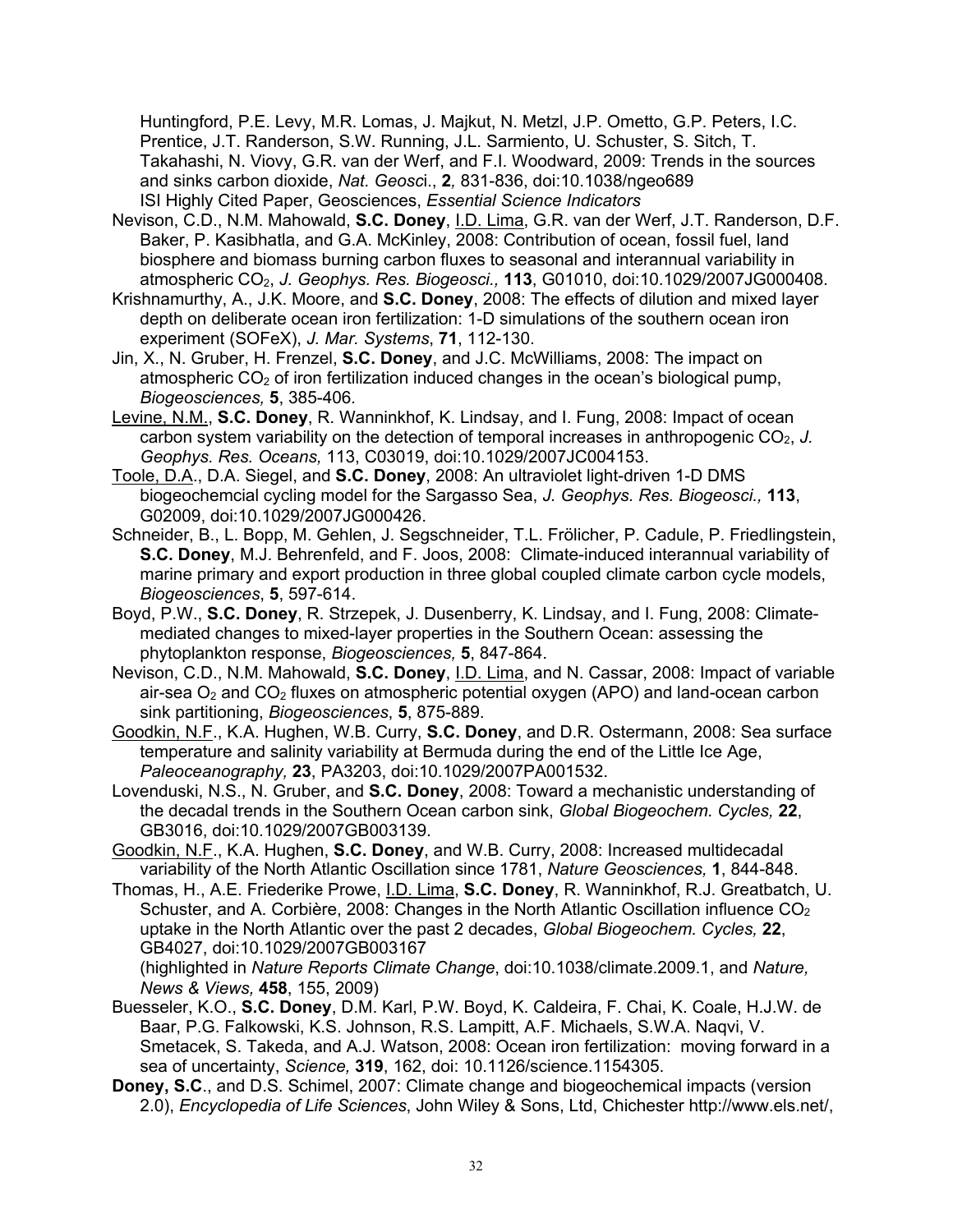doi:10.1002/9780470015902.a0003242.pub2 (updated and revised version of Doney and Schimel, *ELS*, 2001).

- **Doney, S.C.** and D.S. Schimel, 2007: Carbon and climate system coupling on timescales from the Precambrian to the Anthropocene, *Ann. Rev. Environ. Resources*, **32**, 31-66, doi:10.1146/annurev.energy.32.041706.124700.
- Mikaloff Fletcher, S.E., N. Gruber, A.R. Jacobson, M. Gloor, **S.C. Doney**, S. Dutkiewicz, M. Gerber, M. Follows, F. Joos, K. Lindsay, D. Menemenlis, A. Mouchet, S.A. Muller, and J.L. Sarmiento, 2007: Inverse estimates of the oceanic sources and sinks of natural  $CO<sub>2</sub>$  and their implied oceanic transport, *Global Biogeochem. Cycles*, **21**, GB1010, 10.1029/2006GB002751.
- Moore, J.K., and **S.C. Doney**, 2007: Iron availability limits the ocean nitrogen inventory stabilizing feedbacks between marine denitrification and nitrogen fixation, *Global Biogeochem. Cycl.,* **21***,* GB2001, doi:10.1029/2006GB002762.
- Patra, P.K., J.K. Moore, N. Mahowald, M. Uematsu, **S.C. Doney**, and T. Nakazawa, 2007: Exploring the sensitivity of interannual basin-scale air-sea  $CO<sub>2</sub>$  fluxes to variability in atmospheric dust deposition using ocean carbon models and atmospheric  $CO<sub>2</sub>$  inversions, *J. Geophys. Res. Biogeosci.,* **112**, G02012, doi:10.1029/2006JG000236.
- Jin, X., R.G. Najjar, F. Louanchi, and **S.C. Doney**, 2007: A modeling study of the seasonal oxygen budget of the global ocean, *J. Geophys. Res. Oceans*, **112**, C05017, doi:10.1029/2006JC003731.
- Miller, C.E., D. Crisp, P.L. DeCola, S.C. Olsen, J.T. Randerson, A. Michalak, A. Alkhaled, P. Rayner, D.J. Jacob, P. Suntharalingam, D.B.A. Jones, A.S. Denning, M.E. Nicholls, **S.C. Doney**, S. Pawson, H. Boesch, B.J. Connor, I.Y. Fung, D. O'Brien, R.J. Salawitch, S.P. Sander, B. Sen, P. Tans, G.C. Toon, P.O. Wennberg, S.C. Wofsy, Y.L. Yung, and R.M. Law, 2007: Precision requirements for space-based XCO2 data, *J. Geophys. Res. Atmos*., **112**, D10314, doi:10.1029/2006JD007659.
- Lovenduski, N.S., N. Gruber, S.C. Doney, and I.D. Lima, 2007: Enhanced CO<sub>2</sub> outgassing in the Southern Ocean from a positive phase of the Southern Annular Mode, *Global Biogeochem. Cycles,* **21**, GB2026, doi:10.1029/2006GB002900.
- Friedrichs, M.A.M., J.A. Dusenberry, L.A. Anderson, R. Armstrong, F. Chai, J.R. Christian, **S.C. Doney**, J. Dunne, M. Fujii, R. Hood, D. McGillicuddy, J.K. Moore, M. Schartau, Y.H. Spitz, and J.D. Wiggert, 2007: Assessment of skill and portability in regional marine biogeochemical models: the role of multiple planktonic groups, *J. Geophys. Res. Oceans*, **112**, C08001, doi:10.1029/2006JC003852.
- **Doney, S.C.**, S. Yeager, G. Danabasoglu, W.G. Large, and J.C. McWilliams, 2007: Mechanisms governing interannual variability of upper ocean temperature in a global hindcast simulation, *J. Phys. Oceanogr*., **37**, 1918-1938.
- Najjar, R.G., X. Jin, F. Louanchi, O. Aumont, K. Caldeira, **S.C. Doney**, J.-C. Dutay, M. Follows, N. Gruber, F. Joos, K. Lindsay, E. Maier-Reimer, R.J. Matear, K. Matsumoto, P. Monfray, A. Mouchet, J.C. Orr, G.K. Plattner, J.L. Sarmiento, R. Schlitzer, R.D. Slater, M.-F. Weirig, Y. Yamanaka and A. Yool, 2007: Impact of circulation on export production, dissolved organic matter and dissolved oxygen in the ocean: Results from Phase II of the Ocean Carboncycle Model Intercomparison Project (OCMIP-2), *Global Biogeochem. Cycles,* **21**, GB3007, doi:10.1029/2006GB002857.
- **Doney, S.C**., N. Mahowald, I. Lima, R.A. Feely, F.T. Mackenzie, J.-F. Lamarque, and P.J. Rasch, 2007: The impact of anthropogenic atmospheric nitrogen and sulfur deposition on ocean acidification and the inorganic carbon system, *Prod. Nat. Acad. Sci. USA,* **104***,*  14580-14585, doi:10.1073/pnas.0702218104.
- Caldeira, K., D. Archer, J.P. Barry, R.G.J. Bellerby, P.G. Brewer, L. Cao, A.G. Dickson, **S.C. Doney**, H. Elderfield, V.J. Fabry, R.A. Feely, J.-P. Gattuso, P.M. Haugan, O. Hoegh-Guldberg, A.K. Jain, J.A. Kleypas, C. Langdon, J.C. Orr, A. Ridgwell, C.L. Sabine, B.A.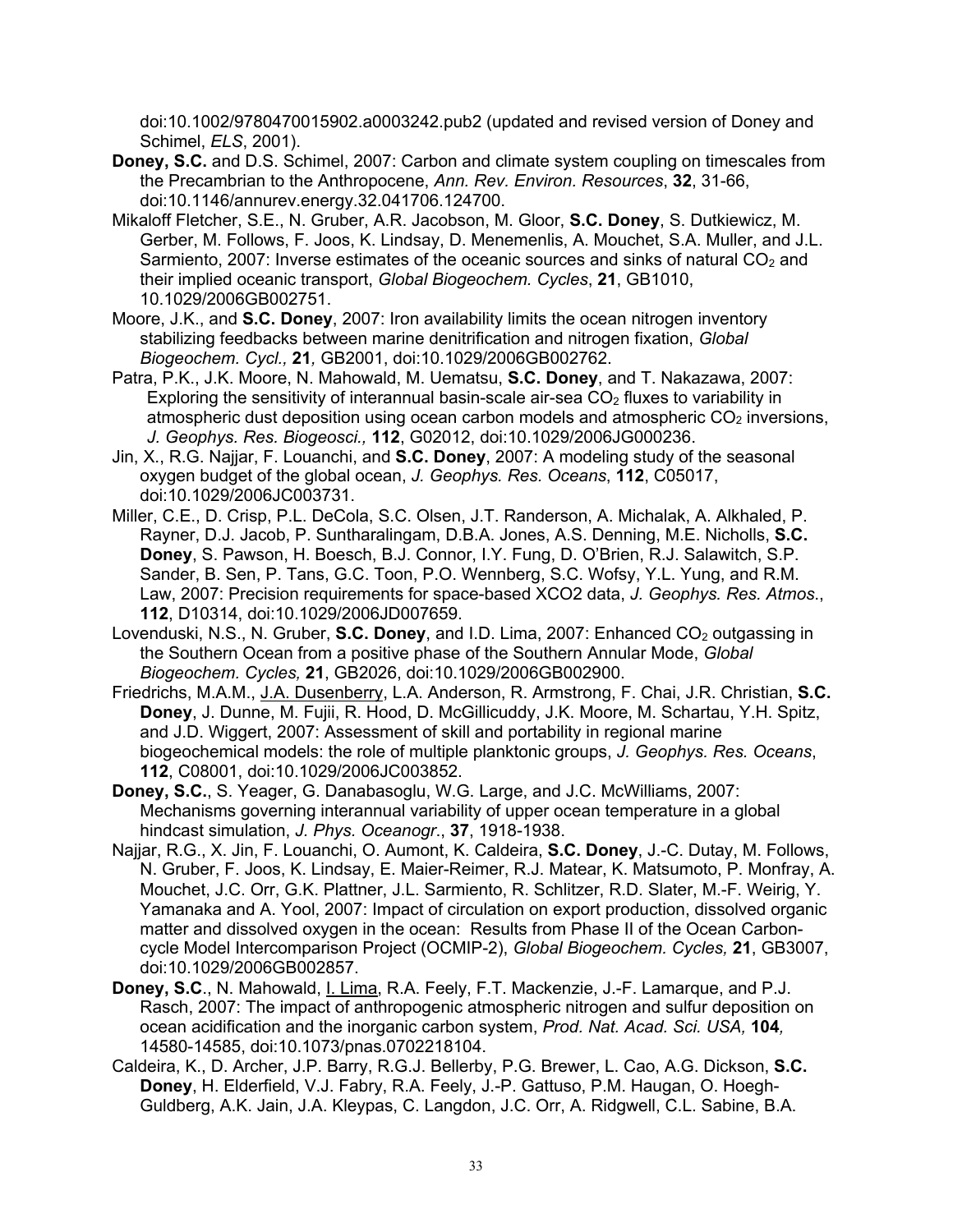Seibel, Y. Shirayama, C. Turley, A.J. Watson, and R.E. Zeebe, 2007: Comment on "Modern-age buildup of  $CO<sub>2</sub>$  and its effects on seawater acidity and salinity" by Hugo A. Loaiciga, *Geophys. Res. Lett*., **34**, L18608, doi:10.1029/2006GL027288.

- Thomas, H., A.E.F. Prowe, S. van Heuven, Y. Bozec, H.J.W. de Baar, L.-S. Schiettecatte, K. Suykens, M. Koné, A.V. Borges, I.D. Lima, and **S.C. Doney**, 2007: Rapid decline of the CO<sub>2</sub> buffering capacity in the North Sea and implications for the North Atlantic Ocean, *Global Biogeochem. Cycles,* **21**, GB4001, doi:10.1029/2006GB002825.
- **Doney, S.C.** and H.W. Ducklow, 2006: A decade of synthesis and modeling in the U.S. Joint Global Ocean Flux Study, *Deep-Sea Res. II,* **53**(5-7), 451-458*.*
- Glover, D.M., C.L. Chandler, **S.C. Doney**, K.O. Buesseler, G. Heimerdinger, J.K.B. Bishop, and G.R. Flierl, 2006: The U.S. JGOFS data management experience, *Deep-Sea Res. II*, **53**(5- 7), 793-802.
- **Doney, S.C**., 2006: Oceanography: Plankton in a warmer world, *Nature*, **444**, 695-696.
- Rothstein, L., M. Abbott, E. Chassignet, J. Cullen, K. Denman, **S. Doney**, H. Ducklow, K. Fennel, M. Follows, D. Haidvogel, E. Hofmann, D. Karl, J. Kindle, I. Lima, M. Maltrud, C. McClain, D. McGillicuddy, J. Olascoa, Y. Spitz, J. Wiggert, and J. Yoder, 2006: Modeling ocean ecosystems: The PARADIGM Program, *Oceanography,* **19**, 16-45.
- Mikaloff Fletcher, S.E., N. Gruber, A.R. Jacobson, **S.C. Doney**, S. Dutkiewicz, S. Gerber, M. Follows, F. Joos, K. Lindsay, D. Menemenlis, A. Mouchet, S.A. Muller, and J.L. Sarmiento, 2006: Inverse estimates of anthropogenic  $CO<sub>2</sub>$  uptake, transport, and storage by the ocean, *Global Biogeochem. Cycles,* **20***,* GB2002, doi:10.1029/2005GB002530.
- Gent, P.R., F.O. Bryan, G. Danabasoglu, K. Lindsay, D. Tsumune, M.W. Hecht, and **S.C. Doney**, 2006: Ocean chlorofluorocarbon and heat uptake during the twentieth century in the CCSM3, *J. Climate,* **19**(11), 2366-2381.
- Bryan, F., G. Danabasoglu, N. Nakashiki, Y. Yoshida, D.-H. Kim, J. Tsutsui, and **S. Doney**, 2006: Response of the North Atlantic thermohaline circulation and ventilation to increasing carbon dioxide in CCSM3, *J. Climate,* **19**(11), 2382-2397.
- Collins, W.D., M. Blackmon, C.M. Bitz, G.B Bonan, C.S. Bretherton, J.A. Carton, P. Chang, **S. Doney**, J.J. Hack, J.T. Kiehl, T. Henderson, W.G. Large, D. McKenna, and B.D. Santer, 2006: The Community Climate System Model: CCSM3, *J. Climate,* **19**(11), 2122-2143, doi:10.1175/JCLI3761.1

ISI Highly Cited Paper, Geosciences, *Essential Science Indicators Google Scholar Classic Paper*, Atmospheric Sciences 2006

- **Doney, S.C**., K. Lindsay, I. Fung and J. John, 2006: Natural variability in a stable 1000 year coupled climate-carbon cycle simulation, *J. Climate*, **19**(13), 3033-3054.
- Stanley, R.H.R., W.J. Jenkins, and **S.C. Doney**, 2006: Quantifying seasonal air-sea gas exchange processes using noble gas time-series: a design experiment, *J. Mar. Res*., **64**(2), 267-295.
- Moore, J.K., and **S.C. Doney**, 2006: Remote sensing observations of ocean physical and biological properties in the region of the SOFeX iron fertilization experiment, 2006: *J. Geophys. Res. Oceans,* **111**, C06026, doi:10.1029/2005JC003289.
- Hood, R.R., E.A. Laws, R.A. Armstrong, N.R. Bates, C.W. Brown, C.A. Carlson, F. Chai, **S.C. Doney**, P.G. Falkowski, R.A. Feely, M.A.M. Friedrichs, M.R. Landry, J.K. Moore, D.M. Nelson, T.L. Richardson, B. Salihoglu, M. Schartau, D.A. Toole, and J.D. Wiggert, 2006: Pelagic functional group modeling: progress, challenges and prospects, *Deep-Sea Res. II,*  **53**(5-7), 459-512.
- McKinley, G.A., T. Takahashi, E. Butenhuis, F. Chai, J.R. Christian, **S.C. Doney**, M.-S. Jiang, K. Lindsay, J.K. Moore, C. Le Quere, I. Lima, R. Murtugudde, L. Shi, and P. Wetzel, 2006: North Pacific carbon cycle response to climate variability on seasonal to decadal timescales, *J. Geophys. Res. Oceans,* **111**, C07S06, doi:10.1029/2005JC003173.
- Johnson, G.C., and **S.C. Doney**, 2006: Recent western South Atlantic bottom water warming,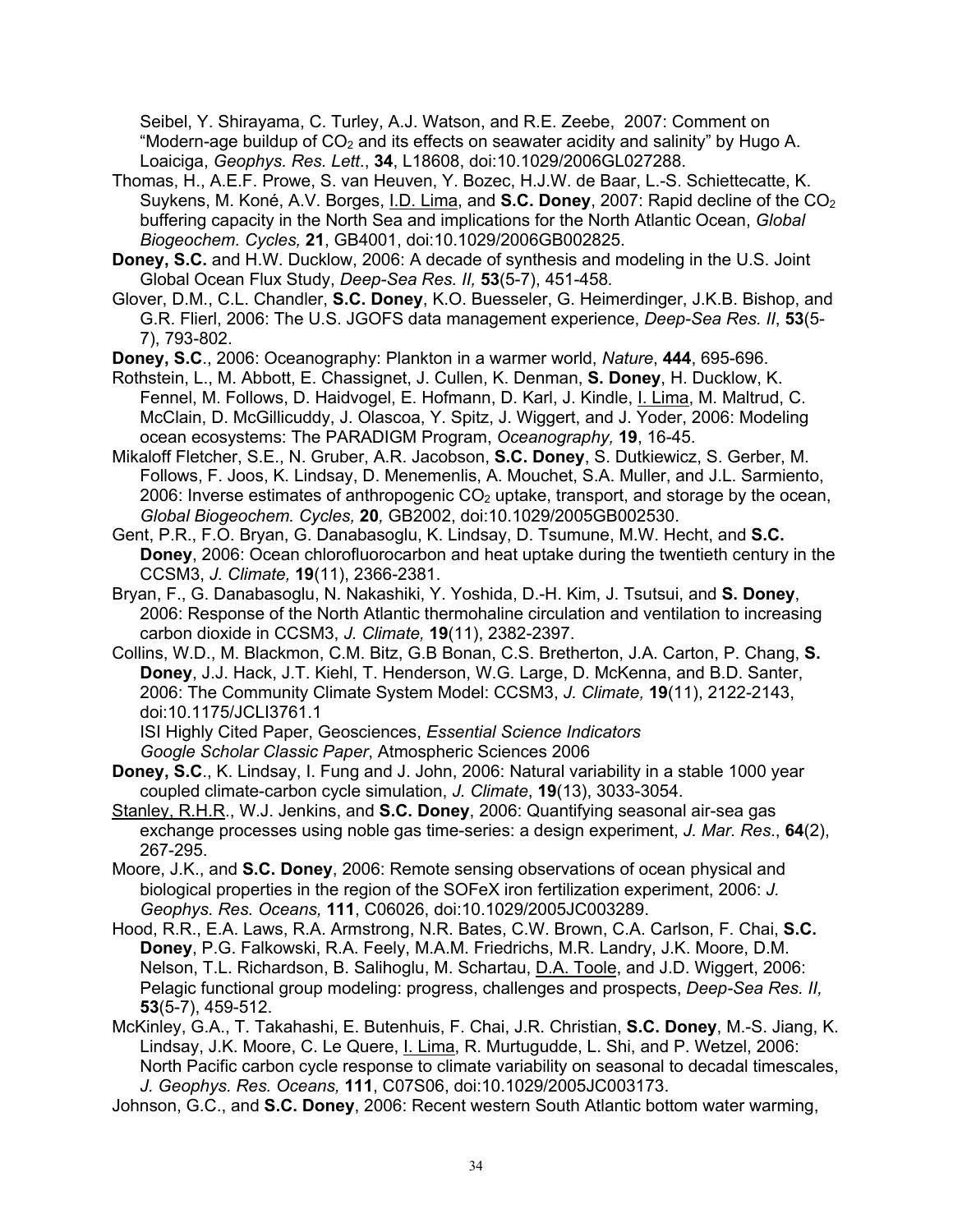*Geophys. Res. Lett.,* **33**(14), L14614, 10.1029/2006GL026769*.*

Friedlingstein, P., P. Cox, R. Betts, L. Bopp, W. von Bloh, V. Brovkin, P. Cadule, **S. Doney**, M. Eby, I. Fung, G. Bala, J. John, C. Jones, F. Joos, T. Kato, M. Kawamiya, W. Knorr, K. Lindsay, H.D. Matthews, T. Raddatz, P. Rayner, C. Reick, E. Roeckner, K.-G. Schnitzler, R. Schnur, K. Strassmann, A.J. Weaver, C. Yoshikawa, and N. Zeng, 2006: Climate–carbon cycle feedback analysis: Results from the C4 MIP model intercomparison, *J. Climate,* **19**(14), 3337-3353, 10.1175/JCLI3800.1

ISI Highly Cited Paper, Geosciences, *Essential Science Indicators Google Scholar Classic Paper*, Atmospheric Sciences 2006

- Gruber, N., H. Frenzel, **S.C. Doney**, P. Marchesiello, J.C. McWilliams, J.R. Moisan, J.J. Oram, G.-K. Plattner, and K.D. Stolzenbach, 2006: Eddy-resolving simulation of plankton ecosystem dynamics in the California Current System, *Deep-Sea Res. I,* **53**, 1483-1516, doi:10.1016/j.dsr.2006.06.005*.*
- Moore, J.K., **S.C. Doney**, K. Lindsay, N. Mahowald, and A.F. Michaels, 2006: Nitrogen fixation amplifies the ocean biogeochemical response to decadal timescale variations in mineral dust deposition, *Tellus,* **58B***,* 560-572.
- Baker, D.F., **S.C. Doney**, and D.S. Schimel, 2006: Variational data assimilation for atmospheric CO2, *Tellus,* **58B***,* 359-365.
- Bonfils, C., A. Angert, C. Henning, S. Biraud, **S.C. Doney**, and I. Fung, 2005: Extending the record of photosynthetic activity over the eastern United States into the pre-satellite period using surface diurnal temperature range, *Geophysical Res. Lett*., **32**, L08405, doi:10.1029/2005GL022583*.*
- Fung, I., **S.C. Doney**, K. Lindsay, and J. John, 2005: Evolution of carbon sinks in a changing climate, *Proc. Nat. Acad. Sci. (USA),* **102**, 11201-11206, doi:10.1073/pnas.0504949102.
- Orr, J.C., V.J. Fabry, O. Aumont, L. Bopp, **S.C. Doney**, R.A. Feely, A. Gnanadesikan, N. Gruber, A. Ishida, F. Joos, R.M. Key, K. Lindsay, E. Maier-Reimer, R. Matear, P. Monfray, A. Mouchet, R.G. Najjar, G.-K. Plattner, K.B. Rodgers, C.L. Sabine, J.L. Sarmiento, R. Schlitzer, R.D. Slater, I.J. Totterdell, M.-F. Weirig, Y. Yamanaka, and A. Yool, 2005: Anthropogenic ocean acidification over the twenty-first century and its impact on marine calcifying organisms, *Nature*, **437**, 681-686, doi:10.1038/nature04095.
- Geels, C., **S.C. Doney**, R. Dargaville, J. Brandt, and J.H. Christensen, 2004: Investigating the sources of synoptic variability in atmospheric  $CO<sub>2</sub>$  measurements over the Northern Hemisphere continents: A regional model study. *Tellus B*, **56**, 35-50.
- Matsumoto, K., J.L. Sarmiento, R.M. Key, J.L. Bullister, K. Caldeira, J.-M. Campin, **S.C. Doney**, H. Drange, J.-C. Dutay, M. Follows, Y. Gao, A. Gnanadesikan, N. Gruber, A. Ishida, F. Joos, K. Lindsay, E. Maier-Reimer, J.C. Marshall, R.J. Matear, P. Monfray, R. Najjar, G.-K. Platter, R. Schlitzer, R. Slater, P.S. Swathi, I.J. Totterdell, M.-F. Weirig, Y. Yamanaka, A. Yool, and J.C. Orr, 2004: Evaluation of ocean carbon cycle models with data-based metrics, *Geophys. Res. Lett.,* **31**, L07303, doi:10.1029/2003GL018970*.*
- Bailey, B.A., **S.C. Doney**, and I.D. Lima, 2004: Quantifying the effects of dynamical noise on the predictability of simple ecosystem model, *Environmetrics***, 15***,* 337-355, doi:10.1002/env.645.
- Bonfils, C., I. Fung, **S. Doney**, and J. John, 2004: On the detection of summertime terrestrial photosynthetic variability from its atmospheric signature, *Geophys. Res. Lett.,* 31, L09207, doi: 10.1029/2004GL019453.
- Stark, S., W.J. Jenkins, and **S.C. Doney**, 2004: Deposition and recirculation of tritium in the North Pacific Ocean, *J. Geophys. Res., Oceans,* 109 (C6), C06009, 10.1029/2003JC002150*.*
- Sarmiento, J., R. Slater, R .Barber, L. Bopp, **S.C. Doney**, A.C. Hirst, J. Kleypas, R. Matear, U. Mikolajewicz, P. Monfray, V. Soldatov, S. Spall, R. Slater, and R. Stouffer, 2004: Response of ocean ecosystems to climate warming, *Global Biogeochem. Cycles,* **18**, GB3003, doi:10.1029/2003GB002134.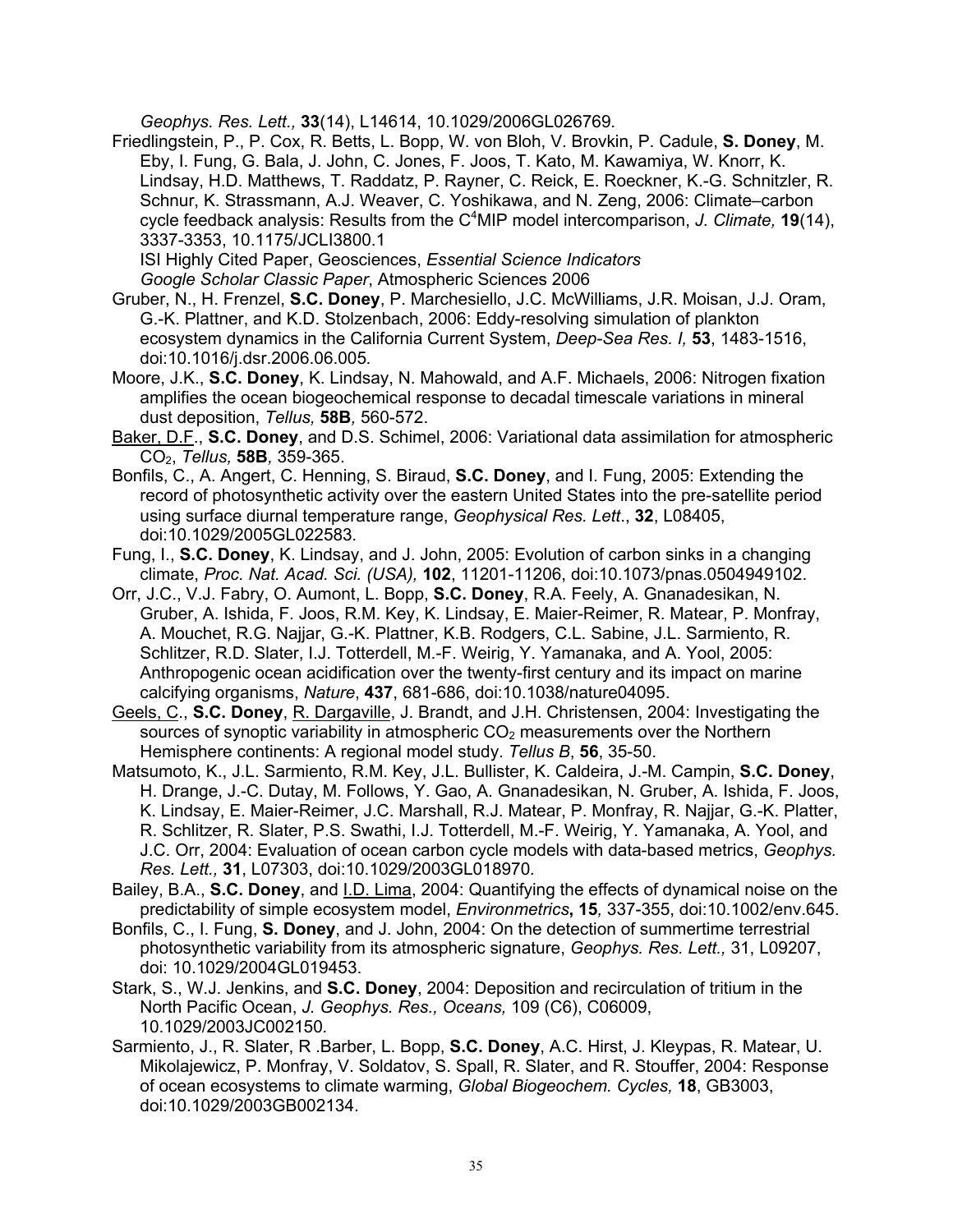- Crisp, D., R.M. Atlas, F.-M. Breon, L.R. Brown, J.P. Burrows, P. Ciais, B.J. Connor, **S.C. Doney**, I.Y. Fung, D.J. Jacob, C.E. Miller, D. O'Brien, S. Pawson, J.T. Randerson, P. Rayner, R.J. Salawitch, S.P. Sander, B. Sen, G.L. Stephens, P.P. Tans, G.C. Toon, P. O. Wennberg, S.C. Wofsy, Y.L. Yung, Z. Kuang, B. Chudasama, G. Sprague, B. Weiss, R. Pollock, D. Kenyon, S. Schroll, 2004: The Orbiting Carbon Observatory (OCO) Mission, *Advanc. Space Res.,* **34**, 700-709.
- **Doney, S.C**., K. Lindsay, K. Caldeira, J.-M. Campin, H. Drange, J.-C. Dutay, M. Follows, Y. Gao, A. Gnanadesikan, N. Gruber, A. Ishida, F. Joos, G. Madec, E. Maier-Reimer, J.C. Marshall, R.J. Matear, P. Monfray, A. Mouchet, R. Najjar, J.C. Orr, G.-K. Plattner, J. Sarmiento, R. Schlitzer, R. Slater, I.J. Totterdell, M.-F. Weirig, Y. Yamanaka, A. Yool, 2004: Evaluating global ocean carbon models: the importance of realistic physics, *Global Biogeochem. Cycles*, **18**, GB3017, doi:10.1029/2003GB002150.
- Lima, I. and **S.C. Doney**, 2004: A three-dimensional, multi-nutrient, size-structured ecosystem model for the North Atlantic, *Global Biogeochem. Cycles,* **18**, GB3019, doi:10.1029/2003GB002146.
- Moore, J.K., **S.C. Doney** and K. Lindsay, 2004: Upper ocean ecosystem dynamics and iron cycling in a global 3-D model, *Global Biogeochem. Cycles,* **18**, 4, GB4028, 10.1029/2004GB002220.
- **Doney, S.C**., M.R. Abbott, J.J. Cullen, D.M. Karl, and L. Rothstein, 2004: From genes to ecosystems: the ocean's new frontier, *Frontiers Ecology Environ.,* **2**, 457-466*.*
- Boyd, P. and **S.C. Doney**, 2003: The impact of climate change and feedback processes on the ocean carbon cycle. *Ocean Biogeochemistry*, ed. M. Fasham, Springer, 157-193.
- **Doney, S.C**., K. Lindsay, J.K. Moore, 2003: Global ocean carbon cycle modeling, *Ocean Biogeochemistry*, ed. M. Fasham, Springer, 217-238.
- **Doney, S.C**., D.M. Glover, M. Fuentes, and S. McCue, 2003: Mesoscale variability of Seaviewing Wide Field-of-view Sensor (SeaWiFS) satellite ocean color: Global patterns and spatial scales, *J. Geophys. Res., Oceans.*, **108**(C2), 3024, doi:10.1029/2001JC000843.
- McGillicuddy, D.J., Jr., L.A. Anderson, **S.C. Doney**, and M.E. Maltrud, 2003: Eddy-driven sources and sinks of nutrients in the upper ocean: Results from a 0.1 resolution model of the North Atlantic, *Global Biogeochem. Cycles*, **17**(2), 1035, doi:10.1029/2002GB001987.

Dargaville, R.J., **S.C. Doney**, and I.Y. Fung, 2003: Inter-annual variability in the interhemispheric atmospheric  $CO<sub>2</sub>$  gradient: Contributions from transport and the seasonal rectifier. *Tellus B*, **55**, 711-722.

Dilling, L., **S.C. Doney**, J. Edmonds, K.R. Gurney, R. Harriss, D. Schimel, B. Stephens, G. Stokes, 2003: The role of carbon cycle observations and knowledge in carbon management, *Ann. Rev. Environ. Resourc.,* 28, 521-558, doi: 10.1146/annurev.energy.28.011503.163443.

- Jenkins, W.J. and **S.C. Doney**, 2003: The subtropical nutrient spiral, *Global Biogeochem. Cycles,*17(4), 1110, doi:10.1029/2003GB002085.
- **Doney, S.C.** and M.W. Hecht, 2002: Antarctic Bottom Water formation and deep water chlorofluorocarbon distributions in a global ocean climate model, *J. Phys. Oceanogr.*, **32**, 1642-1666.
- Dutay, J.-C., J.L. Bullister, **S.C. Doney**, J.C. Orr, R. Najjar, K. Caldeira, J.-M. Champin, H. Drange, M. Follows, Y. Gao, N. Gruber, M.W. Hecht, A. Ishida, F. Joos, K. Lindsay, G. Madec, E. Maier-Reimer, J.C. Marshall, R.J. Matear, P. Monfray, G.-K. Plattner, J. Sarmiento, R. Schlitzer, R. Slater, I.J. Totterdell, M.-F. Weirig, Y. Yamanaka, and A. Yool, 2002: Evaluation of ocean model ventilation with CFC-11: comparison of 13 global ocean models. *Ocean Modelling*, **4**, 89-120.
- Lima, I., D.B. Olson and **S.C. Doney**, 2002: Intrinsic dynamics and stability properties of sizestructured pelagic ecosystem models. *J. Plankton Res.*, **24**, 533-556*.*
- Moore, J.K., **S.C. Doney**, J.A. Kleypas, D.M. Glover, and I.Y. Fung, 2002: An intermediate complexity marine ecosystem model for the global domain. *Deep-Sea Res., II*, **49**, 403-462.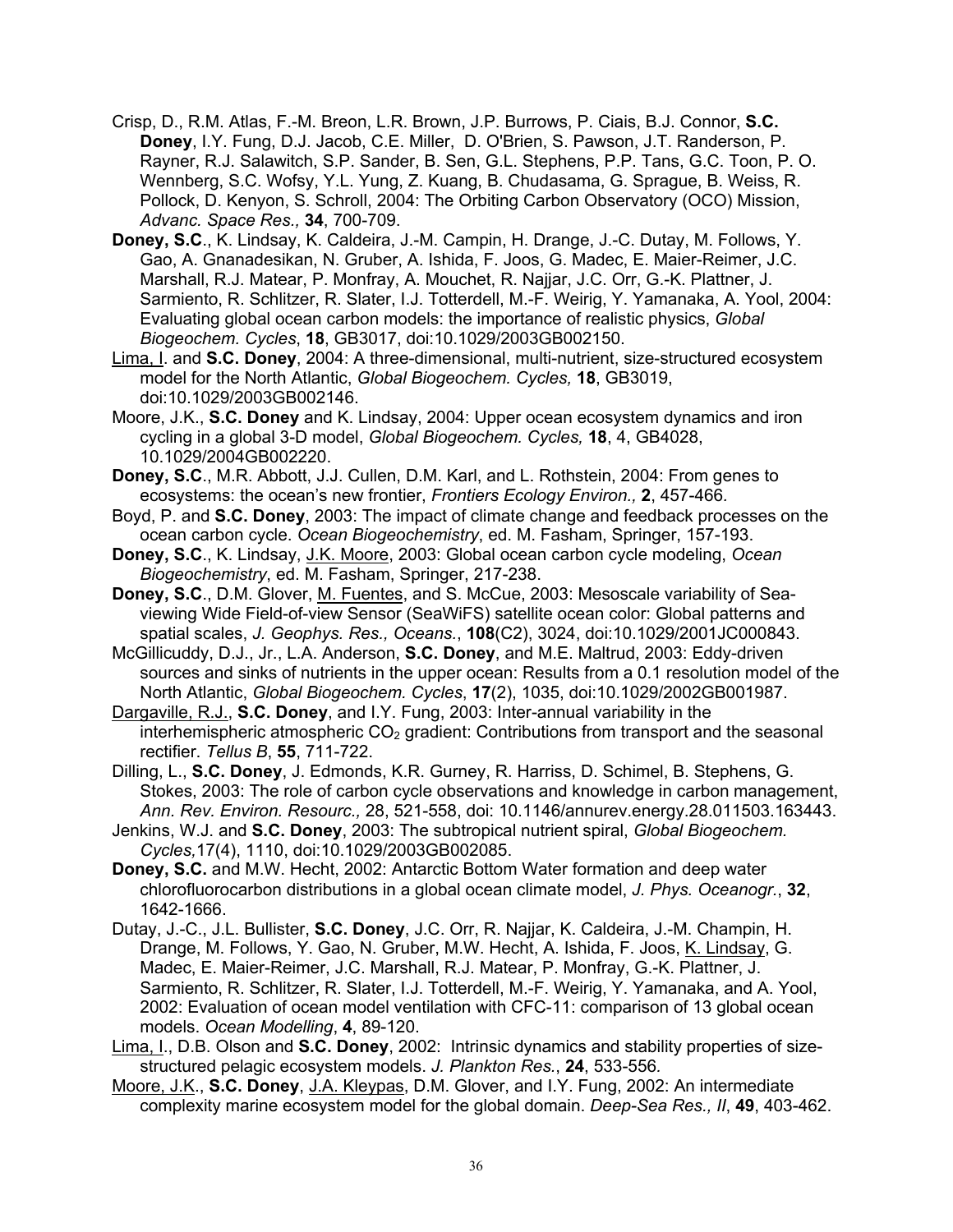- Moore, J.K., **S.C. Doney**, D.M. Glover, and I.Y. Fung, 2002: Iron cycling and nutrient limitation patterns in surface waters of the world ocean. *Deep-Sea Res., II*, **49**, 463-507.
- Randerson, J.T., C.J. Still, J.J. Ballé, I.Y. Fung, **S.C. Doney**, P.P. Tans, T.J. Conway, J.W.C. White, B. Vaugn, N. Suits and A.S. Denning, 2002: Carbon isotope discrimination of arctic and boreal biomes inferred from remote atmospheric measurements and a biosphereatmosphere model. *Global Biogeochem. Cycles*, **16**(3), 1028, doi:0.1029/2001GB001435.
- Siegel, D.A., **S.C. Doney**, and J.A. Yoder, 2002: The North Atlantic spring phytoplankton bloom and Sverdrup's critical depth hypothesis, *Science*, **296**, 730-733.
- Glover, D.M., **S.C. Doney**, A.J. Mariano, R.H. Evans, and S.J. McCue, 2002: Mesoscale variability in time-series data: Satellite-based estimates for the U.S. JGOFS Bermuda Atlantic Time-Series Study (BATS) site, *J. Geophys. Res., Oceans*, **107**(C8), 3092, doi:10.1029/2000JC000589.
- Boyd, P.W., **S.C. Doney**, 2002: Modelling regional responses by marine pelagic ecosystems to global climate change, *Geophys. Res. Lett*., **29**(16), 1806, doi:10.1029/2001GL014130.
- Lima, I.D., D.B. Olson, and **S.C. Doney**, 2002: Biological response to frontal dynamics and mesoscale variability in oligotrophic environments: a numerical modeling study, *J. Geophys. Res.*, *Oceans,* **107**(C8), 3111, doi: 10.1029/2000JC000393
- Iglesias-Rodriguez, M.D., C.W. Brown, **S.C. Doney**, J. Kleypas, D. Kolber, Z. Kolber, P.K. Hayes, and P.G. Falkowski, 2002: Representing key phytoplankton functional groups in ocean carbon cycle models: coccolithophores, *Global Biogeochem. Cycles*, **16**(4), 1100, doi:10.1029/2001GB001454.
- Zedler, S.E., T.D. Dickey, **S.C. Doney**, J.F. Price, X. Yu, and G.L. Mellor, 2002: Analyses and simulations of the upper ocean's response to Hurricane Felix at the Bermuda Testbed Mooring site: 13–23 August 1995, *J. Geophys. Res*., *Oceans*, **107**(C12), 3232, doi:10.1029/2001JC000969.
- **Doney, S.C**., J.A. Kleypas, J.L. Sarmiento, and P.G. Falkowski, 2002: The US JGOFS Synthesis and Modeling Project-An introduction, *Deep-Sea Res. II*, **49**, 1-20.
- **Doney, S.C.** and D.M. Glover, 2001: Modelling the ocean carbon system, in *Encyclopedia of Ocean Sciences*, Vol. 4, 1929-1935, ed. J. Steele, S.A. Thorpe, and K.K. Turekian, Academic Press, London, UK.
- Fasham, M.J.R., B.M. Balino, M.C. Bowles, R. Anderson, D. Archer, U. Bathmann, P. Boyd, K. Buesseler, P. Burkill, A. Bychkov, C. Carlson, C.T.A. Chen, **S. Doney**, H. Ducklow, S. Emerson, R. Feely, G. Feldman, V. Garcon, D. Hansell, R. Hanson, P. Harrison, S. Honjo, C. Jeandel, D. Karl, R. Le Borgne, K.K. Liu, K. Lochte, F. Louanchi, R. Lowry, A. Michaels, P. Monfray, J. Murray, A. Oschlies, T. Platt, J. Priddle, R. Quinones, D. Ruiz-Pino, T. Saino, E. Sakshaug, G. Shimmield, S. Smith, W. Smith, T. Takahashi, P. Treguer, D. Wallace, R. Wanninkhof, A. Watson, J. Willebrand, C.S. Wong, 2001: A new vision of ocean biogeochemistry after a decade of the Joint Global Ocean Flux Study (JGOFS), *AMBIO*, *Sp. Iss. 10*, 4-31.
- **Doney, S.C**., and D.S. Schimel, 2001: Global Change---the future and the greenhouse effect, *Encyclopedia of Life Sciences*, Nature Publishing Group, *http://www.els.net*.
- **Doney, S.C**., I. Lima, K. Lindsay, J.K. Moore, S. Dutkiewicz, M.A.M. Friedrichs, and R.J. Matear, 2001: Marine biogeochemical modeling, *Oceanography*, **14** (4), 93-107.
- Dickey, T., S. Zedler, X. Yu, **S.C. Doney**, D. Frye, H. Jannasch, D. Manov, D. Sigurdson, J.D. McNeil, L. Dobeck, T. Gilboy, C. Bravo, D.A. Siegel, and N. Nelson, 2001: Physical and biogeochemical variability from hours to years at the Bermuda testbed mooring: June 1994-- March 1998, *Deep-Sea Res. II*, **48**, 2105-2140.
- Rosenbloom, N.A., **S.C. Doney**, and D.S. Schimel, 2001: Geomorphic evolution of soil texture and organic matter in eroding landscapes, *Global Biogeochem. Cycles*, **15**, 365-381.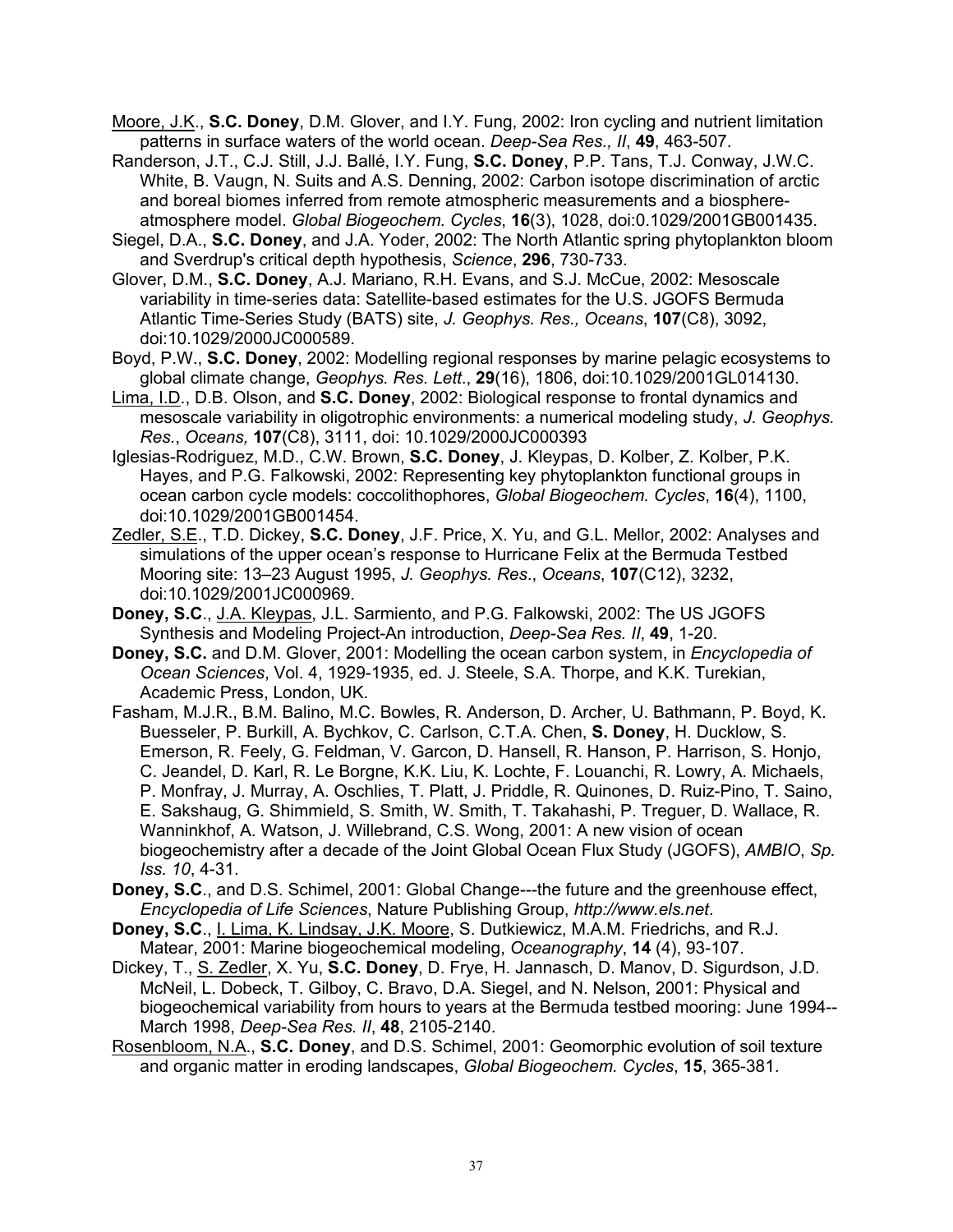- Garcon, V.C., A. Oschlies, **S.C. Doney**, D. McGillicuddy, J. Waniek, 2001: The role of mesoscale variability on plankton dynamics in the North Atlantic, *Deep-Sea Res. II*, **48**, 2199-2226.
- Wanninkhof, R., **S.C. Doney**, T. Takahashi, and W.R. McGillis, 2001: The effect of using timeaveraged winds on regional air-sea CO<sub>2</sub> fluxes, in *Gas Transfer at Water Surfaces*, ed. M. Donelan, W. Drennan, E. Saltzman, and R. Wanninkhof, pp. 351-357, AGU, Geophysical Monograph 127, Washington, DC.
- Blackmon, M., B. Boville, F. Bryan, R. Dickinson, P. Gent, K. Kiehl, R. Moritz, D. Randall, J. Shukla, S. Solomon, G. Bonan, **S. Doney**, I. Fung, J. Hack, E. Hunke, J. Hurrell, J. Kutzbach, J. Meehl, B. Otto-Bliesner, R. Saravanan, E.K. Schneider, L.Sloan, M. Spall, K. Taylor, J. Tribbia and W. Washington, 2001: The Community Climate System Model, *Bull. Amer. Meteorol. Soc.*, 82, 2357-2376.
- **Doney, S.C**., D.W.R. Wallace, H.W. Ducklow, 2000: The North Atlantic Carbon Cycle: New Perspectives from JGOFS and WOCE. in *The Changing Ocean Carbon Cycle: A Midterm Synthesis of the Joint Global Ocean Flux Study*, ed. R.B. Hanson, H.W. Ducklow, and J.G. Field, Cambridge University Press, 373-391.
- Saravanan, R., G. Danabasoglu, **S.C. Doney**, and J.C. McWilliams, 2000: Decadal variability and predictability in the midlatitude ocean-atmosphere system, *J. Climate*, **13**, 1073-1097.
- Fung, I.Y., S.K. Meyn, I. Tegen, **S.C. Doney**, J.G. John, and J.K.B. Bishop, 2000: Iron supply and demand in the upper ocean. *Global Biogeochem. Cycles*, **14**, 281-295.
- Fuentes, M., **S.C. Doney**, D.M. Glover, and S.J. McCue, 2000: Spatial structure of the SeaWiFS ocean color data for the North Atlantic Ocean, *Studies in the Atmospheric Sciences (Lecture notes in Statistics Vol. 144)*, ed. M. Berliner, D. Nychka, and T. Hoar, Springer-Verlag, New York, 153-171.
- Bailey, B.A., and **S. Doney**, 2000: Quantifying the effects of noise on biogeochemical models, *Computing Science and Statistics*, **32**, 447-453.
- Wanninkhof, R., **S.C. Doney**, T.-H. Peng, J. Bullister, K. Lee, and R.A. Feely, 1999: Comparison of methods to determine the anthropogenic  $CO<sub>2</sub>$  invasion into the Atlantic Ocean, *Tellus*, **51B**, 511-530.
- **Doney, S.C**., 1999: Major challenges confronting marine biogeochemical modeling, *Global Biogeochem. Cycles*, **13**, 705-714.
- Keeling, R.F., B.B. Stephens, R.G. Najjar, **S.C. Doney**, D. Archer, M. Heimann, 1998: Seasonal variations in the atmospheric  $O_2/N_2$  ratio in relation to the kinetics of air-sea gas exchange, *Global Biogeochem. Cycles*, **12**, 141-163.
- **Doney, S.C., J.L. Bullister, and R. Wanninkhof, 1998: Climatic variability in upper ocean** ventilation diagnosed using chlorofluorocarbons, *Geophys. Res. Lett.*, **25**, 1399-1402.
- Gent, P.R., F.O. Bryan, G. Danabasoglu, **S.C. Doney**, W.R. Holland, W.G. Large, J.C. McWilliams, 1998: The NCAR Climate System Model global ocean component, *J. Climate*, **11**, 1287-1306.
- **Doney, S.C**., W.G. Large, and F.O. Bryan, 1998: Surface ocean fluxes and water-mass transformation rates in the coupled NCAR Climate System Model, *J. Climate*, **11**, 1420- 1441.
- Lee-Taylor, J.M., **S.C. Doney**, G. Brasseur, and J.-F. Muller, 1998: A global three-dimensional atmosphere-ocean model of methyl bromide distributions, *J. Geophys. Res.*, **103**, 16,039- 16,059.
- Lee, K., R. Wanninkhof, T. Takahashi, **S.C. Doney**, and R.A. Feely, 1998: Low interannual variability in recent oceanic uptake of atmospheric carbon dioxide, *Nature*, **396**, 155-159.
- **Doney, S.C**., W.J. Jenkins, and J.L. Bullister, 1997. A comparison of ocean tracer dating techniques on a meridional section in the eastern North Atlantic. *Deep-Sea Res. I*, **44**, 603- 626.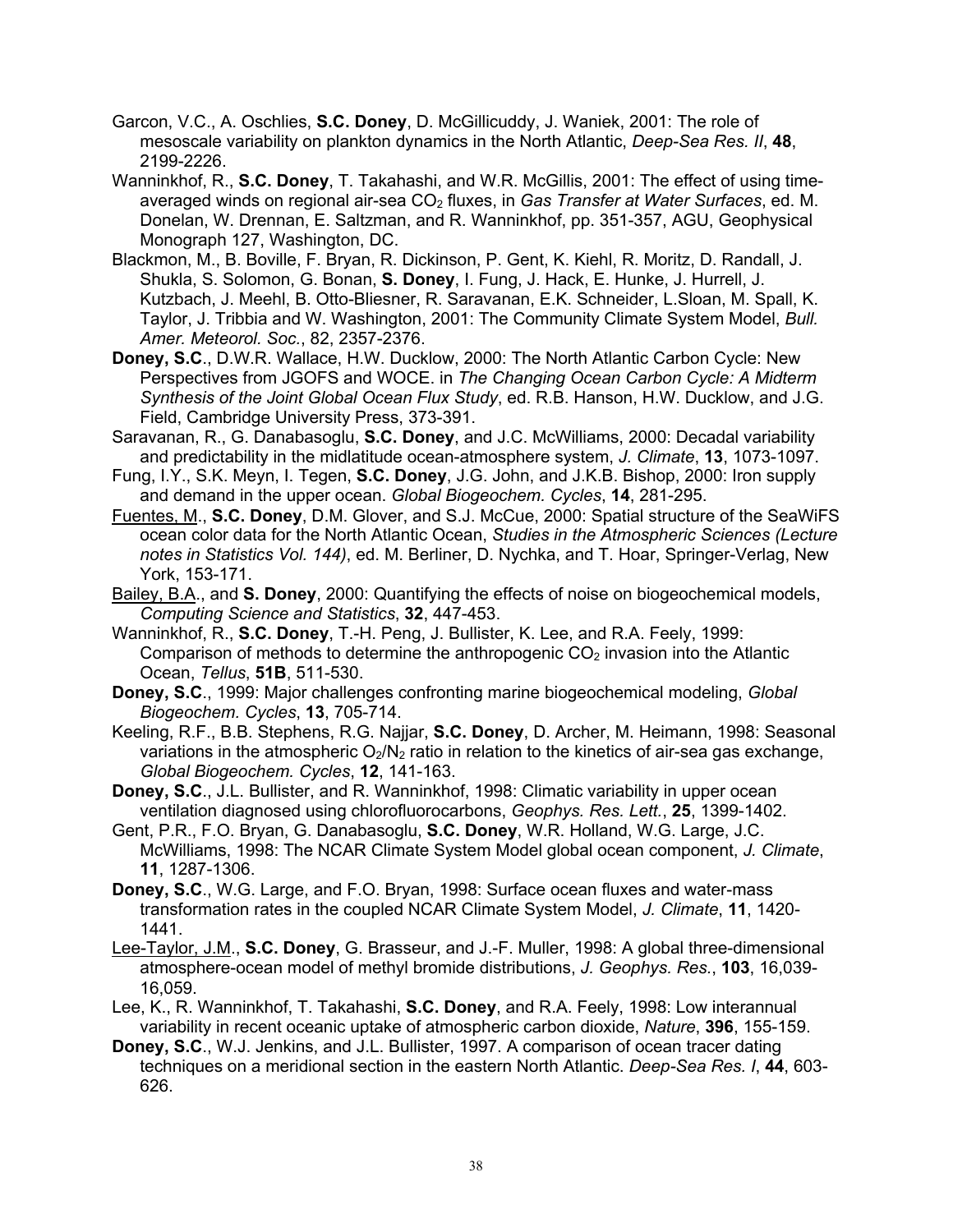- Large, W.G., G. Danabasoglu, **S.C. Doney**, and J.C. McWilliams, 1997: Sensitivity to surface forcing and boundary layer mixing in a global ocean model: annual-mean climatology. *J. Phys. Oceanogr.*, **27**, 2418-2447.
- Howell, E.A., **S.C. Doney**, R.A. Fine, D.B. Olson, 1997: Geochemical estimates of denitrification rates for the Arabian Sea and Bay of Bengal during WOCE. *Geophys. Res. Lett.*, **24**, 2549- 2552.
- **Doney, S.C**., 1997: The ocean's productive deserts, *Nature*, 389, 905-906.
- **Doney, S.C**., D.M. Glover, and R.G. Najjar, 1996. A new coupled, one-dimensional biological- physical model for the upper ocean: applications to the JGOFS Bermuda Atlantic Time Series (BATS) site. *Deep-Sea Res. II*, **43**, 591-624.
- Ayotte, K.W., P.P. Sullivan, A. Andren, **S.C. Doney**, A.A.M. Holtslag, W.G. Large, J.C. McWilliams, C.-H. Moeng, M.J. Otte, J.J. Tribbia, and J.C. Wyngaard, 1996. An evaluation of neutral and convective planetary boundary-layer parameterizations relative to large eddy simulations. *Bound. Layer Meteorol.*, **79,** 131-175.
- **Doney, S.C**., 1996. A synoptic atmospheric surface forcing data set and physical upper ocean model for the U.S. JGOFS Bermuda Atlantic Time-Series Study (BATS) site. *J. Geophys. Res., Oceans*, 101, 25,615-25,634.
- **Doney, S.C**., R.G. Najjar, and S. Stewart, 1995. Photochemistry, mixing, and diurnal cycles in the upper ocean. *J. Mar. Res.*, **53**, 341-369.
- **Doney, S.C**., 1995. Irreversible thermodynamics and air-sea exchange. *J. Geophys. Res., Oceans*, **100**, 8541-8553.
- **Doney, S.C**., 1995. Comment on "Experimental demonstration of coupling of heat and matter fluxes at a gas-water interface'' by Leon F. Phillips. *J. Geophys. Res., Atmospheres*, **100**, 14,347-14,350.
- **Doney, S.C.** and W.J. Jenkins, 1994. Ventilation of the deep western boundary current and the abyssal western North Atlantic: estimates from tritium and 3 He distributions. *J. Phys. Oceanogr.*, **24,** 638-659.
- **Doney, S.C**., 1994. Irreversible thermodynamic coupling between heat and mass fluxes across a gas/liquid interface. *J. Chem. Society, Faraday Trans.*, **90**, 1865-1874.
- Large, W.G., J.C. McWilliams, and **S.C. Doney**, 1994. Oceanic vertical mixing: A review and a model with a nonlocal boundary layer parameterization. *Rev. Geophys.*, **32**, 363-403.
- **Doney, S.C**., W.J. Jenkins, and H.G. Östlund, 1993. A tritium budget for the North Atlantic, observations and model results. *J. Geophys. Res., Oceans*, **98**, 18,069-18,081.
- **Doney, S.C**., D.M. Glover, and W.J. Jenkins, 1992. A model function of the global bomb-tritium distribution in precipitation, 1960-1986. *J. Geophys. Res., Oceans*, **97**, 5481-5492.
- **Doney, S.C.** and J.L. Bullister, 1992. A chlorofluorocarbon section in the eastern North Atlantic. *Deep-Sea Res.*, **39**, 1857-1883.
- **Doney, S.C**., 1992. Bomb tritium in the deep North Atlantic. *Oceanography*, **5**, 169-170.
- **Doney, S.C**. and W.J. Jenkins, 1988. The effect of boundary conditions on tracer estimates of thermocline ventilation rates. *J. Mar. Res.*, **46**, 947-965.

### **NON-REFEREED PUBLICATIONS AND REPORTS (Total of 71)**

- Dunne, J., N. Romanou, G. McKinley, M. Long, and **S. Doney**, 2019: Synthesis and Intercomparison of Ocean Carbon Uptake in CMIP6 Models Workshop Report., *Ocean Carbon & Biogeochemistry Program*, 35pp, doi: 10.1575/1912/24038, https://hdl.handle.net/1912/24038
- Jenkins, W.J., **S.C. Doney**, M. Fendrock, R. Fine, T. Gamo, P. Jean-Baptiste, R. Key, B. Klein, J.E. Lupton, R. Newton, M. Rhein, W. Roether, Y. Sano, R. Schlitzer, P. Schlosser, and J. Swift, 2018: A comprehensive global oceanic dataset of discrete measurements of helium isotope and tritium during the hydrographic cruises on various ships from 1952-10-21 to 2016-01-22, Numerical Data Package, National Centers for Environmental Information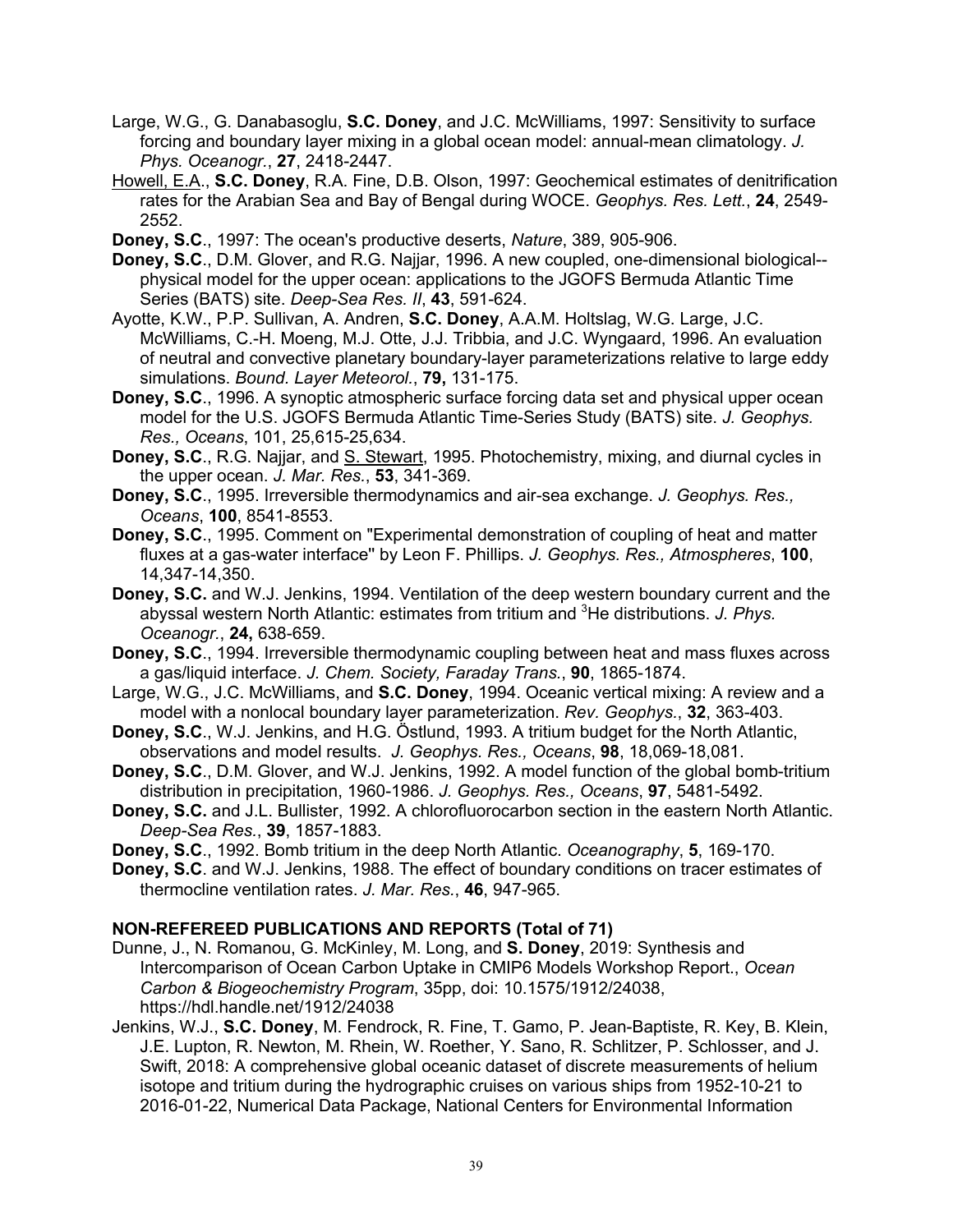(NCEI Accession 0176626), doi:10.25921/c1sn-9631,

http://accession.nodc.noaa.gov/oas/0176626

- Herrmann, M., **S. Doney**, T. Ezer, K. Gedan, P. Morefield, B. Muhling, D. Pirhalla, and S. Shaw, 2018: Scientific and Technical Advisory Committee Review of the Chesapeake Bay Program Partnership's Climate Change Assessment Framework and Programmatic Integration and Response Efforts. STAC Publication Number 18-001, Edgewater, MD. 32 pp. http://www.chesapeake.org/pubs/386\_Herrmann2018.pdf
- NASA EXPORTS Science Definition Team, 2016: Export Processes in the Ocean from RemoTe Sensing (EXPORTS) Implementation Plan, 34pp. plus supplemental figures and tables, http://cce.nasa.gov/ocean\_biology\_biogeochemistry/exports/
- NSF Advisory Committee for Environmental Research & Education (NSF AC-ERE), 2015: America's Future: Environmental Research and Education for a Thriving Century, A 10 Year Outlook, National Science Foundation, Washington DC, 24pp.
- NSF Advisory Committee for Geosciences, 2014: Dynamic Earth: GEO Imperatives & Frontiers 2015-2020, National Science Foundation, Washington DC, 33pp.
- Siegel, D., K. Buesseler, M. Behrenfeld, C. Benitez-Nelson, E. Boss, M. Brzezinski, A. Burd, C. Carlson, E. D'Asaro, S. Doney, M.J. Perry, R. Stanley, and D. Steinberg, 2014: Export Processes in the Ocean from Remote Sensing (EXPORTS): A science plan for a NASA field campaign, http://cce.nasa.gov/cce/ocean\_exports\_intro.htm, 104 pp.
- Feely, R.A., L.D. Talley, J.L. Bullister, C.A. Carlson, S.C. Doney, R.A. Fine, E. Firing, N. Gruber, D.A. Hansell, G.C. Johnson, R.M. Key, C. Langdon, A. Macdonald, J.T. Mathis, S. Mecking, F. J. Millero, C.W. Mordy, C.L. Sabine, W.M. Smethie, J.H. Swift, A.M. Thurnherr, R.H. Wanninkhof, and M.J. Warner, 2014: The US Repeat Hydrography CO2/Tracer Program (GO-SHIP): Accomplishments from the first decadal survey. A US CLIVAR and OCB Report, 2014-5, US CLIVAR Project Office, 47 pp.
- Benway, H. and S. Doney, 2013: Addressing biogeochemical knowledge gaps: the ocean carbon cycle, *International Innovation*, June 2013, 12-14, http://www.researcheurope.com/index.php/international-innovation/
- Doney, S.C., 2012: Review of *Ocean Acidification*, edited by J.-P. Gattuso and L. Hansson. *Oceanography*, **25**(1), 301–303, doi:10.5670/oceanog.2012.33.
- Taylor, P., B. Baird, L. Clarke, J. Davis, S. Doney, R. Gagosian, M. Kastner, M. Leinen, F. Muller- Karger, S. Roberts, M. Visbeck, and R. Weller, 2012: Ocean research and education are foundations for economic growth, draft *AGU Position Statement on Ocean Research, EOS*, **93**(49), 4 December 2012, p. 514.
- Goodkin, N.F., N.M. Levine, S.C. Doney, and R. Wanninkhof, 2011: Atmospheric  $CO<sub>2</sub>$  trends hinder detection of oceanic  $CO<sub>2</sub>$  accumulation, SOLAS International Newsletter, Issue 12 (Winter 2011), 30-31.
- Ocean Acidification Taskforce (OATF) (Costa, D., P.R. Betzer, P. Brewer, R. Cowen, C. Smith, R. Byrne, M. Caldwell, F. Chan, S. Doney, V. Fabry, G. Hofmann, S. Huseby, D. Hutchins, J. Kleypas, J. Smith, A. Stamper, and A. Barton), 2011: Report of the Ocean Acidification Task Force, Summary of Work Completed and Recommendations for ORRAP to convey to the IWGOA, 23 pp., National Oceanographic Partnership Program and Consortium for Ocean Leadership, http://www.nopp.org/wp-content/uploads/2010/03/OATF-REPORT-FINAL-4-21-11.pdf
- Doney, S.C., M. Kurz, W.J. Jenkins, 2011: William J. Jenkins Receives 2010 Maurice Ewing Medal, *Eos Trans. AGU*, **92**(7), 56, doi:10.1029/2011EO070008
- Doney, S., 2011: OCB and U.S. CLIVAR: Scientific questions & global observing capabilities, *Ocean Carbon and Biogeochemistry (OCB) News*, **4**(3) (Fall 2011), 5-8. http://usocb.org/publications/newsletters.html. (reprinted in *U.S. CLIVAR Variations*, Summer 2012, Vol. 10(1), 1-5, http://www.usclivar.org/newsletter/newsletters)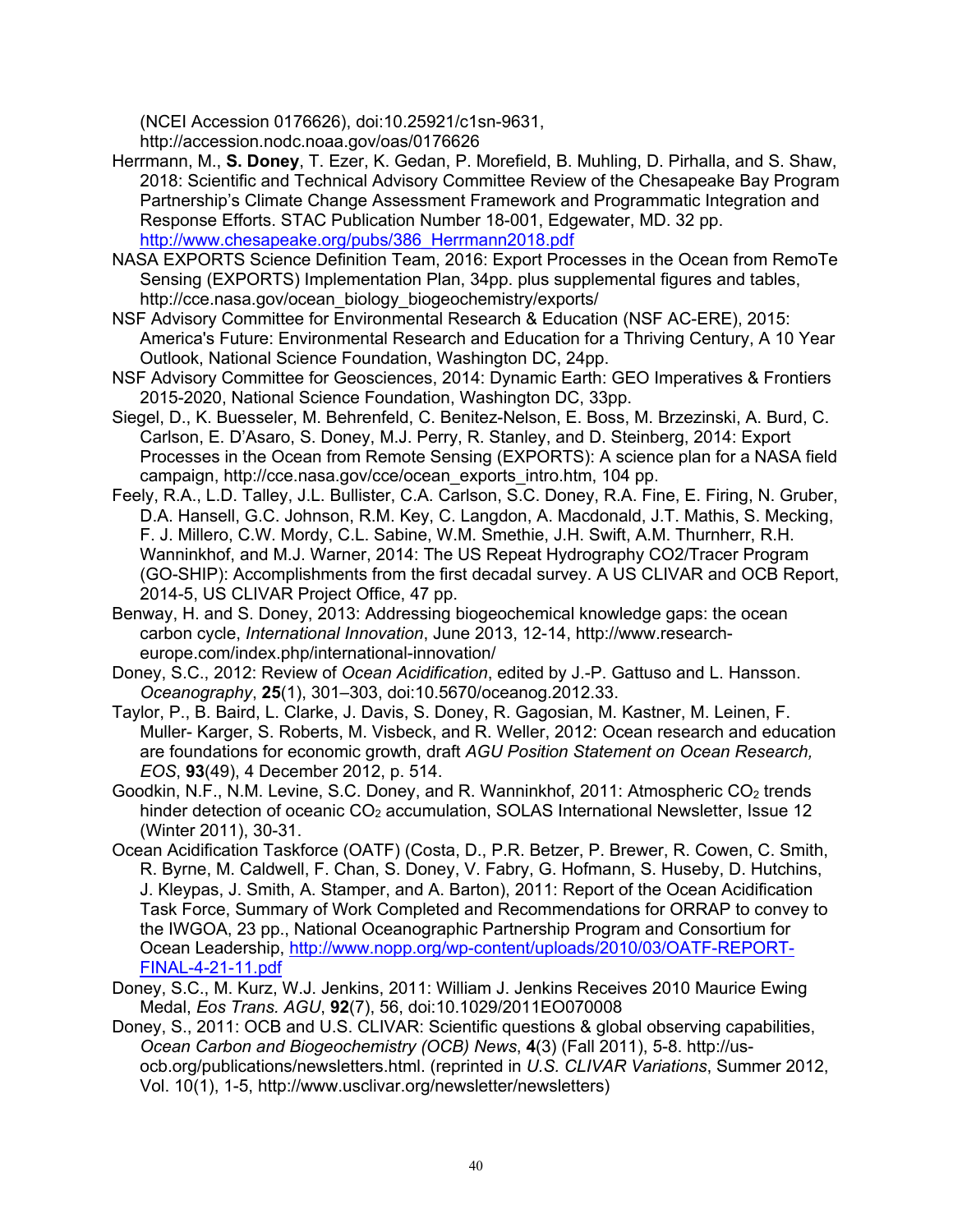- Benway, H.M., S.R. Cooley, S.C. Doney, 2010: A Catalyst for Ocean Acidification Research and Collaboration: Ocean Carbon and Biogeochemistry Short Course on Ocean Acidification; Woods Hole, Massachusetts, 2–13 November 2009. *Eos,* **91**(12), 112.
- Benway, H.M., and S.C. Doney, 2010: Ecosystems and biogeochemical cycling in a changing ocean; fifth annual Ocean Carbon and Biogeochemistry Summer Workshop; La Jolla, California, 19-22 July 2010. *Eos,* **91**(44), 407.
- OCB Subcommittee on Ocean Acidification, 2009a: Ocean acidification–recommended strategy for a U.S. National Research Program, Ocean Carbon and Biogeochemistry Program, http://us-ocb.org/, 14pp.
- Boland, S., H. Bösch, L. Brown, P. Ciais, B. Connor, D. Crisp, S. Denning, S. Doney, I. Fung, D. Jacob, B. Johnson, J. Martin-Torres, A. Michalak, C. Miller, D. O'Brien, I. Polonsky, C. Potter, P. Rayner, R. Salawitch, M. Santee, P. Wennberg, D. Wunch, and Y. Yung, 2009, The need for atmospheric carbon dioxide measurements from space: Contributions from a rapid reflight of the Orbiting Carbon Observatory, White paper to NASA, April 2, 2009, 48 pp.
- OCB Subcommittee on Ocean Acidification, 2009b: Ocean Carbon and Biogeochemistry Program Response to EPA Notice of Data Availability: Ocean Acidification and Marine pH Water Quality Criteria, Public Submission EPA-HQ-OW-2009-0224-0163, 33pp., http://www.regulations.gov/fdmspublic/component/main?main=DocumentDetail&o=0900006 4809d0189, http://us-ocb.org/.
- Joint, I., D.M. Karl, S.C. Doney, E.V. Armbrust, W. Balch, M. Berman, C. Bowler, M. Church, A. Dickson, J. Heidelberg, D. Iglesias-Rodriguez, D. Kirchman, Z. Kolber, R. Letelier, C. Lupp, S. Maberly, S. Park, J. Raven, D.J. Repeta, U. Riebesell, G. Steward, P. Tortell, R.E. Zeebe and J.P. Zehr, 2009: Consequences of high CO2 and ocean acidification for microbes in the global ocean, Report of expert meeting at U. Hawaii, 24-26 February 2009 organized by Plymouth Marine Laboratory and Center for Microbial Oceanography Research and Education, 23pp.
- Fabry, V. J., C. Langdon, W. M. Balch, A. G. Dickson, R. A. Feely, B. Hales, D. A. Hutchins, J. A. Kleypas, and C. L. Sabine (2009) (S.C. Doney Contributing Author): Present and future impacts of ocean acidification on marine ecosystems and biogeochemical cycles, Report of the Ocean Carbon and Biogeochemistry Scoping Workshop on Ocean Acidification Research (UCSD, Scripps Institution of Oceanography; 9–11 October 2007), 51 pp.
- NSF Advisory Committee for Geosciences, 2009: *GEO Vision Report*, National Science Foundation, 39pp (S. Doney member of GEO Vision Working Groups, a subcommittee of NSF Advisory Committee for Geosciences).
- Benway, H.M. and S.C. Doney, 2009: Multidisciplinary perspectives in marine biogeochemistry and ecology, *EOS, Trans. American Geophys. Union*, **90**(45), 414.
- Ocean Acidification Reference User Group, 2009: Ocean Acidification: the Facts. A special introductory guide for policy advisers and decision makers. D.d'A. Laffoley and J.M. Baxter (eds.), European Project on Ocean Acidification (EPOCA), 12pp. (S. Doney provided acknowledged scientific advice).
- Intergovernmental Oceanographic Commission of UNESCO and the International CLIVAR Project Office, 2009: Hood, M. (ed.), Ship-based Repeat Hydrography: A Strategy for a Sustained Global Programme. IOC Technical Series, 89. IOCCP Reports, 17. ICPO Publication 142. UNESCO.
- Benway, H.M. and S.C. Doney, 2008: Ocean carbon cycling and climate impacts on marine ecosystems, *EOS, Trans. American Geophys. Union*, **89**(47), 472.
- Gruber, N., S.C. Doney, S.R. Emerson, D. Gilbert, T. Kobayashi, A. Körtzinger, G.C. Johnson, K.S. Johnson, S.C. Riser, and O. Ulloa, The Argo-Oxygen Program, A white paper to promote the addition of oxygen sensors to the international Argo float program, 60 pp., http://www.joccp.org. draft release Feb., 2007.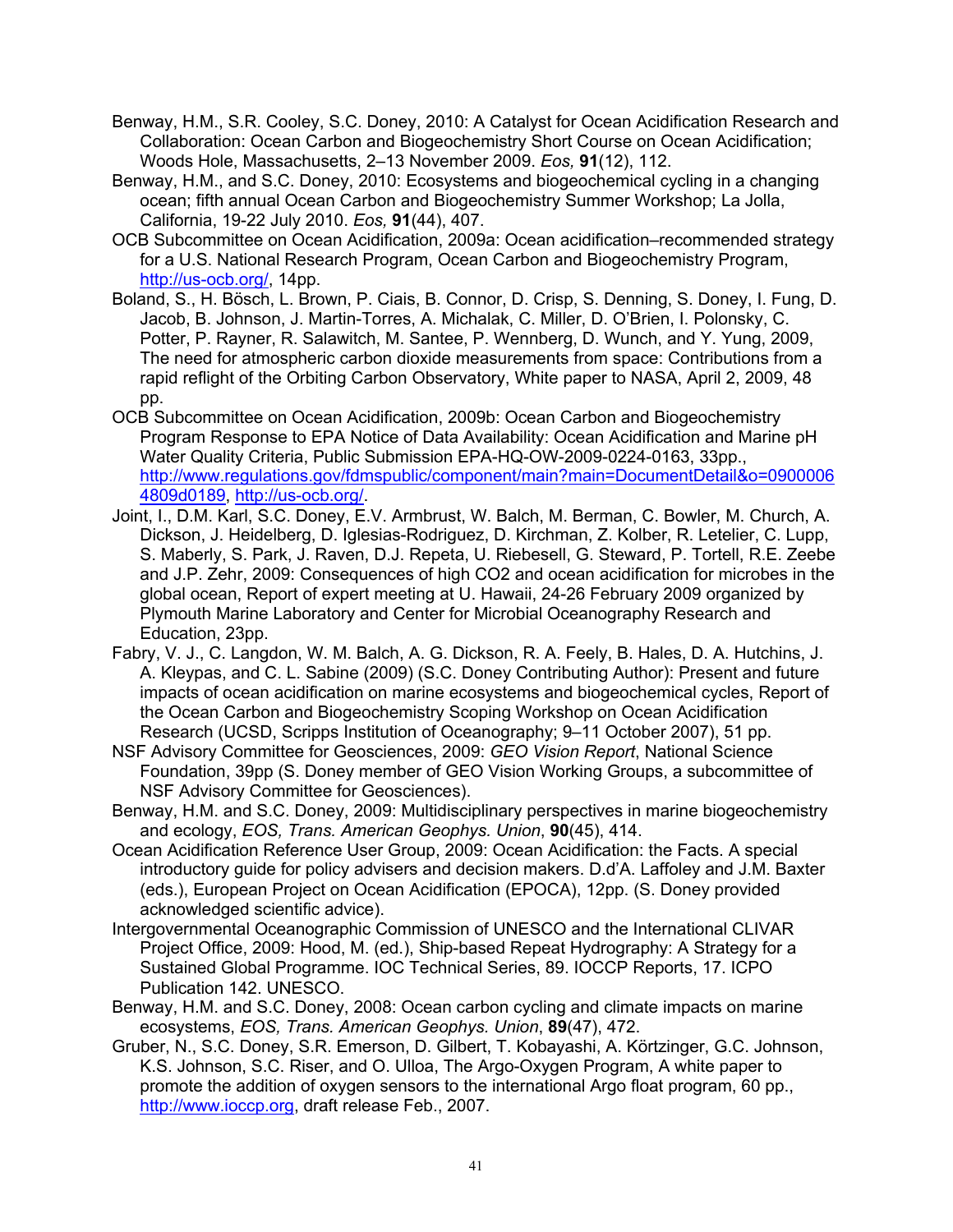- Doney, S.C. 2007: The role of biogeochemistry in the climate system: early experiences from the NCAR Community Climate System Model, in *Understanding Multiple Environmental Stresses*, The National Academies Press, 105-109.
- Schoeberl, M., C. McClain, T. Ackerman, Z. Ahmad, M. Behrenfeld, E. Boss, S. Brown, J. Butler, B. Cairns, L. Callahan, P. Colarco, D. Diner, S. Doney, A. Fridland, P. Hildebrand, S. Hooker, C. Hostetler, A. Hou, K.Hu, Y. Hu, R. Kahn, J. Loiacono, R. Marchand, J.V. Martins, G. Meister, M. Mishchenko, S. Platnick, J. Redemann, L. Remer, J. Smith, D. Starr, G. Stephens, E. Welton, 2007: Aerosol – Cloud – Ocean Biology (ACOB), Proposed Satellite Mission, whitepaper submitted to NASA Headquarters, 48pp.
- Metzl, N., B. Tilbrook, D. Bakker, C. Le Quere, S. Doney, R. Feely, M. Hood, R. Dargaville, 2007: Global changes in ocean carbon: variability and vulnerability, *EOS, Trans. American Geophys. Union*, **88**, 287.
- IOCCP, 2007: Surface Ocean Variability and Vulnerability Workshop (IOCCP Rpt No. 7), Paris, France, April 2007, 100pp.
- Doney, S. and H. Benway, 2007: Ocean Carbon and Biogeochemistry: an eye toward integrated research. *Limnol. Oceanogr. Bulletin*, **16**(3), 69.
- Benway, H.M. and S.C. Doney, 2007: Advancing the integration of marine ecosystem dynamics and biogeochemistry, *EOS, Trans. American Geophys. Union*, **88**(47), 504.
- Doney, S.C., 2006: Ocean Carbon Biogeochemistry-United States, *IMBER Update*, Issue 2, March 2006, 5.
- Wanninkhof, R., S.C. Doney, E. Peltola , R.D. Castle, F.J. Millero, J.L. Bullister, D.A. Hansell, M.J. Warner, C. Langdon, G.C. Johnson, and C.W. Mordy. 2006: Carbon Dioxide, Hydrographic, and Chemical Data Obtained During the R/V Ronald H. Brown Repeat Hydrography Cruise in the Atlantic Ocean: CLIVAR CO2 Section A16S\_2005 (11 January - 24 February, 2005), ed. A. Kozyr. ORNL/CDIAC-151, NDP-087. Carbon Dioxide Information Analysis Center, Oak Ridge National Laboratory, U.S. Department of Energy, Oak Ridge, Tennessee, 38 pp. (available from http://cdiac.ornl.gov/oceans/ndp\_087/NDP-087.html).
- Doney, S.C. and D.M. Glover, U.S. Ocean Carbon and Biogeochemistry (OCB) 2006 Summer Workshop, *IMBER Update*, Issue 4, Sept. 2006, 12-14.
- Doney, S.C. and N.M. Levine, Detecting anthropogenic carbon inventory growth in a noisy ocean, *SOLAS News*, Issue 4, Autumn 2006, 9 (www.solas-int.org).
- Denning, S., R. Oren, D. McGuire, C. Sabine, S. Doney, K. Paustian, M. Torn, L. Dilling, L. Heath, P. Tans, S. Wofsy, R. Cook, S. Waltman, A. Andrews, G. Asner, J. Baker, P. Bakmin, R. Birdsey, D. Crisp, K. Davis, C. Field, C. Gerbig, D. Hollinger, D. Jacob, B. Law, J. Lin, H. Margolis, G. Marland, H. Mayeux, C. McClain, B. McKee, C. Miller, S. Pawson, J. Randerson, J. Reilly, S. Running, S. Saleska, R. Stallard, E. Sundquist, S. Ustin, and S. Verma, 2005: Science Implementation Strategy for the North American Carbon Program, UCAR, Boulder, CO, 67 pp.
- Doney, S.C. and D.M. Glover, 2005: Recent advances in the ocean carbon system, *EOS, Trans. American Geophys. Union*, **86**(42), 399-400.
- Wanninkhof, R., S. Doney, E. Peltola, 2005: Underway pCO2 Data Obtained During the R/V Ronald H. Brown Cruise in the Atlantic Ocean on CLIVAR Repeat Hydrography Sections A16S (11 January - 24 February, 2005), http://cdiac.ornl.gov/oceans/RepeatSections/clivar\_a16s.html. Carbon Dioxide Information

Analysis Center, Oak Ridge National Laboratory, US Department of Energy, Oak Ridge, Tennessee.

- Wanninkhof, R. and S.C. Doney, 2005: Cruise Report CLIVAR A16S 2005, http://www.aoml.noaa.gov/ocd/gcc/a16s/
- Doney, S.C., R. Anderson, J. Bishop, K. Caldeira, C. Carlson, M.-E. Carr, R. Feely, M. Hood, C. Hopkinson, R. Jahnke, D. Karl, J. Kleypas, C. Lee, R. Letelier, C. McClain, C. Sabine, J. Sarmiento, B. Stephens, and R. Weller, 2004: Ocean Carbon and Climate Change (OCCC):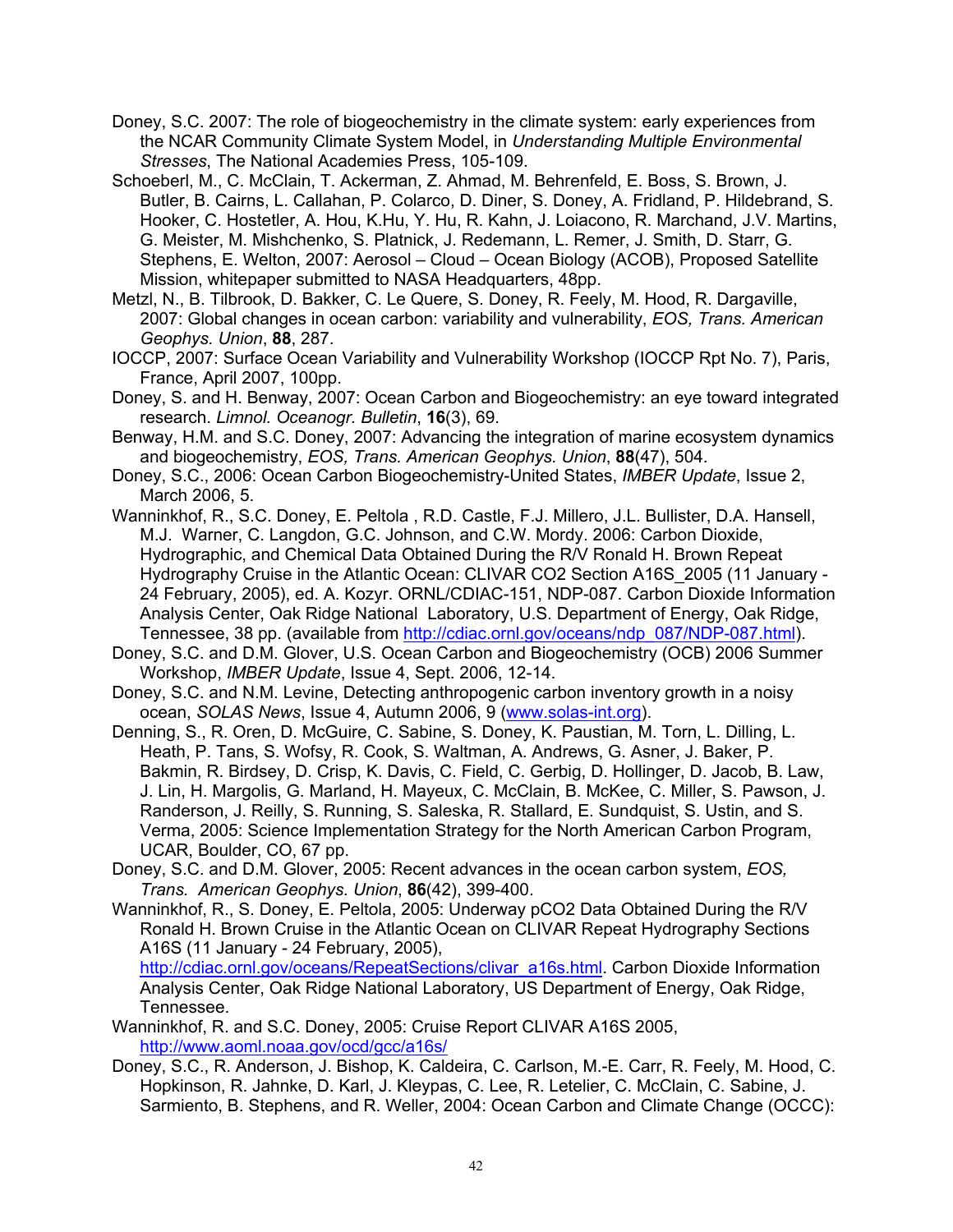An Implementation Strategy for U.S. Ocean Carbon Cycle Science, UCAR, Boulder, CO, 108pp.

- Ciais, P., B. Moore, W. Steffen, M. Hood, S. Quegan, J. Cihlar, M. Raupach, J. Tschirley, G. Inoue, S. Doney, C. Heinze, C. Sabine, K. Hibbard, D. Schulze, M. Heimann, A. Chédin, P. Monfray, A. Watson, C. LeQuéré, P. Tans, H. Dolman, R. Valentini, O. Arino, J. Townshend, G. Seufert, C. Field, T. Igarashi, C. Goodale, A. Nobre, D. Crisp, D. Baldocchi, S. Denning, I. Rasool, W. Cramer, R. Francey, D. Wickland, 2004: Integrated Global Carbon Observation Theme, a report of the Integrated Global Observing Strategy Partnership, published by the Integrated Global Biosphere Programme, Stockholm, Sweden, http://www.igbp.kva.se, 53pp.
- Doney, S.C., 2004: Final U.S. JGOFS SMP workshop marks end of an era, *U.S. JGOFS News*, Vol. **12**, No. 4, 12.
- Doney, S.C., 2004: The future of ocean biogeochemical research, *U.S. JGOFS News*, Vol. **12**, No. 4, 13.
- Ocean ITI Working Group, 2004: Trends in Information Technology Infrastructure in the Ocean Sciences, 24 pp., http://www.geo-prose.com/oceans\_iti\_trends.
- Doney, S.C., S. Yeager, G. Danabasoglu, W.G. Large, and J.C. McWilliams, 2003: Modeling oceanic interannual variability (1958-1997): Simulation design and model-data evaluation. *NCAR Technical Report*, NCAR/TN-452+STR, 48pp.
- Kiehl, J.T., C.S. Bretherton, P. Chang, J.J. Hack, W. Large, M. Blackmon, C. Bitz, D. McKenna, S. Doney, J. Fein, S.J. Reid, D. Bader, 2003: Community Climate System Model Science Plan (2004-2008), P.E. Merilees (ed.), National Center for Atmospheric Research, Boulder, CO, www.ccsm.ucar.edu, 76 pp.
- Kiehl, J.T., J. Hack, P. Gent, W. Large, M. Blackmon, P. Chang, C.S. Bretherton, S. Doney, D. McKenna, 2003: Community Climate System Model Strategic Business Plan (2004-2008), National Center for Atmospheric Research, Boulder, CO, www.ccsm.ucar.edu, 28 pp.
- Doney, S.C. 2003: JGOFS not over yet: U.S. JGOFS Synthesis and Modeling Project still going strong, *U.S. JGOFS News*, Vol. **12**, No. 3, 1-2.
- Bender, M., S. Doney, R.A. Feely, I. Fung, N. Gruber, D.E. Harrison, R. Keeling, J.K. Moore, J. Sarmiento, E. Sarachik, B. Stephens, T. Takahashi, P. Tans, and R. Wanninkhof , 2002: A large-scale CO2 observing plan: In situ oceans and atmosphere (LSCOP). NOAA OAR Special Report, 201 pp.
- Doney, S.C. and M. Hood, 2002: A Global Ocean Carbon Observation System, A Background Report, Global Ocean Observing System Report No. 118, UNESCO Intergovernmental Oceanographic Commission IOC/INF-1173, 55p.
- Doney, S.C. and J.A. Kleypas, 2002: Advances highlighted at summer meeting of U.S. JGOFS SMP investigators, *U.S. JGOFS News*, Vol. **12**, No. 1, 3-4.
- Kleypas, J.A. and S.C. Doney, 2001: Nutrients, chlorophyll, primary production and related biogeochemical properties in the ocean mixed layer--A compilation of data collected at nine JGOFS sites. *NCAR Technical Report*, NCAR/TN-447+STR, 53pp.
- Doney, S.C. and J.A. Kleypas, 2001: U.S. JGOFS SMP investigators gather for summer meeting, *U.S. JGOFS News*, Vol. **11**, No. 3, 7-8.
- Moore, J.K. and S.C. Doney, 2000: Incorporating iron into a global ecosystem model. *U.S. JGOFS News*, Vol. **10**, No. 4, 1-2.
- Doney, S.C. and J.A. Kleypas, 2000: Expanding scope of U.S. JGOFS SMP shown at annual meeting, *U.S. JGOFS News*, Vol. **10**, No. 4, 3-5.
- Lee, C., M. Abbott, R. Anderson, J. Barth, M. Bender, S. Doney, H. Ducklow, R. Feely, D. Hansell, and D. Karl, 2000: Ocean Carbon Transport, Exchanges and Transformations (http://www.msrc.sunysb.edu/octet/).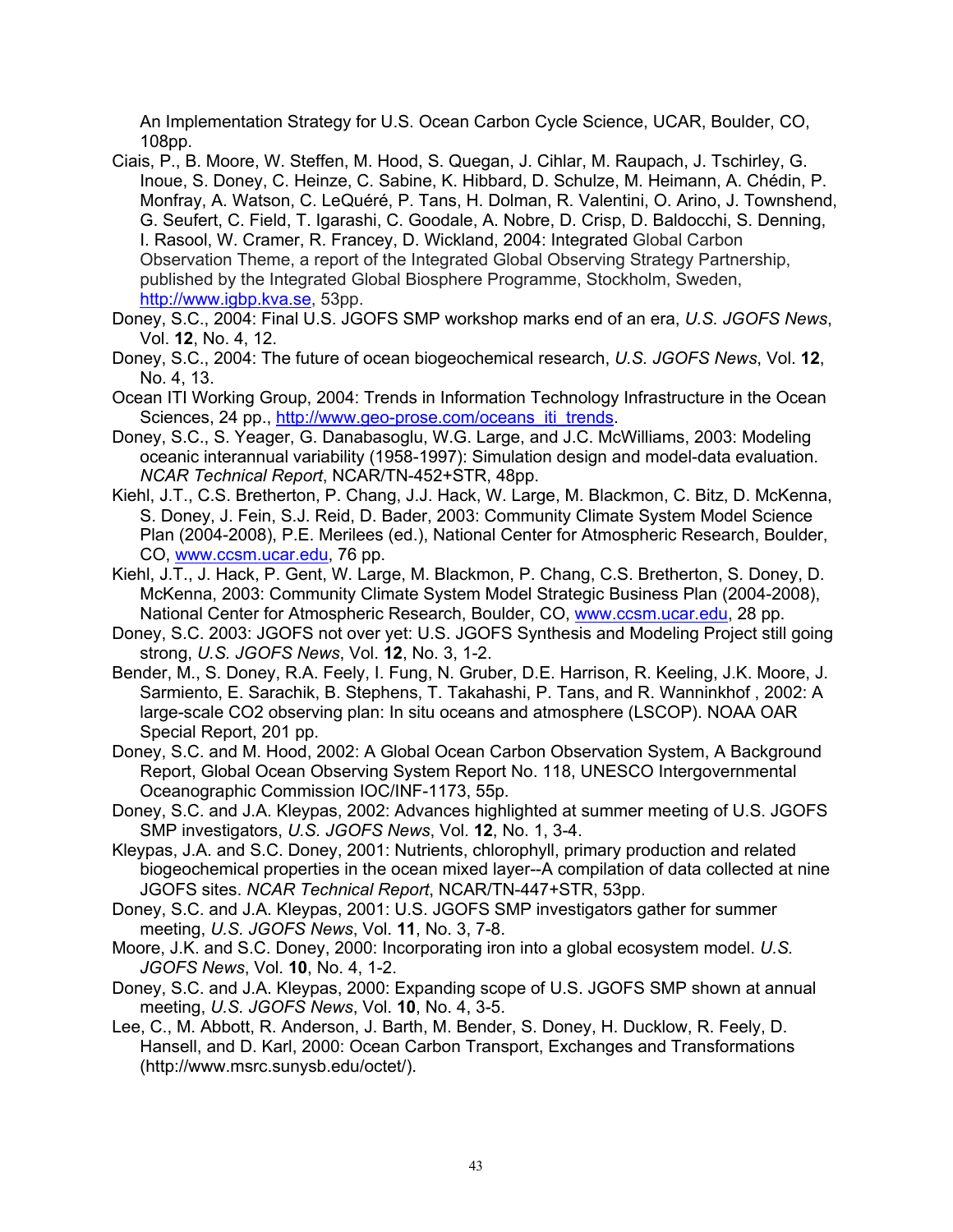Doney, S.C. and C.L. Sabine, 1999: Direct estimates of the oceanic inventory of anthropogenic carbon, WOCE Accomplishments, U.S. WOCE Implementation Report Number 11, U.S. WOCE Office, College Station, TX, 8-10.

Doney, S.C., J.C. McWilliams, and R.D. Smith, 1999: Mesoscale eddies and the oceanic general circulation, WOCE Accomplishments, U.S. WOCE Implementation Report Number 11, U.S. WOCE Office, College Station, TX, 15-18.

- Doney, S.C. and J.L. Sarmiento, ed., 1999: Synthesis and Modeling Project; Ocean biogeochemical response to climate change. U.S. JGOFS Planning Report 22, U.S. JGOFS Planning Office, Woods Hole, MA, 105pp.
- Roether, W. and S.C. Doney, ed., 1999: Report of the WOCE-AIMS Tracer Workshop, WOCE Report No. 167/99, WOCE International Project Office, Southampton, UK, 70pp.
- Gent, P., F. Bryan, S. Doney, and W. Large, 1999: A perspective on the ocean component of climate models, CLIVAR Exchanges, Vol **4**, No. 4, CLIVAR Project Office, Southampton, UK, 11-14.

Doney, S.C. and J.A. Kleypas, 1999: SMP investigators share results and assess progress at annual meeting. *U.S. JGOFS News*, Vol. **10**, No. 2, 5-6.

- Castle, R.D., R. Wanninkhof, J.L. Bullister, S.C. Doney, R.A. Feely, B.E. Huss, E. Johns, F.J. Millero, K. Lee, D. Frazel, D. Wisegarver, D. Greely, F. Menzia, M. Lamb, G. Berberian, and L.D. Moore, Jr., 1998: Chemical and hydrographic profiles and underway measurements from the eastern North Atlantic during July and August of 1993. NOAA Data Report ERL AOML-32.
- Doney, S.C. and J.L. Sarmiento, ed., 1998: Synthesis and Modeling Project; Time-Series Stations and Modeling Planning Report. U.S. JGOFS Planning Report 21, U.S. JGOFS Planning Office, Woods Hole, MA, 96pp.
- Doney, S.C., 1998: SMP Workshop looks at ocean biogeochemical responses to climate change, *U.S. JGOFS News*, Vol. **9**, No. 3, 2.
- Large, W.G. and S.C. Doney, 1997: Inferring ocean transports from surface fluxes. International WOCE Newsletter, No. 25, 36-37.
- NCAR Oceanography Section, 1996: The NCAR CSM Ocean Model. NCAR Technical Note, NCAR/TN-423+STR.
- Large, W.G. and S.C. Doney, 1996: Global surface fluxes and parameters. U.S. WOCE Implementation Report, No. 8, 14-16.

### **SELECTED SCIENCE LECTURES & PRESENTATIONS**

National Academies of Sciences, Engineering, and Medicine (NASEM), *A Research Strategy for Ocean-based Carbon Dioxide Removal and Sequestration*, Report release briefing, Dec. 2021 https://www.nationalacademies.org/event/12-08-2021/a-research-strategy-for-oceancarbon-dioxide-removal-and-sequestration-report-release

- Ocean Acidification Week 2021, Global Ocean Acidification Observing Network (GOA-ON), invited plenary talk, *Detection, Attribution, and Predictability of Ocean Acidification*, Sept. 2021, http://www.goa-on.org/webinars/OaWeek2021/webinar.php and https://www.youtube.com/watch?v=Y0UHYK51Lk0&list=PLZ2ci3xomXhvFPYHxzvrDUfB8tn uNr2Yo&index=18
- Frontiers of Climate Science: A 5-year review, UVA Environmental Resilience Institute Climate Ambition Summit, webinar Q&A, audience ~300 plus posted recording,
- https://www.youtube.com/watch?v=tVx87cKN-zE, April 2021 Oregon State University Center for Genome Research and Biocomputing, invited talk, Developing Models of Marine Planktonic Systems, virtual talk, October 2020
- Yale School of the Environment, Invited Keynote for Oceans and Climate Conference, virtual conference, October 2020, https://yaleconnect.yale.edu/CC/2020-oceans-and-climate-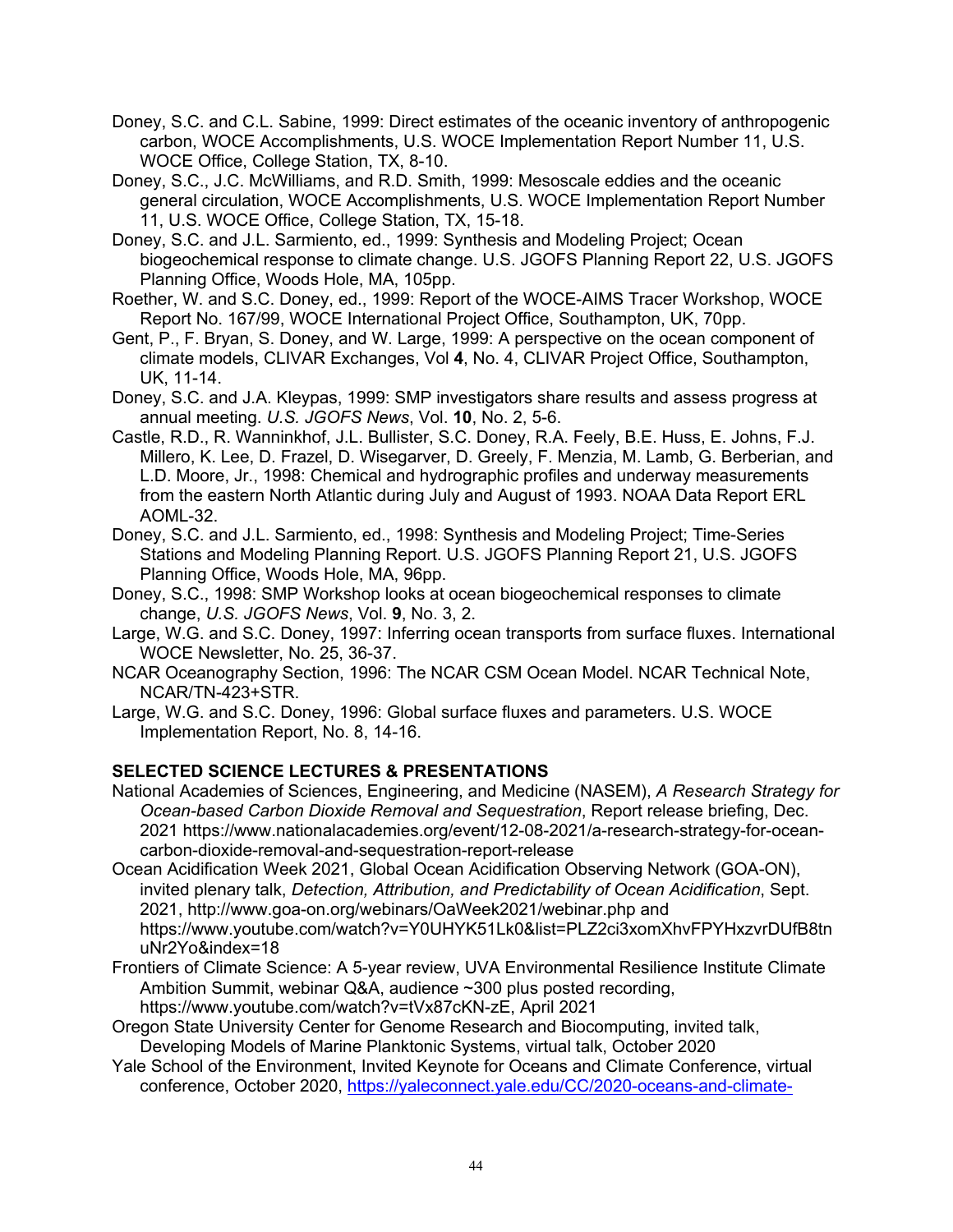conference/

https://youtu.be/fMWYm14G5Xo?list=PLH71dbCFYcxji8JoWflVOEE7q8as\_HbCu

- COVID & the Environment Webinar, Invited Panelist (one of three), UVA Environmental Resilience Institute, May 2020, https://eri.virginia.edu/event/covid-webinar/
- AAAS Annual Meeting 2020, Invited Talk, Climate warming induces global reductions in marine biological productivity, Seattle, WA, Feb. 2020
- AAAS Annual Meeting 2020, Invited Talk, Ocean ecosystems in a changing world: observational and modeling perspectives, Seattle, WA, Feb. 2020
- AAAS Annual Meeting 2020, Invited Talk, NASA Hyperwall, Exploring ocean biology using new technologies, Seattle, WA, Feb. 2020
	- https://svs.gsfc.nasa.gov/hyperwall/index/download/events/2020-aaas/playlist-doney.txt.html
- Carelyn Y. and William S. Reeburgh Endowed Earth System Science Lecture, Invited Talk, *The Changing Seascape of Ocean Science Research*, https://www.ess.uci.edu/reeburghlecture, UC Irvine, Irvine, CA, May 2019
- 6th Rasmusson Annual Lecture, University of Maryland, Dept. of Atmospheric and Oceanic Science, Invited Talk, *Impacts of Ocean Warming & Acidification on Marine Ecosystems*, College Park, MD, April 2019
- OceanVisions2019 Climate Summit, Invited talk, *Human Impacts on Coastal Water Quality and Ecosystem Services*, Georgia Tech, Atlanta, GA, April 2019
- American Meteorological Society 99th Annual Meeting, Inez Fung Symposium, Invited Talk, *Ocean biogeochemistry and air-sea carbon exchange in an evolving climate*, Phoenix, AZ, Jan. 2019
- Congress on Ocean Policy, Renewable Natural Resources Foundation, Invited Plenary Talk, "*Ocean acidification and rising ocean temperatures*," Washington, DC, December 2018 https://www.rnrf.org/2018cong/
- NASA North Atlantic Aerosol and Marine Ecosystems Study (NAAMES) Science Meeting, Invited Plenary Talk, "*Overview of NAAMES Biogeochemical Modeling and Remote Sensing*", Oregon State University, Corvallis, OR, June 2018
- Virginia Institute of Marine Sciences, College of William and Mary, Invited talk, "*Ocean Climate Change, Water Quality & Acidification along the US Northeast*", Gloucester, VA, Nov. 2017
- NASA-World Resources Institute Workshop on Societal Applications of Satellite Data for Ocean Health and Fisheries, Invited talk and panelist "*Ocean Health in the Context of Climate Change*", Washington, DC, Nov. 2017
- New England Aquarium, evening public science talk, "*Climate Change Along the Western Antarctic Peninsula*", Boston, MA, Sept. 2017 (http://www.neaq.org/event/aquarium-lecturescott-doney/)
- Harvard Engineering & Applied Science, Atmospheric and Environmental Chemistry Seminar, Invited Talk, "*Changing Coastal-Ocean Biogeochemistry along the Western Antarctic Peninsula*", Cambridge, MA, March 2017
- 4th Annual Cape Coastal Conference, Waquoit Bay National Estuarine Research Reserve, Invited Keynote Science Address, "*Coastal and Ocean Acidification*", Hyannis, MA, Dec. 2016
- Northeast Coastal Acidification Network (NECAN), Invited Talk, "*Developing an Atlantic Sea Scallop Integrated Assessment Model*", NECAN Webinar Series, Dec. 2016 video available from http://necan.org/necan-webinar-series-recent-upcoming and https://youtu.be/1egnAkgJm9k
- MIT Sea Grant Ocean Acidification Seminar, Invited Talk, "*Quantification of the Contribution of Wastewater Effluent to Coastal Ocean Acidification*", Cambridge, MA, November 2016
- Boston University, Seminar Series on Climate Change, Invited Talk, "*Coastal Water Quality, Climate Change & Ocean Acidification along the US Northeast*", Boston, MA, Oct. 2016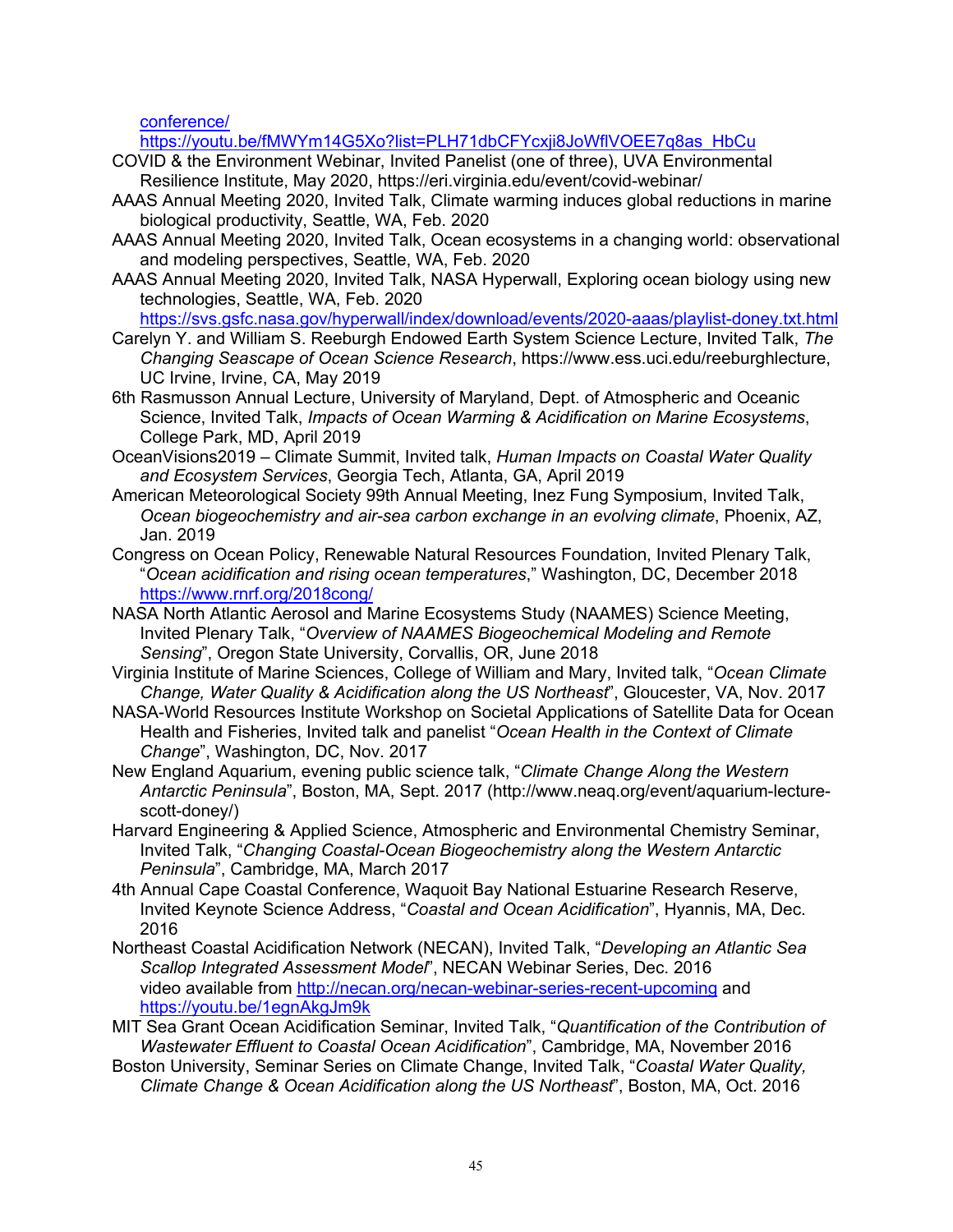- Harvard Earth & Planetary Sciences Dept. Colloquium Series, Invited Talk, "*Coastal Water Quality, Climate Change & Ocean Acidification along the US Northeast*", Cambridge, MA, Sept. 2016
- U.S. CLIVAR Process Study & Model Improvement Panel (PSMIP) Annual Meeting, Invited Talk, "*Ocean Biogeochemistry & Global Climate Modeling*", Woods Hole, MA, June 2016
- Office of the U.S. Speaker Programs, Bureau of International Information Programs, U.S. Department of State; organized by U.S. Consulates in Vancouver, BC and Halifax, NS, Canada, June 2016 (all events invited)
	- Science talk at University of Victoria, "*Coastal Water Quality, Climate Change & Ocean Acidification along the US Northeast*", Victoria, BC, Canada
	- Talks for the general public on "*Ocean Climate Change and Acidification*": Oceans Network Canada (Victoria, BC), Vancouver Aquarium (Vancouver, BC), and Maritime Museum of the Atlantic (Halifax, NS)
- Environmental Sciences Department, University of Virginia, Invited Talk, "*Coastal Water Quality, Climate Change & Ocean Acidification along the US Northeast*", Charlottesville, VA, Feb. 2016
- Woods Institute Environmental Forum, Stanford University, Invited Talk, "*Coastal Water Quality, Climate Change & Ocean Acidification along the US Northeast*", Stanford, CA, Feb. 2016
- Arctic Matters Day, National Academy of Sciences, Invited Talk/Panelist, "*Physical and Chemical Oceanic Changes in the Arctic*", **http://nas-sites.org/arctic/** , Washington, DC, Jan. 2016
- MIT Water Summit, Invited panelist on Climate Change and Water "Interpret" Panel, Cambridge, MA, Nov. 2015
- Transatlantic Science Week "Blue Frontiers", The Research Council of Norway and the Norwegian Government, Invited Talk and Session Moderator, "*Ocean Climate Change*", Boston, MA, Nov. 2015
- Ocean Carbon and Biogeochemistry (OCB) Annual Summer Workshop, Invited Talk, S. Doney and P. Boyd, Overview talk on emissions, sources and scales of impact for session "*Atmospheric Nutrient Deposition: Impacts on Marine Ecosystem & Biogeochemical Cycles*", Woods Hole, MA, July, 2015
- U.S. Ocean Acidification Principal Investigators' Meeting, Two Invited Talks, "Ecosystem Modeling and Ocean Acidification" and "*Ocean Acidification at the Palmer, Antarctic LTER Project*", Ocean Carbon and Biogeochemistry Project, NSF, and NOAA, Woods Hole, MA, June, 2015
- Oceanography Graduate Student Association Annual Distinguished Lecture, Invited Talk, *"Global and Regional Perspectives on Ocean Acidification"*, Rutgers University, New Brunswick, NJ, April 2015
- Enviroday 2015, Dept. of Environmental Sciences, U. Virginia, Invited Keynote Speaker, "*Ocean Climate Change and Acidification: Global-Scale Human Impacts on the Sea*", Charlottesville, VA, Feb. 2015
- 2015 ASLO Aquatic Sciences Meeting, Invited Plenary Talk, "*Changing Coastal & Open-ocean Biogeochemistry in the Southern Ocean*", Granada, Spain, Feb. 2015
- Southern Ocean Dynamics & Biogeochemistry Workshop, Linde Center for Global Environmental Science, California Institute of Technology, invited talk, "*Biological Ramifications of Climate-Change Mediated Oceanic Multi-Stressors*", Pasadena, CA, Feb. 2015
- Ocean's Carbon and Heat Uptake Workshop, Joint US CLIVAR and OCB Workshop, Invited Talk and Panelist, "*Model Biases & Uncertainties in CMIP5 Models: Ocean Carbon Uptake & Climate Feedbacks*", San Francisco, CA, Dec. 2014
- The Sustainable Adaptive Gradients in the Coastal Environment (SAGE) Program (http://www.resilient-infrastructure.org/), College of Engineering at Northeastern University,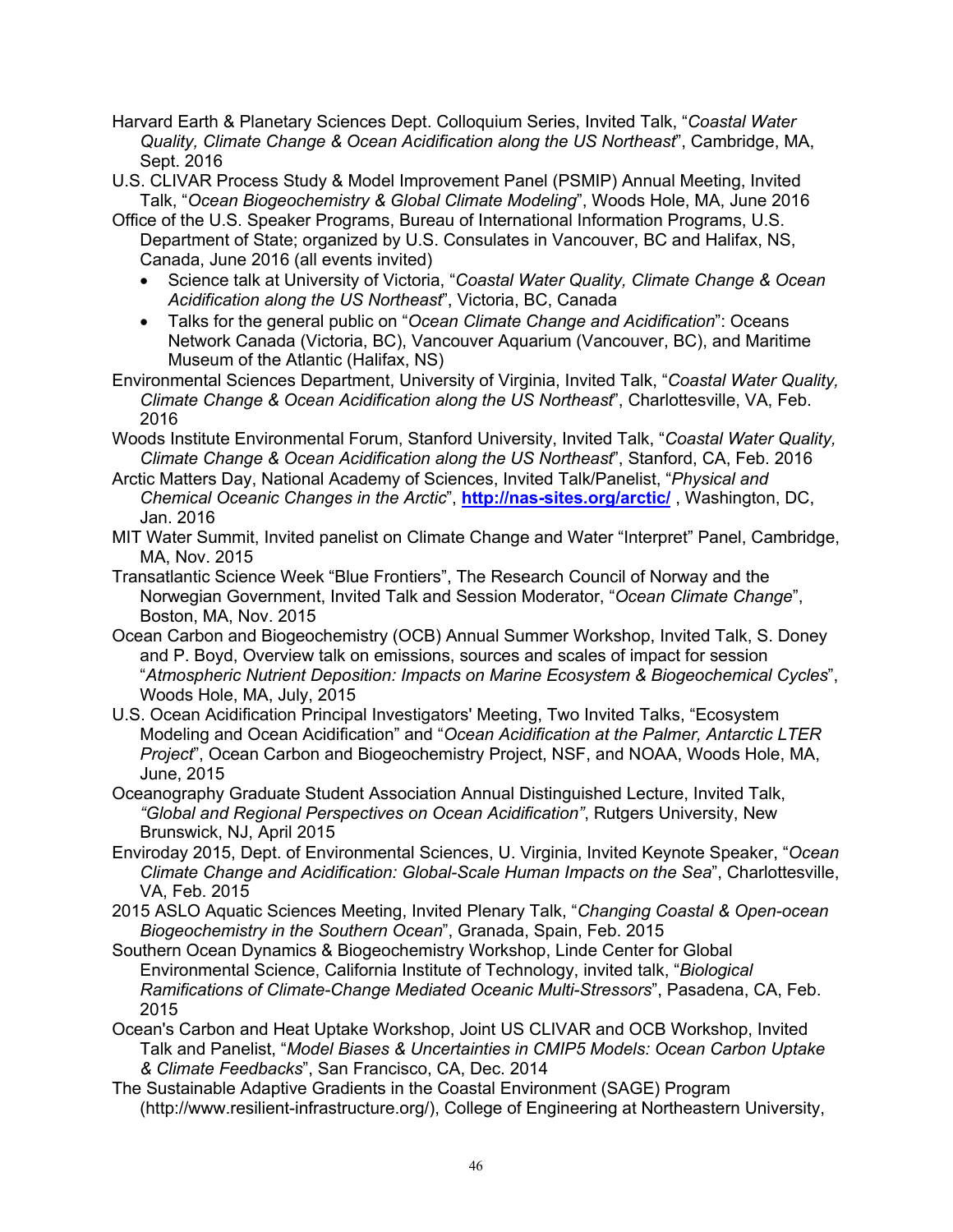Invited Webinar to SAGE Network, "*Climate Change and Adaptation Solutions for the Coastal Ocean along the US Northeast*", Dec. 2104,

https://nucoe.webex.com/nucoe/lsr.php?RCID=e8e216a876bdee1654ccc188c008e804

- Sea Level Rise & the Future of Coastal Cities Conference, Boston University Initiative on Cities (http://sites.bu.edu/sealevelcon/), Invited Panelist on "*The Science of Sea Level Rise and Climate Change*", Boston, MA, Nov. 2014
- Ocean Acidification and Southern New England: A Conference, Invited Talk, "*Coastal Ocean Acidification*", organized by Woods Hole Research Center, New Bedford, MA, Oct. 2014
- New England Ocean Science Education Collaborative (NEOSEC), 2014 Ocean Literacy Summit, Invited Talk, "*New Developments in Marine Science*", Woods Hole, MA, Nov. 2014
- Sea Education Association, Invited Talk, "*The Ocean Health Index*", Falmouth, MA, August 2014
- Ocean Acidification: Understanding the Problem and Policy Responses, Roundtable Cosponsored by the Foreign Service Institute, The Bureau of Oceans and International Environmental and Scientific Affairs, U.S. Department of State and NOAA, Invited Talk, "*Biological Impacts of Ocean Acidification*", George P. Shultz National Foreign Affairs Training Center, Arlington, VA, August, 2014
- State of Maine Commission to Study the Effects of Coastal and Ocean Acidification on Commercially Harvested and Grown Species (Ocean Acidification Commission), Invited Talk, "*Overview on Ocean Acidification*", U. Maine Darling Marine Center, Walpole, ME, August 2014
- Gordon Research Conference on Ocean Global Change Biology, Invited Discussion Leader for session on "*Ecosystem Modeling of Multiple Stressors*", Waterville Valley, NH, July 2014
- 2nd annual Cape Coastal Conference State of the Cape: Implementing Strategies To Improve Water Quality & Build Coastal Resilience, Invited Keynote Talk, "*Regional Climate Change in New England: Update from the National Climate Assessment*", hosed by Waquoit Bay National Estuarine Research Reserve, Barnstable, MA, June 2014 http://www.waquoitbayreserve.org/education-training/coastal-training-programs/2014-capecoastal-conference-2/
- Capitol Hill Ocean Week (CHOW 2014), *State of the Ocean* Panel, National Marine Sanctuaries Foundation, Washington, DC, June 2014,
- U.S. State Department Our Ocean Conference (http://ourocean.info), Mediator for *Ocean Acidification Panel*, video of panel available from http://video.state.gov/en/remarks-andevents/video/3628176407001/ocean-acidification/s~creationDate/p~1/ Washington, DC, June 2014
- American Society of Microbiology, Invited Talk, "*A Changing Environment for Ocean Microbes: Climate Warming and Ocean Acidification*", Boston, MA, May 2014
- WHOI Morss Colloquium From Penguins to Polar Bears: Impacts of Climate Change, "*Climate Change and Other Human Pressures on Polar Ecosystems*", Invited Public Lecture, Woods Hole Oceanographic Institution, Woods Hole, May 2014
- Conservation of Polar Species Endangered by Climate Change Workshop, "*Impact of Climate Change on the Western Antarctic Peninsula Ecosystem*", Invited Lecture, Woods Hole Oceanographic Institution, Woods Hole, MA, May 2014
- WGBH Smart Conversations Series Presents Climate Change, Public Panel Discussion, Brighton, MA, March 2014, https://www.youtube.com/user/WGBHForum
- Dalhousie University, Invited Public Lecture, "*A Changing Sea*", Halifax, Nova Scotia, Canada, Nov. 2013
- Bedford Institute of Oceanography, Invited Talk, "*Rapid Climate Change Along the West Antarctic Peninsula: from Sea-ice to Penguins*", Dartmouth, Nova Scotia, Canada, Nov. 2013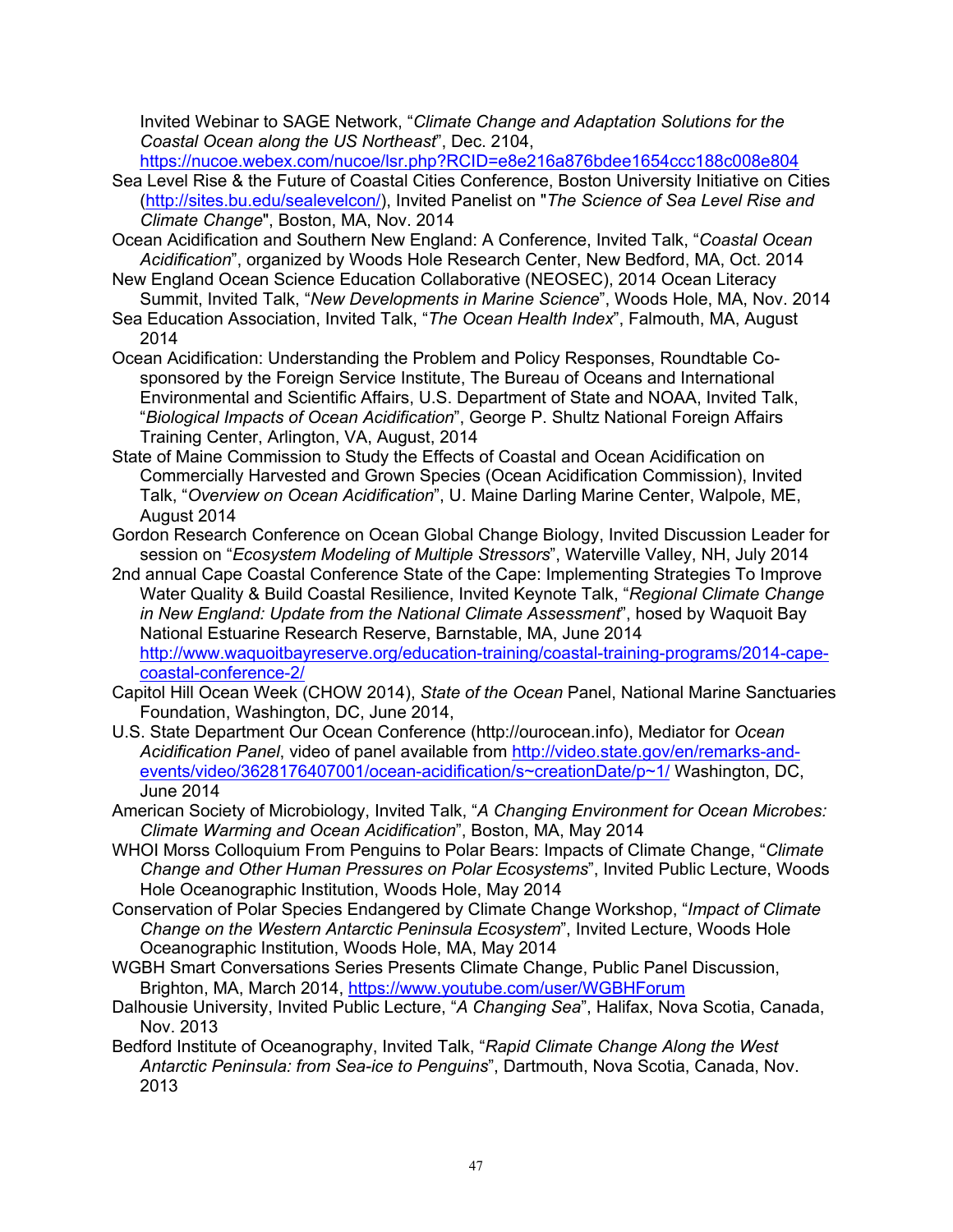- WHOI Development Event, Harvard Club, "*The Changing Ocean and the Free Market*", Boston, MA, November 2013
- WHOI Biology Dept. Seminar, "*Quantifying Climate and CO2 Driven Trends in Ocean Biogeochemistry*", Woods Hole, MA, November 2013
- Yale School of Forestry and Environmental Studies, Invited Talk, "*Rapid Climate Change: Impacts from Sea-Ice to Penguins*", New Haven, CT, October, 2013

Gordon Research Conference, Chemical Oceanography, Invited Talk, "*Quantifying Climate and CO2 Driven Trends in Ocean Biogeochemistry*", Biddeford, ME, August 2013

ASP Graduate Student Colloquium: Carbon-Climate Connections in the Earth System, 3 Invited

- Talks, National Center for Atmospheric Research, Boulder, CO, July-August 2013
- "*Marine Biogeochemical Modeling*"
- "*Marine Phytoplankton-Zooplankton Modeling*"
- "*Marine Ecosystem Modeling*"
- From the Alps to the Atlantic: Water in a Changing Climate Symposium, Invited Talk, "*Climate Change Impacts on Marine Ecosystems*", Symposium co-sponsored by Swissnex

(Consulate of Switzerland, Boston), PlanetSolar DeepWater Project, University of Geneva, and the Woods Hole Oceanographic Institution, Boston, MA, June 2013,

http://www.swissnexboston.org/planetsolar-deepwater-expedition-in-boston

- Liberty Mutual Insurance Catastrophe Modelers Forum, Invited, "*Climate Change*", Boston MA, May 2013
- National Climate Assessment Workshop on Sustaining Assessments of Oceans and Coasts, Invited, "*2013 National Climate Assessment: Overview of Oceans and Marine Resources Chapter*", Washington DC, April 2013
- MAREMIP/EUR-OCEANS/IMBER/GREENCYCLES II Meeting on Impact of Climate Change on Marine Ecosystems. University of Paris VI, Invited, "*Climate Change Impacts on Ocean Ecosystems-Higher Trophic Level Effects*", Paris, France, March 2013
- WHOI Marine Chemistry & Geochemistry Dept. Seminar, *U.S. National Climate Assessment: Key Findings*, Feb. 2013

American Association for Advancement of Science (AAAS) Annual Meeting, Invited, *Observing Systems for Constraining Ocean Carbon Uptake and Acidification*, Boston MA, Feb. 2013

- Casco Bay Estuary Partnership, Mud-Clam Summit (EPA funded project), Invited, *Overview on Ocean Acidification*, U. Southern Maine, Portland ME, Jan. 2013
- University of California, Irvine, Earth System Science Department Seminar, Invited, *Climate Impacts on Ocean Ecosystems*, Irvine CA, Jan. 2013
- American Geophysical Union (AGU) Fall Meeting, Invited, *U.S. 2013 National Climate Assessment of Oceans and Marine Resources*, San Francisco, CA, Dec. 2012
- University of Massachusetts, Boston, Symposium on Global Challenges in Climate Science and Policy, Invited, *Climate Impacts on Ocean Ecosystems*, Boston MA, Dec. 2012
- Gulf of Maine Council on the Marine Environment (U.S.-Canadian partnership of government and non-government organizations), Invited, *Climate Impacts on Marine Ecosystems*, Boston MA, Dec. 2012
- Boston University School of Public Health, Gijs van Seventer Environmental Health Seminar, Invited, *Climate Impacts on Ocean Ecosystems*, Boston MA, Oct. 2012
- NOAA in New England, NOAA NMFS, Invited Talk, *Ocean Acidification and Sea Scallops*, Woods Hole, MA, Sept. 2012
- WHOI Public Event Ocean's Acid Test, *An Overview of Ocean Acidification*", Woods Hole, MA, August 2012
- Atlantic Meridional Overturning Circulation (AMOC) Annual Meeting, Invited Talk, *Impacts of Climate Forcing on CO2 uptake in the North Atlantic*, Boulder CO, August 2012
- Gordon Conference on Environmental Sciences: Water, Invited Plenary Talk, *Ocean Acidification: The Other CO2 Problem*, Holderness NH, June 2012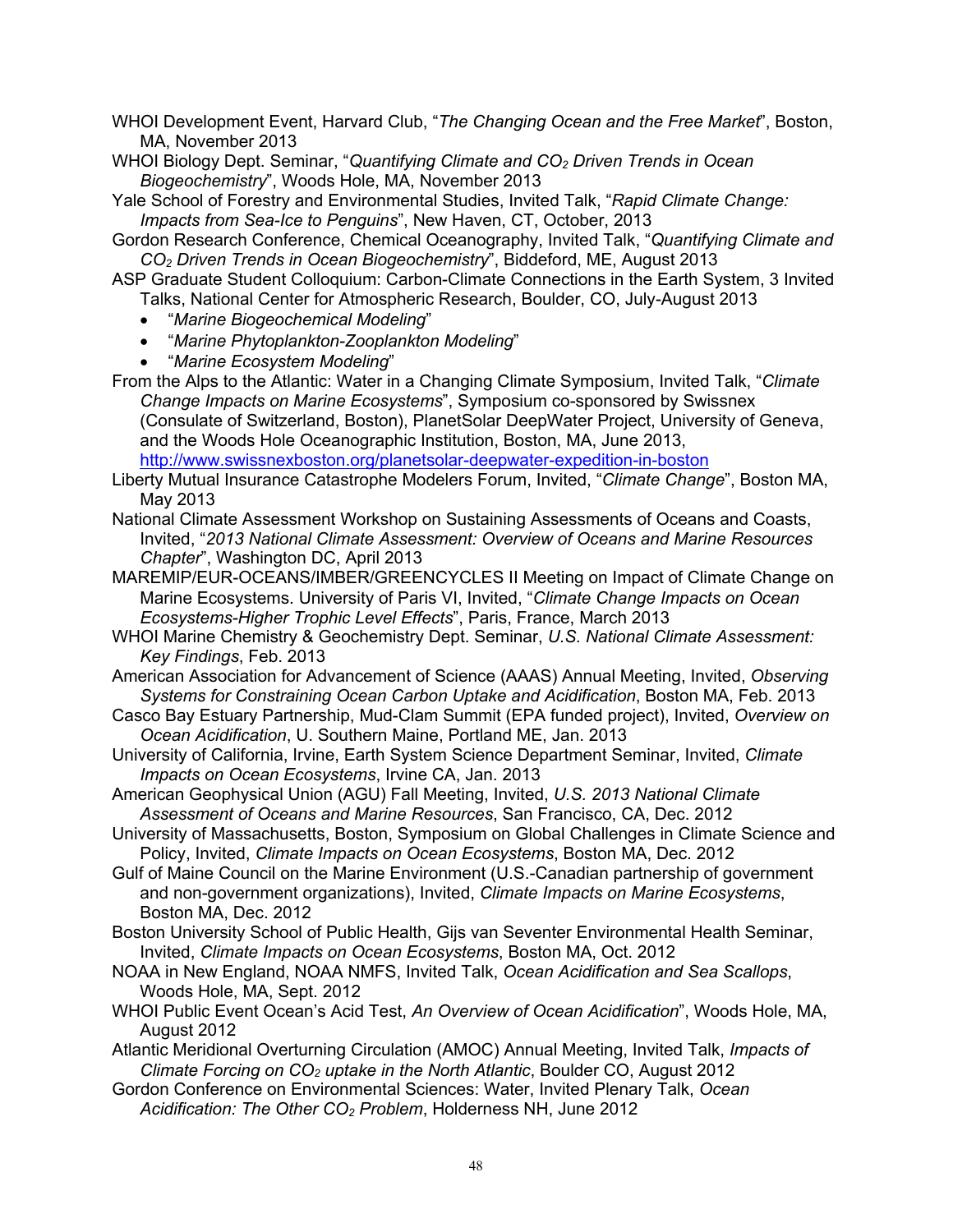- ASLO Aquatic Sciences Meeting, *The climate response of plankton community structure in the NCAR CESM global ocean biogeochemical model*, Otsu, Lake Biwa, Japan, June 2012.
- AGU Science Policy Conference, Invited Talk and Panel Discussion, *A Research Agenda for Ocean Acidification to Support Decision Makers*, Washington, DC, May 2012
- International SOLAS Open Science Conference (Surface Ocean-Lower Atmosphere Study), Invited Plenary Talk, *Rising Atmospheric CO2 & Ocean Acidification*, Cle Elum, WA, May 2012.
- Global Conference on Oceans, Climate and Security, Invited Talk and Panel Discussion, *National Climate Assessment-Oceans and Marine Resources Chapter*, UMass Boston, Boston, MA, May 2012
- Stanford University, Woods Institute Environmental Forum, Invited Talk, *Ocean Uptake of Anthropogenic CO2*, Stanford, CA, May 2012
- Williams College Oceans Symposium Lecture Series, Invited Talk, "*Rising Atmospheric CO2 & Ocean Acidification"*, Williamstown, MA, March 2012
- Advancing Oceans at Rio+20, Side Event at the Rio+20 3rd Intersessional Meeting, Invited Talk, *Ocean Acidification in the Rio+20 Zero Draft*, hosted by Global Ocean Forum & Intergovernmental Oceanographic Commission (IOC-UNESCO), United Nations, New York, NY, March 2012
- MIT-EAPS IAP Lecture Series, From Measurements to Models in the Earth System, Massachusetts Institute of Technology, Invited Talk, "*Ocean Acidification Modeling: From Seawater Chemistry to Fisheries*", Cambridge MA, Feb. 2012
- WHOI Marine Chemistry & Geochemistry Dept. Seminar, "*20th Century Carbon Dynamics in the Community Earth System Model (CESM1)*", Woods Hole, MA, Feb. 2012
- 2012 Ocean Sciences Meeting Workshop, "*Communicating Your Science: Challenges and Opportunities with Ocean Acidification"*, Panel Presentation and Discussion, Salt Lake City, UT, Feb. 2012
- AAAS Science and Technology Policy Fellows Workshop, Invited Talk, "*Communicating Science for Policy: Lessons Learned from Ocean Acidification*", Washington DC, Jan. 2012
- 12<sup>th</sup> National Conference on Science, Policy and the Environment (this year's conference topic on Environment & Security), "*Ocean Acidification: Scientific Understanding & Implications for Food Supply"*, Washington, DC, Jan. 2012
- NOAA Geophysical Fluid Dynamics Laboratory (GFDL), Invited Talk, "*Carbon Cycle Dynamics in the Community Earth System Model (CESM1)*", Princeton NJ, Jan. 2012
- NASA Carbon Cycle & Ecosystems Joint Science Workshop, Invited Panelist, "*Integrated Remote Sensing and Modeling of Coupled Process at Interfaces between Land-Atmosphere-Ocean Ecosystems*", Alexandria, VA, Oct. 2011
- Semester in Environmental Science (SES) Distinguished Scientist Seminar, Marine Biological Laboratory, Invited Talk, "*Rising Atmospheric CO2 & Ocean Acidification*", Woods Hole MA, Sept. 2011
- American Fisheries Society 141st Annual Meeting, Invited Keynote Talk, "*Ocean Acidification and Living Marine Resources*", Seattle, WA, Sept. 2011
- Ocean Carbon and Biogeochemistry (OCB) Summer Workshop & U.S. CLIVAR Summit, Invited Talk, "*OCB and U.S. CLIVAR: Scientific Questions & Global Observing Capabilitie*s", Woods Hole MA, July 2011
- American Association for the Advancement of Science (AAAS) Forum on Science and Technology Policy, Invited Talk, "*Communicating Science for Policy: Lessons Learned from Ocean Acidification*", Washington DC, May 2011
- 2011 Long Term Ecological Research (LTER) Science Council Meeting, Invited Talk, "*Climate Change & Marine Biogeochemical Modeling from Local to Global Scales*", Jekyll Island, GA, May 2011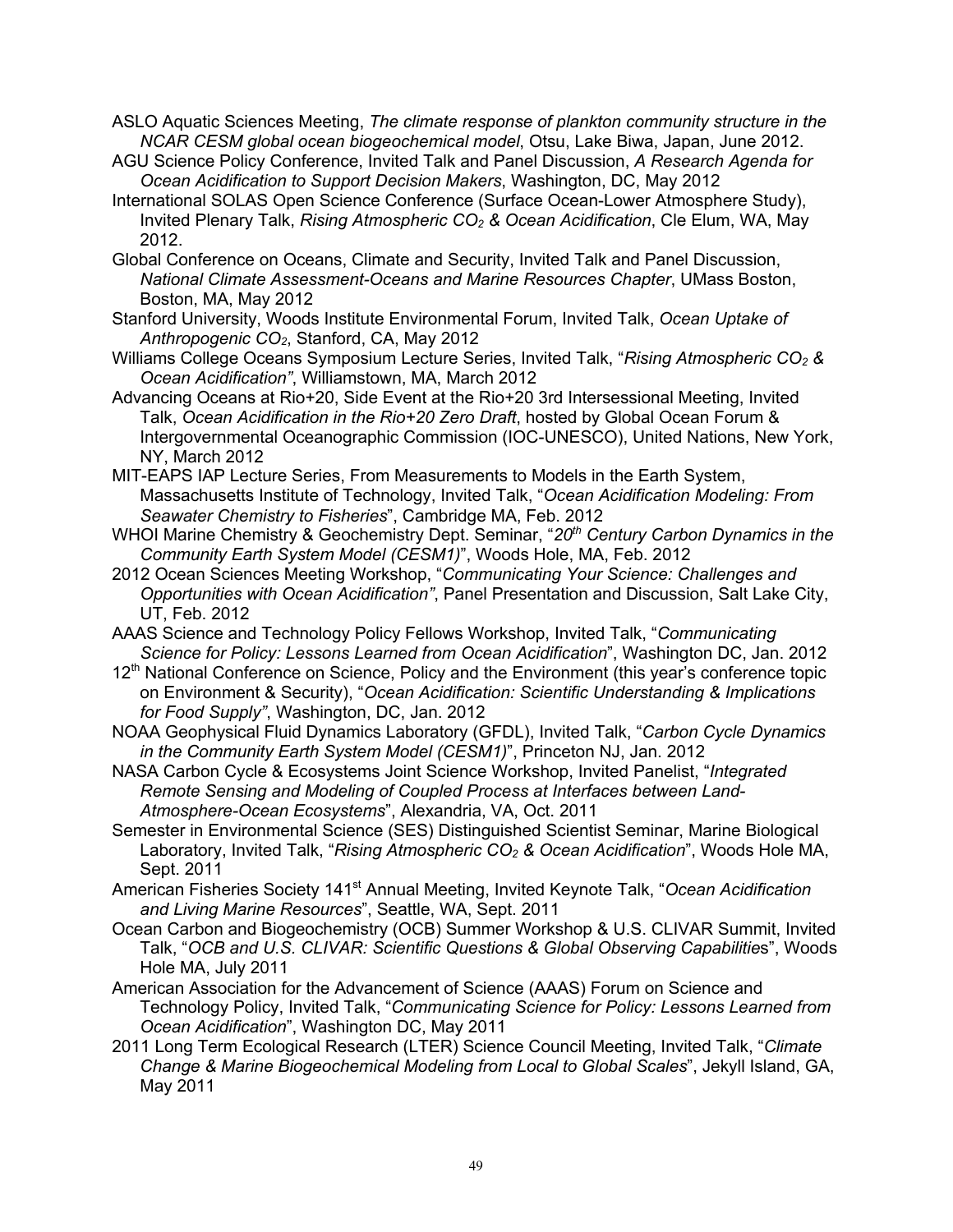- National Research Council Committee on Future Science Opportunities in the Antarctic and Southern Ocean, Invited Talk, "*Acidification of the Southern Ocean",* Woods Hole, MA, April 2011
- NSF Forum: Understanding Climate Change Through Long-Term Ecological Research, National Science Foundation, Invited Talk, "*Climate Change & Marine Biogeochemical Modeling from Local to Global Scales*", Arlington VA, March 2011
- Bevan Series on Sustainable Fisheries, University of Washington School of Aquatic and Fishery Sciences and NOAA, Invited Talk, "*Do the Dollars Make Cents? Economic Impacts of Acidification on Fisheries*", Seattle, WA, Jan. 2011
- The Future of the Oceans: Building a New Agenda for Ocean Research and Education, Massachusetts Institute of Technology, Invited Talk, "*The Ocean Carbon Cycle, Ecology & Acidification*", Cambridge, MA, Dec. 2010
- U.S. Navy, Chief of Naval Operations Strategic Studies Group (CNO-SSG), Naval War College, Invited Talk, "*Degrading Ocean Health: Ecosystem and Socio-economic Impacts*", Newport, RI, Oct. 2010
- Gordon Research Conference, Marine Microbes: From Genes to Global Cycles, Invited Plenary Talk, "*Incorporating Microbial Dynamics into Marine Ecosystem Models*", Tilton NH, July 2010
- NSF Joint Annual Meeting, Louis Stokes Alliances for Minority Participation-Bridge to the Doctorate Program, Invited Plenary Speaker, "*Growing Human Footprint on the Ocean*", Washington DC, June 2010
- Joint Subcommittee on Ocean Science and Technology (JSOST), White House Conference Center, "*Ocean Acidification: A National Strategy to Meet the Needs of a Changing Ocean*", invited talk, Washington DC, May 2010.
- Harvard University School of Public Health, "*Ocean Acidification, Coral Reefs and Fisheries*", Invited Talk, Boston MA, April 2010.
- World Bank, Sustainable Development Network Forum 2010, Invited Talk and Panelist, "*Ocean Carbon and Ocean Acidification*", Washington DC, January 2010
- UNFCCC Conference of the Parties (COP15), Copenhagen, Denmark, December, 2009:
	- Oceans Day at Copenhagen, European Environmental Agency, Invited Talk and Panelist, "*Economic and Social Impacts of Ocean Acidification*"
	- U.S. Center at Copenhagen, session on Oceans and Ecosystems in a Changing Climate sponsored by NOAA, Invited Talk "*Ocean Carbon Uptake and Ocean Acidification*"
- Yale University, Curtis and Edith Munson Conservation Lecture Series, Invited Talk, "*Ocean Acidification*", New Haven CT, September 2009
- Ecological Society of America Annual Meeting, Invited Talk, *"The coupled cycles of carbon and iron in the sea*", Albequerque NM, August 2009
- Conservation International, Recipes for Adaptation: Marine Management under Climate Change and Ocean Acidification Workshop, Invited Keynote Talk, "*Climate Change and Ocean Acidification*", Arlington VA, May 2009.
- Boston University Medical School, Environmental Health Seminar Series, Invited Talk, "*Climate Change and the Future of Oceans in the 21st Century*", Boston MA, December 2008.
- EUR-OCEANS, European Conference on Global Change and Marine Ecosystems, Invited Keynote Lecture, "*Climate Change and the Future of Oceans in the 21st Century*", Rome, Italy, November 2008
- Defense Sciences Research Council (DARPA), Workshop on Impact of Climate Change on the DoD, Invited Talk, "*Ocean Acidification and Climate Impacts on Ocean Ecology*", National Academy Center, Woods Hole MA, October 2008.
- U.S. House of Representatives Testimony, Committee on Science and Technology, Subcommittee on Energy and Environment, hearing on "*The Federal Ocean Acidification Research and Monitoring Act: H.R. 4174*" (June, 2008)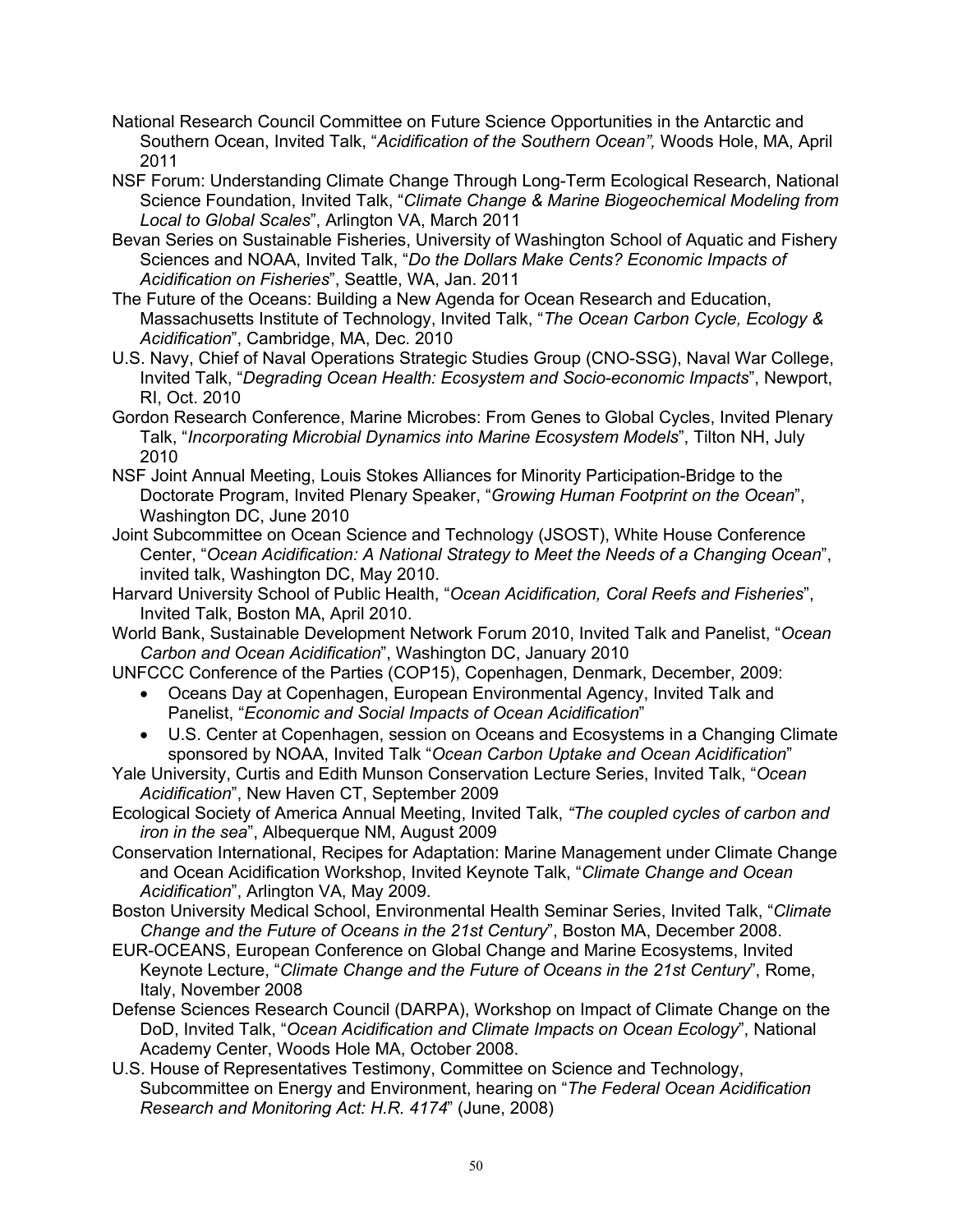- NASA Carbon Cycle and Ecosystems Joint Science Meeting, Invited Plenary Talks, "*Carbon Management: Overview of Biotic Approaches*", U. Maryland, College Park MD, April/May 2008.
- Stanford University, Woods Institute of the Environment, Invited Talk, "*Fossil Fuel CO2, Ocean Acidification & Ocean Iron Fertilization*", Palo Alto, CA, April 2008.
- National Science Teachers Association Annual Meeting, American Geophysical Union Lecture (Invited), "*Ocean Acidification*", Boston MA, March 2008.
- American Association for the Advancement of Science (AAAS) Annual Meeting, Boston, MA, February 2008:
	- Special Session "Strange Days on Planet Ocean", Invited Talk "*Oceanic Acidification and Carbon Cycling*"
	- Special Session "Communicating Science: Tools for Scientists and Engineers" Invited Talk and Panelist
- 50<sup>th</sup> Anniversary of the Global Carbon Dioxide Record Symposium and Celebration, NOAA, Invited Plenary Talk and Panelist, "*The Ocean in a High CO2 World: Ocean Climate Responses and Feedbacks*", Kona, HI, November 2007.
- Woods Hole Oceanographic Institution, Exploring Ocean Iron Fertilization: the Scientific, Economic, Legal and Political Basis Workshop, Woods Hole MA,
	- Meeting Co-Organizer, September 2007
	- Morss Colloquim Public Forum, Invited Talk and Panelist "*Ocean Iron Fertilization: Ironing Out Uncertainties of Climate Engineering*", October 2007
- Ocean Carbon and Biogeochemistry (OCB) Ocean Acidification Workshop, Scripps Institution of Oceanography, Invited Plenary Talk, "*Modeling Challenges for Ocean Acidification*", La Jolla CA, October 2007.
- National Academy of Sciences, Chemical Sciences Roundtable, Invited Talk, "*Ocean Acidification*", Washington DC, September 2007.
- U.S. Senate Testimony, Committee on Commerce, Science and Transportation, Subcommittee on Oceans, Atmosphere, Fisheries and Coast Guard, hearing on "*Effects of Climate Change and Ocean Acidification on Living Marine Resources*", Washington DC, May, 2007.
- Intergovernmental Oceanographic Commission and Scientific Committee on Oceanic Research (IOC/SCOR), Surface Ocean Carbon Variability and Vulnerability Workshop, UNESCO Headquarters, Paris France, April 2007.
	- Invited Plenary Talk, "*Ocean Carbon Interannual Variability*"
	- Invited Plenary Talk, "*Climate-Marine Ecosystem Interactions*"
- North American Carbon Program (NACP) Meeting, Invited Plenary Talk, "*Air-Sea CO2 Flux Inter-Annual Variability*", Colorado Springs CO, January 2007.
- CarboOcean North Atlantic CO2 Synthesis Workshop, Invited Talk, "*Modeling Ocean Carbon Interannual Variability*", Lagurvatn Iceland, July 2006.
- International CLIVAR/CO2 Repeat Hydrography Meeting, Invited Talk, "*Decadal-scale changes in ocean biogeochemistry: Results from the CLIVAR/CO2 Repeat Survey*", Shonan Village Japan, November 2005.
- Woods Hole Oceanographic Institution 75<sup>th</sup> Anniversary Symposium, Invited Plenary Talk, "*Observing the Ocean Carbon System*", Woods Hole MA, September 2005.
- Community Climate System Model Annual Meeting, Invited Plenary Talk, "*Marine Ecosystem Dynamics in the New Genomic Era*", Breckenridge CO, June 2005.
- American Society for Limnology and Oceanography and The Oceanography Society (ASLO/TOS) Ocean Sciences Meeting, Invited Plenary Talk, "*Interannual Variability of the Ocean Carbon System*", Honolulu HI, February 2004.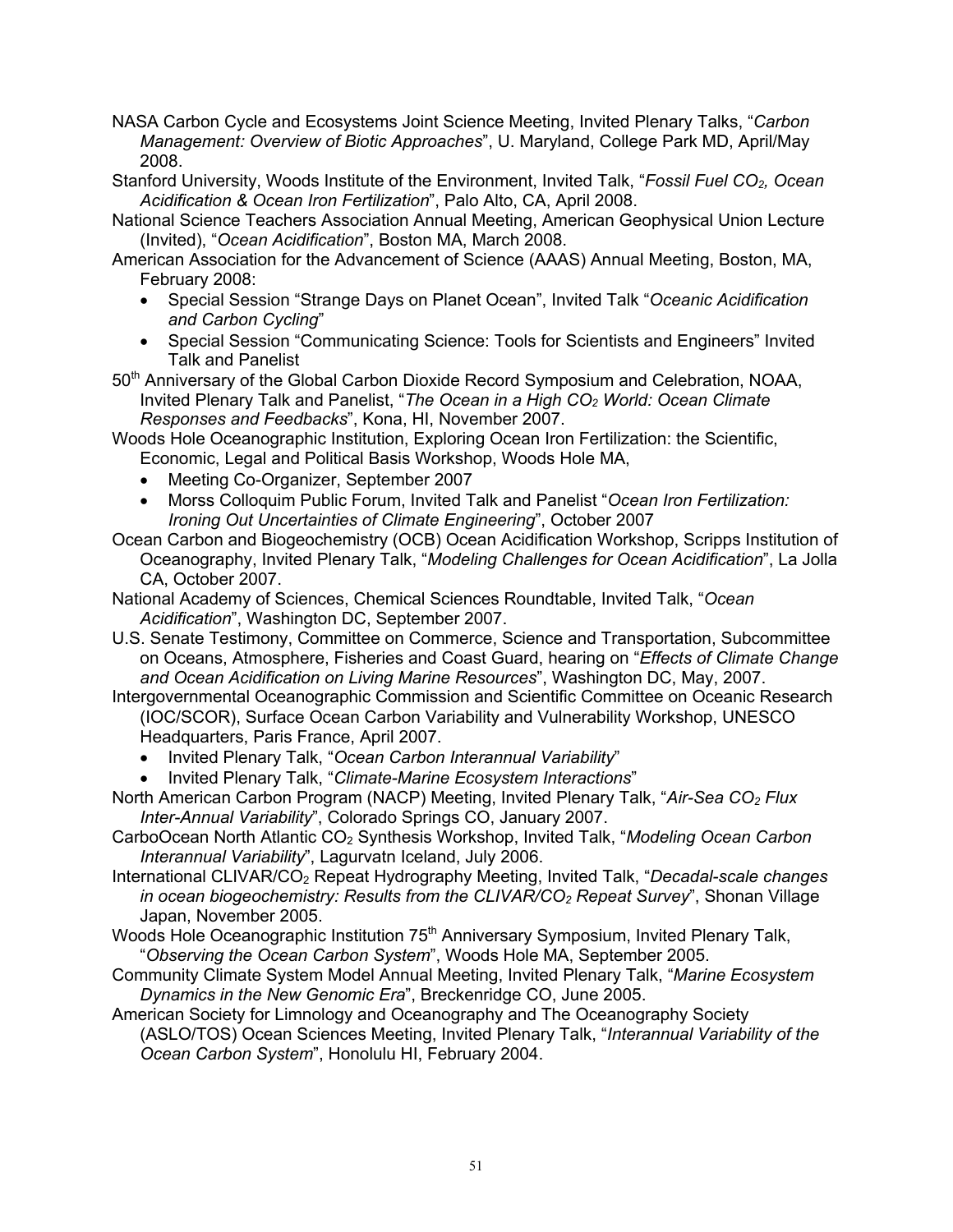- Intergovernmental Oceanographic Commission and Scientific Committee on Oceanic Research (IOC/SCOR), Ocean Carbon Observing Systems Meeting, UNESCO Headquarters, Invited Plenary Talk, "*Global Ocean Carbon Cycle*", Paris France, January 2003.
- International WOCE/JGOFS Transport Workshop, Southampton Oceanography Centre, Invited Talk, "*Carbon transport in ocean climate models",* Southampton UK, June 2001
- International Geosphere-Biosphere Programme (IGBP) Carbon Cycle Meeting, "*Ocean Carbon Cycle: Status and Future Directions*", Durham NH, October 2000.
- H. Burr Steinbach Visiting Scholar, Woods Hole Oceanographic Institution, Woods Hole MA, July 2000.
- International Joint Global Ocean Flux Study (JGOFS) Open Science Meeting, Invited Plenary Talk, "*Emerging Paradigms for Ocean Biogeochemical and Ecosystem Modeling*", Bergen Norway, April 2000.
- International Surface Ocean-Lower Atmosphere Study (SOLAS) Meeting, Keynote Talk, "*Marine Biogeochemical Response to Climate Change*", Damp Germany, February 2000.
- International World Ocean Circulation Experiment (WOCE) Tracer Workshop, University of Bremen, Invited Plenary Talk, *"Conceptual Models versus Ocean General Circulation Models in Tracer Oceanography: a False Dichotomy"*, Bremen Germany, February 1999.
- U.S. National Carbon Cycle Science Workshop, Invited Plenary Talk, "*The Ocean Carbon Cycle: Recent Advances and Future Directions*", Westminster CO, August 1998.
- National Science Foundation, Ocean Modeling and Data Synthesis Workshop, Invited Plenary Talk, "*Future Directions in Marine Biogeochemical and Geochemical Modeling*", Arlington VA, May 1998.
- Columbia University, Lamont Doherty Earth Observatory, Invited Institute Talk, "*Marine Nitrogen Cycle*", Palisades NY, December 1997.
- Inter-Americas Institute, Ocean Biogeochemical Time-series Meeting, Invited Talk, "*Role of models, Remote Sensing, and Autonomous Platforms in Ocean Time-Series*", Concepcion Chile, November 1996.
- International Council for the Exploration of the Sea (ICES) Annual Scientific Meeting, Invited Talk, "*North Atlantic Carbon Cycle*", Reykjavik Iceland, September 1996.
- CIMAS Visiting Scholar, University of Miami and NOAA/AOML laboratories, Series of Three Invited Seminars on "*Ocean Tracers*", "*Marine Biogeochemical Modeling*", and "*Global Ocean Physical Modeling*", Miami FL, January 1996.
- Ewing Tracer Symposium hosted by Columbia University, Invited Plenary Talk, "*Methods for intercomparing transient tracer data in the ocean using models and observations*", Biosphere II, AZ, October 1995.

### **PUBLISHED ABSTRACTS (Total of 292)**

- Fuhrman, J., H.C. McJeon, J. Edmonds, A. Clarens, **S. Doney**, W. Shobe, S. Pradhan, J. Sansalone and C. Fauvel, 2021: Integrated assessment modeling of multiple carbon dioxide removal pathways, AGU Fall Meeting, Abstract GC33B-06, Dec. 2021
- Sansalone, J., J. Fuhrman, A. Clarens, H.C. McJeon, S. Yu, **S. Doney**, W. Shobe, L.M. Colosi, and C. Fauvel, 2021: Decarbonizing cement and concrete: a curable problem, AGU Fall Meeting, Abstract GC35E-0740, Dec. 2021
- Smith, A.J., Y. Chen, K. McGlathery, P. Berg, **S. Doney**, C.E. Lewis, K. Gedan, C. LaRoche, M.L. Pace, J.C. Zinnert, and M.L. Kirwan, 2021: Landscape-scale carbon storage in a shifting mosaic of coastal ecosystems, AGU Fall Meeting, Abstract B34A-09, Dec. 2021
- Fauvel, C., J. Sansalone, J.A. Bennett, J. Fuhrman, H.C. McJeon, W. Shobe, A. Artuso, **S. Doney**, and A. Clarens, 2021: Reconciling integrated assessment estimates of carbon removal with regional-scale potential, AGU Fall Meeting, Abstract GC15F-0754, Dec. 2021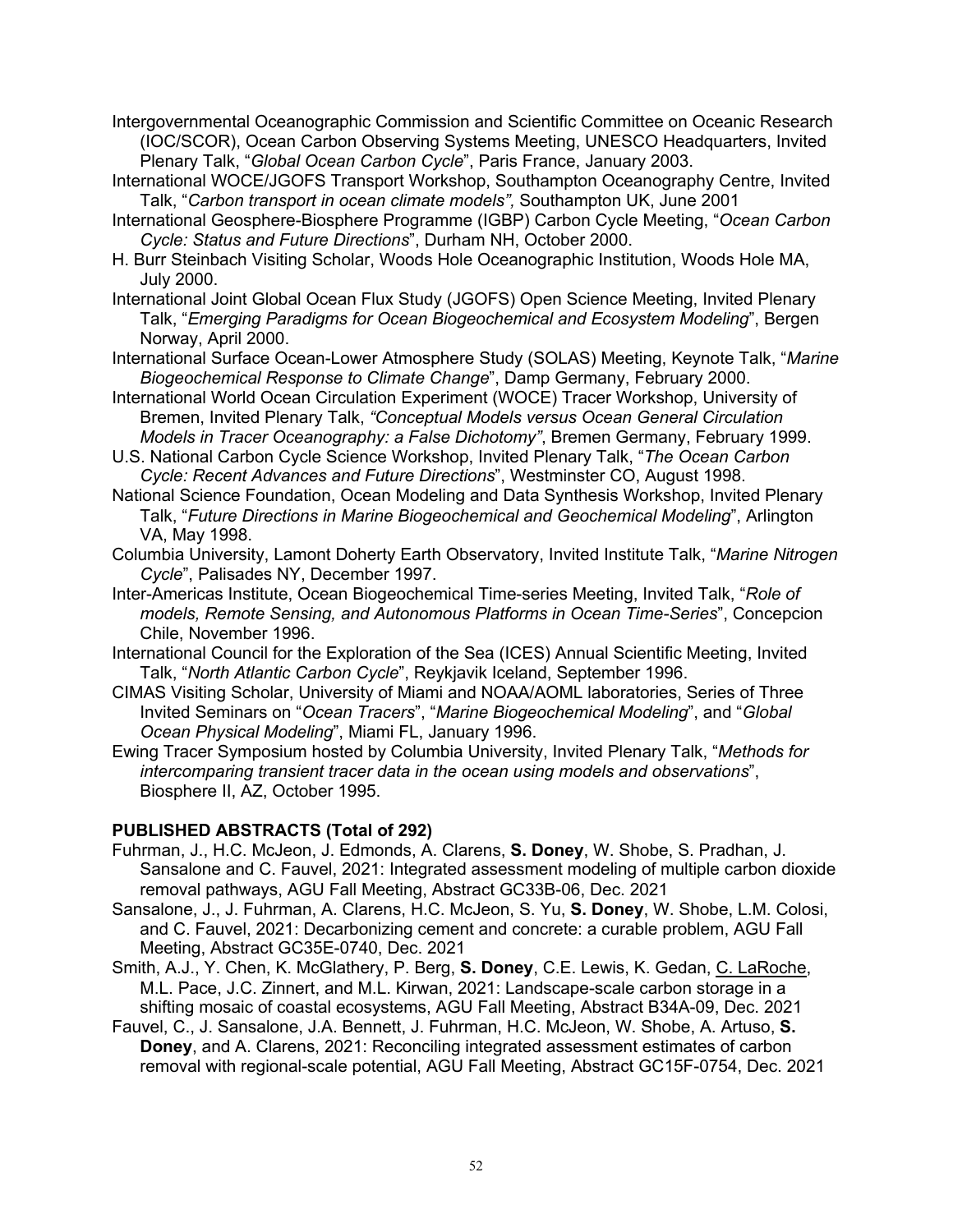- Torres, A.D., G. Keppel-Aleks, **S. Doney**, and K.A. Mitchell, 2021: Spaceborne observations of the diurnal cycle of column-averaged carbon dioxide, AGU Fall Meeting, Abstract A51F-06, Dec. 2021
- Guan, Y., G. Keppel-Aleks, G.A. McKinley, A.R. Fay, and **S. Doney**, 2021: Quantifying atmospheric CO2 interannual variability driven by ocean from space-based observations and atmospheric transport simulations, AGU Fall Meeting, Abstract A51F-07, Dec. 2021
- Jameson, B., (**S. Doney** co-author) 2021: How the Seascapes of Antarctica are Changing and Affecting Phytoplankton, oral presentation, 2021 Virtual Leadership Alliance National Symposium, July, 2021, https://theleadershipalliance.org/leadership-alliance-nationalsymposium
- Hauck, J., L. Gregor, C. Nissen, E. Mortenson, S. Bushinsky, **S. Doney**, N. Gruber, A. Lenton, C. LeQuere, M. Mazloff, P.M.S. Monteiro, and L. Patara, 2021: The Southern Ocean carbon sink 1985-2018: first results of the RECCAP2 project, European Geophysical Union (EGU) General Assembly 2021, EGU21-1834, April 2021
- Lang, S., M.C.N. Castorani, and **S.C. Doney**, 2021: Modeling coastal water clarity using Landsat-8 and Sentinel-2, Virginia Space Grant Consortium Student Research Conference, April 2021
- Lang, S., M.C.N. Castorani, and **S.C. Doney**, 2021: Modeling coastal water clarity using Landsat-8 and Sentinel-2, UVA EnviroDay, poster, March 2021
- LaRoche, C., and **S. Doney**, 2021: Air-sea gas exchange of CO<sub>2</sub> in South Bay, UVA EnviroDay, poster, March 2021
- Hauri, C. and **S. Doney**, 2021: Freshwater inputs change ocean acidification impacts on nearshore biogeochemistry in the Gulf of Alaska, 2021 Alaska Marine Science Symposium, January 2021
- Kim, H., Y.-W. Luo, H.W. Ducklow, O. Schofield, D.K. Steinberg, and **S. Doney**, 2020: Microbial control of ocean carbon and biogeochemical cycling in a changing polar ocean: Insights from ecosystem modeling of the West Antarctic Peninsula, OB34B-0567, Ocean Sciences 2020, San Diego, CA, Feb. 2020
- Yang, B., E. Boss, N. Haentjens, M. Behrenfeld, M.C. Long, S.R. Emerson, R. Eveleth, and **S. Doney**, 2020: In-situ observations of phytoplankton phenology, net primary production (NPP), net community production (NCP), and NCP to NPP ratio in the North Atlantic Ocean with Argo profiling floats, OB51B-03, Ocean Sciences 2020, San Diego, CA, Feb. 2020
- Licker, R., B. Ekwurzel, **S. Doney**, S.R. Cooley, I.D. Lima, R. Heede, and P.C Frumhoff, 2020: New directions in ocean attribution science – tying acidification and other changes to specific emission sources, SI34B-1647, Ocean Sciences 2020, San Diego, CA, Feb. 2020
- Westberry, T., **S. Doney**, and M. Behrenfeld, 2020: Biogeochemically-contrasting phytoplankton populations of the Eastern and Western Subarctic Atlantic, OB24C-0469, Ocean Sciences 2020, San Diego, CA, Feb. 2020
- Scarino, A.J. C.A. Hostetler, J.W. Hair, M. Behrenfeld, T. Westberry, E. Boss, D. Siegel, N.B. Nelson, J. Allen, **S. Doney**, B. Yang, and M.C. Long, 2020: Ocean lidar profile results during the North Atlantic Aerosols and Marine Ecosystems Study: Validation and comparison with ship, floats, satellite, and model, OB33A-01, Ocean Sciences 2020, San Diego, CA, Feb. 2020
- Schultz, C., **S. Doney**, and W.G. Zhang, 2020: Modeling the impact of climate variability in the sea ice and biogeochemistry of the West Antarctic Peninsula, HE34A-1981, Ocean Sciences 2020, San Diego, CA, Feb. 2020
- Dinauer, A., **S. Doney**, and F. Joos, 2020: A streamlined, mechanistic particle flux model designed for earth system models of intermediate complexity: a global assessment of particle transfer efficiency to the deep ocean, OB14E-0411, Ocean Sciences 2020, San Diego, CA, Feb. 2020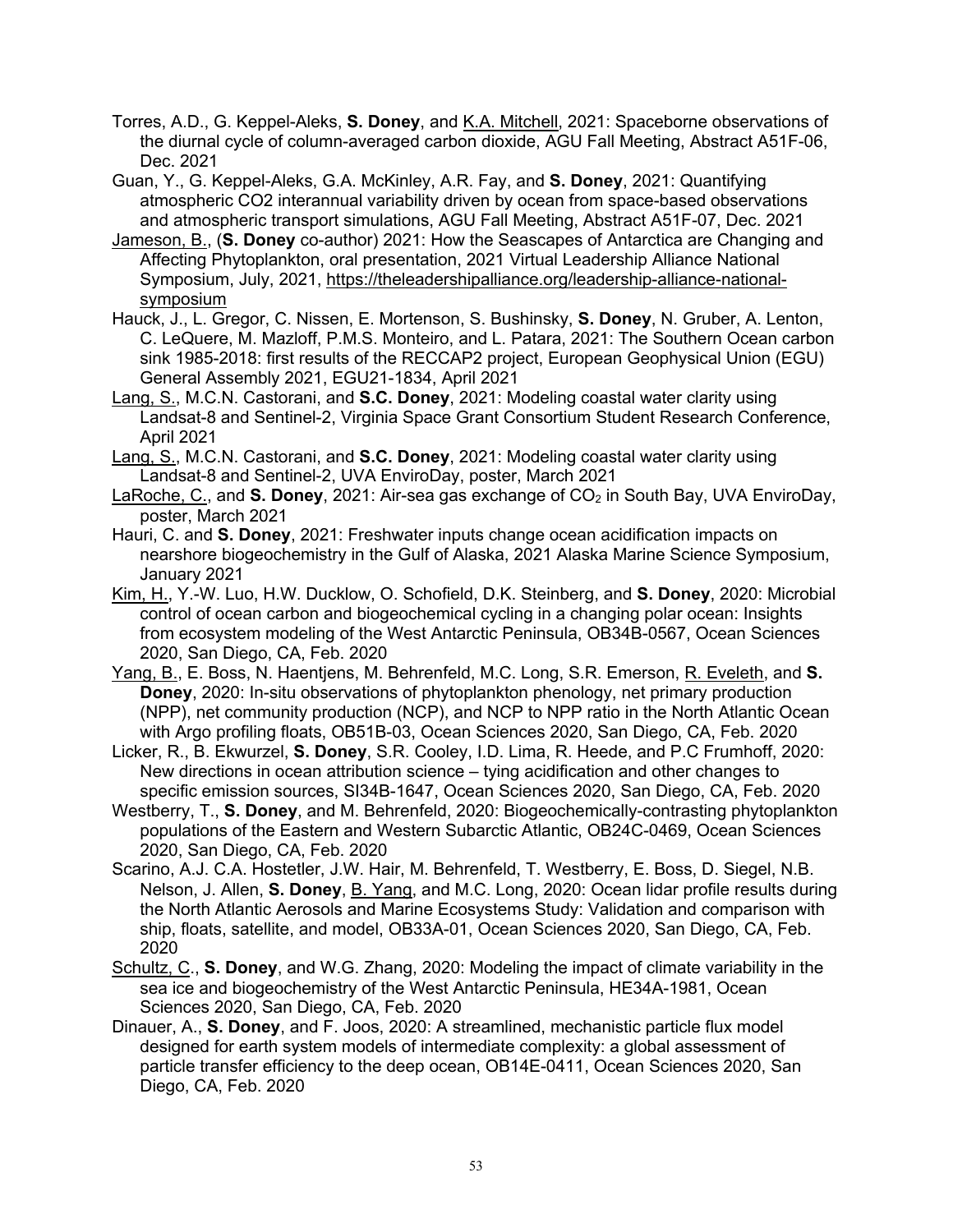- Chamberlain, E., H. Kim, **S. Doney**, and J.S. Bowman, 2020: Leveraging microbial community structure data to inform ecosystem modeling, an approach based on microbial community segmentation, OB53C-06, Ocean Sciences 2020, San Diego, CA, Feb. 2020
- **Doney, S**., 2020: Ocean ecosystems in a changing world: observational and modeling perspectives, in special session, Climate and Marine Ecosystems: Exploration, Prediction, and Protection, American Association for the Advancement of Science (AAAS) Annual Meeting, Seattle, WA, Feb. 2020
- Fuhrman, J.G., A.F. Clarens, H.C. McJeon, **S.C. Doney**, W. Shobe, 2019: Evaluating the anticipated food-energy-water impacts of direct air capture and other forms of negative emissions using integrated assessment models, GC43H-1399, AGU Fall Meeting 2019, San Francisco, CA, Dec. 2019
- Keppel-Aleks, G., Z. Butterfield, S. Basile, Y. Guan, **S.C. Doney**, and W. Buermann, 2019: Quantifying land and ocean carbon cycle responses to climate variability using Earth system satellite observations, A54G-01, AGU Fall Meeting 2019, San Francisco, CA, Dec. 2019
- Kavanaugh, M.T., F. Chavez, **S. Doney**, J.M. Grebmeier, E. Montes, F.E. Muller-Karger, D. Siegel, and J.A. Trinanes, 2019: A dynamic, global seascape framework for observing and understanding biodiversity patterns in ocean ecosystems, B22A-01, AGU Fall Meeting 2019, San Francisco, CA, Dec. 2019
- Chamberlain, E.J., H. Kim, **S. Doney**, J. Bowman, 2019: Leveraging microbial structure data to inform traits-based modeling, an approach based on microbial community segmentation, 4th Workshop on Trait-Based Approaches to Ocean Life, Aug. 2019, Buckinghamshire, UK, https://www.traitspace.com/
- Eveleth, R., **S. Doney**, D.M. Glover, M. Long, I. Lima, A. Chase, and M. Zhang, 2019: Geostatistical analysis of North Atlantic mesoscale ocean biophysical variability in the western North Atlantic from field observations, remote sensing and numerical modeling, Ocean Carbon and Biogeochemistry (OCB) Program, Woods Hole, MA, June 2019
- Keppel-Aleks, G., Z. Butterfield, S. Basile, W. Buermann, **S. Doney**, and W. Wieder, 2019: Diagnosing regional drivers of carbon cycle interannual variability from atmospheric  $CO<sub>2</sub>$ , AGU Chapman Conference on Understanding Carbon-Climate Feedbacks, San Diego, CA, August 2019, https://connect.agu.org/aguchapmanconference/upcoming-chapmans/carbonclimate
- Schultz, C., **S. Doney**, and W. Zhang, 2019: Biogeochemical modeling of the West Antarctic Peninsula, Liège Colloquium on Ocean Dynamics, Liège, Belgium, May 2019, http://labos.ulg.ac.be/gher/home/colloquium/
- Eveleth, R., **S. Doney**, I. Lima, D. Glover, and M. Long, 2019: Geostatistical analysis of North Atlantic mesoscale biophysical variability and its drivers in an eddy resolving CESM run, ASLO 2019 Aquatic Sciences Meeting, talk in session SS011, San Juan, PR, Feb. 2019
- Kim, H., H. Ducklow, O. Schofield, D. Steinberg, and **S. Doney**, 2019: Data assimilative modeling of marine ecosystem and microbial dynamics in the coastal west Antarctic Peninsula, ASLO 2019 Aquatic Sciences Meeting, talk in session CS035, San Juan, PR, Feb. 2019
- **Doney, S.C.**, 2019: Ocean biogeochemistry and air-sea carbon exchange in an evolving climate, American Meteorological Society 99<sup>th</sup> Annual Meeting, Inez Fung Symposium Talk 2.2, Phoniex, AZ, Jan. 2019.
- Dunne, J.P., **S.C. Doney**, M.C. Long, G.A. McKinley, and A. Romanou, 2018: Synthesis and intercomparison of ocean carbon uptake in CMIP6 models: an Ocean Carbon and Biogeochemistry Workshop summary, AGU 2018 Fall Meeting, OS31C-01, Washington, DC, Dec. 2018.
- Kavanaugh, M.T., G. Canonico, F. Chavez, P.M. DiGiacomo, **S.C. Doney**, J.M. Grebmeier, B.R. Hales, K. Iken, E. Montes, F.E. Muller-Karger, D.B. Otis, D. Siegel, J.A. Trinanes, and D. Wright, 2018: A hierarchical, synoptic, and dynamic seascape framework for observing and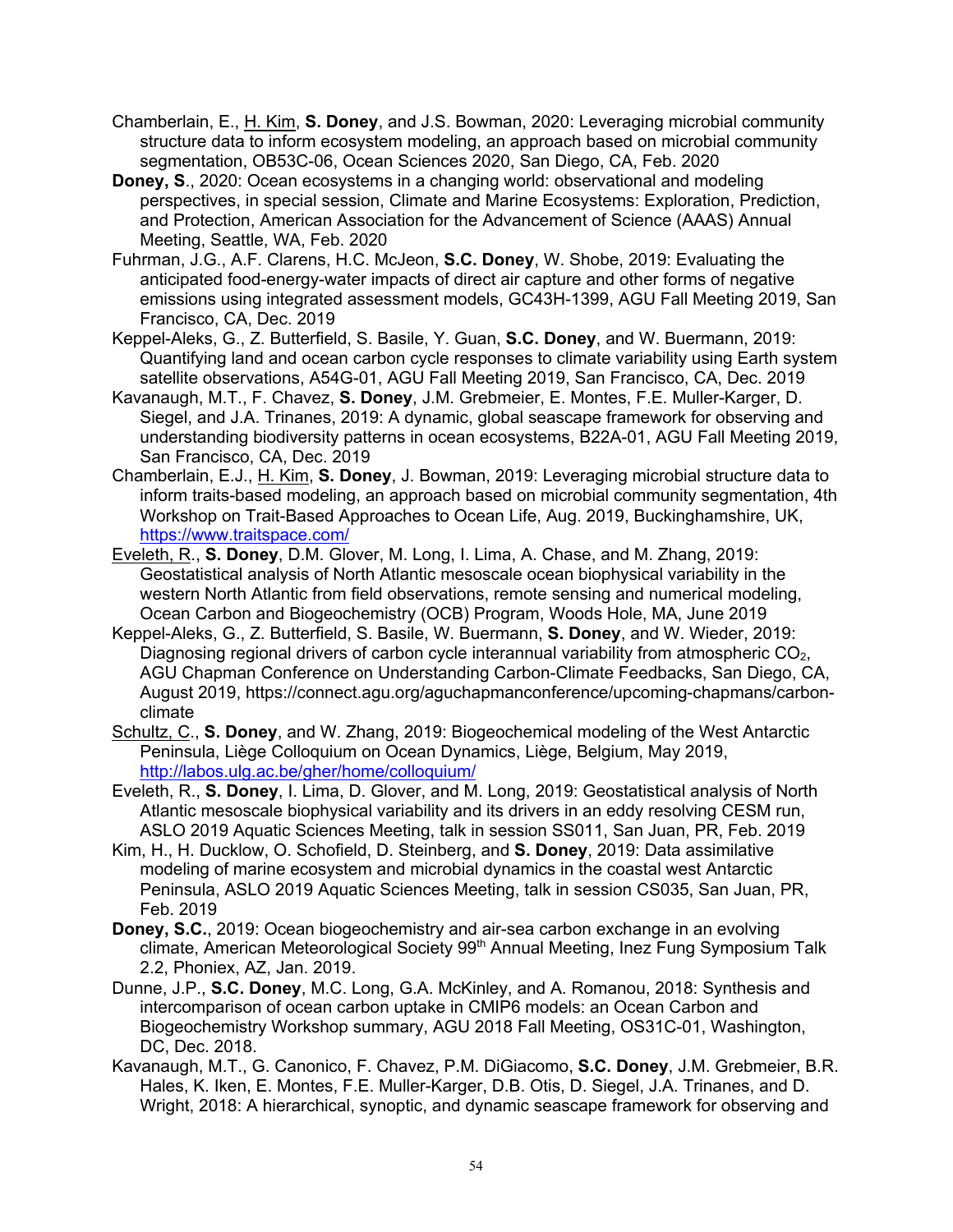understanding pelagic biodiversity, AGU 2018 Fall Meeting, B43E-07, Washington, DC, Dec. 2018.

- Palevsky, H.I., and **S.C. Doney**, 2018: Sensitivity of ocean carbon export flux projections to the choice of export depth horizon, AGU 2018 Fall Meeting, OS31C-04, Washington, DC, Dec. 2018.
- Keppel-Aleks, G., J.M. Liptak, A. Hogikyan, A.S. Wolf, and **S.C. Doney**, 2018: Ecosystem memory alters the carbon cycle response to interannual climate variations, AGU 2018 Fall Meeting, B54A-03, Washington, DC, Dec. 2018.
- Licker, R., B. Ekwurzel, **S.C. Doney**, S.R. Cooley, I.D. Lima, R. Heede, and P.C. Frumhoff, 2018: Attributing ocean acidification to major carbon producers, AGU 2018 Fall Meeting, GC21F-1169, Washington, DC, Dec. 2018.
- Torres, A.D., G. Keppel-Aleks, **S.C. Doney**, M.A. Fendrock, and K. Luis, 2018: Quantifying the imprint of atmospheric transport on total column-averaged CO2 observations from OCO-2, AGU 2018 Fall Meeting, A51R-2500, Washington, DC, Dec. 2018.
- Hauri, C., K. Hedstrom, S.L. Danielson, **S.C. Doney**, A.M.P. McDonnell, and C. Schultz, 2018: The Chukchi Sea in a changing environment: A synthesis of modeling and observations, AGU 2018 Fall Meeting, GC51O-0980, Washington, DC, Dec. 2018.
- Hedstrom, K., C. Hauri, C. Schultz, J. Beamer, S.L. Danielson, **S.C. Doney**, D. Hill, and C.A. Stock, 2018: Influence of ocean acidification and climate change on the biogeochemistry in the Gulf of Alaska: A regional modeling study, AGU 2018 Fall Meeting, OS41B-2009, Washington, DC, Dec. 2018.
- Kim, H., Y.-W. Luo, and **S. Doney**, 2018: Data assimilative ecosystem modeling of bacterial dynamics and upper-ocean carbon cycling in the coastal West Antarctic Peninsula, poster, Ocean Carbon and Biogeochemistry (OCB) Summer Workshop, www.us-ocb.org, Woods Hole, MA, June 2018.
- Rohr, T., C. Harrison, and **S. Doney**, 2018: Simulated eddy induced bottom-up controls on phytoplankton growth in the Southern Ocean, poster, Ocean Carbon and Biogeochemistry (OCB) Summer Workshop, www.us-ocb.org, Woods Hole, MA, June 2018.
- Archibald, K., D. Siegel, and **S. Doney**, 2018: Modeling the impact of zooplankton diel vertical migration on the carbon export flux of the biological pump, poster, Ocean Carbon and Biogeochemistry (OCB) Summer Workshop, www.us-ocb.org, Woods Hole, MA, June 2018.
- Eveleth, R., **S. Doney**, I. Lima, and D. Glover, 2018: Geostatistical analysis of North Atlantic mesoscale biophysical variability in an eddy resolving CESM run, poster, Ocean Carbon and Biogeochemistry (OCB) Summer Workshop, www.us-ocb.org, Woods Hole, MA, June 2018.
- Eveleth, R., **S. Doney**, I. Lima, and D. Glover, 2018: Geostatistical analysis of North Atlantic mesoscale biophysical variability in an eddy resolving CESM run, NASA North Atlantic Aerosol and Marine Ecosystems Study (NAAMES) Science Meeting, Oregon State University, Corvallis, OR, June 2018
- Atamanchuk, D., K. Azetsu-Scott, M. Babin, E. Boss, S. Bushinsky, H. Claustre, G. Dall'Olmo, E. Devred, B. deYoung, **S. Doney**, C. Dufour, M. Estapa, K. Fennel, B. Greenan, R. Hamme, K. Johnson, J. Lagunas, P.-Y. Le Traon, M. Lewis, A. Mucci, E. Oliver, S. Pouliquen, A. Stewart, and D. Wallace, 2018: Biogeochemical Argo as an essential component of a North Atlantic Ocean Observing System, Canadian Meteorological and Oceanographic Society's 52nd Congress (CMOS) (http://congress.cmos.ca/), Halifax, Canada, June 2018
- Bowman, J., M. Kavanaugh, **S. Doney**, and H. Ducklow, 2018: A Seascape View of Decadal Change along the Western Antarctic Peninsula, Polar2018 SCAR/IASC Open Science Conference, Session BE-7 (https://www.polar2018.org/), Davos, Switzerland, June 2018
- Eveleth, R., and **S.C. Doney**, 2018: Sea ice heterogeneity along the Western Antarctic Peninsula from high-resolution satellite imagery, EnviroDay 2018, Department of Environmental Sciences, University of Virginia, Feb. 2018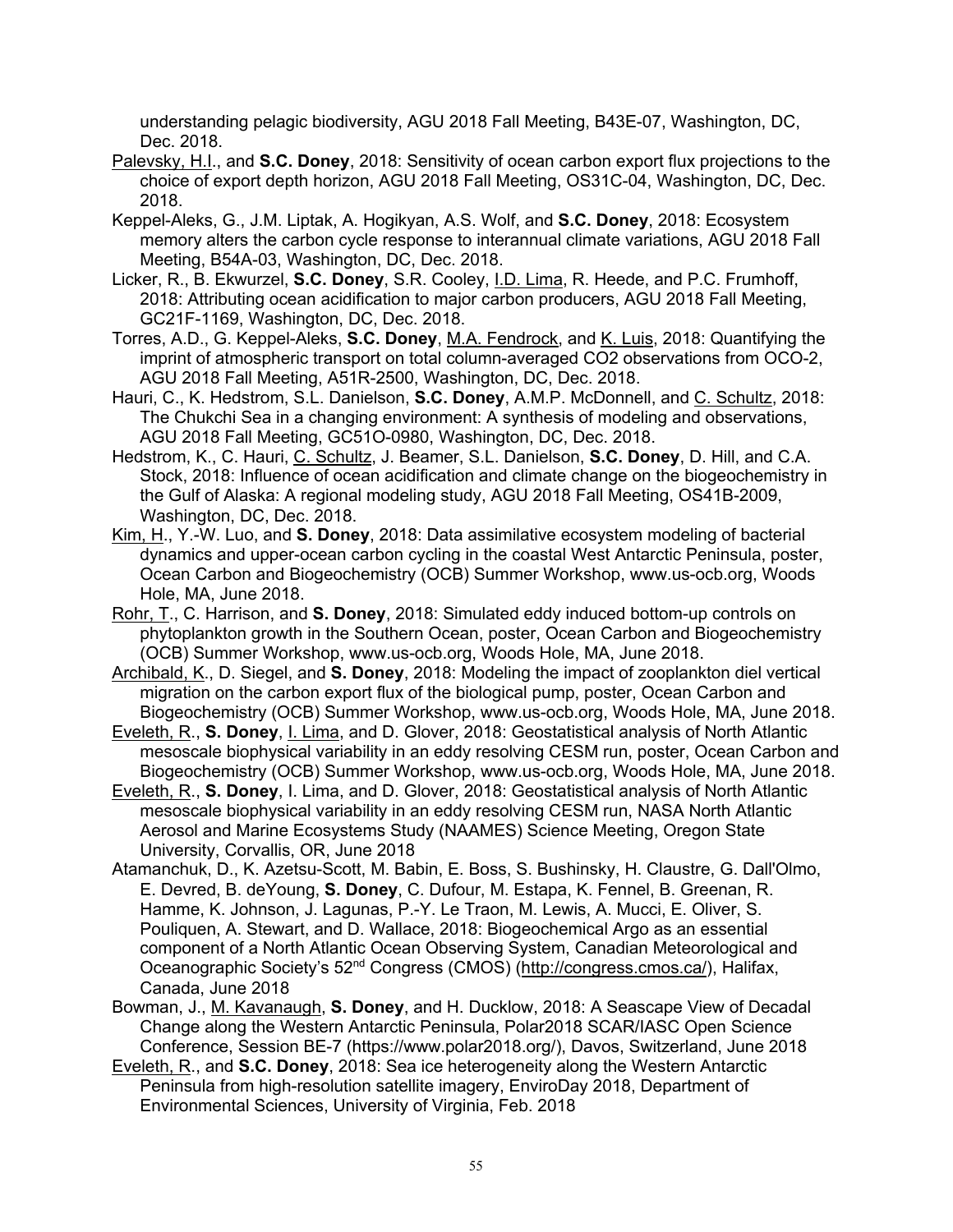- Kavanaugh, M.T., D.B. Otis, E. Montes, J.A. Santora, I.D. Schroeder, K. Shulzitski, A. Djurhuus, M. Messié, J. Brown, F. Chavez, **S.C. Doney**, and F.E Muller-Karger, 2018: Monitoring and understanding pelagic ecosystem change through a hierarchical multiplatform seascape framework, Abstract B21A-05, 2018 Ocean Science Meeting (AGU/ASLO/TOS), Portland, OR, Feb. 2018
- Archibald, K., and **S.C. Doney**, 2018: A quantitative model for the impact of zooplankton diel vertical migration on the vertical carbon flux of the biological pump, Abstract BN44A-1175, 2018 Ocean Science Meeting (AGU/ASLO/TOS), Portland, OR, Feb. 2018
- Luk, S., J.E. Rheuban, P. Hoagland, J.E. Costa, and **S.C. Doney**, 2018: Understanding the influences of water quality on the value of recreational shellfishing in Buzzards Bay, Abstract ES44C-2529, 2018 Ocean Science Meeting (AGU/ASLO/TOS), Portland, OR, Feb. 2018
- Schofield, O., D.G. Martinson, W. Fraser, D.K. Steinberg, A.S. Friedlaender, **S.C. Doney**, D.W. Johnston, S.E. Stammerjohn, D. Nowacek, and H.W. Ducklow, 2018: Decadal dynamics in the ecosystems along the rapidly warming West Antarctic Peninsula, Abstract IS12A-05, 2018 Ocean Science Meeting (AGU/ASLO/TOS), Portland, OR, Feb. 2018
- Glover, D.M., **S.C. Doney**, W. Oestreich, and A.W. Tullo, 2018: Geostatistical analysis to quantify mesoscale (and sub-mesoscale) spatial variability, patchiness, and error in SeaWiFS and MODIS/Aqua global ocean color data, Abstract EP34C-0854, 2018 Ocean Science Meeting (AGU/ASLO/TOS), Portland, OR, Feb. 2018
- Hauri, C., C. Schultz, K. Hedstrom, J. Beamer, S.L. Danielson, **S.C. Doney**, D. Hill, and C.A. Stock, 2018: Influence of ocean acidification and climate change on the biogeochemistry of the Gulf of Alaska, Abstract HE13A-06, 2018 Ocean Science Meeting (AGU/ASLO/TOS), Portland, OR, Feb. 2018
- Eveleth, R., and **S.C. Doney**, 2018: Biogeochemical and Ecosystem Impacts of Sea Ice Heterogeneity Along the Western Antarctic Peninsula, Abstract BN14D-1065, 2018 Ocean Science Meeting (AGU/ASLO/TOS), Portland, OR, Feb. 2018
- Keppel-Aleks, G., **S. Doney**, A. D. Torres, and M. Fendrock, 2018: Quantifying the impact of mesoscale and synoptic scale transport on  $XCO<sub>2</sub>$  for robust flux inference, Abstract 13.3, American Meteorological Society (AMS), Austin, TX, Jan. 2018
- Torres, A.D., G. Keppel-Aleks, **S.C. Doney**, S. Feng, T. Lauvaux, M.A. Fendrock, J. Rheuben, 2017: Quantifying the imprint of mesoscale and synoptic-scale atmospheric transport on total column carbon dioxide measurements, Abstract A31O-04, American Geophysical Union (AGU) Fall Meeting, New Orleans, LA, Dec. 2017
- Keppel-Aleks, G. Z. Butterfield, **S.C. Doney**, E.J. Dlugokencky, J. Miller, D.C Morton, 2017: Quantifying the impact of El Niño-driven variations in temperature and precipitation on regional atmospheric  $CO<sub>2</sub>$  growth rate variations, Abstract GC21C-0952, American Geophysical Union (AGU) Fall Meeting, New Orleans, LA, Dec. 2017
- Rheuban, J., R. Jakuba, J. Mora, J. Costa, and **S. Doney**, 2017: The value of long term monitoring for guiding restoration efforts – warming trends and water quality, 5th Annual Cape Coastal Conference, Hyannis, MA, Dec. 2017
- Luk, S., P. Hoagland, J. Rheuban, **S. Doney**, and J.E. Costa, 2017: Understanding the Influences of water quality on the value of recreational shellfishing in Buzzards Bay, Coastal & Estuarine Research Federation (CERF) Biennial Conference, Providence, RI, Nov. 2017
- Rheuban, J., D.C. McCorkle, R.W. Jakuba, C. Neill, and **S. Doney**, 2017: Variability in carbonate chemistry and coastal acidification across a eutrophication gradient in Buzzards Bay, MA, Coastal & Estuarine Research Federation (CERF) Biennial Conference, Providence, RI, Nov. 2017
- Schultz, C., C. Hauri, **S. Doney**, K. Hedstrom, S. Danielson, C. Stock, D. Hill, and J. Beamer, 2017: A new regional model for the study of the carbon cycle and ocean acidification in the Gulf of Alaska, Forum for Arctic Modeling & Observational Synthesis (FAMOS), Woods Hole, MA, Oct. 2017.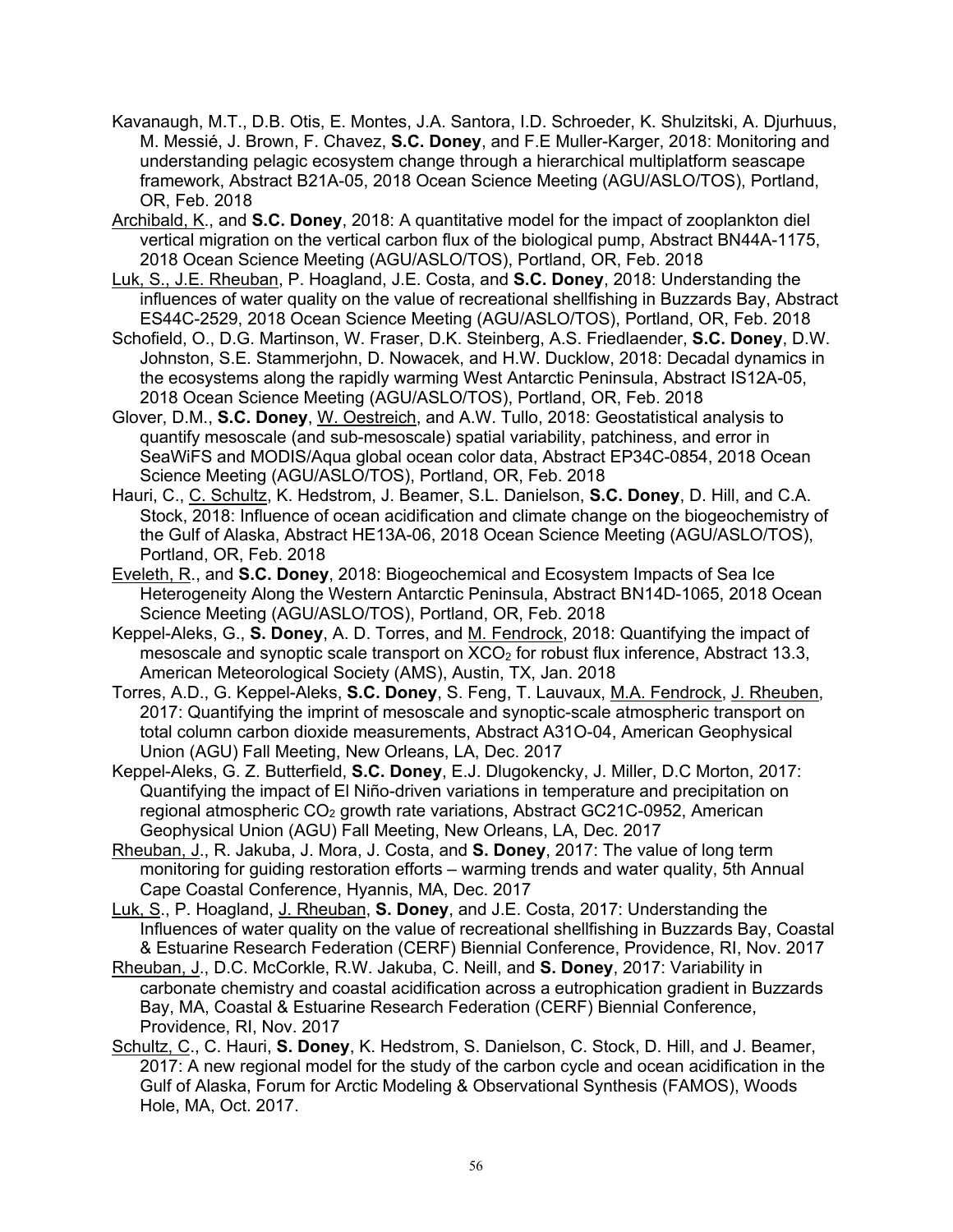- Torres, A., G. Keppel Aleks, **S. Doney**, M. Fendrock, and K. Luis, 2017: Quantifying the imprint of mesoscale and synoptic-scale atmospheric transport on total column carbon dioxide measurements, OCO-2 Science Team Meeting, NCAR, Boulder, CO, Oct. 2017.
- Archibald, K., and S. Doney, 2017: A quantitative model for the impact of zooplankton diel vertical migration on the vertical carbon flux of the biological pump, International Conference on Mathematical Modeling and Analysis in Biological Populations, U. Arizona, Tucson, AZ, Oct. 2017
- Palevsky, H.I., P.D. Quay, **S.C. Doney**, and C. Deutsch, 2017: Influence of the biological pump on air-sea CO2 flux depends on the magnitude and seasonal timing of physical processes, Ocean Carbon Hot Spots Workshop, U.S. CLIVAR & Ocean Carbon and Biogeochemistry (OCB), Monterey, CA, Sept. 2017
- Palevsky, H., and S. Doney, 2017: How choice of depth horizon influences estimated spatial patterns and global magnitude of ocean carbon export flux, Ocean Carbon and Biogeochemistry (OCB) 2017 Summer Workshop, Poster, Woods Hole, MA, June 2017
- Doney, S., H. Ducklow, and Palmer Station Antarctica LTER Team, 2017: How does shrinking sea-ice affect ecosystems along the western Antarctic Peninsula?, Long-term Ecological Research (LTER) Symposium, NSF, Arlington, VA, March, 2017.
- Negrete, G., S.C. Doney, D.M. Glover, J.E. Rheuban, D. McCorkle, and R. Jakuba, 2017: Impacts of water quality and ocean acidification along Buzzards Bay, Massachusetts, Association for the Sciences of Limnology and Oceanography (ASLO) 2017 Meeting, Honolulu, HI, Feb. 2017 (Abstract ID: 28789)
- Bowman, J.S., M. Kavanaugh, S. Doney, and H.W. Ducklow, 2007: Characterizing temporal and spatial ecosystem variability with objectively defined biomes in a twenty-plus year timeseries from the west Antarctic Peninsula, Association for the Sciences of Limnology and Oceanography (ASLO) 2017 Meeting, Honolulu, HI, Feb. 2017 (Abstract ID: 29297)
- Kavanaugh, M.T., M.J. Church, R.M. Letelier, D.M. Karl, and S.C. Doney, 2017; Aloha from the edge: multiscale biophysical variability in the North Pacific oligotrophic gyre, Association for the Sciences of Limnology and Oceanography (ASLO) 2017 Meeting, Honolulu, HI, Feb. 2017 (Abstract ID: 29988)
- Torres, AD, MA Fendrock, SC Doney, and G Keppel-Aleks, 2016: Identifying temporal and spatial synoptic-scale variability of total column carbon dioxide measurements, American Geophysical Union (AGU) Fall 2016 Meeting, San Francisco, CA (A41F-0094)
- Ducklow, HW, MR Stukel, JS Bowman, H Kim, N Cassar, R Eveleth, Z Li, SC Doney, SF Sailley, TD Jickells, AR Baker, and R Chance, 2016: Exploring Estimates of Net community production and export along the Western Antarctic Peninsula (WAP), 1993-2014, American Geophysical Union (AGU) Fall 2016 Meeting, San Francisco, CA (OS41D-08)
- Doney, S., and T.K. Hirata, 2016: MARine Ecosystem Model Intercomparison Project (MAREMIP), Invited paper, Japan Geoscience Union Meeting, May, 2016, Makuhari Messe, Japan (ACG09-01)
- Kavanaugh, M., F. Muller-Karger, E. Montes, J. Santora, F. Chavez, M. Messié, S. Doney, 2016: A Hierarchical and Dynamic Seascape Framework for Scaling and Comparing Ocean Biodiversity Observations, 2016 Ocean Sciences Meeting, New Orleans, LA (OD34B-2513)
- Nicholson, D.P., S.C Doney, and R.H.R. Stanley, 2016: The metabolic tradeoffs of diazotrophy in a flexible phytoplankton cell allocation model, 2016 Ocean Sciences Meeting, New Orleans, LA (IS33A-06)
- Williamson, S., J. Rheuban, J. Costa, D. Glover, S. Doney, 2016: Changing ecosystem response to nitrogen load into Buzzards Bay, MA, 2016 Ocean Sciences Meeting, New Orleans, LA, (HI34A-1806)
- Schultz, C., S. Doney, 2016: High-Resolution Simulation of Sea Ice and circulation in the West Antarctic Peninsula (WAP), 2016 Ocean Sciences Meeting, New Orleans, LA, (HE44D-1549)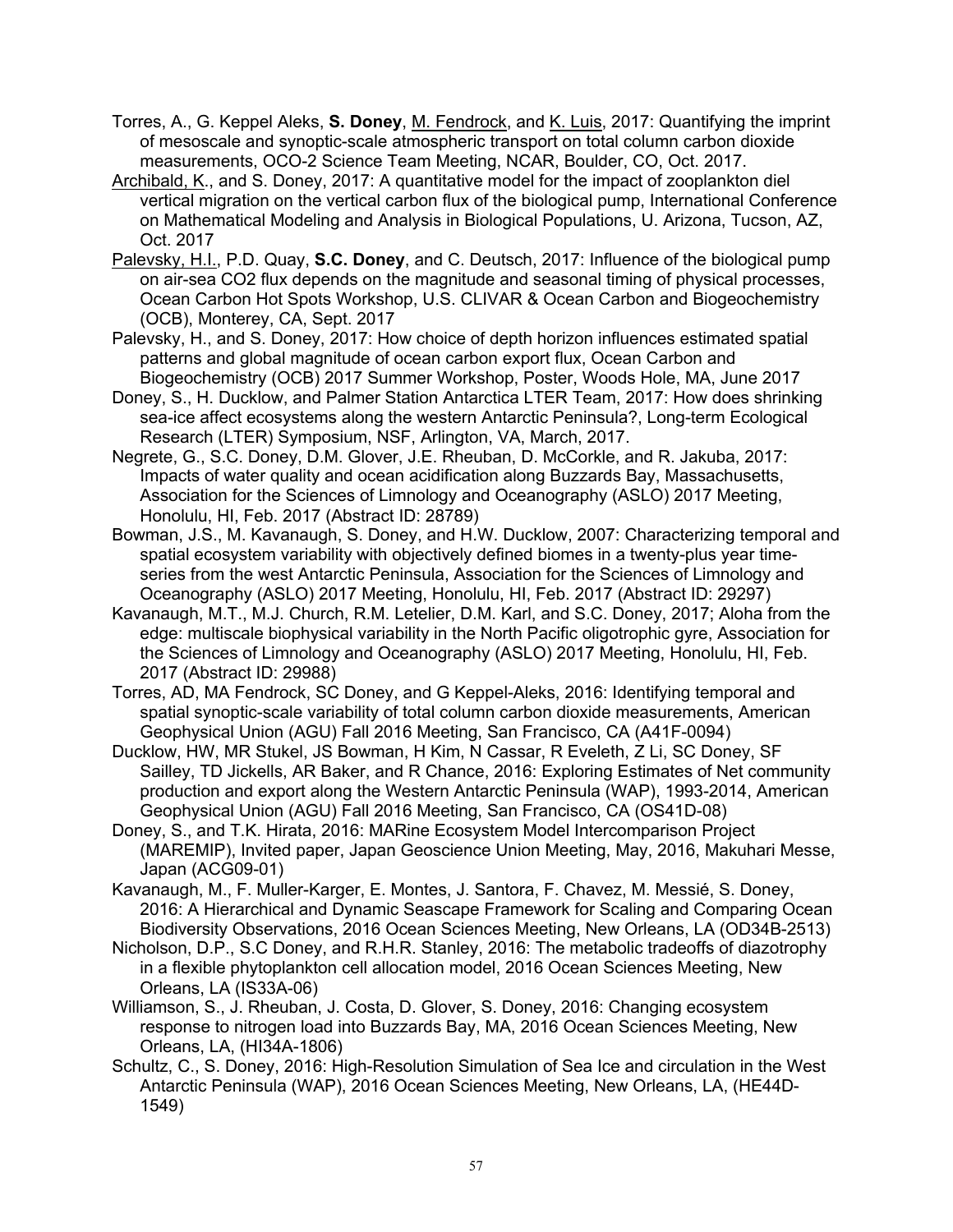- Muller-Karger, F., F. Chavez, S. Gittings, S. Doney, M. Kavanaugh, E. Montes, M. Breitbart, B. Kirkpatrick, D. Anderson, M. Tartt, 2016: National Marine Sanctuaries as Sentinel Sites for a Demonstration Marine Biodiversity Observation Network (MBON), 2016 Ocean Sciences Meeting, New Orleans, LA, (OD34B-2503)
- Mathis, J., J. Cross, W. Evans, S. Doney, 2016: Ocean Acidification in the Surface Waters of the Pacific-Arctic Boundary Regions, 2016 Ocean Sciences Meeting, New Orleans, LA, (AH21A-08)
- Kavanaugh, M., O. Schofield, H. Ducklow, S. Doney, 2016: Ocean Color Reveals Multi-scale Responses of Phytoplankton to Changing Sea Ice and Ocean Temperatures along the Western Antarctic Peninsula, 2016 Ocean Sciences Meeting, New Orleans, LA, (HE54C-1592)
- Jonsson, B., J. Dunne, S. Doney, 2016: Using O2/Ar ratios to assess biological production and near-surface vertical vertical mixing in global general circulation models on daily to seasonal timescales, 2016 Ocean Sciences Meeting, New Orleans, LA, (A43A-04)
- Kim, H., S. Doney, R. Iannuzzi, M. Meredith, D. Martinson, and H. Ducklow, 2016: Climate-Biogeochemical Coupling in an Antarctic Coastal Ecosystem: Chlorophyll, Nutrient, and Bacterial Production, 2016 Ocean Sciences Meeting, New Orleans, LA, (EC51A-06)
- Boyd, P. and S. Doney, 2015: A regional ocean classification to map future ecosystem change, NEOPS New Ocean Paradigm on its Biogeochemistry, Ecosystem and Sustainable Use, University of Tokyo Ocean Alliance and the Nippon Foundation, Tokyo, Japan (Dec. 2015)
- Rheuban, J., S. Cooley, D. Hart, V. Luu, D. Glover, J. Hare, and S. Doney, 2015: Developing a model for the US sea scallop fishery that incorporates ocean acidification and warming, Coastal & Estuarine Research Federation (CREF) 2015, (Poster SCI-136, C-4), Portland OR
- Mahowald, N., D. Ward, S. Kloster, J. Randerson, Scott Doney, K. Lindsay, E. Munoz, S. Schlunegger, D. Lombardozzi, D. Lawrence, P. Lawrence, and F. Hoffman, 2015: Impact of land use and land cover change on climate and air quality in the CESM, AGU 2015 Fall Meeting, San Francisco, CA, A41R-03
- Crews, L., S. Doney, M. Kavanaugh, H. Ducklow, O. Schofield, and D. Glover, 2015: Phytoplankton bloom phenology near Palmer Station Antarctica, AGU 2015 Fall Meeting, San Francisco, CA, OS13A-2016
- McNutt, M., W. Abdalati, K. Caldeira, S. Doney, P. Falkowski, S. Fetter, J. Fleming, S. Hamburg, G. Morgan, J. Penner, R. Pierrehumbert, P. Rasch, L. Russell, J. Snow, and J. Wilcox, 2015: Responding to climate change at the poles: findings from the National Research Council's Reports on Climate Intervention, AGU 2015 Fall Meeting, San Francisco, CA, GC14C-03
- Goodkin, N., B.-S. Wang, C.-F. You, K. Hughen, N. Grumet-Prouty. and S. Doney, 2015: Ocean circulation and biogeochemistry moderate inter-annual and decadal surface water pH changes in the Sargasso Sea, Goldschmidt Abstracts, Abstract 1077, Prague, Czech Republic.
- Nicholson, D.P., R. Curry, B. Barone, S.T. Wilson, S.C. Doney, and D.M. Karl, 2015: Biogeochemistry from gliders at HOT and BATS, Ocean Carbon & Biogeochemistry 2015 Summer Workshop, Poster, Woods Hole, MA
- Kavanaugh, M., I. Lima, and S. Doney, 2015: Climate-induced shifts of pelagic habitat revealed through seascape-based model intercomparison, 2015 NASA Carbon Cycle & Ecosystems Joint Science Workshop, Poster 2, College Park, MD.
- Kavanaugh, M., S. Doney, F. Muller-Karger, F. Chavez, E. Montes, and S. Gittings, 2015: National Marine Sanctuaries as sentinel sites for a demonstration Marine Biodiversity Observation Network (MBON): remote sensing of dynamic biogeographical seascapes, 2015 NASA Carbon Cycle & Ecosystems Joint Science Workshop, Poster 17, College Park, MD.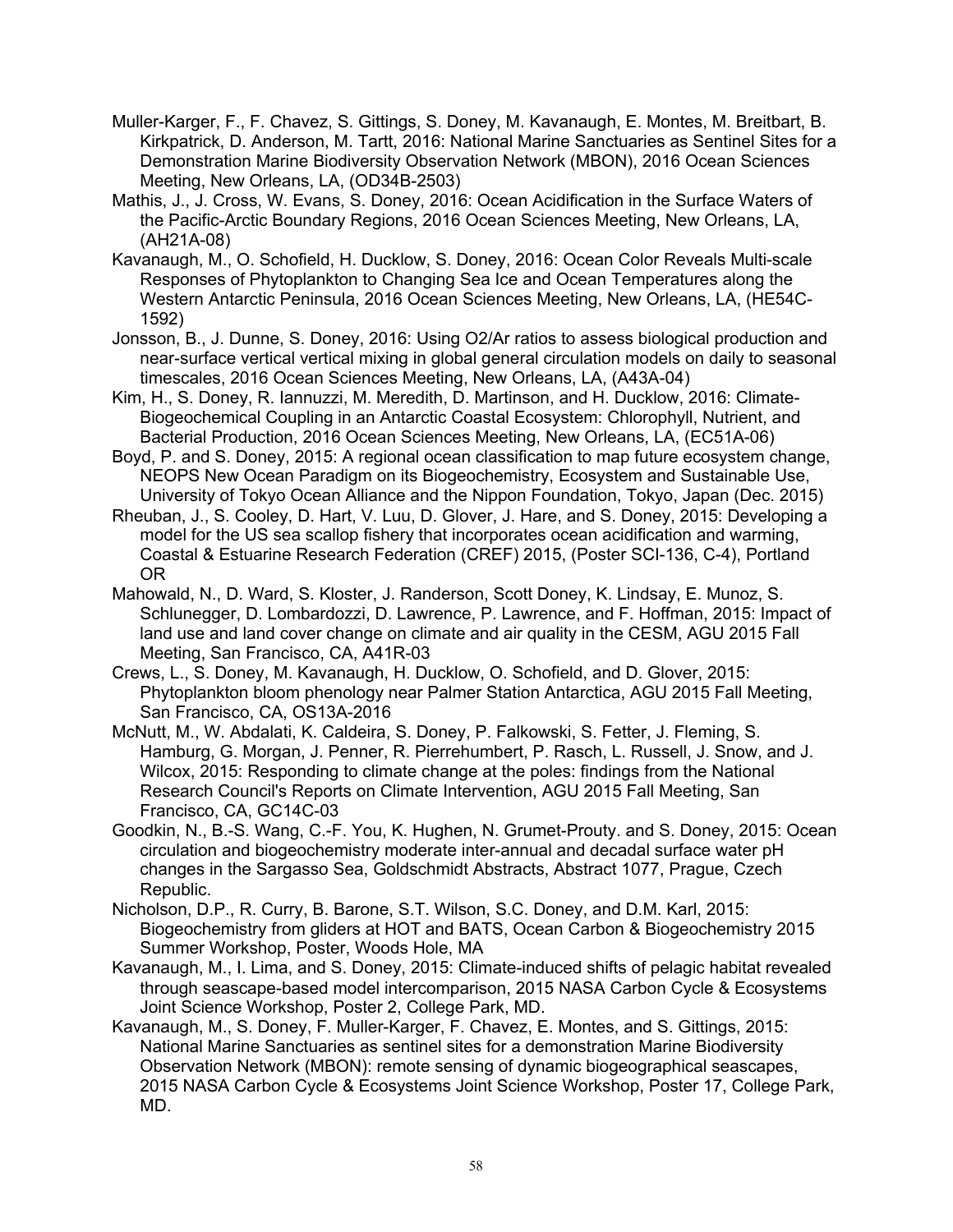- Kavanaugh, M., D. Glover, H. Ducklow, O. Schofield, and S. Doney, 2015: Local and regional shifts in phytoplankton abundance and community structure along the western Antarctic Peninsula 2015 NASA Carbon Cycle & Ecosystems Joint Science Workshop, Poster 90, College Park, MD.
- Williamson, S., J. Rheuban, D. Glover, J. Costa, and S. Doney, 2015: The Effect of Land Use Change on Nitrogen Load into the Buzzards Bay, MA Watershed, 2015 NASA Carbon Cycle & Ecosystems Joint Science Workshop, Poster 94, College Park, MD.
- Williamson, S.C., J.E. Rheuban, J.E. Costa, D.M. Glover, R.W. Jakuba, M.T. Kavanaugh, C. Neill, and S. Doney, 2015: Long-term trends in water quality in Buzzards Bay, Massachusetts, 2015 ASLO Aquatic Sciences Meeting, Granada, Spain, ID: 26397
- Rohr, T., M. Long, and S. Doney, 2015: The effect of mixed layer deepening and sea ice on spatial variability in phytoplankton bloom dynamics in the Southern Ocean, Southern Ocean Dynamics & Biogeochemistry Workshop, Linde Center for Global Environmental Science, California Institute of Technology, Pasadena, CA, Feb. 2015
- Ducklow, H., S. Sailley, S. Stammerjohn, G. Saba, and S. Doney 2014: Ecological controls on biogeochemical fluxes in the western Antarctic Peninsula: Long-Term observations and inverse food web model results, AGU Fall Meeting, San Francisco CA, B31J-07
- McNutt, M., W. Abdalati, K. Caldeira, S. Doney, P. Falkowski, S. Fetter, J. Fleming, S. Hamburg, J. Penner, G. Morgan, R. Pierrehumbert, P. Rasch, L. Russell, J. Snow, D. Titley, and J. Wilcox, 2014: Climate intervention: reflecting sunlight to cool the Earth - Report from the National Research Council, AGU Fall Meeting, San Francisco CA, GC13I-0771
- Randerson, J., K. Lindsay, E. Munoz, W. Fu, F. Hoffman, J. Moore, S. Doney, N. Mahowald, and G. Bonan, 2014: Intensification of climate-carbon feedbacks after 2100 and implications for disturbance regimes, AGU Fall Meeting, San Francisco CA, B14D-01
- Kavanaugh, M., H. Ducklow, D. Glover, O. Schofield, and S. Doney, 2014: An intercomparison of the skill of satellite-based phytoplankton functional type algorithms for the western Antarctic Peninsula, Ocean Optics XXII, The Oceanography Society, Portland, ME, 2220
- Behrenfeld, M.J., E.S. Boss, S.C. Doney, D.A. Siegel, and I. Lima, 2014: Blooms in the context of ecosystem annual cycles, AGU/ASLO/TOS Ocean Sciences Meeting, Honolulu, HI, (Abstract ID: 13034)
- Luo, Y.W., D.P. Nicholson, and S.C. Doney, 2014: High-frequency biogeochemical modeling based on HOE-DYLAN experiment at Station ALOHA, AGU/ASLO/TOS Ocean Sciences Meeting, Honolulu, HI, (Abstract ID: 13460)
- Boyd, P.W., S.C. Doney, D. Glover, and S. Lennartz, New approaches to designing complex environmental manipulations of marine phytoplankton, AGU/ASLO/TOS Ocean Sciences Meeting, Honolulu, HI, (Abstract ID: 14570)
- Jenkins, W.J., and S.C. Doney, 2014: Determining oxygen utilization rates in the eastern subtropical North Atlantic main termocline using an age tracer hybrid inverse model, AGU/ASLO/TOS Ocean Sciences Meeting, Honolulu, HI, (Abstract ID: 14962)
- Misumi, K., K. Lindsay, J.K. Moore, S.C. Doney, and F.O. Bryan, 2014: The iron budget in the ocean surface waters in the 20th and 21st centuries: projections by the Community Earth System Model Version 1, AGU/ASLO/TOS Ocean Sciences Meeting, Honolulu, HI, (Abstract ID: 15547)
- Kavanaugh, M.T., S.C. Doney, H.W. Ducklow, O. Schofield, and S.E. Stammerjohn, 2014: Role of submarine canyons on phytoplankton dynamics along the western Antarctic Peninsula, AGU/ASLO/TOS Ocean Sciences Meeting, Honolulu, HI, (Abstract ID: 16310)
- Glover, D.M., S.C. Doney, K. Lindsay, and I. Lima, 2014: The impact of ocean acidification on marine planktonic calcification, the road to explicit calcifies in CESM V1.2, AGU/ASLO/TOS Ocean Sciences Meeting, Honolulu, HI, (Abstract ID: 16803)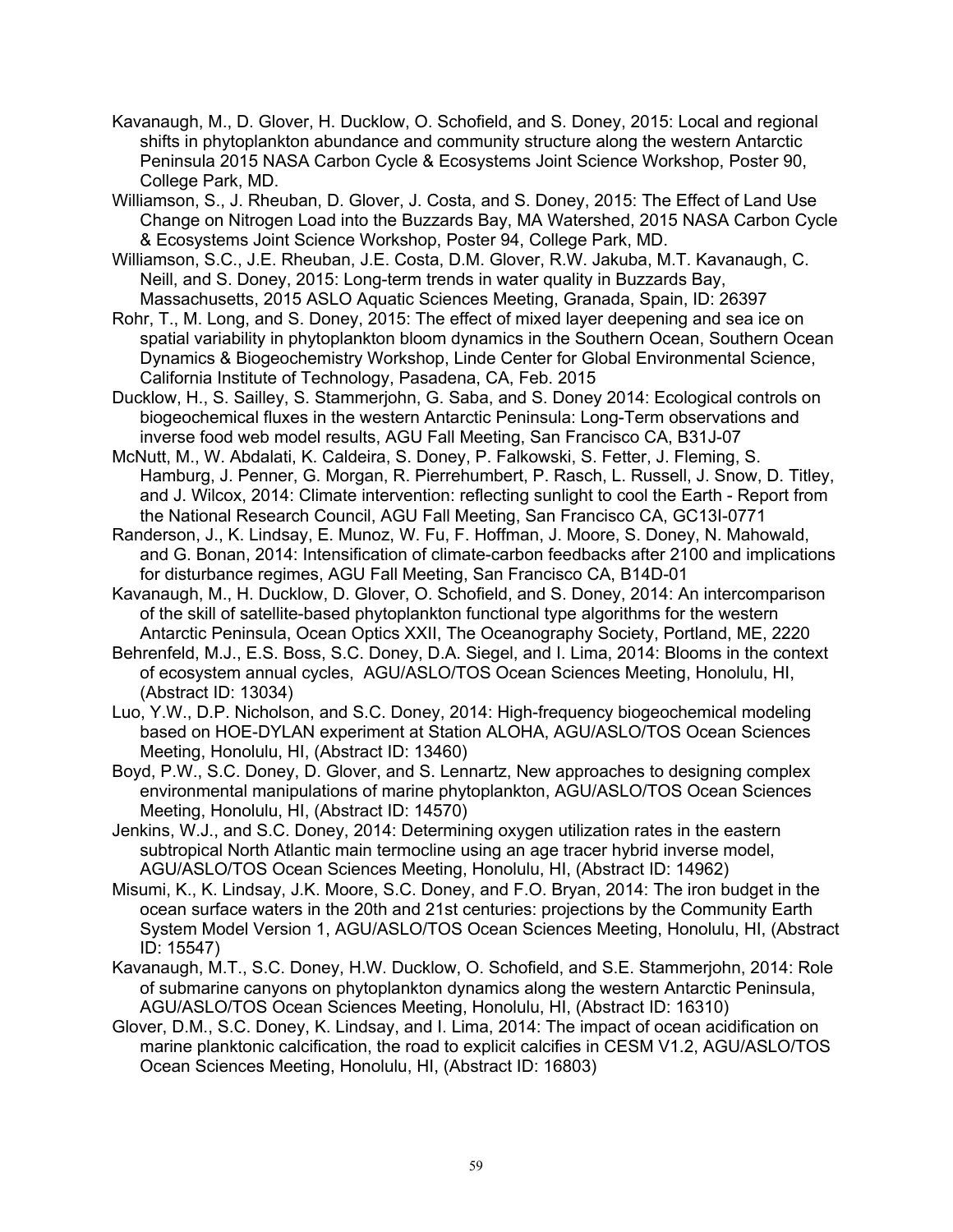- Cooley, S.R., J.E. Rheuban, D. Hart, J. Hare, and S.C. Doney, 2014: An Atlantic sea scallop integrated assessment model to explore ocean acidification and temperature rise, AGU/ASLO/TOS Ocean Sciences Meeting, Honolulu, HI, (Abstract ID: 17591)
- Hashioka, T., M. Vogt, T. Hirata, Y. Yamanaka, and S.C. Doney, 2014: Potential impacts of global warming on phytoplankton competition projected by different global ecosystem models, AGU/ASLO/TOS Ocean Sciences Meeting, Honolulu, HI, (Abstract ID: 17967)
- Misumi, K., K. Lindsay, J.K. Moore, S.C. Doney, F.O. Bryan, D. Tsumune, and Y. Yoshida, 2014: The iron budget in ocean surface waters in the 20th and 21st centuries: projections by the Community Earth System Model, Japan Geoscience Union Meeting 2014, Yokohama, Japan (Abstract ID: A-OS24)
- Rheuban, J.E., S. Cooley, D. Hart, J.A. Hare, and S.C Doney, 2014: Modeling the social and ecological effects of climate change on the US Atlantic sea scallop fishery, AGU Science Policy Conference, Washington DC, June 2014 (CC-10, abstract ID 1430)
- Vogt, M., P. Brun, M.R. Payne, C.J. O'Brien, N. Bednaršek, E.T. Buitenhuis, S.C. Doney, K. Leblanc, C. Le Quéré, Y. Luo, R. Moriarty, T.D. O'Brien, R. Schiebel, and C. Swan, 2013: Habitat suitability and ecological niches of different plankton functional types in the global ocean, EGU General Assembly, Vienna, Austria, EGU2013-9812
- Paulot, F., D.J. Jacob, M. Johnson, T.G. Bell, C.A. Stock, and S.C. Doney, 2013: Oceanic emissions of ammonia, AGU Fall Meeting, San Francisco CA, A14C-04.
- Keppel-Aleks, G., J.T. Randerson; M. Mu, S.C. Doney, G. van der Werf, G.J. Collatz, and D.C. Morton, 2013: Terrestrial ecosystem regulation of interannual variability in atmospheric  $CO<sub>2</sub>$ , AGU Fall Meeting, San Francisco CA, B51L-01.
- Doney, S.C., and A. Rosenberg, 2012: U.S. 2013 National Climate Assessment of Oceans and Marine Resources, AGU Fall Meeting, San Francisco CA, GC13E-07 (Invited).
- Westberry, T.K., M.J. Behrenfeld, A.J. Milligan, and S.C. Doney, 2012: Retrospective satellite ocean color analysis of ocean iron fertilization, AGU/ASLO/TOS Ocean Sciences Meeting 2012, Salt Lake City, UT, Abstract 10518.
- Siegel, D.A., M.J. Behrenfeld, C.R. McClain, D. Antoine, S.W. Bailey, P.S. Bontempi, E.S. Boss, H.M. Dierssen, S.C. Doney, and R.E. Eplee, Jr., 2012: Regional to global scale phytoplankton dynamics: the SeaWiFS legacy, AGU/ASLO/TOS Ocean Sciences Meeting 2012, Salt Lake City, UT, Abstract 9612.
- Luo, Y.-W., and S.C Doney, 2012: Estimates of global nitrogen fixation rates and diazotrophic biomass: comparing CCSM model and observational database, AGU/ASLO/TOS Ocean Sciences Meeting 2012, Salt Lake City, UT, Abstract 9371.
- Nicholson, D.P., R.H. Stanley, S.C. Doney, and I.D. Lima, 2012: Triple oxygen isotopes in a global model, AGU/ASLO/TOS Ocean Sciences Meeting 2012, Salt Lake City, UT, Abstract 12073.
- Jonsson, B.F., S.C. Doney, J. Dunne, and M.L Bender, 2012: Evaluation of Southern Ocean O2/Ar-based NCP measurements in a model framework, AGU/ASLO/TOS Ocean Sciences Meeting 2012, Salt Lake City, UT, Abstract 11270.
- Lindsay, K., M.C. Long, and S.C. Doney, 2012: The impact of climate change on the Southern Ocean carbon cycle in CESM1-(BGC) CMIP5 experiments, AGU/ASLO/TOS Ocean Sciences Meeting 2012, Salt Lake City, UT, Abstract 12855.
- Calil, P.P., Y. Luo, I. Lima, and S.C. Doney, 2012: Biological relevance of submesoscale dynamics in the highly stratified, oligotrophic ocean, AGU/ASLO/TOS Ocean Sciences Meeting 2012, Salt Lake City, UT, Abstract 12509.
- Sailley, S.F., H. Ducklow, S.C. Doney, and H. Moeller, 2012: Carbon fluxes and pelagic ecosystem dynamics around two western Antarctic Peninsula Adelie penguin colony: an inverse model approach, AGU/ASLO/TOS Ocean Sciences Meeting 2012, Salt Lake City, UT, Abstract 11791.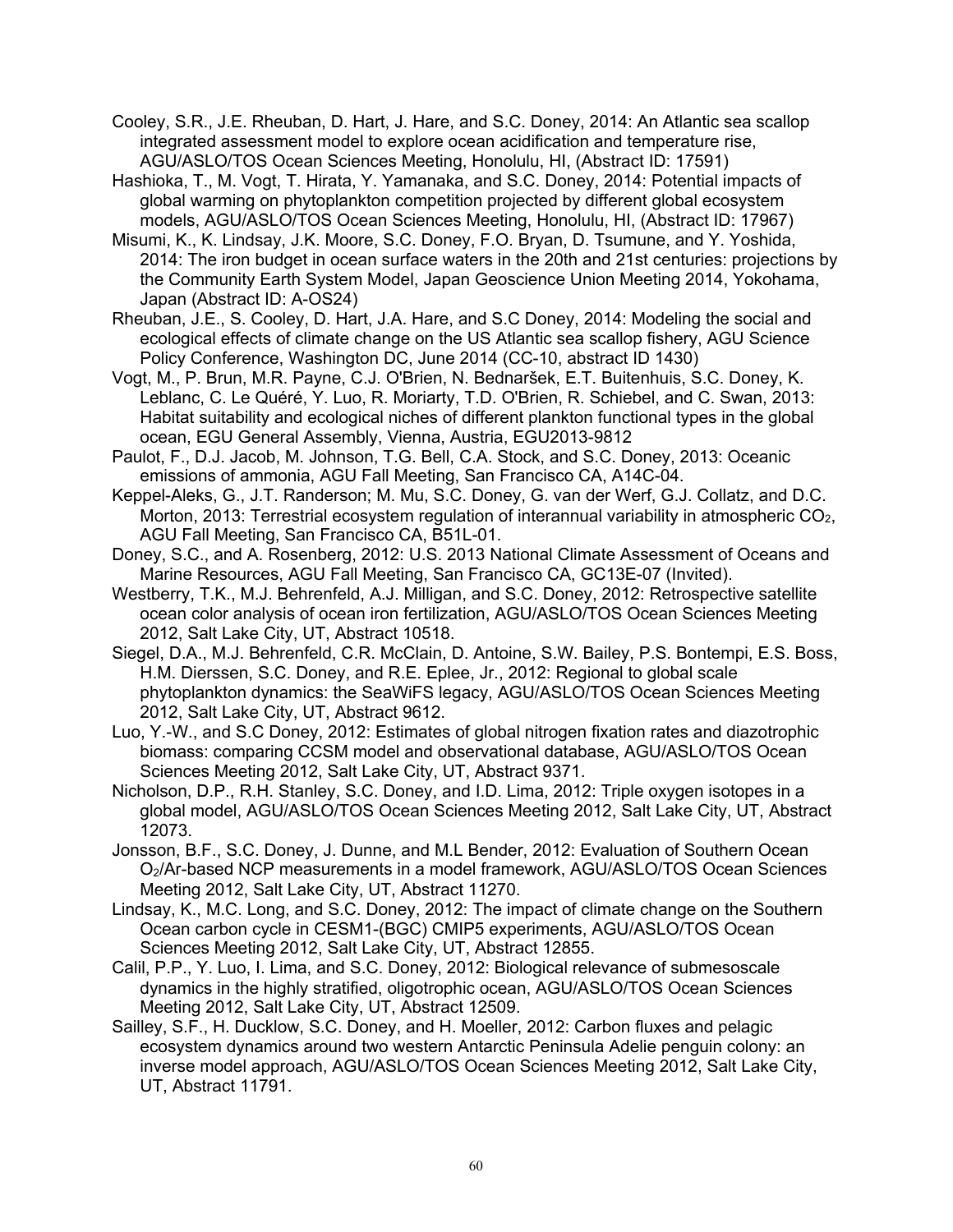- Glover, D.M., S.C. Doney, I. Lima, and K. Lindsay, 2012: Assessing the impact of ocean acidification on marine planktonic calcification using satellite analysis and earth system modeling, AGU/ASLO/TOS Ocean Sciences Meeting 2012, Salt Lake City, UT, Abstract 9542.
- Wanninkhof, R., G.H. Park, T. Takahashi, R.A. Feely, J.L. Bullister, S.C. Doney, and T. Tanhua, 2012: Changes in deep-water  $CO<sub>2</sub>$  concentrations over the last two to three decades, AGU/ASLO/TOS Ocean Sciences Meeting 2012, Salt Lake City, UT, Abstract 10600.
- Misumi, K., K. Lindsay, K. Moore, and S.C. Doney, 2012: Evaluating the impacts of spatiallyvarying iron-binding ligand concentrations on dissolved iron distributions in the global ocean, AGU/ASLO/TOS Ocean Sciences Meeting 2012, Salt Lake City, UT, Abstract 10705.
- Goodkin, N.F., N.M. Levine, S.C. Doney, and R. Wanninkhof, 2012: Impacts of temporal  $CO<sub>2</sub>$ and climate trends on the detection of ocean anthropogenic  $CO<sub>2</sub>$  accumulation, AGU/ASLO/TOS Ocean Sciences Meeting 2012, Salt Lake City, UT, Abstract 10815.
- Hauri, C., N. Gruber, M. Vogt, S.C. Doney, R.A. Feely, Z. Lachkar, A. Leinweber, A.M. McDonnell, M. Munnich, and G.K. Plattner, 2012: Transition decades for ocean acidification in the California current system, AGU/ASLO/TOS Ocean Sciences Meeting 2012, Salt Lake City, UT, Abstract 11119.
- Boyd, P.W., C.S. Law, and S.C. Doney, 2012: A climate change atlas for the ocean, AGU/ASLO/TOS Ocean Sciences Meeting 2012, Salt Lake City, UT, Abstract 9775.
- Doney, S.C., I. Lima, K. Lindsay, J.K. Moore, Y.W. Luo, and S. Sailley, 2012: The climate response of plankton community structure in the NCAR CESM global ocean biogeochemical model, 2012 ASLO Aquatic Sciences Meeting, Abstract ID:9620, Lake Biwa, Otsu, Japan.
- Vogt, M., T. Hashioka, M.N. Aita, S. Alvain, L. Bopp, E.T. Buitenhuis, S.C. Doney, I. Lima, C. Le Quéré, and Y. Yamanaka, 2012: Ecological niches of phytoplankton functional types in models and observations: Results from the Marine Ecosystem Model Inter-comparison Project (MAREMIP), 2012 ASLO Aquatic Sciences Meeting, Abstract ID:10074, Lake Biwa, Otsu, Japan.
- Hashioka, T., M. Vogt, Y. Yamanaka, C. Le Quéré, E. Buitenhuis, M.N. Aita, S. Alvain, L. Bopp, T. Hirata, I.D. Lima, and S.C. Doney, 2012: Phytoplankton competition during the spring bloom in four plankton functional models: Results from the Marine Ecosystem Model Intercomparison Project, 2012 ASLO Aquatic Sciences Meeting, Abstract ID:9637, Lake Biwa, Otsu, Japan.
- Sailley, S.F., M. Vogt, S.C. Doney, M.N. Aita, L. Bopp, E.T. Buitenhuis, T. Hashioka, I. Lima, C. Le Quere, and Y. Yamanaka, 2012: Comparing food-web structure and dynamics across a suite of global marine ecosystem models, 2012 ASLO Aquatic Sciences Meeting, Abstract ID:9593, Lake Biwa, Otsu Japan.
- Jonsson, B., S. Doney, J. Dunne, M. Bender, K. Huang, 2012: Evaluation of Southern Ocean O2/Ar-based NCP measurements in a model framework, Long Term Ecological Research (LTER) Network All-Scientist Meeting, Estes Park, CO.
- Ducklow, H.W., J. Conners, S.C. Doney, W.R. Fraser, D.G. Martinson, M. Montes-Hugo, O.M. Schofield, B.E. Simmons, S.E. Stammerjohn, and D.K. Steinberg, 2012: Palmer LTER: Long-Term Ecological Research on the Antarctic Marine Ecosystem: Looking Back in Time Through Marine Ecosystem Space, Long Term Ecological Research (LTER) Network All-Scientist Meeting, Estes Park, CO.
- Hauri, C., N. Gruber, M. Vogt, S.C. Doney, R.A. Feely, Z. Lachkar, A. Leinweber, A.M.P. McDonnell, M. Munnich, and G.K. Plattner, 2012: Transition decades for ocean acidification in the California Current System, Third Symposium on the Ocean in a High-CO<sub>2</sub> World, Monterey, CA.
- Hammerling, D., A.M. Michalak, S.R. Kawa, S.C. Doney, and K.M. Schaefer, 2012: Carbon Flux Signal Detection for the ASCENDS mission, AGU Fall Meeting, San Francisco CA, A53H-0218.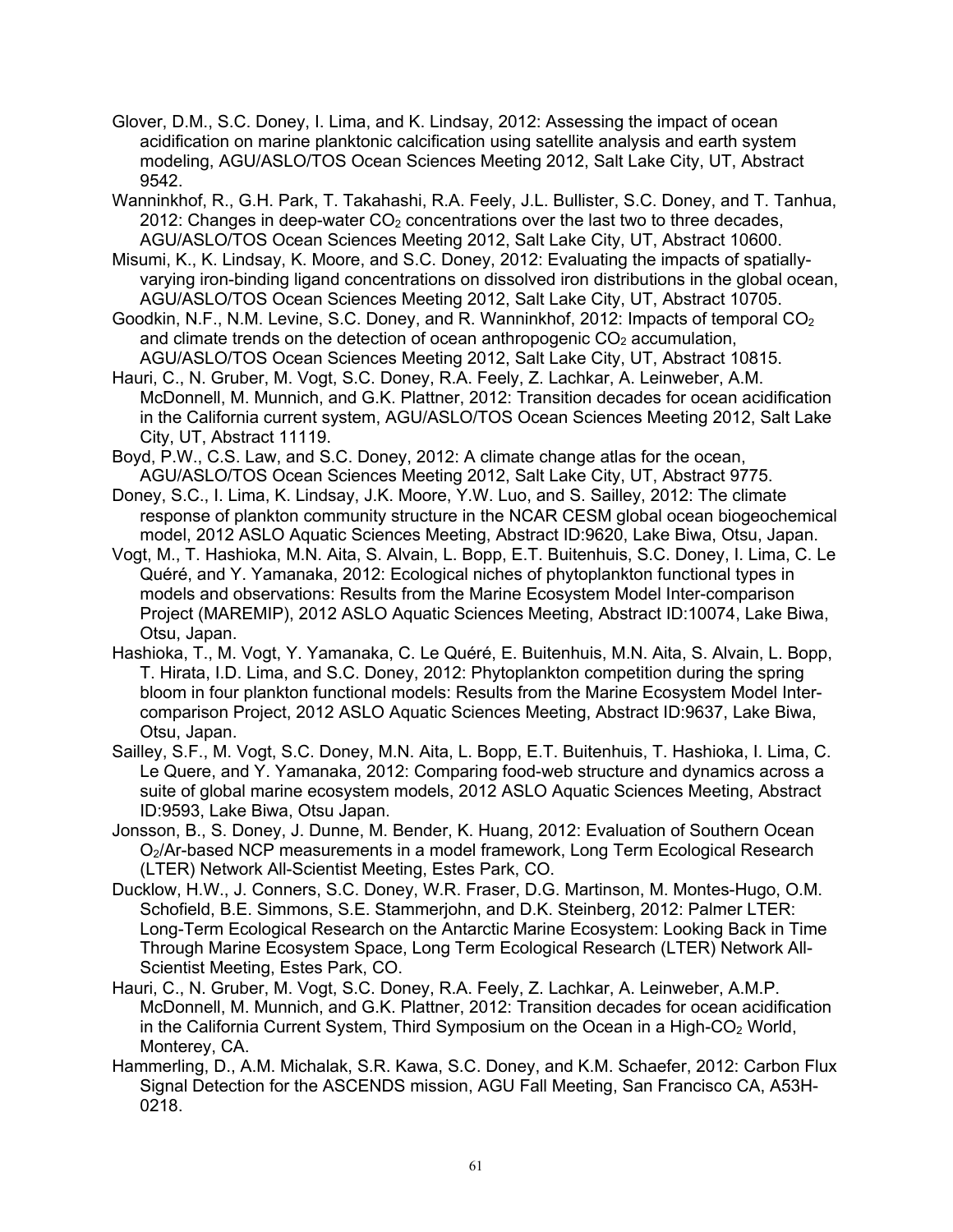- Keppel-Aleks, G. J.T. Randerson, K.T. Lindsay, B. Stephens, J.K. Moore, S.C. Doney, P.E. Thornton, N.M. Mahowald, F.M. Hoffman, C. Sweeney, P.P. Tans, P.O. Wennberg, S.C. Wofsy, 2012: Evaluating carbon dioxide variability in the Community Earth System Model against atmospheric observations, AGU Fall Meeting, San Francisco CA, A32A-08.
- Glover, D.M., S.C. Doney, K.T. Lindsay, and I. Lima, 2012: Progress on assessing the impact of ocean acidification on marine planktonic calcification using satellite analysis, field data and earth system modeling, AGU Fall Meeting, San Francisco CA, OS31B-1721.
- Long, M., K.T. Lindsay, J.K. Moore, and S.C. Doney, 2012: Mechanisms driving ocean carbon cycle response to rising atmospheric  $CO<sub>2</sub>$ : results from the Community Earth System Model, version 1, AGU Fall Meeting, San Francisco CA, B11E-07.
- Stanley, R.H., W.J. Jenkins, S.C. Doney, and D.E. Lott, III, 2011: Export production quantified by apparent oxygen utilization rates at the Bermuda Atlantic Time-series Study site, ASLO Aquatic Sciences Meeting 2011 (Abstract ID: 7966).
- Nicholson, D.P., R.H. Stanley, E. Barkan, D.M. Karl, B. Luz, P.D. Quay, and S.C. Doney, 2011: Evaluating triple oxygen isotope estimates of gross primary production at the Hawaii Ocean Time-Series and Bermuda Atlantic Time-series Study sites, ASLO Aquatic Sciences Meeting 2011 (Abstract ID: 7985)
- Cooley, S.R., N. Lucey, H.L. Kite-Powell, and S.C. Doney, 2011: Could today's mollusk harvests suggest tomorrow's vulnerability to ocean acidification? ASLO Aquatic Sciences Meeting 2011 (Abstract ID: 8482)
- Calil, P.H.R., S.C. Doney, K. Yumimoto, K. Eguchi, and T. Takemura, 2011: Episodic upwelling and dust deposition as bloom triggers in low nutrient low chlorophyll regions, IUGG 2011 General Assembly, Melbourne Australia (Abstract number 1453.00)
- Doney, S.C., S.R. Cooley, and R. Feely, 2011: Keynote: Ocean acidification and living marine resources, American Fisheries Society 141<sup>st</sup> Annual Meeting (Abstract 75-1)
- Doney, S., K. Moore, K. Lindsay, I. Lima, N. Mahowald, and M. Long, 2011: Incorporating ocean dynamics into a global coupled climate-carbon cycle model, 2011 NASA Carbon Cycle & Ecosystems Joint Science Workshop, Alexandria, VA, Poster ID: 15, http://cce.nasa.gov/meeting\_2011/.
- Glover, D.M., S. Doney, and A.W. Tullo, 2011: Comparison of SeaWiFS and MODIS ocean color mesoscale variability, 2011 NASA Carbon Cycle & Ecosystems Joint Science Workshop, Alexandria, VA, Poster ID: 181, http://cce.nasa.gov/meeting\_2011/.
- Westberry, T.K., M.J. Behrenfeld, A.J. Milligan, and S.C. Doney, 2011: Retrospective satellite ocean color analysis of ocean iron fertilization (OIF), 2011 NASA Carbon Cycle & Ecosystems Joint Science Workshop, Alexandria, VA, Poster ID: 293, http://cce.nasa.gov/meeting\_2011/.
- Long, M., K. Lindsay, S. Peacock, S. Doney, and J.K. Moore, 2011: The 20th and 21st Century ocean carbon cycle in CESM1, World Climate Research Programme (WCRP) Open Science Conference, Denver, CO, Poster ID: Th219A
- Mahowald, N., K. Lindsay, D. Rothenberg, S.C. Doney, J.K. Moore, P. Thornton, J.T. Randerson, and C.D. Jones, 2011: Desert dust and anthropogenic aerosol interactions in the Community Climate System Model coupled-carbon-climate model, World Climate Research Programme (WCRP) Open Science Conference, Denver, CO, Poster ID: W121B
- Lindsay, K., G. Bonan, J. Randerson, S. Doney, N. Mahowald, J.K. Moore, and P. Thornton, 2011: The Community Earth System Model: Evaluation and CMIP5 Simulations. Activities of the Biogeochemistry Working Group, World Climate Research Programme (WCRP) Open Science Conference, Denver, CO, Poster ID: W196A
- Luo, Y., H. Ducklow, S.C. Doney, and M.A. Friedrichs, 2010: Investigating the decadal increase of primary production at Station ALOHA, Hawaii using data assimilative model, AGU/ASLO/TOS Ocean Sciences Meeting 2010, CO31A-02.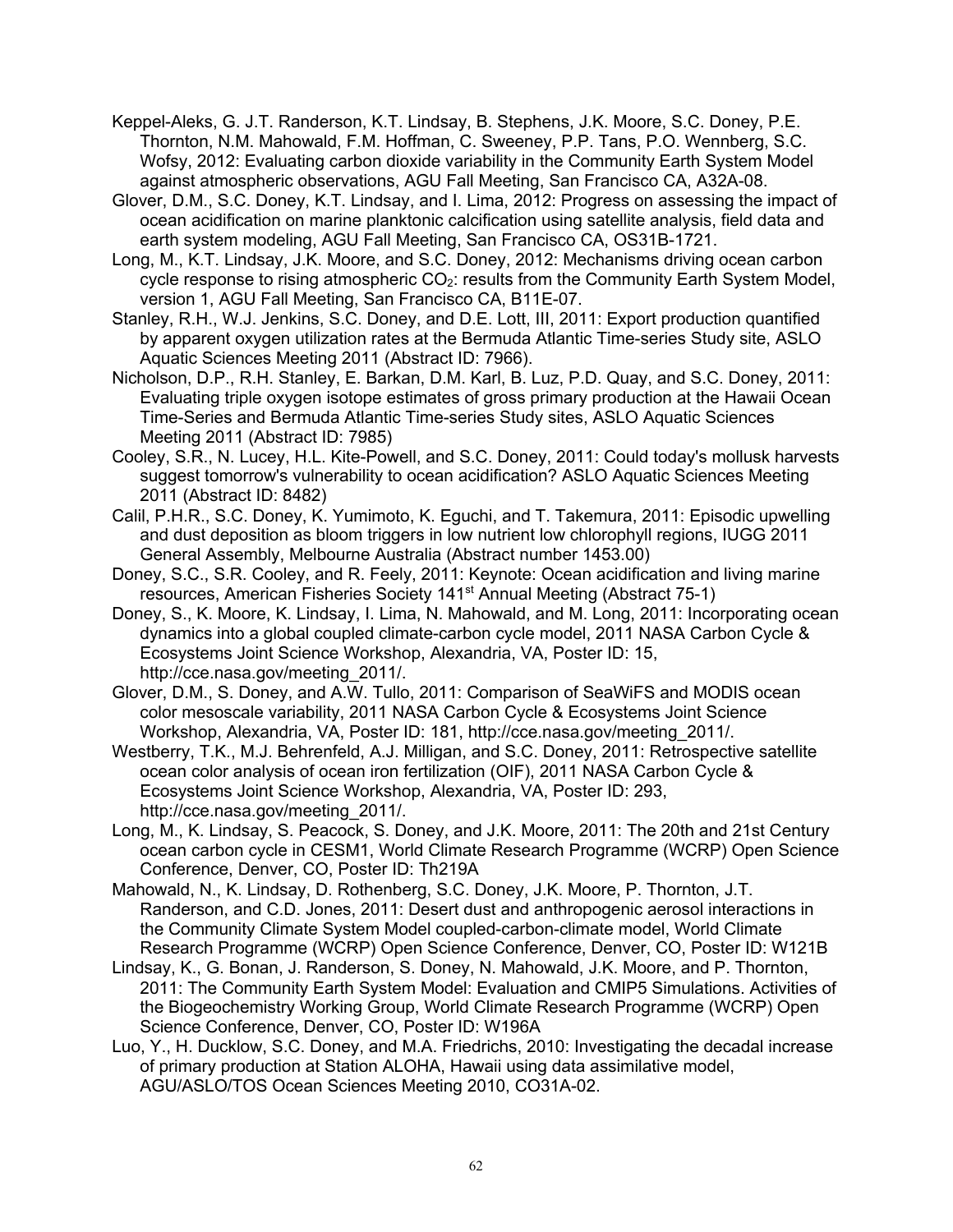- Benway, H.M., and S. C. Doney, 2010: The Ocean Carbon and Biogeochemistry Program (OCB): Lessons in outreach and community building, AGU/ASLO/TOS Ocean Sciences Meeting 2010, ED21A-08.
- Misumi, K., D. Tsumune, Y. Yoshida, T. Yoshimura, K. Uchimoto, T. Nakamura, J. Nishioka, H. Mitsudera, F.O. Bryan, K.T. Lindsay, K. Moore, and S.C. Doney, 2010: Numerical simulation of dissolved iron concentrations in the North Pacific: Importance of the sedimentary iron source, AGU/ASLO/TOS Ocean Sciences Meeting 2010, IT23C-03.
- Xu, N.L., D.M. Glover, and S.C. Doney, 2010: Modeling the potential effects of seasonal variations in seawater carbonate species on calcification, AGU/ASLO/TOS Ocean Sciences Meeting 2010, IT35I-08.
- Cooley, S.R., K. Fennel, and S.C. Doney, 2010: Modeling ocean acidification's potential to impact commercial marine harvests at regional scales, AGU/ASLO/TOS Ocean Sciences Meeting 2010, IT43D-04.
- Lima, I.D., and S.C. Doney, 2010: Modelando a física, química e biologia dos oceanos: avaliação do modelo e estudo da variação interanual do fluxo de CO2 e carbono inorganico na camada superior do oceano in IV Congresso Brasileiro de Oceanografia, Rio Grande, Brazil, May 2010.
- Feely, R.A., S. Doney, S. Cooley, and D. Greeley, 2010: Ocean acidification: present status and future conditions in a high- $CO<sub>2</sub>$  world, Geological Society of America 2010 Annual Meeting, 279-1.
- Cooley, S., N. Lucey, H. Kite-Powell, and S. Doney, 2010: Mollusk harvests today, vulnerability to ocean acidification tomorrow? Geological Society of America 2010 Annual Meeting, 279- 8.
- Mahowald, N.M., S. Kloster, S. Engelstaedter, J.K. Moore, S. Mukhopadhyay, J.R. McConnell, S. Albani, S.C. Doney, A. Bhattacharya, M.A. Curran, M.G. Flanner, F.M. Hoffman, D.M. Lawrence, K.T. Lindsay, P.A. Mayewski, J.C. Neff, D. Rothenberg, E.R. Thomas, and P.E. Thornton, 2010: Observed 20th century desert dust variability: impact on climate and biogeochemistry (Invited). AGU 2010 Fall Meeting (A11K-02).
- Aufdenkampe, A.K., E. Mayorga, S.R. Alin, P. Raymond, J. M. Melack, and S.C. Doney, 2010: Spatially and temporally distributed re-evaluation of global  $CO<sub>2</sub>$  outgassing from inland waters: The tropics dominate global fluxes, AGU 2010 Fall Meeting (B24A-02).
- Lokupitiya, R.S., D.F. Baker, D. Zupanski, A. Denning, S.R. Kawa, I.T. Baker, K.R. Gurney, S.C. Doney, and M. Zupanski, 2010: Recovering  $CO<sub>2</sub>$  fluxes with different observation schemes, AGU 2010 Fall Meeting (B31F-0373).
- Mahowald, N.M., K.T. Lindsay, D. Rothenberg, S.C. Doney, J.K. Moore, P.E. Thornton, J.T. Randerson, and C.D. Jones, 2010: Desert dust and anthropogenic aerosol interactions in the Community Climate System Model coupled-carbon-climate model, AGU 2010 Fall Meeting (B44A-06).
- Ducklow. H., K.S. Baker, S.C. Doney, B. Fraser, D.G. Martinson, M.P. Meredith, M.A. Montes-Hugo, S. Sailley, O. Schofield, R.M. Sherrell, S.E. Stammerjohn, and D. K. Steinberg, Marine ecosystem response to rapid climate warming on the West Antarctic Peninsula (Invited) AGU 2010 Fall Meeting (GC43E-1004).
- Misumi, K., D. Tsumune, Y. Yoshida, T. Yoshimura, K. Uchimoto, T. Nakamura, J. Nishioka, H. Mitsudera, F.O. Bryan, K. Lindsay, J.K. Moore, and S.C. Doney, 2010: Mechanisms controlling dissolved iron distribution in the North Pacific: A model study, PICES 2010 Annual Meeting, Portland, OR (S2-6762).
- Levine, N.M., D.A. Toole, A. Neeley, J. Dacey, S.C. Doney, N.R. Bates, and M.A. Moran, 2009: Evidence that bacteria play an important role in the upper ocean sulfur cycle at the Bermuda Atlantic Time-Series Station, ASLO Aquatic Sciences Meeting 2009.
- Boss, E.S., M. Behrenfeld, T. Westberry, R. O'Malley, J. Wiggert, D. Siegel, B. Franz, C. McClain, G. Feldman, G. Dall'Olmo, A. Milligan, S. Doney, K. Moore, I. Lima, and N.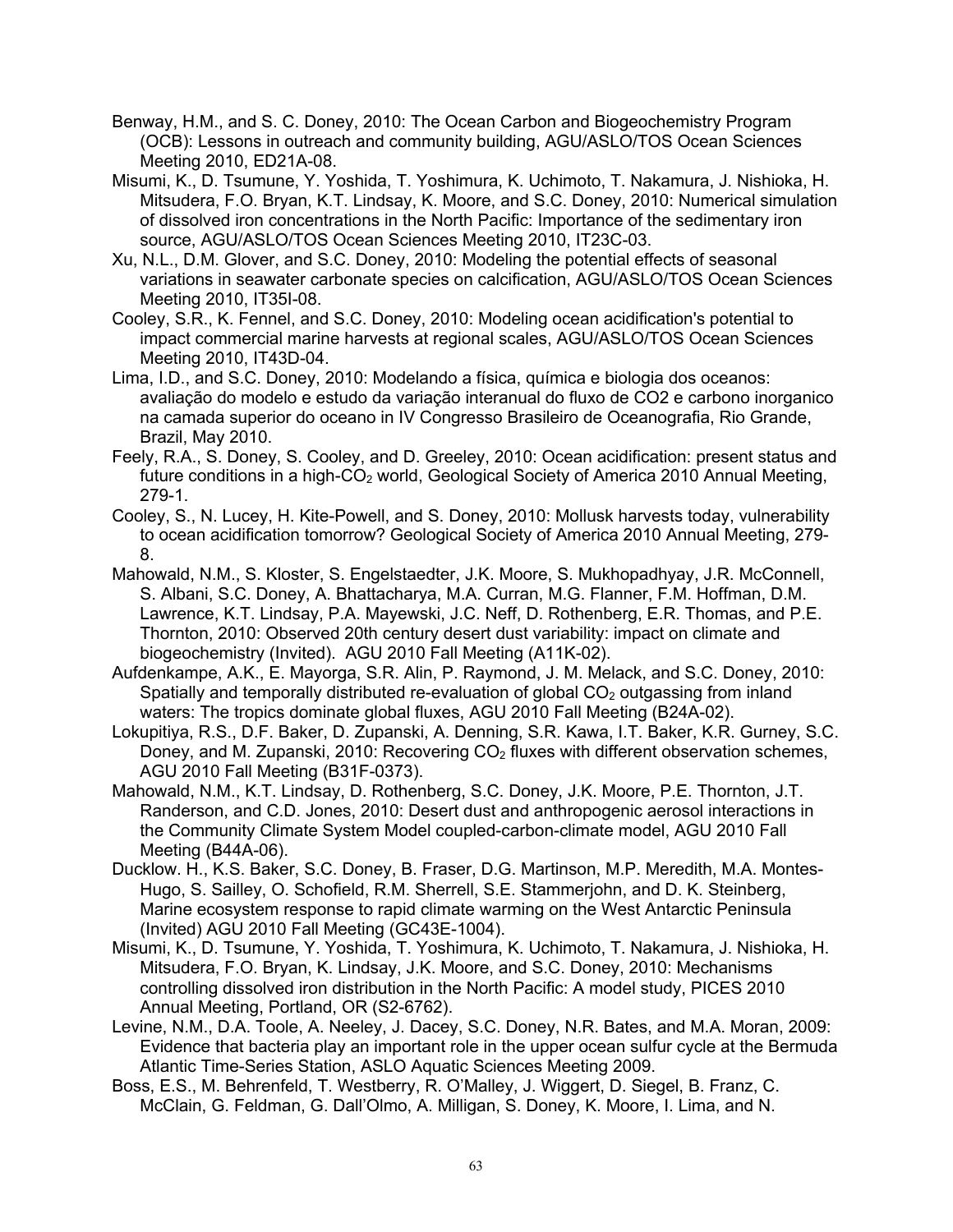Mahowald, 2009: Global analysis of phytoplankton physiology using satellite chlorophyll fluorescence, ASLO Aquatic Sciences Meeting 2009.

- H. Thomas, A. E. F. Prowe, I. D. Lima, S. C. Doney, R. Wanninkhof, R. J. Greatbatch, U. Schuster, and A. Corbiere, 2009: Changes in the North Atlantic Oscillation influence  $CO<sub>2</sub>$ uptake in the North Atlantic over the past two decades, EGU General Assembly, 2009, Vienna, Austria, EGU2009-5796.
- Doney, S.C., 2009: The coupled cycles of carbon and iron in the sea, Ecol. Soc. Amer. Ann. Meeting, (abstract OOS 26-6).
- Le Quere, C., M. Raupach, J.G. Canadell, G. Marland, L. Bopp, P. Ciais, T.J. Conway, S. Doney, R. Feely, C.B. Field, P. Foster, P. Friedlingstein, R.A. Houghton, C. Huntingford, P. Levy, M.R. Lomas, N. Metzl, A. Mouchet, C. Prentice, J.T. Randerson, S.W. Running, J.L. Sarmiento, U. Schuster, S. Sitch, T. Takahashi, N. Viovy, G. van der Werf, I. Woodward, 2009: Recent trends in the global carbon cycle,  $8<sup>th</sup>$  International Carbon Dioxide Conference (ICDC8), Plenary Talk, Jena, Germany.
- Wanninkhof, R., G.-H. Park, S. Doney, T. Takahashi, C. Sabine, K. Lee, R. Feely, 2009: Empirical estimates of interannual changes in air-sea  $CO<sub>2</sub>$  fluxes,  $8<sup>th</sup>$  International Carbon Dioxide Conference (ICDC8), T1-090, Jena, Germany.
- Denning, S., R. Lokupitiya, D. Zupanski, N. Parazoo, D. Baker, S. Doney, I. Baker, R. Kawa, J. Collatz, S. Pawson, K. Gurney, 2009: Carbon cycle data assimilation in the GOSAT era: An observing system simulation,  $8<sup>th</sup>$  International Carbon Dioxide Conference (ICDC8), T4-056, Jena, Germany.
- Stanley, H.R., W.J. Jenkins, D.E. Lott, III, and S.C. Doney, 2009: Bubble and air-sea gas exchange fluxes constrained by noble gases, SOLAS Open Science Conference 2009, Barcelona, Spain.
- Swann, A., I. Fung, S. Levis, G.B. Bonan, and S.C. Doney, 2009: Changes in arctic vegetation amplify high-latitude warming through greenhouse effect, AGU 2009 Fall Meeting (A21F-06).
- Denning, A., R.S. Lokupitiya, D. Zupanski, S.R. Kawa, D.F. Baker, S.C. Doney, and K.R. Gurney, 2009: Global analysis of carbon sources and sinks with a comprehensive model optimized with GOSAT/Tanso observations, AGU 2009 Fall Meeting (A51A-0110).
- Swift, J.H., T. Dittmar, S.C. Doney, G.C. Johnson, A.H. Orsi, B. Sloyan, K.G. Speer, R.H. Wanninkhof, and A.P. Wong, 2009: US Southern Ocean CTD/hydrographic/carbon/tracer meridional transects contributing to the IPY, AGU 2009 Fall Meeting (C43C-0516).
- Steinberg, D.K., O.M.E. Schofield, W.R. Fraser, S.E. Stammerjohn, D.G. Martinson, S.C. Doney, M. Montes-Hugo, H.W. Ducklow, 2010: The changing ecosystem of the West Antarctic Peninsula, Society for Integrative and Comparative Biology 2010 Annual Meeting, (published in *Integrative and Comparative Biology*, 2010, Vol. **50**, E169).
- Vogt, M., C. LeQuere, S. Alvain, L. Bopp, E.T. Buitenhuis, S.C. Doney, T. Hashioka, I. Lima; M.N. Aita, and Y. Yamanaka, 2010: First results from the MARine Ecosystem Model Intercomparison Project (MAREMIP) (Invited), AGU/ASLO/TOS Ocean Sciences Meeting 2010, BO13A-01.
- Hashioka, T., Y. Yamanaka, M.N. Aita, M. Vogt, C. Le Quere, S. Alvain, L. Bopp, E.T. Buitenhuis, S.C. Doney, and I. Lima, 2010: Spatio-temporal differences in plankton compositions among models from the first results of MARine Ecosystem Model Intercomparison Project (MAREMIP), AGU/ASLO/TOS Ocean Sciences Meeting 2010, BO25H-03.
- Hynes, A.M., T.J. Mincer, S.C. Doney, and J.B. Waterbury, 2009: Clade-specific field distributions of the nitrogen-fixing, marine cyanobacterium *Trichodesmium* using QPCR, AGU/ASLO/TOS Ocean Sciences Meeting 2010, BO15F-06.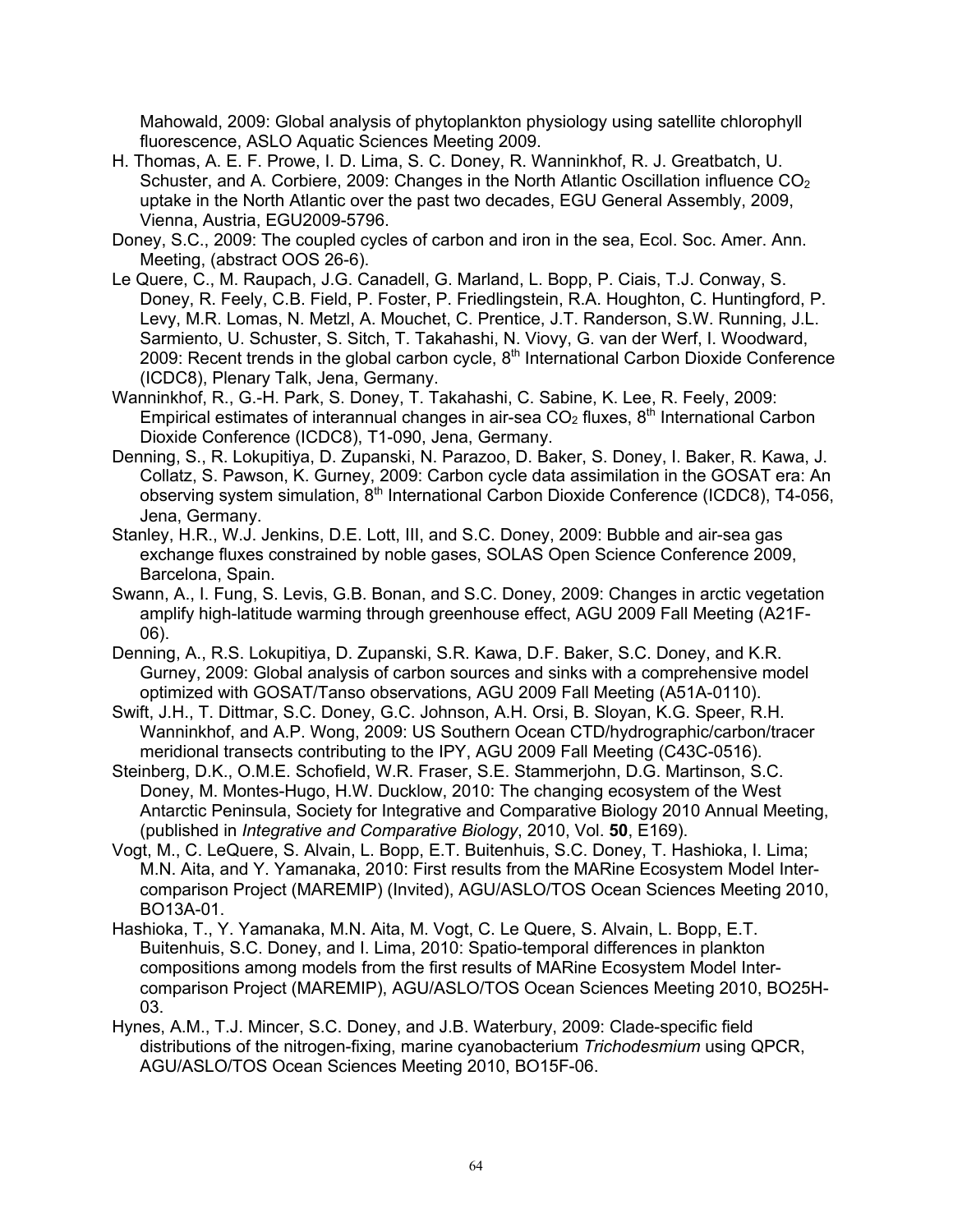- Stanley, R.H., W.J. Jenkins, S.C. Doney, and D.E. Lott, 2008: A time-series of five noble gases and tritiugenic helium-3 as tracers for biogeochemical cycles, AGU/ASLO Ocean Sciences Meeting 2008.
- Moore, J.K., A. Krishnamurthy, S.C. Doney, and N. Mahowald, 2008: The influence of external iron inputs on marine ecology and biogeochemical cycles, AGU/ASLO Ocean Sciences Meeting 2008.
- Doney, S.C., S. Yeager, G. Danabasoglu, W.G. Large, and J.C. McWilliams, 2008: Mechanisms governing interannual variability of upper ocean temperature in a global ocean hindcast simulation, AGU/ASLO Ocean Sciences Meeting 2008.
- Andersson, A.J., N.R. Bates, M.A. Jeffries, J.K. Neely, S.C. Doney, and N. Benoit, 2008: Increasing uptake and fate of  $CO<sub>2</sub>$  in North Atlantic subtropical mode water (STMW), AGU/ASLO Ocean Sciences Meeting 2008.
- Wanninkhof, R., S.C. Doney, J.L. Bullister, R.A. Feely, and F.J. Millero, 2008: Methods of determining changes in anthropogenic carbon inventory in the Atlantic Ocean over the last decade, AGU/ASLO Ocean Sciences Meeting 2008.
- Levine, N.M., D.A. Toole, A.R. Neeley, J.W. Dacey, S.C. Doney, N.R. Bates, and M.A. Moran, 2008: Bacterially driven diurnal changes in the upper ocean sulfur cycle, AGU/ASLO Ocean Sciences Meeting 2008.
- Chepurin, G.A., J.A. Carton, S.C. Doney, and I.D. Lima, 2008: Impact of temperature and salinity assimilation on the global biogeochemical parameters distribution, AGU/ASLO Ocean Sciences Meeting 2008.
- Hynes, A.M., E.A. Webb, J.B. Waterbury, and S.C. Doney, 2008: Identification and quantification of the nitrogen fixer *Trichodesmium*: phylogeny and qPCR, AGU/ASLO Ocean Sciences Meeting 2008.
- Glover, D.M., S.C. Doney, N.B. Nelson, and A. Wallis, 2008: Submesoscale anisotropy (fronts, eddies, and filaments) as observed near Bermuda with ocean color data, AGU/ASLO Ocean Sciences Meeting 2008.
- Lima, I., S.C. Doney, N. Mahowald, R.A. Feely, F. Mackenzie, and J.F. Lamarque, 2008: Impact of anthropogenic nitrogen and sulfur deposition on ocean acidification and inorganic carbon system, AGU/ASLO Ocean Sciences Meeting 2008.
- Thornton, P., G. Bonan, S. Doney, K. Lindsay, K. Moore, N. Mahowald, J. Randerson, I. Fung, J.-F. Lamarque, 2008: Carbon-nitrogen coupling regulates climate-carbon feedback, EGU General Assembly, *Geophysical Research Abstracts,* Vol. 10, EGU2008-A-09674.
- Misumi, K., D. Tsumune, T. Yoshimura, J. Nishioka, F.O. Bryan, K. Lindsay, J.K. Moore, and S.C. Doney, 2008: Effects of two different iron sources on the iron cycle in the subarctic North Pacific, Effects of Climate Change on the World's Oceans International Symposium, Gijon Spain, ICES, PICES, IOC, Poster S2.1-4744.
- Johnson, G.C., S.G. Purkey, J.L. Bullister, A.H. Orsi, C.S. Wiederwohl, M.J. Warner, S. Mecking, B.M. Sloyan, S.E. Wijffels, and S.C. Doney, 2008: Recent decadal warming and freshening of Antarctic-derived abyssal waters, AGU 2008 Fall Meeting, OS11E-07
- Glover, D.M., S.C. Doney, N. Nelson, A. Wallis, 2008: Mesoscale and submesoscale influence on variability and anisotropy observed in ocean color data near Bermuda, AGU 2008 Fall Meeting, OS13A-1174
- Paytan, A., K.R. Mackey, Y. Chen, I.D. Lima, S.C. Doney, N. Mahowald, R. Labiosa, and A.F. Post, 2008: Toxicity of atmospheric aerosols on marine phytoplankton, AGU 2008 Fall Meeting, OS14B-02
- Krishnamurthy, A., J.K. Moore, N.M. Mahowald, C. Luo, S.C. Doney, K. Lindsay, and C.S. Zender, 2008: The impacts of increasing soluble iron and nitrogen deposition on ocean biogeochemistry, AGU 2008 Fall Meeting, OS14B-07
- Cooley, S.R., and S.C. Doney, 2008: Economic vulnerability assessment of U.S. fishery revenues to ocean acidification, AGU 2008 Fall Meeting, OS21A-1156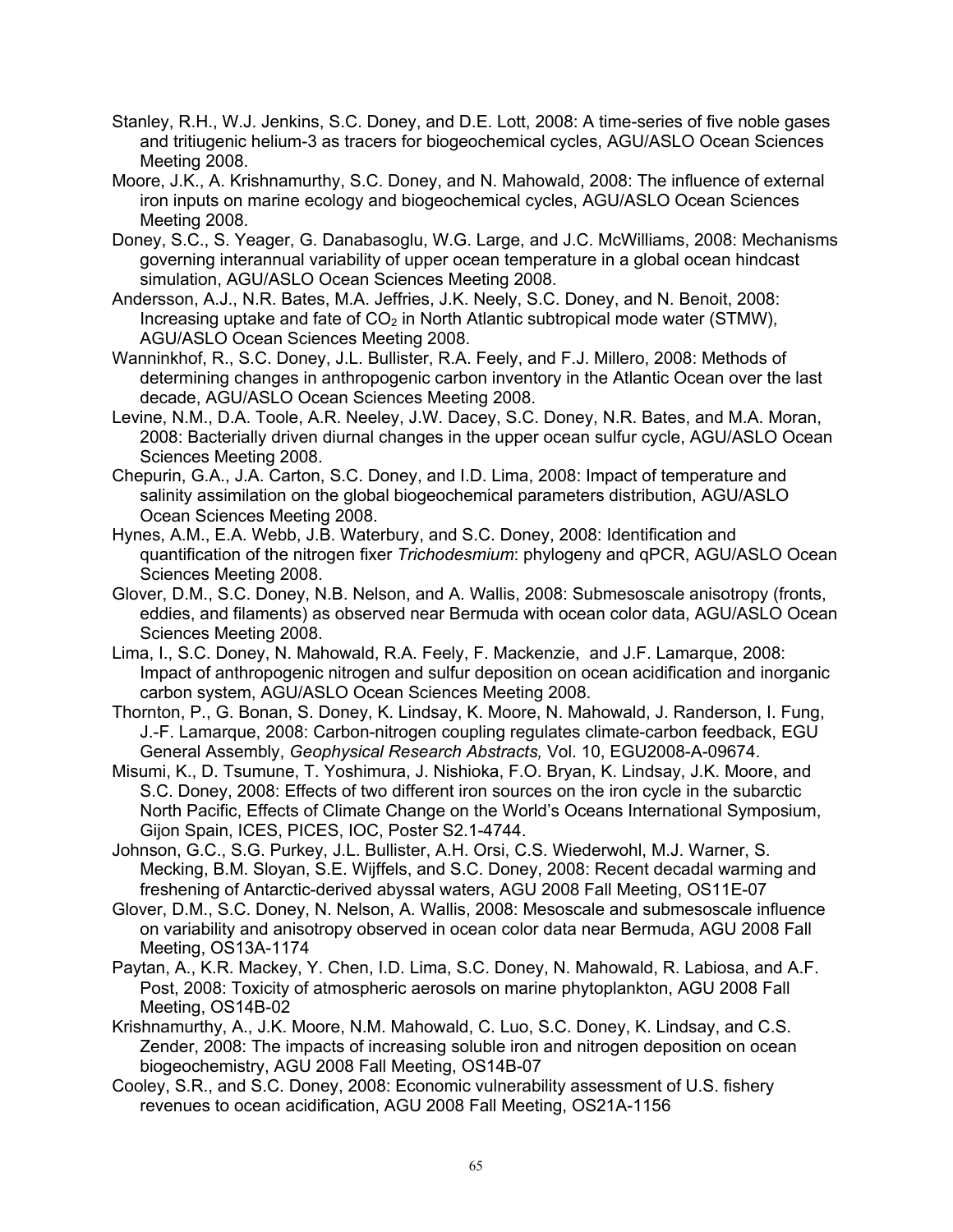- Doney, S.C., N.M. Levine, R. Wanninkhof, C. Sabine, and R.A. Feely, 2008: Observational and model estimates of decadal-scale changes in anthropogenic carbon in the Atlantic and Pacific Oceans, AGU 2008 Fall Meeting, OS24A-02
- Marinov, I., S. Doney, I. Lima, K. Lindsey, and K. Moore, 2008: Response of plankton ecology and the carbon cycle to climate change over the 21st century, AGU 2008 Fall Meeting, OS31A-1237
- Fung, I., S.C. Doney, 2008: Testing carbon-climate models using space observations of atmospheric carbon dioxide, AGU 2008 Fall Meeting, A43F-04
- Parazoo, N.C., S. Denning, S.R. Kawa, S. Pawson, Z. Zhu, K. Gurney, J. Randerson, and S. Doney, 2008: Evaluation of transport characteristics of GEOS-5 using chemistry transport model simulations of atmospheric CO2, AGU 2008 Fall Meeting, A43F-06
- Hynes, A.M., J.B. Waterbury, E.A. Webb, and S.C. Doney, 2007: Diversity of Trichodesmium: Characterization of the Woods Hole culture collection, ASLO Aquatic Sciences Meeting 2007, Meeting Report, 21.
- Najjar, R., X. Jin, F. Louanchi, O. Aumont, K. Caldeira, S. Doney, J. Dutay, M. Follows, N. Gruber, F. Joos, K. Lindsay, E. Maier-Reimer, R.J. Matear, K. Matsumoto, P. Monfray, A. Mouchet, J.C. Orr, G.K. Plattner, J.L. Sarmiento, R. Schlitzer, M.F. Weirig, Y. Yamanaka, and A. Yool, 2007: Impact of circulation on export production, dissolved organic matter and dissolved oxygen in the ocean: Results from OCMIP-2, ASLO Aquatic Sciences Meeting 2007, Meeting Report, 53.
- Denning, S.A., S. Doney, D. Zupanski, S.R. Kawa, G.J. Collatz, and S. Pawson, 2007: Status of current capabilities and future directions for carbon cycle data assimilation,  $87<sup>th</sup>$  American Meteorological Society Annual Meeting.
- Gruber, N., N. Lovenduski, H. Brix, S.C. Doney, I. Lima, and D.W. Thompson, 2007: Recent Biogeochemical Trends in the Southern Ocean: Signs of a positive feedback in the climate system? EGU General Assembly, *Geophysical Research Abstracts,* Vol. 9, EGU2007-A-02788.
- Nevison, C.D., N.M. Mahowald, and S.C. Doney, 2007: Seasonal rectifier effects in atmospheric potential oxygen (APO) and CO2, *Eos Trans. AGU*, 88(52), Fall Meet. Suppl., Abstract, B51E-05.
- Paytan, A., K.R. Mackey, Y. Chen, N. Mahowald, S. Doney, and A. Post, 2007: Atmospheric dust impacts on marine phytoplankton, *Eos Trans. AGU*, 88(52), Fall Meet. Suppl., Abstract, A33E-1649.
- Stanley, R., W.J. Jenkins, D.E. Lott, and S.C. Doney, 2007: Using noble gases to constrain gas exchange and biological productivity, *Eos Trans. AGU*, 88(52), Fall Meet. Suppl., Abstract, OS32A-03.
- Thornton, P., K. Lindsay, S. Doney, J.K. Moore, and N. Mahowald, 2007: Fundamental influence of carbon-nitrogen cycle coupling on climate-carbon cycle feedbacks, *Eos Trans. AGU*, 88(52), Fall Meet. Suppl., Abstract, B33F-07.
- Baker, D.F., H. Boesch, and S.C. Doney, 2007: The constraint on surface  $CO<sub>2</sub>$  fluxes provided by OCO column CO2 measurements: a realistic assessment, *Eos Trans. AGU*, 88(52), Fall Meet. Suppl., Abstract, A12B-06.
- Lindsay, K., K. Moore, and S. Doney, 2006: The impact of tracer advection schemes on biogeochemical tracers, *Eos Trans. AGU*, 87(36), Ocean Sci. Meet. Suppl., Abstract OS35A-12.
- Moore, J.K. and S. Doney, 2006: Nitrogen fixation and water column denitrification: Linking the biogeochemical cycles of carbon and nitrogen at the global scale, *Eos Trans. AGU*, 87(36), Ocean Sci. Meet. Suppl., Abstract OS34A-03.
- Kennelly, M.A., J.A. Yoder, S.C. Doney, and I. Lima, 2006: Intercomparison of biogeochemical properties at Atlantic and Pacific observatory sites using ocean data and a PARADIGM model, *Eos Trans. AGU*, 87(36), Ocean Sci. Meet. Suppl., Abstract OS45B-16.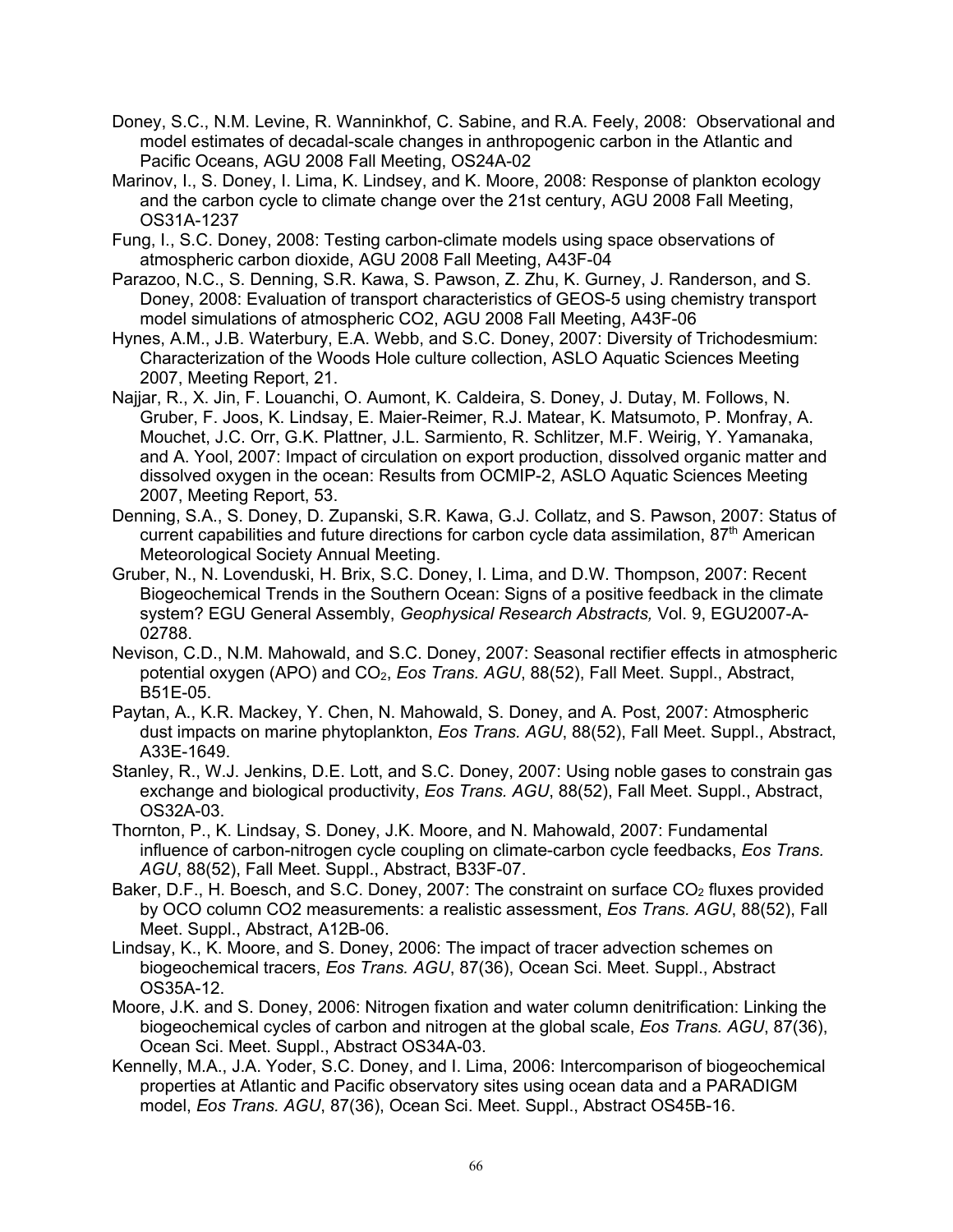- Levine, N.M., S. Doney, K. Lindsay, and R. Wanninkhof, 2006: Ocean carbon system variability and the detection of oceanic anthropogenic CO<sub>2</sub> uptake, *Eos Trans. AGU*, 87(36), Ocean Sci. Meet. Suppl., Abstract OS52A-04.
- Gruber, N., H. Frenzel, T. Nagai, A. Leinweber, G. Plattner, J.C. McWilliams, K.D. Stolzenbach, F. Chavez, G. Friederich, B. Hales, and S. Doney, 2006: Toward a first carbon budget for the U.S. West Coast's margins, *Eos Trans. AGU*, 87(36), Ocean Sci. Meet. Suppl., Abstract OS33D-04.
- Wanninkhof, R., S. Doney, J.L. Bullister, N. Gruber, C. Sabine, R.A. Feely, G.C. Johnson and F. Millero, 2006: Changes in inorganic carbon inventory in the Atlantic Ocean over the last decade, *Eos Trans. AGU*, 87(36), Ocean Sci. Meet. Suppl., Abstract OS52C-01.
- Friedrichs, M.A., L. Anderson, R. Armstrong, F. Chai, J. Christian, S. Doney, J. Dunne, J. Dusenberry, M. Fujii, R. Hood, D. McGillicuddy, M. Schartau, Y. Spitz, and J. Wiggert, 2006: The regional ecosystem model intercomparison project, *Eos Trans. AGU*, 87(36), Ocean Sci. Meet. Suppl., Abstract OS34A-06.
- McKinley, G.A., T. Takahashi, E. Buitenhuis, F. Chai, J. Christian, S. Doney, M. Jiang, C. Lequere, I. Lima, R. Murtugudde, L. Shi, and P. Wetzel, 2006: North Pacific carbon cycle response to climate variability on seasonal to decadal timescales, *Eos Trans. AGU*, 87(36), Ocean Sci. Meet. Suppl., Abstract OS24G-03.
- Yoder, J., M. Kennelly, S. Doney, and I. Lima, 2006: Long-term trends in model and satellitederived chlorophyll concentrations in selected regions of the global ocean, *Eos Trans. AGU*, 87(52), Fall Meet. Suppl., Abstract, OS52A-08.
- Glover, D.M., N.M. Frew, S.C. Doney, I.D. Lima, M.J. Caruso, and M.J. McCue, 2006: The application of mean square slope derived gas transfer velocities in a global general circulation model, 2006: *Eos Trans. AGU*, 87(52), Fall Meet. Suppl., Abstract, OS53A-1092.
- Warner, M.J., J.L. Bullister, R. Wanninkhof, and S. Doney, 2006: Temporal change in the CFC distributions along 25 W in the South Atlantic since the WOCE period, *Eos Trans. AGU*, 87(52), Fall Meet. Suppl., Abstract, OS21C-1596.
- Johnson, G.C., S.C. Doney, S. Mecking, B.M. Sloyan, and S.E. Wijffels, Abyssal temperature variability and the global ocean heat budget, 2006: *Eos Trans. AGU*, 87(52), Fall Meet. Suppl., Abstract, OS41D-05.
- Goodkin, N.F., K.A. Hughen, A.L. Cohen, W.B. Curry, and S.C. Doney, 2006: The North Atlantic Oscillation reconstructed at Bermuda for 220 Years using Sr/Ca Ratios in Diploria labyrinthiformis (brain coral), *Eos Trans. AGU*, 87(52), Fall Meet. Suppl., Abstract, PP42A-01.
- Hynes, A.M., E.A. Webb, S.T. Dyhrman, and S.C. Doney, 2005: Phosphorus and iron physiology in North Pacific Trichodesmium, poster at the 2005 ASLO Aquatic Sciences Meeting, Salt Lake City, Utah, Feb. 2005.
- Friedrichs, M., R. Hood, L. Anderson, R. Armstrong, F. Chai, J. Christian, S. Doney, J. Dunne, J. Dusenberry, M. Fujii, J. Klinck, D. McGillicuddy, M. Schartau, Y. Spitz, J. Wiggert, 2005: The regional ecosystem modeling intercomparison project, European Geosciences Union General Assembly, EGU05-A-03719, Vienna, Austria, April 2005.
- Maltrud, M., S. Doney, I. Lima, D. McGillicuddy, and K. Moore, 2005: A global eddy-permitting physical/biological ocean simulation, EGU05-A-09328, Vienna, Austria, April 2005.
- Doney, S.C., and W.J. Jenkins, 2004: The subtropical nutrient spiral, ASLO/TOS Ocean Research Conference, 2004, Abstract Book, pp 42.
- McGillicuddy, D.J., L.A. Anderson, S.C. Doney, and M.E. Maltrud, 2004: Eddy-driven sources and sinks of nutrients in the upper ocean: results from a 0.1 degree resolution model of the North Atlantic, ASLO/TOS Ocean Research Conference, 2004, Abstract Book, pp 104.
- Barber, R.T., J. Sarmiento, R. Slater, L. Bopp, S.C. Doney, A.C. Hirst, J. Kleypas, R. Matear, U. Mikolajewicz, P. Monfray, V. Soldatov, S. Spall, and R. Stouffer, Response of ocean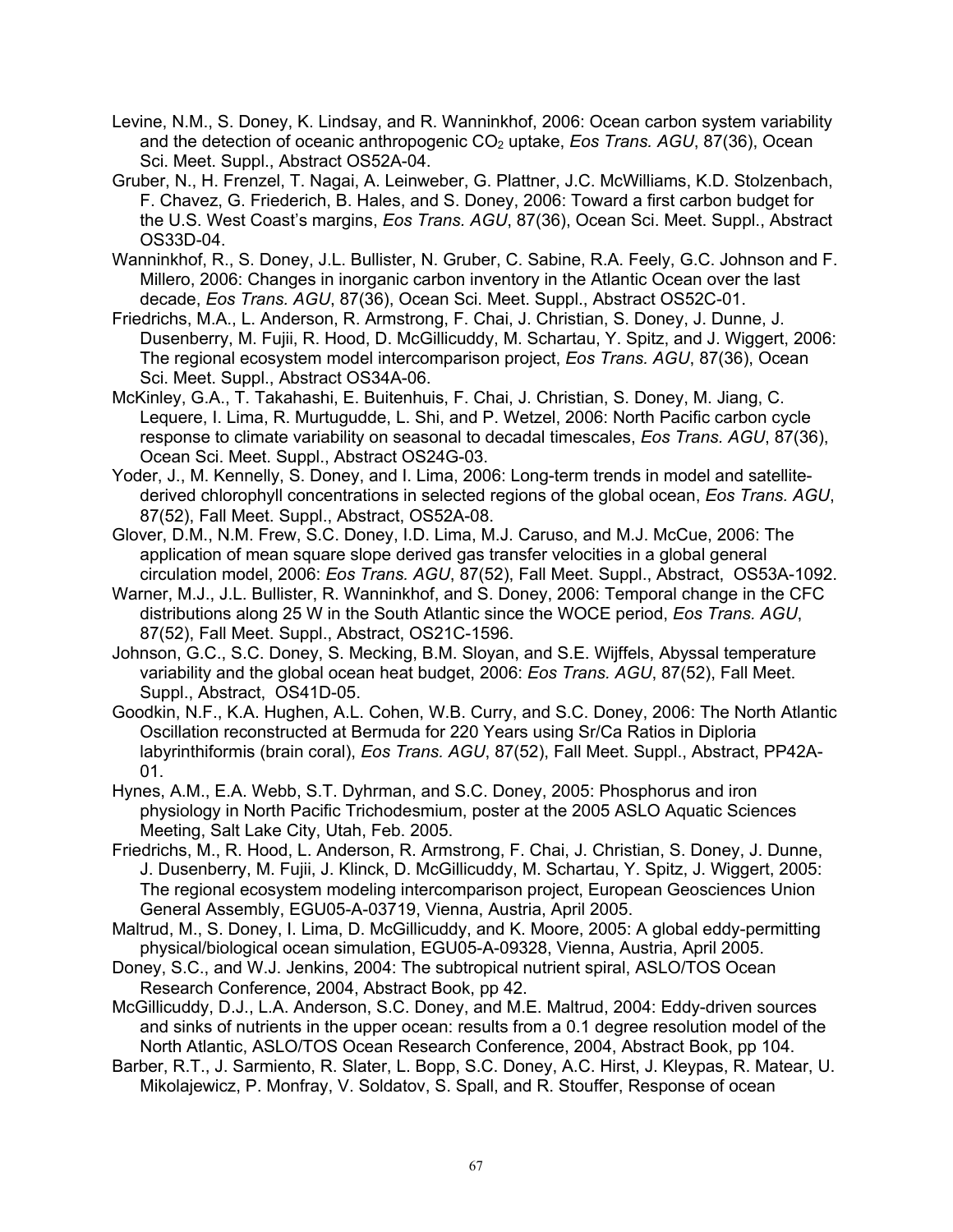ecosystems to climate warming, ASLO/TOS Ocean Research Conference, 2004, Abstract Book, pp 11.

- Stanley, R.H.R., W.J. Jenkins and S.C. Doney, 2004: The noble gas toolbox for air-sea gas exchange, SOLAS Open Science Conference, Halifax, Canada
- Toole, D.A., D.A. Siegel, D. Slezak, and S.C. Doney, A light-driven dimethylsulfide biogeochemical cycling model for the Sargasso Sea, SOLAS Open Science Conference, Halifax, Canada
- Mikaloff Fletcher, S.E., N.P. Gruber, A. Jacobson, S. Doney, S. Dutkiewicz, M. Follows, K. Lindsay, D. Menemenlis, A. Mouchet, 2004: On the robustness of air-sea flux estimates of carbon dioxide from ocean inversions, *Eos Trans. AGU*, 85(47), Fall Meet. Suppl., Abstract A12B-06.
- Bonfils, C., A. Angert, C. Henning, S. Biraud, S.C. Doney, I. Fung, 2004: Extending the record of photosynthetic activity over the eastern United States into the pre-satellite period using surface diurnal temperature range, *Eos Trans. AGU*, 85(47), Fall Meet. Suppl., Abstract, B23A-0932.
- Fung, I., S.C. Doney, K. Lindsay, J. John, 2004: Carbon-climate feedbacks in the NCAR Community Climate System Model, *Eos Trans. AGU*, 85(47), Fall Meet. Suppl., Abstract, B32A-05.
- Moore, J.K. and S.C. Doney, 2004: Dust Deposition, Ecosystem Response, and Oceanic Uptake of Atmospheric CO2, *Eos Trans. AGU*, 85(47), Fall Meet. Suppl., Abstract, B33A-0247.
- Wallis, A., S.C. Doney, D.M. Glover, N. Nelson, 2004: Characterizing submesoscale ocean color variability in the Sargasso Sea in the vicinity of the Bermuda Atlantic Time-series Site (BATS): A geostatistical approach, *Eos Trans. AGU*, 85(47), Fall Meet. Suppl., Abstract, OS21C-1274.
- Orr, J.C., V.J. Fabry, O. Aumont, L. Bopp, K. Caldeira, M.E. Wickett, S.C. Doney, R.A. Feely, C.L. Sabine, M. Follows, N. Gruber, G. Plattner, A. Ishida, Y. Yamanaka, F. Joos, A. Gnanadesikan, R.M. Key, J.L. Sarmiento, R.D. Slater, K. Lindsay, E. Maier-Reimer, R. Matear, P. Monfray, A. Mouchet, R.G. Najjar, R. Schlitzer, M. Weirig, A. Yool, I. Totterdell, Aragonite undersaturation in the high-latitude surface ocean within the 21st Century, *Eos Trans. AGU*, 85(47), Fall Meet. Suppl., Abstract, OS24B-08.
- Tsumune, D., F.O. Bryan, S.C. Doney, M.W. Hecht, N. Nakashiki, 2004: Interannual variability of chlorofluorocarbons, pCFC ages and ideal ages in the North Pacific from 1958-2000 as simulated by an ocean general circulation model, *Eos Trans. AGU*, 85(47), Fall Meet. Suppl., Abstract, OS31A-05553.
- Mikaloff Fletcher, S.E., N.P. Gruber, A.R. Jacobsen, K. Caldeira, S.C. Doney, M. Gloor, M. Follows, K. Lindsay, R. Matear, D. Menemenlis, A. Mouchet, J.L. Sarmiento, 2003: Inverse Estimates of Anthropogenic Carbon Dioxide from Ocean Interior Carbon Measurements and Ocean General Cicrulation Models, *Eos Trans. AGU*, 84(46), Fall Meet. Suppl., Abstract A31H-01.
- Baker, D.F., B. Stephens, S. Doney, and D. Schimel, 2003: A 4-D Variational Data Assimilation Approach for Estimating Time-Varying Sources and Sinks of CO2, *Eos Trans. AGU*, 84(46), Fall Meet. Suppl., Abstract A51H-06.
- Dilling, L., S. Doney, J. Edmonds, K.R. Gurney, R. Harriss, D. Schimel, B. Stephens, and G. Stokes, 2003: A review of the role of carbon cycle science in supporting carbon management policy, *Eos Trans. AGU*, 84(46), Fall Meet. Suppl., Abstract B51F-01.
- Bonfils, C., I. Fung, S. Doney, J. John, 2003: Can we detect interannual variability of summertime terrestrial photosynthesis from climatic and hydrological markers? *Eos Trans. AGU*, 84(46), Fall Meet. Suppl., Abstract B52E-06.
- Moore, J., S.C. Doney, and K. Lindsay, 2003: Phytoplankton Ecology in a Global 3D Ecosystem Simulation, *Eos Trans. AGU*, 84(52), Ocean Sci. Meet. Suppl., Abstract OS22A-11.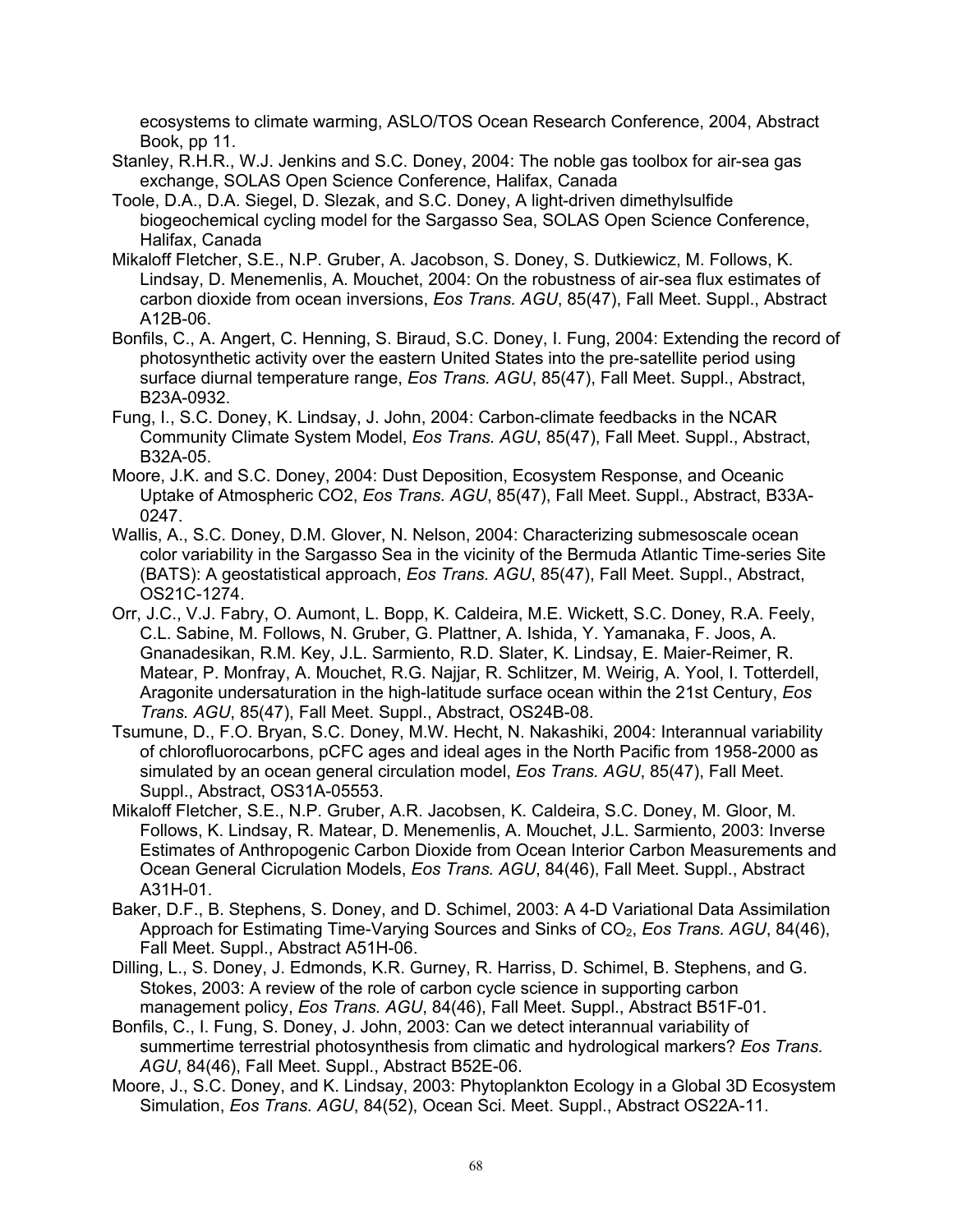- Jenkins, W.J. and S.C. Doney, 2003: The Subtropical Nutrient Spiral, *Eos Trans. AGU*, 84(52), Ocean Sci. Meet. Suppl., Abstract OS32L-08.
- Mikaloff Fletcher, S.E., N.P. Gruber, A.R. Jacobson, K. Caldeira, S.C. Doney, M. Gloor, M. Follows, L. Keith, R. Matear, D. Menemenlis, A. Mouchet, J.L. Sarmiento, 2003: Estimates of Air-sea Anthropogenic Carbon Dioxide Flux From Ocean Interior Carbon Measurements and Ocean General Circulation Models, *Eos Trans. AGU*, 84(52), Ocean Sci. Meet. Suppl., Abstract OS42I-06.
- Siegel, D.A., S.C. Doney, and J.A. Yoder, 2002: Sverdrup's critical depth hypothesis and the North Atlantic spring bloom, *Eos Trans*. *AGU*, 83(4), Ocean Sciences Meet. Suppl., Abstract OS11Q-10.
- Glover, D.M., S.C. Doney, N. Nelson, 2002: Mesoscale and submesoscale ocean color variability about the Bermuda Atlantic Time-series Site (BATS), *Eos Trans*. *AGU*, 83(4), Ocean Sciences Meet. Suppl., Abstract OS11Q-12.
- Sarmiento, J.L., R. Slater, P. Monfray, R. Barber, L. Bopp, S. Doney, A.C. Hirst, J. Kleypas, R. Matear, U. Mikolajewicz, J. Orr, V. Soldatov, S. Spall, and R. Stouffer, 2002: Response of ocean biology to future climate change, *Eos Trans*. *AGU*, 83(4), Ocean Sciences Meet. Suppl., Abstract OS22R-02.
- Michaels, A.F., E.A. Boyle, E.J. Carpenter, S. Doney, G. Haug, D.M. Karl, N. Mahowald, R.L. Siefert, D.A. Siegel, D. Sigman, A. Subramaniam, P.L. Yager, and D.G. Capone, 2002: Biocomplexity: oceanic nitrogen fixation and global climate. *Eos Trans*. *AGU*, 83(4), Ocean Sciences Meet. Suppl., Abstract OS32E-173.
- Moore, J.K., S.C. Doney, K. Lindsay, 2002: Phytoplankton functional groups and oceanic carbon cycling. *Eos Trans. AGU*, 83(4), Ocean Sciences Meet. Suppl., Abstract OS32E-178.
- Najjar, R., X. Jin, R. Louanchi, and S. Doney, 2002: The seasonal oxygen budget of a threedimensional marine biogeochemical model, *Eos Trans*. *AGU*, 83(4), Ocean Sciences Meet. Suppl., Abstract OS42K-02.
- Doney, S.C. and P.W. Boyd, 2002: Modeling regional responses by marine pelagic ecosystems to global climate change. *Eos Trans*. *AGU*, 83(4), Ocean Sciences Meet. Suppl., Abstract OS42L-02.
- Doney, S.C., K. Moore, and K. Lindsay, 2002: The Role of Ecosystem Dynamics on the Global Ocean Carbon Cycle: Exploratory 3-D Simulations in the CCSM-Ocean Model, *Eos Trans*. *AGU*, 83 (47), Fall Meet. Suppl., Abstract OS52B-0211.
- Aumont, O, K Caldeira, J Campin, S Doney, H Drange, M Follows, Y Gao, N Gruber, A Ishida, F Joos, R Key, K Lindsay, E Maier-Reimer, R Matear, P Monfray, R Najjar, \*J Orr, G Plattner, A Mouchet, C Sabine, J Sarmiento, R Schlitzer, R Slater, I Totterdell, M Weirig, M Wickett, 2002: Multi-tracer constraints on ocean storage of anthropogenic CO2, *Eos Trans*. *AGU*, 83 (47), Fall Meet. Suppl., Abstract OS52B-0222.
- Siegel, D.A., J.C. Ohlmann, S.C. Doney, and C.R. McClain, 2002: Variability of Ocean Radiant Heating in the Eastern Tropical Pacific, *Eos Trans. AGU*, 83 (47), Fall Meet. Suppl., Abstract A22A-0070.
- Dargaville, R.J. and S.C. Doney, 2001: Modeling inter-annual variability at baseline  $CO<sub>2</sub>$ stations: Contributions from sources and transport. *Eos Trans*. *AGU*, Fall Meet. Suppl., 82, F227.
- Fung, I.Y. and S. Doney, 2001: Use of space-borne observations to study air-sea  $CO<sub>2</sub>$ exchange, *Eos Trans*. *AGU*, Fall Meet. Suppl., 82, F620.
- Michaels, A.F., D. Capone, S. Doney, D. Sigman, N. Mahowald, D. Siegel, 2000: Biocomplexity: oceanic nitrogen fixation, atmospheric dust and global climate. *Eos Trans. AGU*, Fall Meet. Suppl.
- Ballé, J., I. Fung, S.C. Doney, 2000: Modeling 13C variations in the ocean. *Eos Trans*. *AGU*, Fall Meet. Suppl.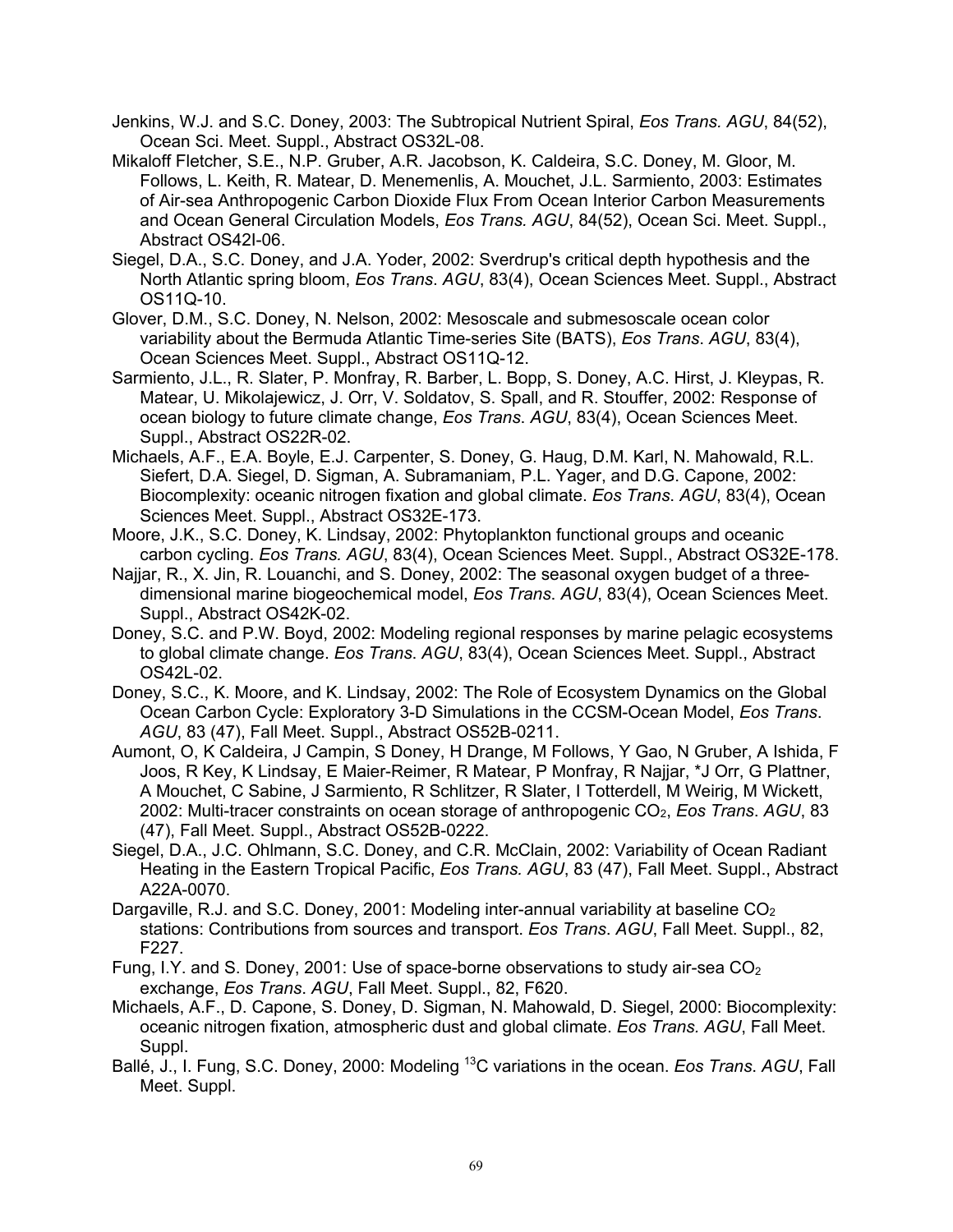- Doney, S.C., 2000: The current status and future directions of global ocean carbon cycle modeling. *Eos Trans*. *AGU*, Fall Meet. Suppl.
- Brockmann, P., J.C. Orr, O. Aumont, P. Monfray, R.G. Najjar, F. Louanchi, R. Schlitzer, M. Weirig, R. Matear, A. Lenton, Y. Yamanaka, A. Ishida, K. Caldeira, M. Wickett, M. Follows, E. Maier-Reimer, K. Lindsay, S. Doney, K. Plattner, F. Joos, T. Stocker, R. Slater, N. Gruber, J. Sarmiento, R. Key, A. Yool, I. Totterdell, C. Sabine, 2000: Constraining oceanic uptake of anthropogenic CO2 through 3-D model-data comparison. *Eos Trans*. *AGU*, Fall Meet. Suppl.
- Glover, D.M., S.C. Doney, M. Fuentes, S.J. McCue, 2000: Mesoscale variability of satellite ocean color: global patterns and spatial scales, *Eos Trans. AGU*, Fall Meet. Suppl.
- Siegel, D.A., J.A. Yoder, S.C. Doney, N.B. Nelson, M. Kennelly, M. Lorenzi-Kaiser, 1999: Satellite views of the North Atlantic spring bloom. *Eos Trans. AGU*, Meeting Supp., **80**, F45.
- Famiglietti, J., S.C. Doney, N. Rosenbloom, D. Schimel, S. Graham, 1999: Impact of continental streamflow transport on fully-coupled climate system model simulations, *Eos Trans. AGU*, Meeting Supp., **80**, F362-363.
- Hecht, M.W. and S.C. Doney, 1999: Sensitivity of transient tracer simulations to a bottom boundary layer scheme in a global ocean climate model. *Eos Trans. AGU*, Ocean Sciences Meeting Supp., **80**(49), OS304.
- Fung, I.Y., S.K. Meyn, I. Tegen, S.C. Doney, J.G. John, and J.K.B. Bishop, 1999: Iron supply and demand in the upper ocean. *Eos Trans. AGU*, Ocean Sciences Meeting Supp., **80**(49), OS105.
- Williams, S., W.J. Jenkins, and S.C. Doney, 1999: A bomb-tritium budget for the North Pacific. *Eos Trans. AGU*, Ocean Sciences Meeting Supp., **80**, (49), OS100.
- Doney, S.C., J.K. Moore, J. Kleypas, D.M. Glover, and I. Fung, 1999: Iron limitation in the global marine environment: Exploration in an intermediate complexity, prognostic mixed layer ecosystem model. *Eos Trans. AGU*, Ocean Sciences Meeting Supp., **80**(49), OS65.
- Louanchi, F., R.G. Najjar, and S. Doney, 1999: New production and shallow remineralization estimated from a seasonal oxygen climatology and a biogeochemical model. *Eos Trans. AGU*, Ocean Sciences Meeting Supp., **80**(49), OS302.
- Iglesias-Rodriguez, D., C. Brown, S. Doney, J. Kleypas, D. Kolber, Z. Kolber, R. Najjar, P. Hayes, L. Medlin, and P. Falkowski, 1999: Statistical distribution of functional phytoplankton groups in the oceans: Representing Coccolithophores in carbon cycle models. *Eos Trans. AGU*, Ocean Sciences Meeting Supp., **80**(49), OS248-249.
- Kennelly, M.A., J.A. Yoder, B.M. Uz, and S. Doney, 1999: Satellite studies of Winter-Spring phytoplankton chlorophyll transitions in the North Atlantic. *Eos Trans. AGU*, Ocean Sciences Meeting Supp., **80**(49), OS64.
- Glover, D.M., S.C. Doney, A.J. Mariano, R.H. Evans, and S.J. McCue, 1999: Mesoscale variability in Time-Series Data: Satellite based estimates for the U.S. JGOFS Bermuda Atlantic Time-Series Study (BATS) Site. *Eos Trans. AGU*, Ocean Sciences Meeting Supp., **80**(49), OS64.
- Zedler, S.E., T. Dickey, S. Doney, and J. Price, 1999: Observations and modeling of Hurricane Felix. *Eos Trans. AGU*, Ocean Sciences Meeting Supp., **80**(49), OS44.
- Lima, I., S. Doney, F. Bryan, D. McGillicuddy, L. Anderson, and M. Maltrud, 1999: Preliminary results from an eddy-resolving ecosystem model for the North Atlantic. *Eos Trans. AGU*, Meeting Supp., **80**(49), OS28.
- Glover, D.M., S.C. Doney, and R.H Evans, 1998: The aliasing of mesoscale spatial variability into time-series data: satellite based estimates for the JGOFS-BATS site, revisited. *Eos Trans. AGU*, Meeting Supp., **79**, OS7.
- Doney, S.C., M.W. Hecht, and K. Lindsay, 1998: Transient tracer simulations in the global NCAR CSM ocean model. *Eos Trans. AGU*, Meeting Supp., **79**, F441.